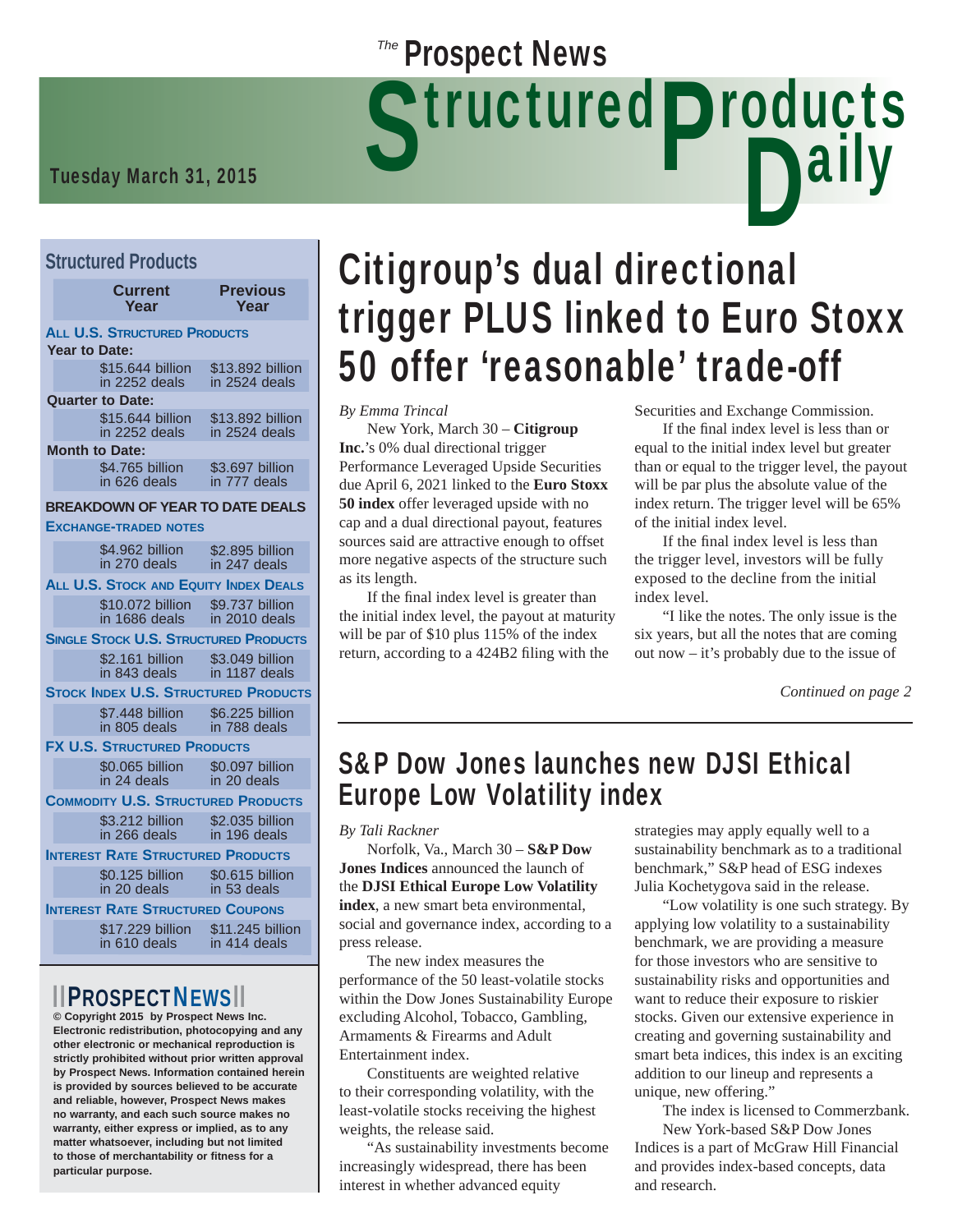### Bank of Montreal plans return enhanced notes tied to iShares MSCI EAFE

#### *By Angela McDaniels*

 Tacoma, Wash., March 30 – **Bank of Montreal** plans to price 0% buffered bullish enhanced return notes due April 30, 2020 linked to the **iShares MSCI EAFE exchange-traded fund**, according to a 424B2 filing with the Securities and Exchange Commission.

 If the ETF return is positive, the payout at maturity will be par plus 135% of the ETF return. Investors will receive par if the ETF declines by 15% or less and will

lose 1.1765% for every 1% that it declines beyond 15%.

 BMO Capital Markets Corp. is the agent. The notes are expected to price April 27 and settle April 30.

The Cusip number is 06366RG58.

*Citigroup's dual directional trigger PLUS linked to Euro Stoxx 50 offer 'reasonable' trade-off Continued from page 1*

hedging in the current rates environment  $-$  everything coming out now is five or six years," said Carl Kunhardt, wealth adviser at Quest Capital Management.

 "Europe is going to be a long-term exposure, so the timeframe of the note becomes less relevant as far as my liking a long note or not."

#### **Required exposure**

 The main question for investors is whether investing in Europe makes sense, he said.

 "The Euro Stoxx 50 for all intents and purposes is the European Dow. That's an allocation to large caps, which are less volatile in nature. You're taking a bet on the major European corporations," he said.

 "If you want to maintain a balanced portfolio, you need exposure to international equity, and in any balanced portfolio most of your international component is going to be at least half or close to half in Europe.

 "If you start with the premise that you're going to have to be exposed to European stocks anyway, the question then becomes, what's the best way to do it?

 "You can get your exposure through an ETF, or you can do it through this derivative product.

 "With this product you're getting leverage on the upside and a barrier, which is even sweeter than a regular barrier because it gives you a positive return up to that negative 35%.

"You're no worse than if you were long the stock. There doesn't seem to be a real

downside to it.

 "If it's something you're going to invest in anyway, it's a pretty innocuous way to get the exposure."

#### **European issues**

 For Kirk Chisholm, wealth manager and principal at Innovative Advisory Group, investing in European equity involves risks, but the longer tenor may actually help reduce it.

 "Obviously the challenge is that a lot is going on in Europe between Ukraine and the debt crisis in Greece," he said.

 "Then there is currency risk. If the euro continues to drop – and we may have seen the worst of it, but still – you get currency risk exposure compared to some ETFs that hedge that risk. At the same time, the lower euro versus the dollar should benefit European companies as the exchange rate facilitates their exports."

 The risk of seeing Greece exit the euro zone is an important concern.

 "It's unlikely to happen, but it could still happen. So while I like European stocks, I also know that there are a lot of risks associated with this asset class," he said.

#### **Time factor**

 But for investors who understand the risks, the six-year duration is not a real drawback, he said.

 "The Euro Stoxx is a good place to put your money. The six-year term is quite long. Normally I don't really like to be stuck in an illiquid security. But in this case, the longer duration may give the index enough time for European countries to work out the issues that are now affecting the European Union, meaning the declining euro, Ukraine, Greece," he said.

 "These issues will eventually get resolved, but it will take time.

 "So in a way the six-year [term] is not such a bad thing in this case. It gives you a reasonable amount of time to see some improvements in Europe."

#### **Dividends**

 The product also offers "a good upside potential" and the benefit of the dual directional payout.

 "The notes have attractive terms. You get those terms by giving up the dividends," he said.

 The Euro Stoxx 50 index offers a 3.5% dividend yield, which represents over six years about 21% in unpaid dividends.

 "That's the trade-off. In exchange, you're getting the leverage, the no-cap, the absolute return, which is not just a 35% protection but potential gains of up to 35% on the downside," he said.

 "If you compare it with an ETF, it seems pretty reasonable to me even going out six years."

 Citigroup Inc. is the underwriter. Morgan Stanley Wealth Management is a dealer.

 The notes were expected to price Tuesday.

The Cusip number is 17323B497.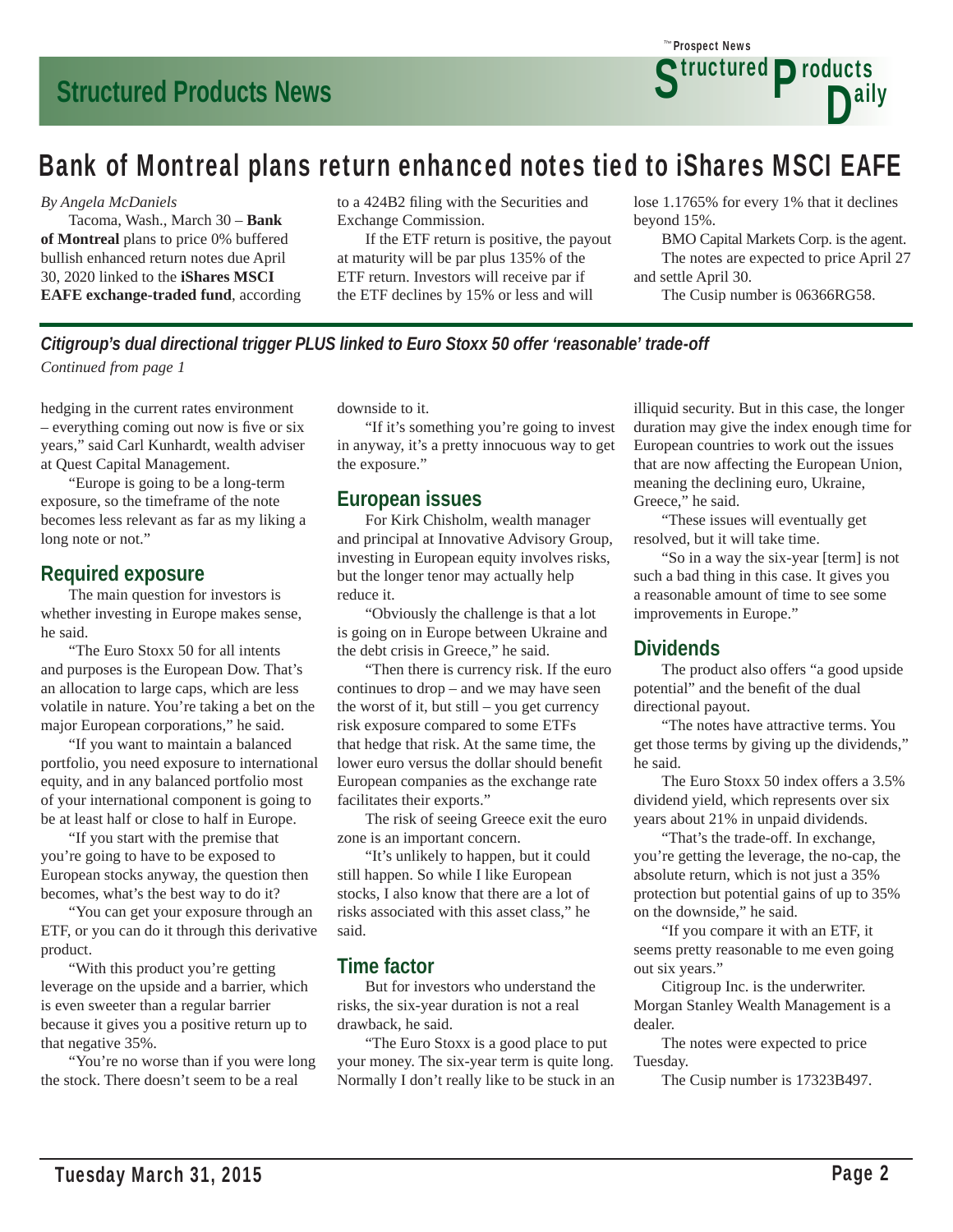

### Citigroup plans to price buffered PLUS linked to S&P 500 index

#### *By Angela McDaniels*

 Tacoma, Wash., March 30 – **Citigroup Inc.** plans to price 0% buffered Performance Leveraged Upside Securities due May 3, 2018 linked to the **S&P 500 index**, according to a 424B2 filing with the Securities and Exchange Commission.

 If the index return is positive, the payout at maturity will be par of \$10.00 plus 200% of the index return, subject to a maximum payment that is expected to be at least \$12.46 per note and will be set at pricing. Investors will receive par if the index declines by up to 10% and will lose

1% for every 1% that it declines beyond 10%.

 Citigroup Global Markets Inc. is the underwriter. Morgan Stanley Wealth Management is a dealer.

 The notes are expected to price April 30. The Cusip number is 17323B471.

### Credit Suisse plans 10%-12% autocallable yield notes tied to gold ETF

#### *By Marisa Wong*

 Madison, Wis., March 30 – **Credit Suisse AG** plans to price 10% to 12% autocallable yield notes due April 22, 2016 linked to the **Market Vectors Gold Miners exchange**traded fund, according to a 424B2 filing with the Securities and Exchange Commission.

Interest will be payable monthly. The

exact coupon will be set at pricing.

 The notes will be called at par if the fund closes at or above its initial share price on July 17, 2015, Oct. 19, 2015 and Jan. 19, 2016.

 The payout at maturity will be par unless the fund ever closes at or below its knock-in level, 65% of its initial share price, during the life of the notes and finishes below its initial share price, in which case investors will be fully exposed to any losses.

 Credit Suisse Securities (USA) LLC is the agent.

 The notes will price on April 17 and settle on April 22.

The Cusip number is 22546VAW6.

### Credit Suisse plans autocallable step-up notes linked to Euro Stoxx 50

#### *By Angela McDaniels*

 Tacoma, Wash., March 30 – **Credit Suisse AG** plans to price 0% autocallable market-linked step-up notes due April 2018 linked to the **Euro Stoxx 50 index**, according to a 424B2 filing with the Securities and Exchange Commission.

 The notes will be automatically called at par of \$10 plus a call premium of 9.5%

to 10.5% per year if the index closes at or above the initial index level on either annual observation date. The exact call premium will be set at pricing.

 If the notes are not called and the final index level is greater than the stepup value, 135% of the initial index level, the payout at maturity will be par plus the index return.

If the final index level is greater than or equal to the initial level but less than or equal to the step-up value, the payout will be par plus the step-up payment, 35%.

If the final index level is less than the initial index level, investors will be fully exposed to the decline.

 BofA Merrill Lynch is the agent. The notes will price and settle in April.

### Credit Suisse plans high/low coupon callable notes on two indexes

#### *By Marisa Wong*

 Madison, Wis., March 30 – **Credit Suisse AG** plans to price high/low coupon callable yield notes due Nov. 7, 2016 linked to the **S&P 500 index** and the **Russell 2000 index**, according to a 424B2 filing with the Securities and Exchange Commission.

 A knock-in event occurs if either underlying component falls to or below its knock-in level during any quarterly

observation period. The knock-in level is expected to be 65% to 70% of the initial level and will be determined at pricing.

 If a knock-in event never occurs, the coupon will be 9%. If a knock-in event occurs during any quarterly observation period, the coupon for that interest period and each subsequent interest period is expected to be 1%. Interest is payable quarterly.

The notes are callable on any interest

payment date beginning on Aug. 5, 2015.

 If a knock-in event occurs, the payout at maturity will be par plus the return of the worst-performing component, up to a maximum payout of par. If a knock-in event does not occur, investors will receive par.

 Credit Suisse Securities (USA) LLC is the agent.

 The notes will price on April 30 and settle on May 5.

The Cusip number is 22546VAE6.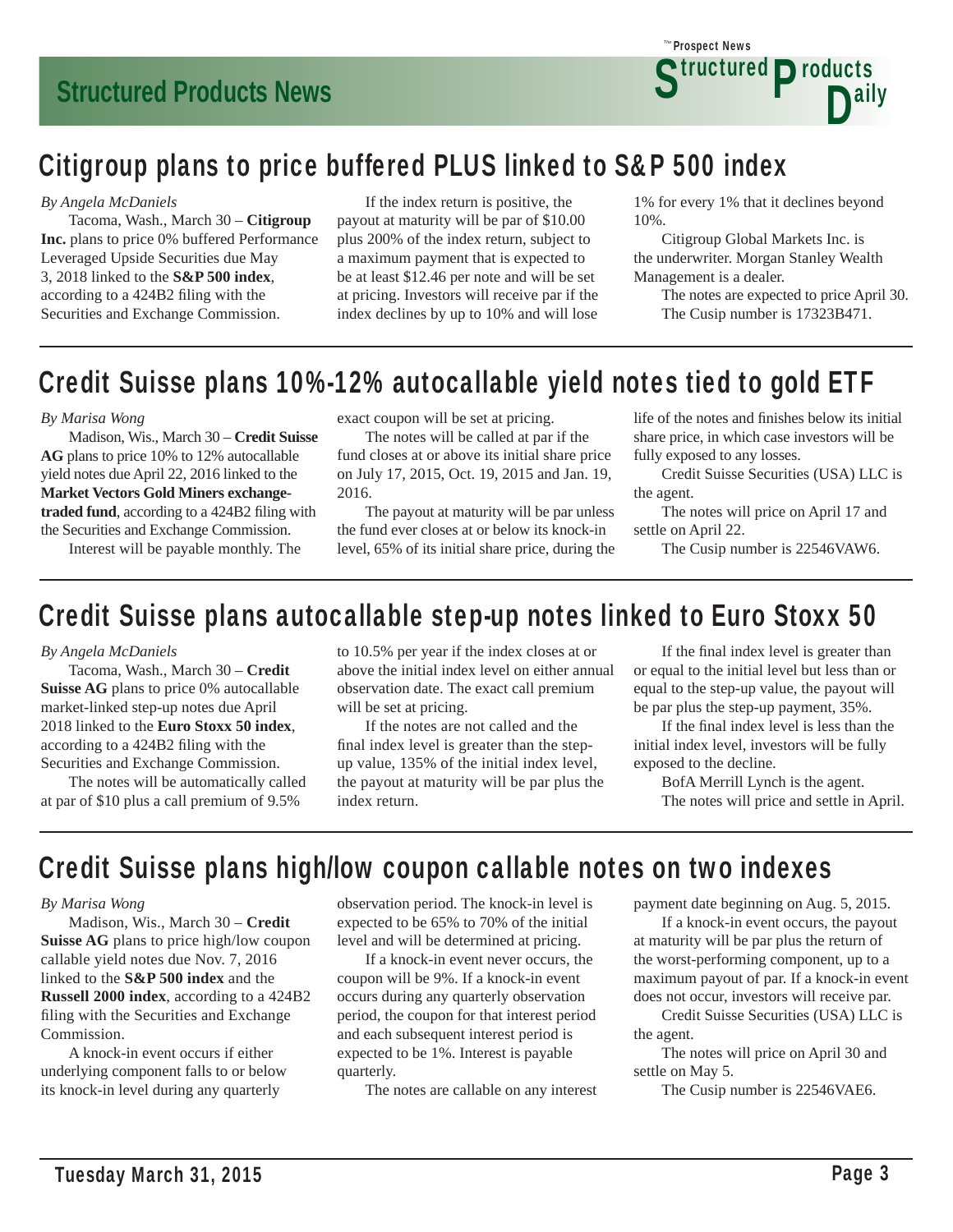

### Goldman Sachs to price buffered digital notes linked to Euro Stoxx 50

#### *By Toni Weeks*

 San Luis Obispo, Calif., March 30 – **Goldman Sachs Group, Inc.** plans to price 0% buffered digital notes linked to the **Euro Stoxx 50 index**, according to a 424B2 filing with the Securities and Exchange Commission.

 The notes are expected to price 24 to 27 months after pricing.

If the index finishes at or above the initial level, the payout at maturity will be the maximum settlement amount of \$1,174 to \$1,204 per \$1,000 principal amount of notes.

 Investors will receive par if the index falls by up to 10% and will lose 1.1111% for each 1% decline beyond 10%.

 The exact terms will be set at pricing.

 Goldman Sachs & Co. is the underwriter.

### JPMorgan moves pricing date for PLUS on Stoxx Europe Small 200 index

#### *By Jennifer Chiou*

 New York, March 30 – **JPMorgan Chase & Co.** pushed back the planned pricing date for its upcoming offer of 0% Performance Leveraged Upside Securities due April 1, 2019 linked to the **Stoxx Europe**  **Small 200 index**, according to an FWP with the Securities and Exchange Commission.

 The new date is March 31, delayed from the originally announced March 27. As announced, the payout at maturity

will be par of \$10 plus at least 210% of any

index gain, up to a maximum return of 65%. Investors will be exposed to any losses. The Cusip is 48127T699.

 J.P. Morgan Securities LLC is the agent with Morgan Stanley Wealth Management as distributor.

### JPMorgan plans leveraged notes tied to MSCI Spain 25/50 index companies

#### *By Angela McDaniels*

 Tacoma, Wash., March 30 – **JPMorgan Chase & Co.** plans to price 0% leveraged notes due Oct. 5, 2016 linked to the ordinary shares of the 23 companies included in the **MSCI Spain 25/50 index**, according to a 424B2 filing with the Securities and Exchange Commission.

 If the basket return is positive, the payout at maturity will be par plus 150% of the basket return, subject to a maximum settlement amount that is expected to be between \$1,277.50 and \$1,326.25 for each \$1,000 principal amount and will be set at pricing. If the basket return is negative, investors will be fully exposed to the decline.

The basket includes the following

shares with a 5% weight each: Amadeus IT Holding SA, Banco Bilbao Vizcaya Argenta, Banco De Sabadell SA, Banco Santander SA, Iberdrola SA, Inditex, International Consolidated Airlines Group SA, Red Electrica Corporacion SA, Repsol SA and Telefonica SA. It also includes Abertis Infraestructuras SA (4.76% weight), ACS Actividades de Construccion y Servicios SA (4.15% weight), Banco Popular Espanol (4.31% weight), Bankia SA (3.78% weight), Bankinter, SA (2.16% weight), Caixabank SA (4.94% weight), Distribuidora Internacional de Alimentacion SA (3.12% weight), Enagas SA (4.15% weight), Ferrovial SA (4.95% weight), Gas Natural SDG SA (4.77% weight), Grifols SA (4.04% weight), Mapfre SA (2.70% weight)

and Zardoya Otis SA (2.17% weight).

 The basket was selected on Jan. 28 and includes all of the constituents of the index at that time. To determine the initial weight of each stock, the calculation agent began with the weights of the 23 companies in the index as of Jan. 28 and then reweighted each of the stocks so that no stock was weighted in excess of 5% of the basket. For each stock having an initial weight of more than 5%, the excess weight was distributed to each of the other non-capped stocks pro rata according to their initial weights.

 J.P. Morgan Securities LLC is the agent.

 The notes will price March 31 and settle April 7.

The Cusip number is 48125UKS0.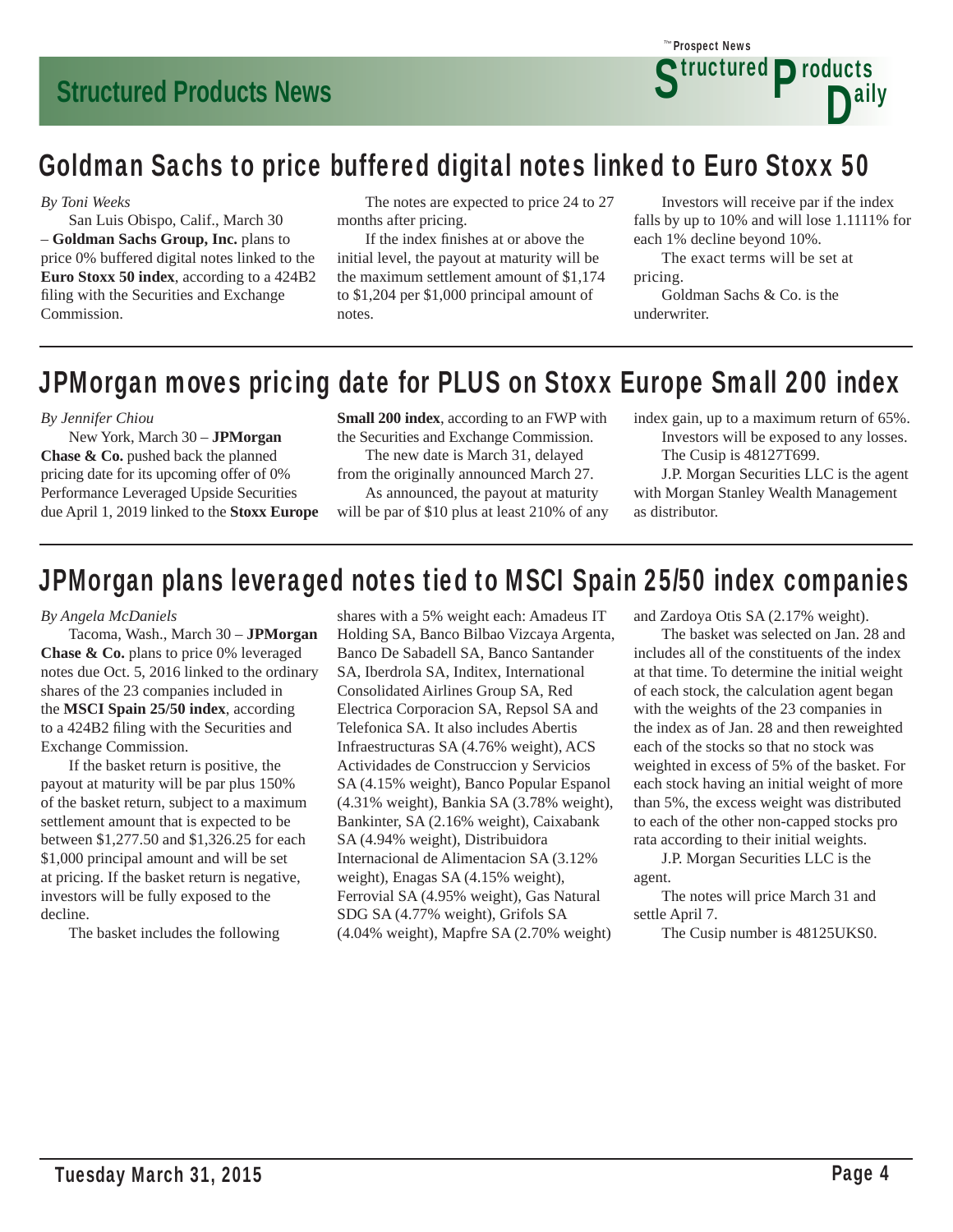

### RBC plans to price Stars due 2016 linked to S&P 500 index

#### *By Toni Weeks*

 San Luis Obispo, March 30 – **Royal Bank of Canada** plans to price 0% Strategic Accelerated Redemption Securities due May 2016 linked to the **S&P 500**  index, according to an FWP filing with the

Securities and Exchange Commission.

 If the index closes at or above its initial level on any observation date, the notes will be called at par of \$10 plus an annualized call premium of 7% to 11% that will be set at pricing. The observation dates are in

October 2015, January 2016 and April 2016. If the notes are not called, investors will be exposed to any losses.

 The notes are expected to price and settle in April

BofA Merrill Lynch is the agent.

### UBS plans contingent income autocallables linked to three indexes

#### *By Jennifer Chiou*

 New York, March 30 – **UBS AG, London Branch** plans to price contingent income autocallable securities due April 3, 2020 linked to the worst performing of the **MSCI Emerging Markets index**, the **Euro Stoxx Banks index** and the **Topix index**, according to an FWP with the Securities and Exchange Commission.

 The notes will pay a contingent quarterly payment of 2.5% if each index closes at or above the 80% coupon barrier level on the observation date for that quarter.

 The notes will be called at par plus the contingent coupon if each index closes at or above 95% of the initial level on any determination date other than the final date.

The payout at maturity will be par plus

the final coupon unless any index finishes below the 80% trigger level, in which case investors will be fully exposed to any losses of the worst-performing index.

 The notes (Cusip: 90274P716) will price on March 31 and settle on April 7.

 UBS Securities LLC is the agent with Morgan Stanley Wealth Management as distributor.

### New Issue: Bank of America prices \$201.44 million Accelerated Return Notes linked to Euro Stoxx

 New York, March 30 – **Bank of America Corp.** priced \$201.44 million of 0% Accelerated Return Notes due May 27, 2016 tied to the **Euro Stoxx 50**  **Index**, according to a 424B2 filing with the Securities and Exchange Commission. If the index return is positive, the payout at maturity will be par plus 300%

of the index return, subject to a maximum payout of par plus 19.05%. Investors will lose 1% for every 1% decline in the index. Merrill Lynch & Co. is the underwriter.

| Issuer:<br>Issue:   | Bank of America Corp.<br><b>Accelerated Return Notes</b> |                      | maximum payout of par plus 19.05%;<br>1% loss for every 1% decline |
|---------------------|----------------------------------------------------------|----------------------|--------------------------------------------------------------------|
| Underlying index:   | Euro Stoxx 50 Index                                      | Initial index level: | 3,669.79                                                           |
| Amount:             | \$201,439,648.1                                          | Pricing date:        | March 26                                                           |
| Maturity:           | May 27, 2016                                             | Settlement date:     | April 2                                                            |
| Coupon:             | $0\%$                                                    | Underwriters:        | Merrill Lynch $& Co.$                                              |
| Price:              | Par                                                      | Fees:                | 2%                                                                 |
| Payout at maturity: | If index return is positive, par plus                    | Cusip:               | 06053W144                                                          |
|                     | 300% of index return, subject to                         |                      |                                                                    |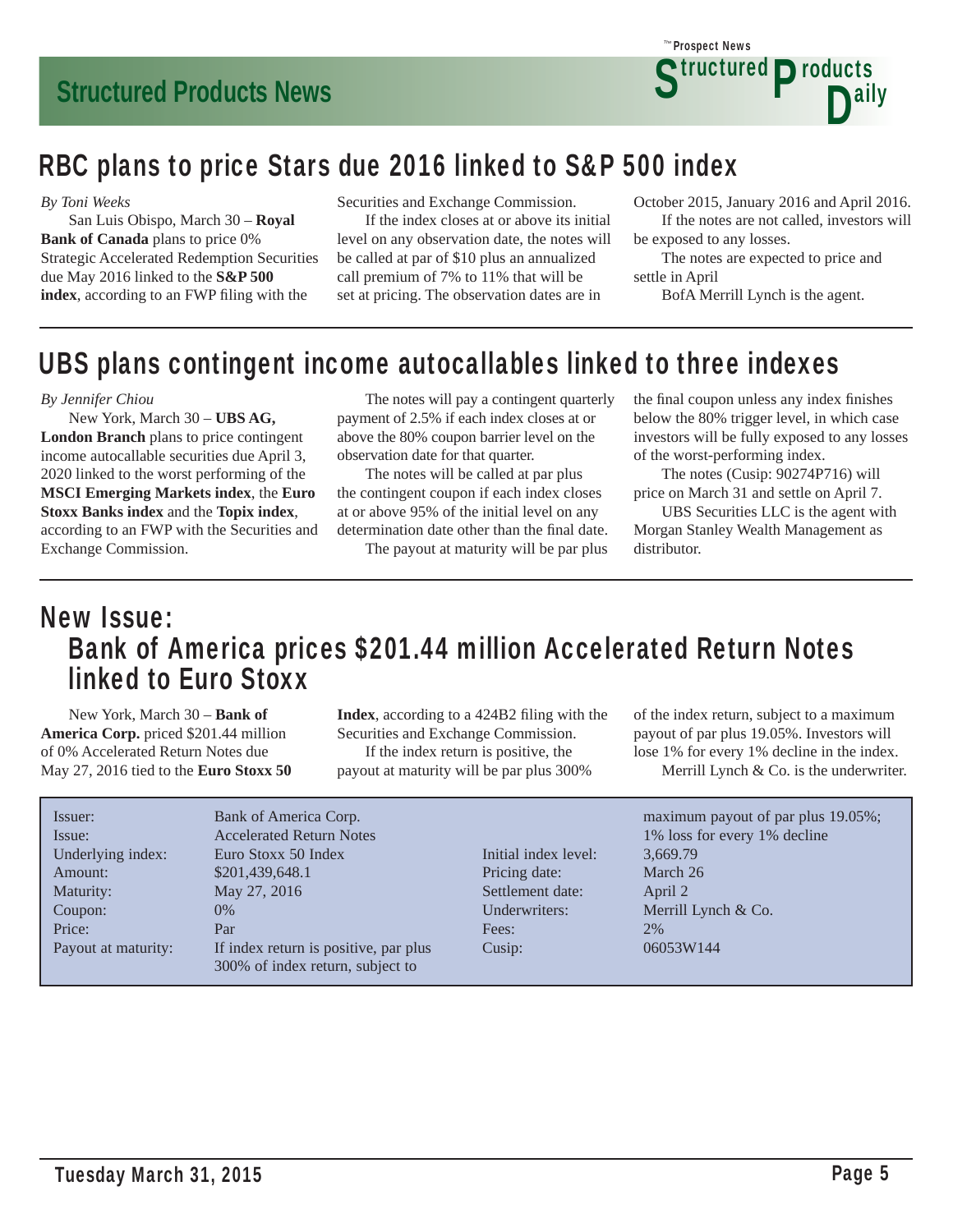### New Issue: Bank of America prices \$193.53 million Accelerated Return Notes linked to S&P 500

 New York, March 30 – **Bank of America Corp.** priced \$193.53 million of 0% Accelerated Return Notes due May 27, 2016 tied to the **S&P 500 Index**, according to a 424B2 filing with the Securities and Exchange Commission.

 If the index return is positive, the payout at maturity will be par plus 300% of the index return, subject to a maximum payout of par plus 11.16%. Investors will lose 1% for every 1% decline in the index. Merrill Lynch & Co. is the underwriter.

| Issuer:             | Bank of America Corp.                 |
|---------------------|---------------------------------------|
| Issue:              | <b>Accelerated Return Notes</b>       |
| Underlying index:   | $S\&P 500$ Index                      |
| Amount:             | \$193,534,960                         |
| Maturity:           | May 27, 2016                          |
| Coupon:             | $0\%$                                 |
| Price:              | Par                                   |
| Payout at maturity: | If index return is positive, par plus |
|                     | 300% of index return, subject to      |

Initial index level: 2,056.15 Pricing date: March 26 Settlement date: April 2 Underwriters: Merrill Lynch & Co. Fees: 2% Cusip: 06053W250

maximum payout of par plus 11.16%; 1% loss for every 1% decline

### New Issue: BofA prices \$59.98 million autocallable market-linked step-up notes on oil index

#### *By Jennifer Chiou*

 New York, March 30 – **Bank of America Corp.** priced \$59,980,030 of 0% autocallable market-linked step-up notes due March 24, 2017 tied to the **S&P Oil & Gas Exploration and Production Select Industry index**, according to a 424B2 filing with the Securities and Exchange Commission.

 The notes will be called at par of \$10 plus a premium of \$1.55 if the index's closing level is greater than or equal to the initial level on April 1, 2016.

If the index finishes above the stepup value  $-130\%$  of the initial value  $-$  the payout at maturity will be par plus the index return.

 If the index return is zero or positive but the index finishes at or below the stepup value, the payout will be par plus the step-up payment of 30%.

 Investors will receive par for losses up to 5% and will be exposed to any losses beyond 5%.

BofA Merrill Lynch is the underwriter.

| Issuer:<br>Issue:<br>Underlying index: | Bank of America Corp.<br>Autocallable market-linked step-up notes Call:<br>S&P Oil & Gas Exploration and<br><b>Production Select Industry</b> |                      | 5% and exposure to losses beyond 5%<br>Automatically at par plus a premium of<br>15.5% if index closes at or above initial<br>level on April $1, 2016$ |
|----------------------------------------|-----------------------------------------------------------------------------------------------------------------------------------------------|----------------------|--------------------------------------------------------------------------------------------------------------------------------------------------------|
| Amount:                                | \$59,980,030                                                                                                                                  | Initial index level: | 7,558.59                                                                                                                                               |
| Maturity:                              | March 24, 2017                                                                                                                                | Step-up value:       | 9,826.17, 130% of initial value                                                                                                                        |
| Coupon:                                | $0\%$                                                                                                                                         | Threshold value:     | 7,180.66, 95% of initial value                                                                                                                         |
| Price:                                 | Par of \$10                                                                                                                                   | Pricing date:        | March 26                                                                                                                                               |
| Payout at maturity:                    | If index finishes above step-up value,                                                                                                        | Settlement date:     | April 2                                                                                                                                                |
|                                        | par plus index return; if index stays flat                                                                                                    | Underwriter:         | BofA Merrill Lynch                                                                                                                                     |
|                                        | or gains but finishes at or below step-up                                                                                                     | Fees:                | 2%                                                                                                                                                     |
|                                        | value, par plus 30%; par for losses up to                                                                                                     | Cusip:               | 06053W201                                                                                                                                              |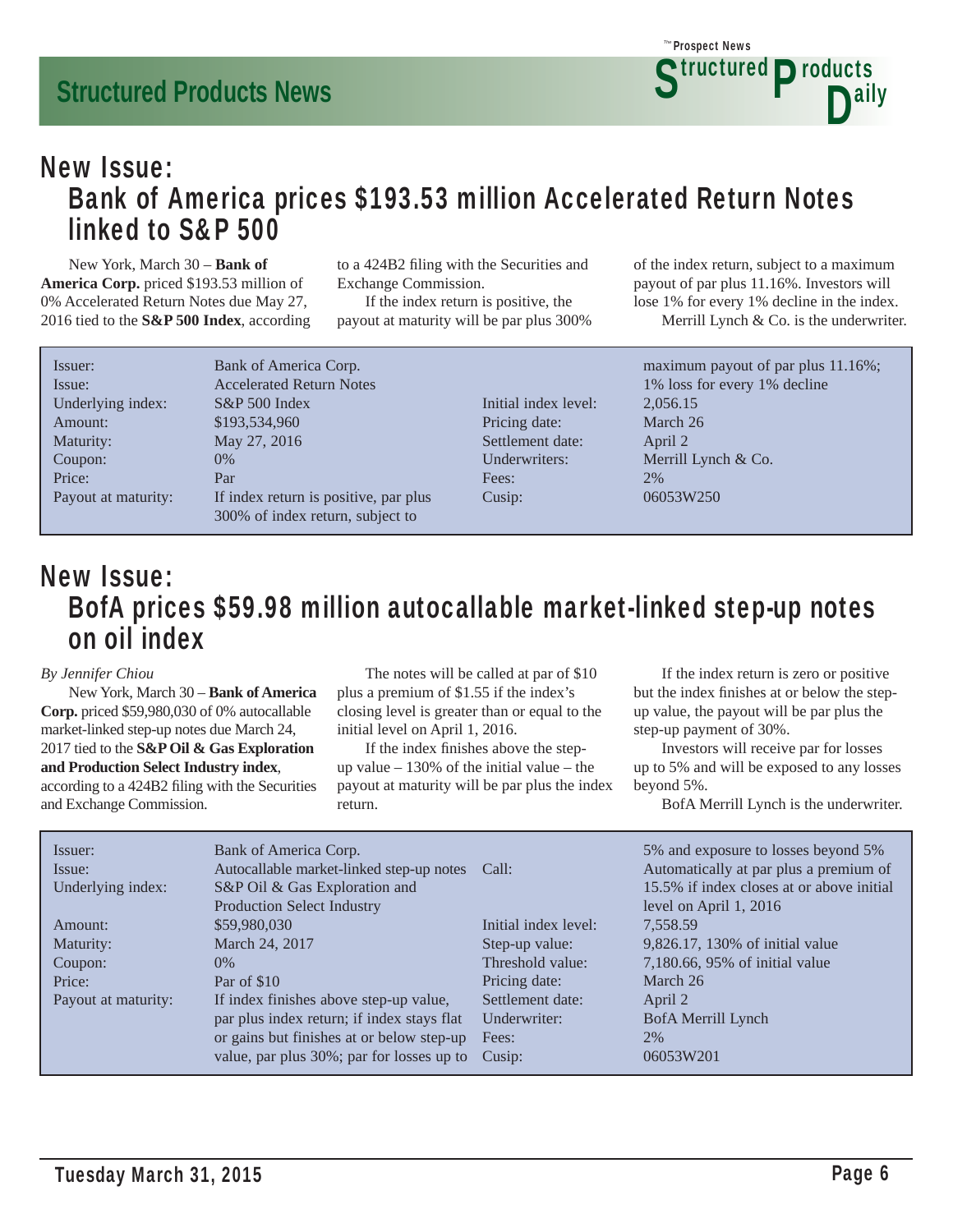### New Issue: Bank of America prices \$54.82 million market-linked step-up notes on Euro Stoxx

#### *By Marisa Wong*

 Madison, Wis., March 30 – **Bank of America Corp.** priced \$54.82 million of 0% market-linked step-up notes due March 24, 2017 linked to the **Euro Stoxx 50**  index, according to a 424B2 filing with the Securities and Exchange Commission.

If the index finishes above the step-up value  $-117.8\%$  of the initial level – the payout at maturity will be par of \$10 plus the index gain.

If the index finishes at or above the

initial level but at or below the step-up value, the payout at maturity will be par of \$10 plus the step-up payment of 17.8%.

 Investors will be exposed to any losses.

BofA Merrill Lynch is the agent.

| Issuer:             | Bank of America Corp.                      |                  | value, par plus 17.8%; exposure to any |
|---------------------|--------------------------------------------|------------------|----------------------------------------|
| Issue:              | Market-linked step-up notes                |                  | losses                                 |
| Underlying index:   | Euro Stoxx 50                              | Initial level:   | 3,669.79                               |
| Amount:             | \$54,818,700                               | Step-up value:   | 4,323.01, 117.8% of initial level      |
| Maturity:           | March 24, 2017                             | Pricing date:    | March 26                               |
| Coupon:             | $0\%$                                      | Settlement date: | April 2                                |
| Price:              | Par of \$10                                | Agent:           | BofA Merrill Lynch                     |
| Payout at maturity: | If index finishes above step-up level, par | Fees:            | 2%                                     |
|                     | plus gain; if index gains up to step-up    | Cusip:           | 06053W219                              |

### New Issue: Bank of America prices \$29.12 million Capped Leveraged Index Return Notes linked to Euro Stoxx

 New York, March 30 – **Bank of America Corp.** priced \$29.12 million of 0% Capped Leveraged Index Return Notes due March 31, 2017 tied to the **Euro Stoxx 50 Index**, according to a 424B2 filing with

the Securities and Exchange Commission.

 If the index return is positive, the payout at maturity will be par plus 200% of the index return, subject to a maximum payout of par plus 19.12%. Investors will

receive par if the index falls by up to 10% and will lose 1% for every 1% decline in the index beyond 10%.

 Merrill Lynch & Co. is the underwriter.

| Issuer:<br>Issue:<br>Underlying index:<br>Amount:<br>Maturity:<br>Coupon:<br>Price: | Bank of America Corp.<br>Capped Leveraged Index Return Notes<br>Euro Stoxx 50 Index<br>\$29,115,320<br>March 31, 2017<br>$0\%$<br>Par | Initial index level:<br>Pricing date:<br>Settlement date:<br>Underwriters: | maximum payout of par plus 19.12%;<br>par if index falls by up to 10%; 1% loss<br>for every 1% decline beyond 10%<br>3,669.79<br>March 26<br>April 2<br>Merrill Lynch & Co.<br>2% |
|-------------------------------------------------------------------------------------|---------------------------------------------------------------------------------------------------------------------------------------|----------------------------------------------------------------------------|-----------------------------------------------------------------------------------------------------------------------------------------------------------------------------------|
| Payout at maturity:                                                                 | If index return is positive, par plus<br>200% of index return, subject to                                                             | Fees:<br>Cusip:                                                            | 06053W193                                                                                                                                                                         |
|                                                                                     |                                                                                                                                       |                                                                            |                                                                                                                                                                                   |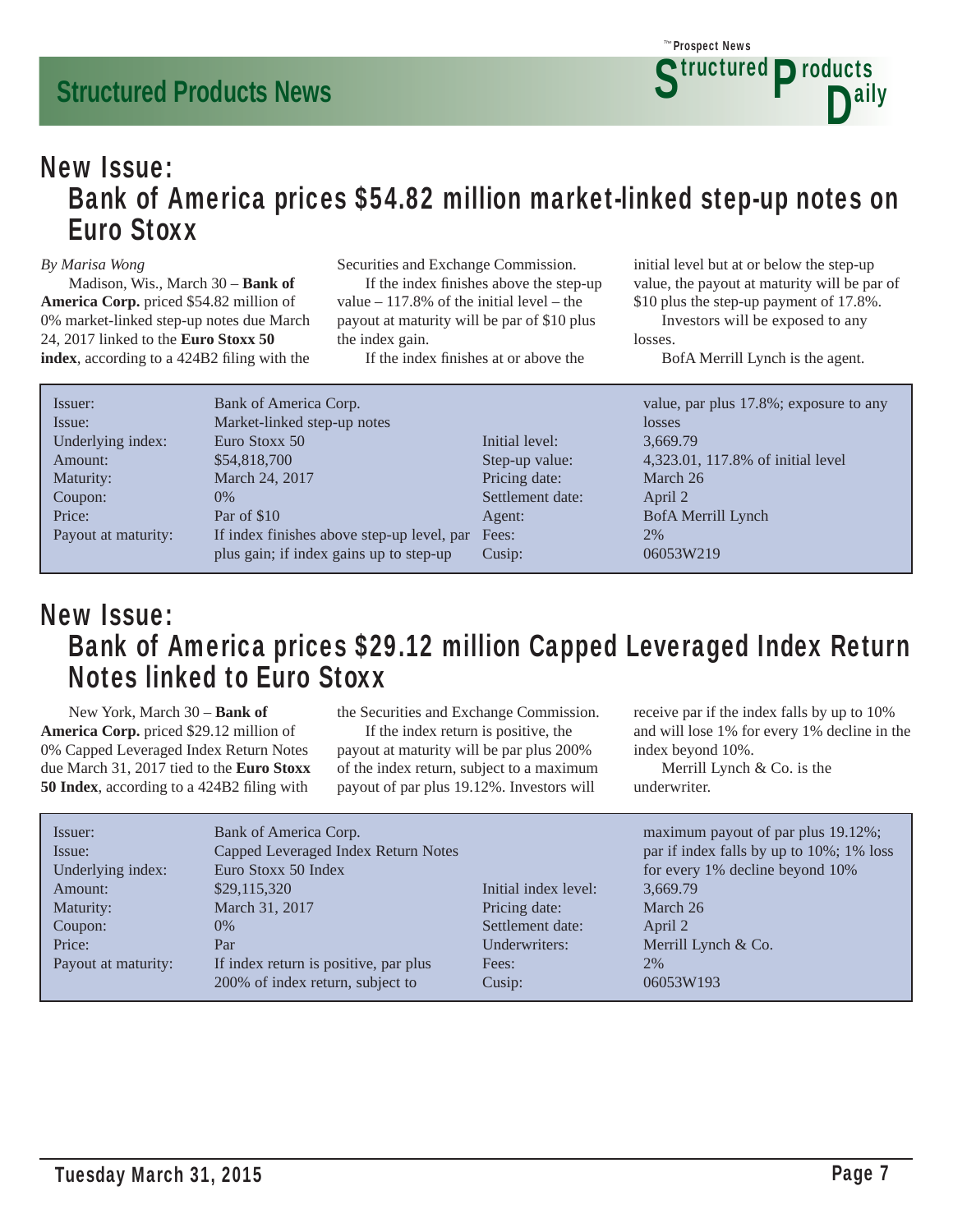### New Issue: Bank of America prices \$21.44 million Mitts due 2022 linked to the Dow

#### *By Jennifer Chiou*

 New York, March 30 – **Bank of America Corp.** priced \$21,442,680 of 0% Market Index Target-Term Securities due March 25, 2022 linked to the **Dow Jones industrial** 

average, according to a 424B2 filing with the Securities and Exchange Commission.

 The payout at maturity will be par of \$10 plus any gain in the index, subject to a maximum return of 51.6%.

 If the index falls, the payout will be par. The final index level will be the average of the closing index levels on the five trading days ending March 22, 2022.

BofA Merrill Lynch is the underwriter.

| Issuer:             | Bank of America Corp.               | Initial level:   | 17,678.23                              |
|---------------------|-------------------------------------|------------------|----------------------------------------|
| Issue:              | Market Index Target-Term Securities | Final level:     | Average of the closing index levels on |
| Underlying index:   | Dow Jones industrial average        |                  | the five trading days ending March 22, |
| Amount:             | \$21,442,680                        |                  | 2022                                   |
| Maturity:           | March 25, 2022                      | Pricing date:    | March 26                               |
| Coupon:             | $0\%$                               | Settlement date: | April 2                                |
| Price:              | Par of \$10                         | Underwriter:     | BofA Merrill Lynch                     |
| Payout at maturity: | Par plus any index gain, capped at  | Fees:            | 2.5%                                   |
|                     | $51.6\%$ ; floor of par             | Cusip:           | 06053W169                              |

### New Issue: Bank of America prices \$14.2 million Accelerated Return Notes linked to S&P 500

 New York, March 30 – **Bank of America Corp.** priced \$14.2 million of 0% Accelerated Return Notes due March 31, 2017 tied to the **S&P 500 Index**, according

to a 424B2 filing with the Securities and Exchange Commission.

 If the index return is positive, the payout at maturity will be par plus 300% of the index return, subject to a maximum payout of par plus 16.82%. Investors will lose 1% for every 1% decline in the index. Merrill Lynch & Co. is the underwriter.

| Issuer:             | Bank of America Corp.                 |                      | maximum payout of par plus 16.82%; |
|---------------------|---------------------------------------|----------------------|------------------------------------|
| Issue:              | <b>Accelerated Return Notes</b>       |                      | 1% loss for every 1% decline       |
| Underlying index:   | $S\&P 500$ Index                      | Initial index level: | 147                                |
| Amount:             | \$14,196,180                          | Pricing date:        | March 26                           |
| Maturity:           | March 31, 2017                        | Settlement date:     | April 2                            |
| Coupon:             | $0\%$                                 | Underwriters:        | Merrill Lynch & Co.                |
| Price:              | Par                                   | Fees:                | 2%                                 |
| Payout at maturity: | If index return is positive, par plus | Cusip:               | 06053W243                          |
|                     | 300% of index return, subject to      |                      |                                    |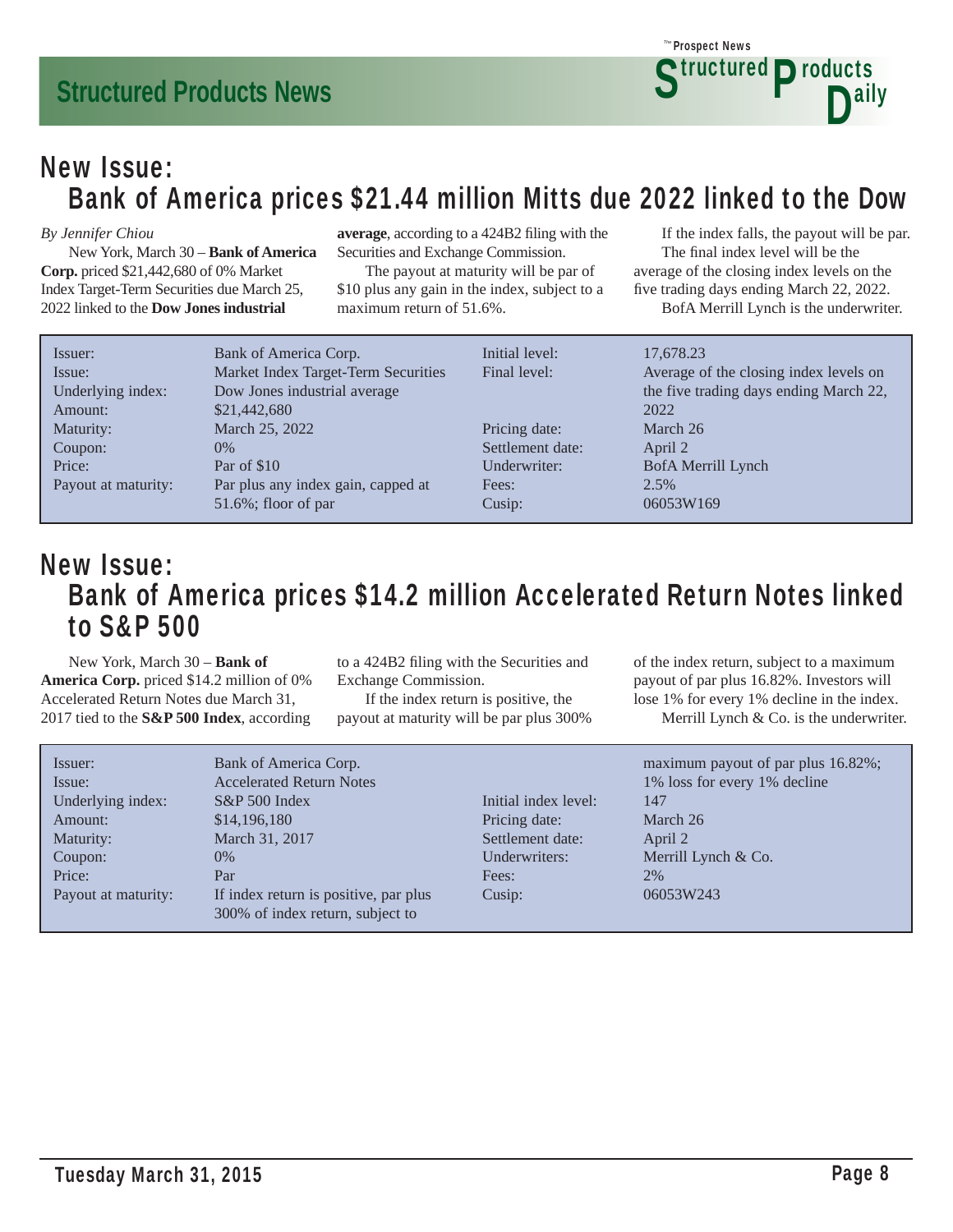### New Issue: Bank of America prices \$2.45 million leveraged notes on Euro Stoxx 50

#### *By Marisa Wong*

 Madison, Wis., March 30 – **Bank of America Corp.** priced \$2.45 million of 0% leveraged notes with cap due June

30, 2016 linked to the **Euro Stoxx 50 index**, according to a 424B2 filing with the Securities and Exchange Commission. The payout at maturity will be par plus 350% of any index gain, up to a maximum return of 23%.

 Investors will be exposed to any losses. BofA Merrill Lynch is the underwriter.

| Issuer:             | Bank of America Corp.            |                      | capped at 23%; exposure to any losses |
|---------------------|----------------------------------|----------------------|---------------------------------------|
| Issue:              | Leveraged notes                  | Initial index level: | 3,669.79                              |
| Underlying index:   | Euro Stoxx 50 index              | Pricing date:        | March 26                              |
| Amount:             | \$2.45 million                   | Settlement date:     | March 31                              |
| Maturity:           | June 30, 2016                    | Underwriter:         | BofA Merrill Lynch                    |
| Coupon:             | $0\%$                            | Fees:                | $1\%$                                 |
| Price:              | Par                              | Cusip:               | 06048WQN3                             |
| Payout at maturity: | Par plus 350% of any index gain, |                      |                                       |

### New Issue: Bank of Montreal prices \$1.09 million absolute return notes linked to iShares MSCI EAFE

#### *By Angela McDaniels*

 Tacoma, Wash., March 30 – **Bank of Montreal** priced \$1.09 million of 0% contingent risk absolute return notes due March 31, 2017 linked to the **iShares MSCI EAFE index fund**, according to a 424B2 filing with the Securities and Exchange Commission.

 If the ETF return is positive, the payout at maturity will be par plus the ETF return.

 If the ETF return is less than or equal to zero and a barrier event has not occurred, the payout will be par plus the absolute value of the ETF return. A barrier event will occur if the ETF closes below the barrier

level, 72% of the initial share price, on any trading day during the life of the notes.

 If the ETF return is less than or equal to zero and a barrier event has occurred, investors will be fully exposed to the ETF's decline.

| Issuer:             | <b>Bank of Montreal</b>                   |                      | equal to zero and barrier event       |
|---------------------|-------------------------------------------|----------------------|---------------------------------------|
| Issue:              | Contingent risk absolute return notes     |                      | has occurred, full exposure to ETF's  |
| Underlying ETF:     | iShares MSCI EAFE ETF                     |                      | decline                               |
| Amount:             | \$1,085,000                               | Barrier event:       | ETF closes below barrier level on any |
| Maturity:           | March 31, 2017                            |                      | trading day during life of notes      |
| Coupon:             | $0\%$                                     | Initial share price: | \$64.98                               |
| Price:              | Par                                       | Barrier level:       | \$46.79, 72% of initial share price   |
| Payout at maturity: | If ETF return is positive, par plus ETF   | Pricing date:        | March 26                              |
|                     | return; if ETF return is less than or     | Settlement date:     | March 31                              |
|                     | equal to zero and barrier event has not   | Agent:               | <b>BMO Capital Markets Corp.</b>      |
|                     | occurred, par plus absolute value of      | Fees:                | None                                  |
|                     | ETF return; if ETF return is less than or | Cusip:               | 06366RF26                             |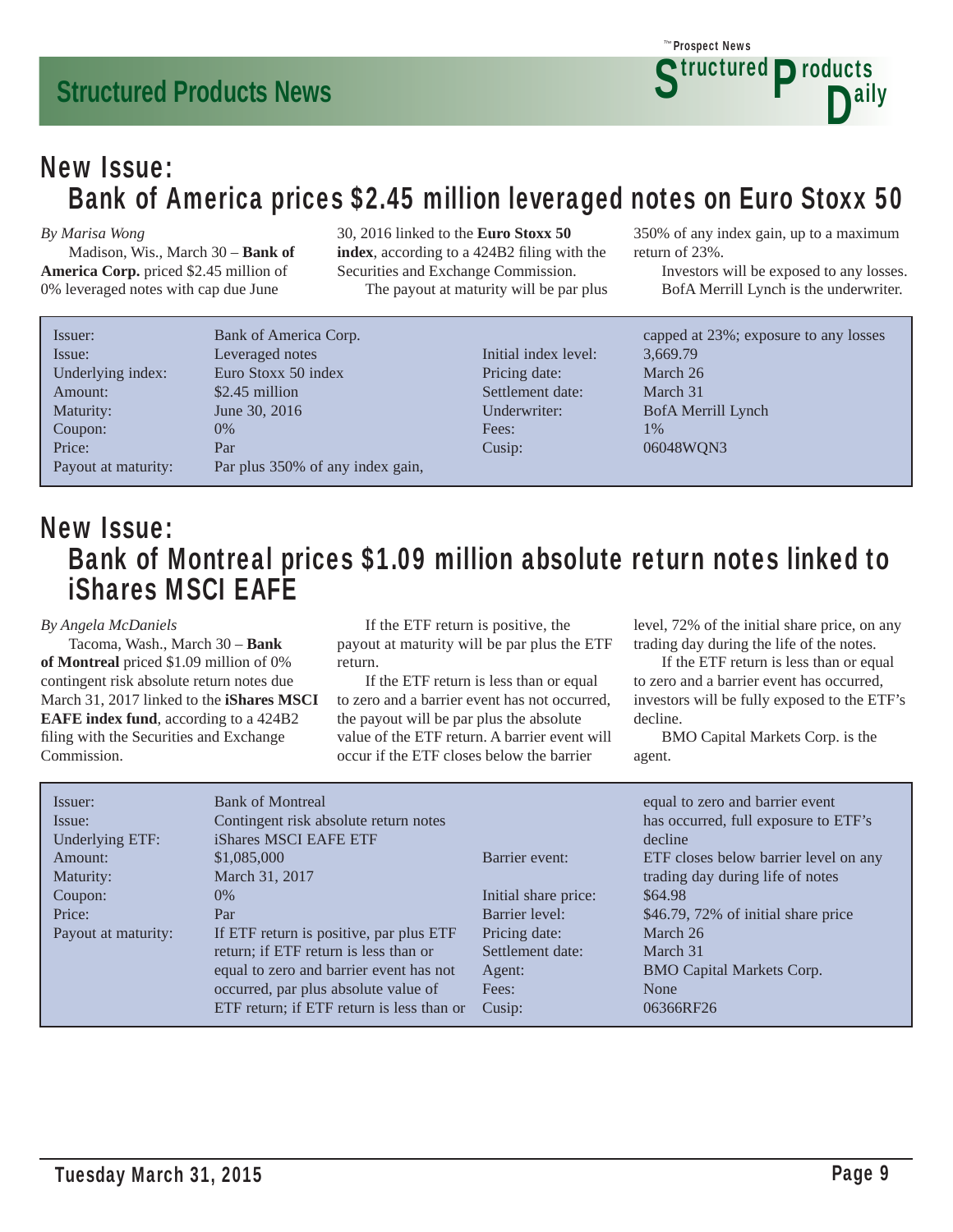### New Issue: Bank of Montreal prices \$820,000 absolute return notes linked to S&P 500

#### *By Angela McDaniels*

 Tacoma, Wash., March 30 – **Bank of Montreal** priced \$820,000 of 0% contingent risk absolute return notes due March 31, 2017 linked to the **S&P 500**  index, according to a 424B2 filing with the Securities and Exchange Commission.

 If the index return is positive, the payout at maturity will be par plus the index return.

 If the index return is less than or equal to zero and a barrier event has not occurred, the payout will be par plus the absolute value of the index return. A barrier event will occur if the index closes below the

barrier level, 79% of the initial level, on any trading day during the life of the notes.

 If the index return is less than or equal to zero and a barrier event has occurred, investors will be fully exposed to the index's decline.

BMO Capital Markets Corp. is the agent.

| Issuer:             | <b>Bank of Montreal</b>                    |                  | than or equal to zero and barrier event |
|---------------------|--------------------------------------------|------------------|-----------------------------------------|
| Issue:              | Contingent risk absolute return notes      |                  | has occurred, full exposure to index's  |
| Underlying index:   | <b>S&amp;P</b> 500                         |                  | decline                                 |
| Amount:             | \$820,000                                  | Barrier event:   | Index closes below barrier level on any |
| Maturity:           | March 31, 2017                             |                  | trading day during life of notes        |
| Coupon:             | $0\%$                                      | Initial level:   | 2.056.15                                |
| Price:              | Par                                        | Barrier level:   | 1,624.36, 79% of initial level          |
| Payout at maturity: | If index return is positive, par plus      | Pricing date:    | March 26                                |
|                     | index return; if index return is less than | Settlement date: | March 31                                |
|                     | or equal to zero and barrier event has     | Agent:           | <b>BMO Capital Markets Corp.</b>        |
|                     | not occurred, par plus absolute value      | Fees:            | None                                    |
|                     | of index return; if index return is less   | Cusip:           | 06366RF42                               |

### New Issue: Bank of Montreal prices \$443,000 absolute return notes linked to Euro Stoxx 50

#### *By Angela McDaniels*

 Tacoma, Wash., March 30 – **Bank of Montreal** priced \$443,000 of 0% contingent risk absolute return notes due March 31, 2021 linked to the **Euro Stoxx 50 index**, according to a 424B2 filing with the

Securities and Exchange Commission.

 If the index return is positive, the payout at maturity will be par plus 105% of the index return.

 If the index return is less than or equal to zero but not less than negative 35%, the

payout will be par plus the absolute value of the index return.

 If the ETF return is less than negative 35%, investors will be fully exposed to the index's decline.

| Issuer:             | <b>Bank of Montreal</b>                  |                  | value of index return; if index return is |
|---------------------|------------------------------------------|------------------|-------------------------------------------|
| Issue:              | Contingent risk absolute return notes    |                  | less than negative 35%, full exposure to  |
| Underlying index:   | Euro Stoxx 50                            |                  | index's decline                           |
| Amount:             | \$443,000                                | Initial level:   | 3,669.79                                  |
| Maturity:           | March 31, 2021                           | Barrier level:   | 2,385.36, 65% of initial level            |
| Coupon:             | 0%                                       | Pricing date:    | March 26                                  |
| Price:              | Par                                      | Settlement date: | March 31                                  |
| Payout at maturity: | If index return is positive, par plus    | Agent:           | <b>BMO Capital Markets Corp.</b>          |
|                     | 105% of index return; if index return is | Fees:            | 3.55%                                     |
|                     | less than or equal to zero but not less  | Cusip:           | 06366RD36                                 |
|                     | than negative 35%, par plus absolute     |                  |                                           |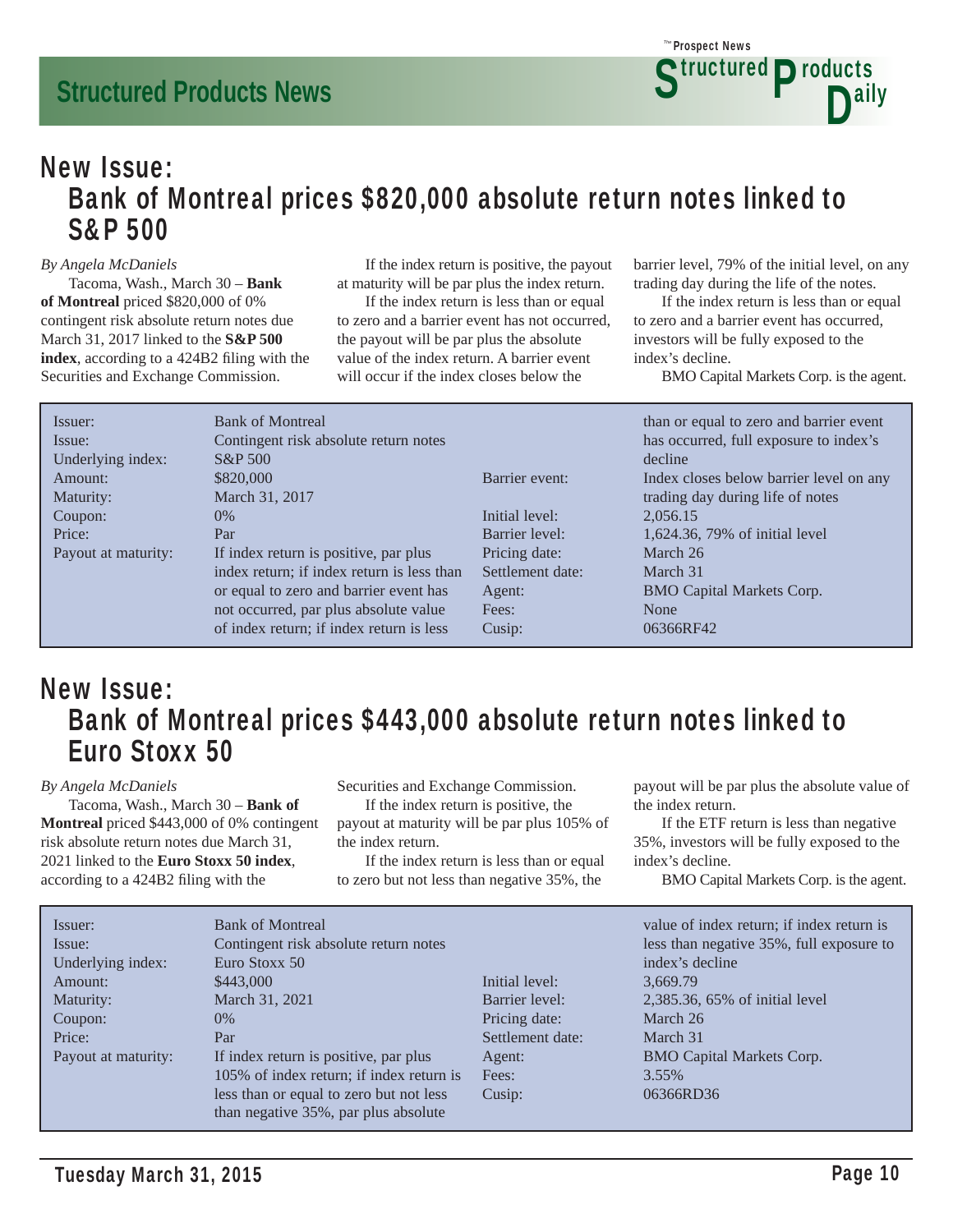### New Issue: Bank of Montreal prices \$415,000 absolute return notes linked to iShares MSCI EM

#### *By Angela McDaniels*

 Tacoma, Wash., March 30 – **Bank of Montreal** priced \$415,000 of 0% contingent risk absolute return notes due March 31, 2017 linked to the **iShares MSCI Emerging Markets index fund**, according to a 424B2 filing with the Securities and Exchange Commission.

 If the ETF return is positive, the payout at maturity will be par plus the ETF return.

 If the ETF return is less than or equal to zero and a barrier event has not occurred, the payout will be par plus the absolute value of the ETF return. A barrier event will occur if the ETF closes below the barrier

level, 74% of the initial share price, on any trading day during the life of the notes.

 If the ETF return is less than or equal to zero and a barrier event has occurred, investors will be fully exposed to the ETF's decline.

 BMO Capital Markets Corp. is the agent.

| Issuer:             | <b>Bank of Montreal</b>                   |                      | equal to zero and barrier event       |
|---------------------|-------------------------------------------|----------------------|---------------------------------------|
| Issue:              | Contingent risk absolute return notes     |                      | has occurred, full exposure to ETF's  |
| Underlying ETF:     | iShares MSCI Emerging Markets ETF         |                      | decline                               |
| Amount:             | \$415,000                                 | Barrier event:       | ETF closes below barrier level on any |
| Maturity:           | March 31, 2017                            |                      | trading day during life of notes      |
| Coupon:             | $0\%$                                     | Initial share price: | \$39.35                               |
| Price:              | Par                                       | Barrier level:       | \$29.12, 74% of initial share price   |
| Payout at maturity: | If ETF return is positive, par plus ETF   | Pricing date:        | March 26                              |
|                     | return; if ETF return is less than or     | Settlement date:     | March 31                              |
|                     | equal to zero and barrier event has not   | Agent:               | <b>BMO Capital Markets Corp.</b>      |
|                     | occurred, par plus absolute value of      | Fees:                | None                                  |
|                     | ETF return; if ETF return is less than or | Cusip:               | 06366RF34                             |

### New Issue: Bank of Montreal prices \$303,000 upside booster notes on Euro Stoxx 50

*By Toni Weeks*

 San Luis Obispo, Calif., March 30 – **Bank of Montreal** priced \$303,000 of 0% upside booster notes with barrier due March 29, 2018 linked to the **Euro Stoxx 50 index**, according to a 424B2 filing with the

Securities and Exchange Commission.

 If the index return is greater than 24%, the payout at maturity will be par plus the index return.

 If the index return is between negative 10% and positive 24%, the payout will be

par plus 24%.

 If the index return is less than negative 10%, investors will lose 1% for every 1% that the final index level is less than the initial level.

| Issuer:<br>Issue:<br>Underlying index:<br>Amount:<br>Maturity:<br>Coupon:<br>Price:<br>Payout at maturity: | <b>Bank of Montreal</b><br>Upside booster notes with barrier<br>Euro Stoxx 50<br>\$303,000<br>March 29, 2018<br>$0\%$<br>Par<br>If index return is greater than 24%,<br>par plus index return; if index return | Initial index level:<br>Barrier level:<br>Pricing date:<br>Settlement date:<br>Agent:<br>Fees: | less than negative 10%, 1% loss for<br>every 1% that final index level is less<br>than initial level<br>3,669.79<br>3,302.81, 90% of initial index level<br>March 26<br>March 31<br><b>BMO Capital Markets Corp.</b><br>1.2% |
|------------------------------------------------------------------------------------------------------------|----------------------------------------------------------------------------------------------------------------------------------------------------------------------------------------------------------------|------------------------------------------------------------------------------------------------|------------------------------------------------------------------------------------------------------------------------------------------------------------------------------------------------------------------------------|
|                                                                                                            | is between negative 10% and positive<br>24%, par plus 24%; if index return is                                                                                                                                  | Cusip:                                                                                         | 06366RE27                                                                                                                                                                                                                    |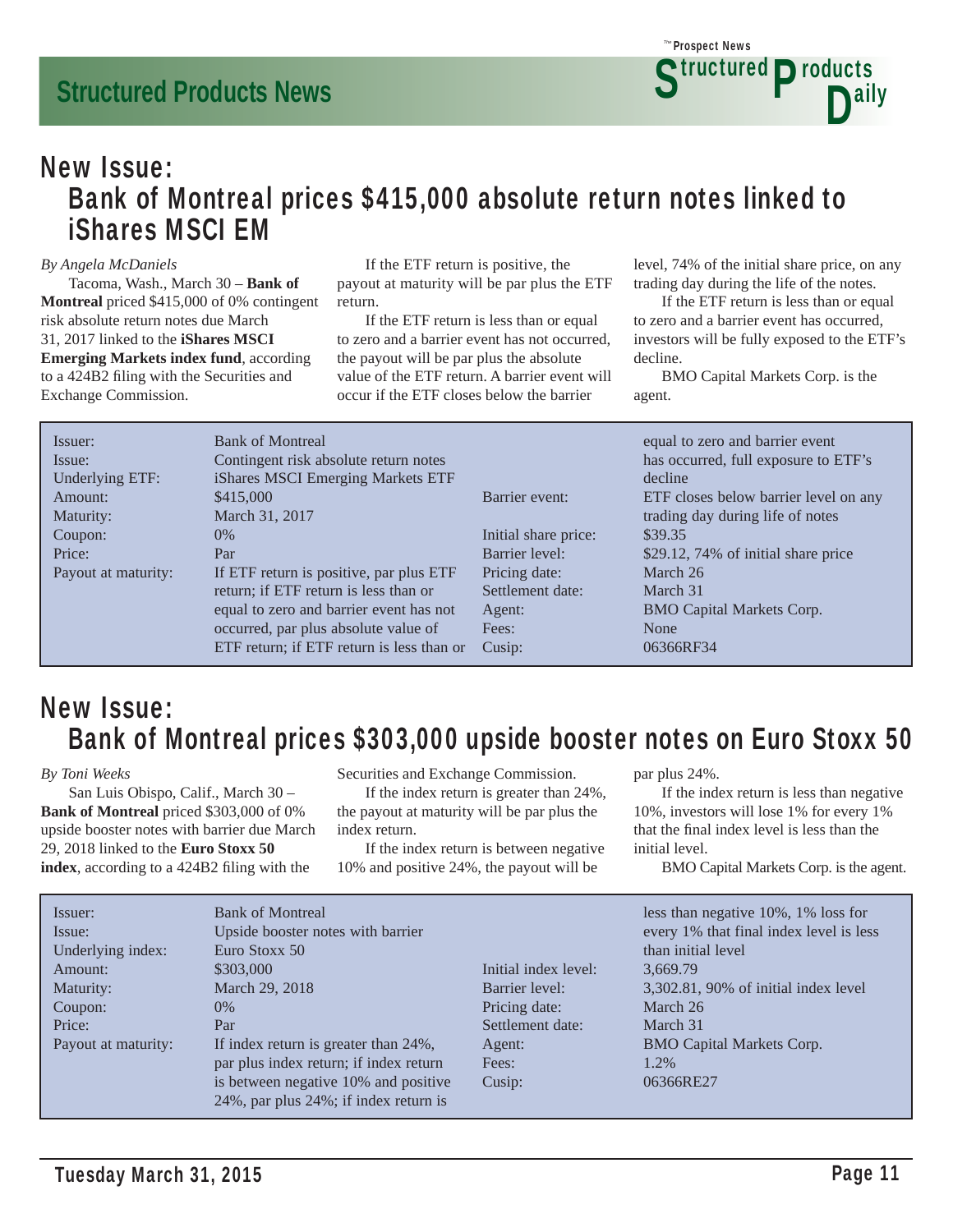### New Issue: Bank of Montreal prices \$57,000 upside booster notes on Euro Stoxx 50

#### *By Jennifer Chiou*

 New York, March 30 – **Bank of Montreal** priced \$57,000 of 0% upside booster notes with barrier due March 29, 2018 linked to the **Euro Stoxx 50 index**, according to a 424B2 filing with the

Securities and Exchange Commission.

 If the index return is greater than 18%, the payout at maturity will be par plus the index return.

 If the index return is between negative 10% and positive 18%, the payout will be

par plus 18%.

Prospect News *The*

 If the index return is less than negative 10%, investors will lose 1% for every 1% that the final index level is less than the initial level.

**Structured Products** 

D<sup>ally</sup>

BMO Capital Markets Corp. is the agent.

| Issuer:             | <b>Bank of Montreal</b>                |                      | less than negative 10%, 1% loss for     |
|---------------------|----------------------------------------|----------------------|-----------------------------------------|
| Issue:              | Upside booster notes with barrier      |                      | every 1% that final index level is less |
| Underlying index:   | Euro Stoxx 50                          |                      | than initial level                      |
| Amount:             | \$57,000                               | Initial index level: | 3,669.79                                |
| Maturity:           | March 29, 2018                         | Barrier level:       | 3,302.81, 90% of initial index level    |
| Coupon:             | 0%                                     | Pricing date:        | March 26                                |
| Price:              | Par                                    | Settlement date:     | March 31                                |
| Payout at maturity: | If index return is greater than 18%,   | Agent:               | <b>BMO Capital Markets Corp.</b>        |
|                     | par plus index return; if index return | Fees:                | 3.2%                                    |
|                     | is between negative 10% and positive   | Cusip:               | 06366RD93                               |
|                     | 18%, par plus 18%; if index return is  |                      |                                         |

### New Issue: Bank of Montreal prices \$26,000 absolute return notes linked to iShares MSCI EAFE

#### *By Angela McDaniels*

 Tacoma, Wash., March 30 – **Bank of Montreal** priced \$26,000 of 0% contingent risk absolute return notes due March 31, 2021 linked to the **iShares MSCI EAFE index fund**, according to a 424B2 filing with the Securities and Exchange Commission.

 If the ETF return is positive, the payout at maturity will be par plus 127% of the ETF return.

 If the ETF return is less than or equal to zero but is not less than negative 30%, the

payout will be par plus the absolute value of the ETF return.

 If the ETF return is less than negative 30%, investors will be fully exposed to the ETF's decline.

| <b>Bank of Montreal</b><br>Issuer:<br>Contingent risk absolute return notes<br>Issue:<br>iShares MSCI EAFE ETF<br>Underlying ETF:<br>\$26,000<br>Amount:<br>Maturity:<br>March 31, 2021<br>$0\%$<br>Coupon:<br>Price:<br>Par<br>If ETF return is positive, par plus 127%<br>Payout at maturity:<br>of ETF return; if ETF return is less than<br>or equal to zero but final share price<br>is not less than barrier level, par plus | Initial share price:<br>Barrier level:<br>Pricing date:<br>Settlement date:<br>Agent:<br>Fees:<br>Cusip: | absolute value of ETF return; if final<br>share price is less than barrier level, full<br>exposure to ETF's decline<br>\$64.98<br>\$45.49, 70% of initial share price<br>March 26<br>March 31<br><b>BMO Capital Markets Corp.</b><br>0.25%<br>06366RC29 |
|------------------------------------------------------------------------------------------------------------------------------------------------------------------------------------------------------------------------------------------------------------------------------------------------------------------------------------------------------------------------------------------------------------------------------------|----------------------------------------------------------------------------------------------------------|---------------------------------------------------------------------------------------------------------------------------------------------------------------------------------------------------------------------------------------------------------|
|------------------------------------------------------------------------------------------------------------------------------------------------------------------------------------------------------------------------------------------------------------------------------------------------------------------------------------------------------------------------------------------------------------------------------------|----------------------------------------------------------------------------------------------------------|---------------------------------------------------------------------------------------------------------------------------------------------------------------------------------------------------------------------------------------------------------|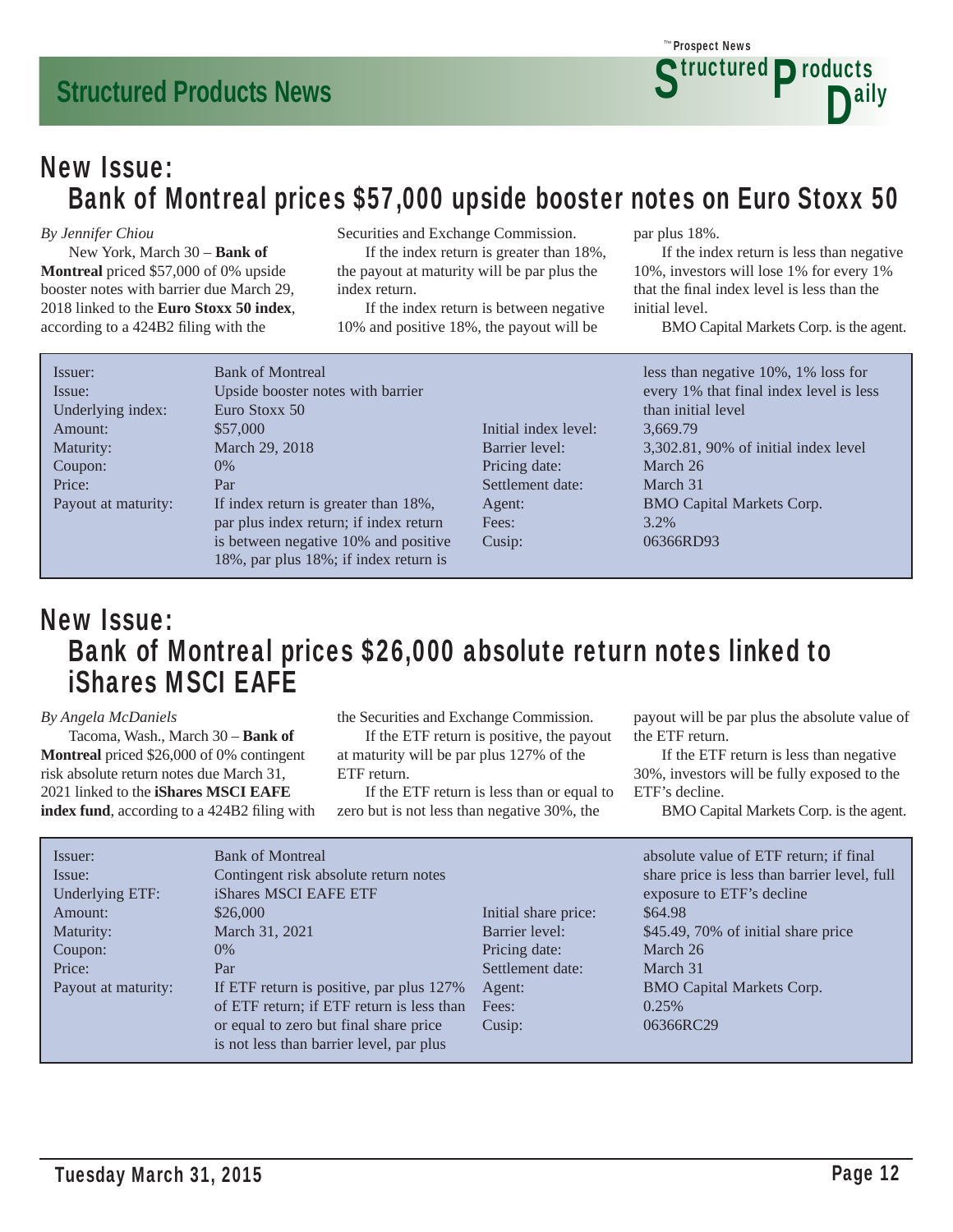### New Issue: Bank of Montreal prices \$15,000 contingent risk absolute return notes on Euro Stoxx 50

#### *By Jennifer Chiou*

 New York, March 30 – **Bank of Montreal** priced \$15,000 of 0% contingent risk absolute return notes due March 31, 2021 linked to the **Euro Stoxx 50 index**, according to a 424B2 filing with the Securities and Exchange Commission.

 If the index return is positive, investors will receive par plus 105% of the gain.

 If the index return is negative but the index finishes at or above the barrier level, 65% of the initial level, the payout at maturity will be par plus the absolute value of the index return. The maximum downside redemption amount is \$1,350 per \$1,000 principal amount.

 If the index return is less than negative 35%, investors will be fully exposed to the index decline.

 BMO Capital Markets Corp. is the agent.

| Issuer:<br>Issue:<br>Underlying index: | <b>Bank of Montreal</b><br>Contingent risk absolute return notes<br>Euro Stoxx 50 |                  | absolute value of the index return,<br>capped at 35%; if index return is less<br>than negative 35%, investors will share |
|----------------------------------------|-----------------------------------------------------------------------------------|------------------|--------------------------------------------------------------------------------------------------------------------------|
| Amount:<br>Maturity:                   | \$15,000<br>March 31, 2021                                                        | Initial level:   | fully in losses<br>3.669.79                                                                                              |
| Coupon:                                | $0\%$                                                                             | Barrier level:   | 2,385.36, 65% of initial level                                                                                           |
| Price:                                 | Par                                                                               | Pricing date:    | March 26                                                                                                                 |
| Payout at maturity:                    | If index finishes above the initial level,                                        | Settlement date: | March 31                                                                                                                 |
|                                        | par plus 105% of the return; if index                                             | Agent:           | <b>BMO Capital Markets Corp.</b>                                                                                         |
|                                        | finishes flat or falls but has not closed                                         | Fees:            | 3.85%                                                                                                                    |
|                                        | below the barrier level, par plus the                                             | Cusip:           | 06366RD51                                                                                                                |

### New Issue: Barclays prices \$34.35 million capped leveraged notes tied to S&P 500

#### *By Marisa Wong*

 Madison, Wis., March 30 – **Barclays Bank plc** priced \$34.35 million of 0% Capped Leveraged Index Return Notes due March 31, 2017 tied to the  $S\&P\,500$  index, according to a 424B2 filing with the Securities and Exchange Commission.

 The payout at maturity will be par plus two times any index gain, capped at 13.2%.

 Investors will receive par if the index falls by up to 10% and will lose 1% for every 1% decline beyond 10%.

BofA Merrill Lynch is the underwriter.

| Issuer:             | Barclays Bank plc                      |                      | up to 10%; 1% loss per 1% drop beyond |
|---------------------|----------------------------------------|----------------------|---------------------------------------|
| Issue:              | Capped Leveraged Index Return Notes    |                      | 10%                                   |
| Underlying index:   | S&P 500                                | Initial index level: | 2,056.15                              |
| Amount:             | \$34,354,730                           | Threshold value:     | 1,850.54, 90% of initial level        |
| Maturity:           | March 31, 2017                         | Pricing date:        | March 26                              |
| Coupon:             | $0\%$                                  | Settlement date:     | April 2                               |
| Price:              | Par                                    | Underwriter:         | BofA Merrill Lynch                    |
| Payout at maturity: | Par plus two times any index gain,     | Fees:                | 2%                                    |
|                     | capped at 13.2%; par if index falls by | Cusip:               | 06743N827                             |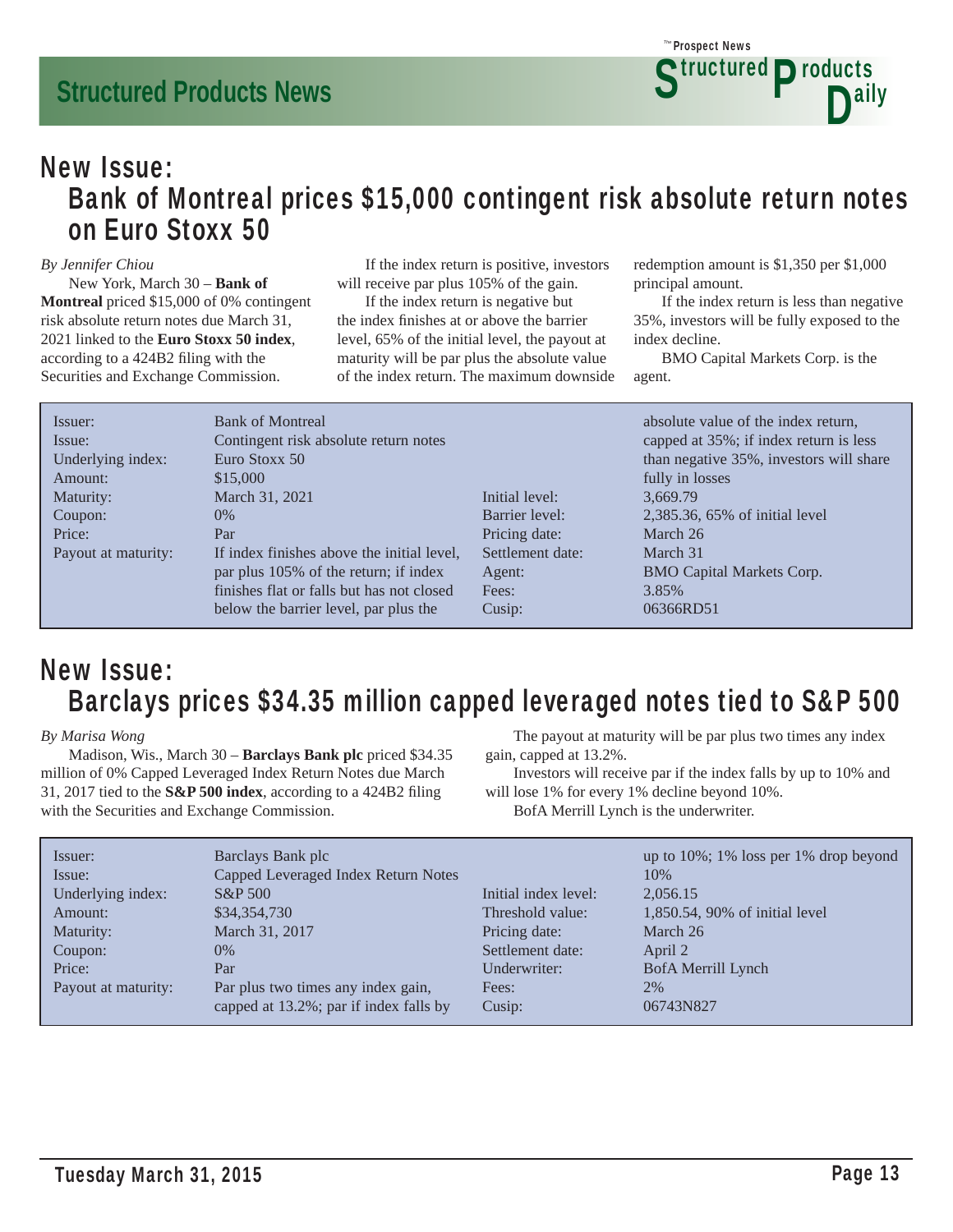### New Issue: Barclays prices \$19.45 million capped leveraged notes on three indexes

#### *By Marisa Wong*

 Madison, Wis., March 30 – **Barclays Bank plc** priced \$19.45 million of 0% Capped Leveraged Index Return Notes due March 31, 2017 linked to a global equity basket, according to a 424B2 filing with the Securities and Exchange Commission.

 The basket consists of the **S&P 500 index** with an initial weight of 45% and the **MSCI EAFE index** and the **MSCI** 

### **Emerging Markets index**, each with an initial weight of 27.5%.

 The payout at maturity will be par plus two times any basket gain, up to a maximum return of 12.2%.

The payout will be par if the final basket level is at least 90% of the initial level. Otherwise, investors will lose 1% for every 1% decline beyond 10%.

BofA Merrill Lynch is the agent.

| Issuer:<br>Issue:<br>Underlying basket: | Barclays Bank plc<br>Capped Leveraged Index Return Notes<br>S&P 500 index (45% weight), MSCI<br>EAFE index (27.5% weight) and | Payout at maturity:<br>Initial basket level: | If basket return is positive, par plus<br>200% of basket return, capped at 12.2%;<br>par if basket falls by up to 10%; 1% loss<br>for every 1% drop beyond 10%<br>100 |
|-----------------------------------------|-------------------------------------------------------------------------------------------------------------------------------|----------------------------------------------|-----------------------------------------------------------------------------------------------------------------------------------------------------------------------|
|                                         | MSCI Emerging Markets index (27.5%)                                                                                           |                                              |                                                                                                                                                                       |
|                                         | weight)                                                                                                                       | Pricing date:                                | March 26                                                                                                                                                              |
| Amount:                                 | \$19,454,520                                                                                                                  | Settlement date:                             | April 2                                                                                                                                                               |
| Maturity:                               | March 31, 2017                                                                                                                | Agent:                                       | BofA Merrill Lynch                                                                                                                                                    |
| Coupon:                                 | $0\%$                                                                                                                         | Fees:                                        | 2%                                                                                                                                                                    |
| Price:                                  | Par                                                                                                                           | Cusip:                                       | 06743N835                                                                                                                                                             |

### New Issue: Barclays prices \$11.25 mln Mitts linked to Mexican peso, Brazilian real

#### *By Angela McDaniels*

 Tacoma, Wash., March 30 – **Barclays Bank plc** priced \$11.25 million of 0% currency Market Index Target-Term Securities due March 31, 2017 linked to a basket of currencies, according to a 424B2 filing with the Securities and Exchange

#### Commission.

 The basket includes equal weights of the **Brazilian real** and the **Mexican peso** and measures their performance relative to the **euro**. If the underlying currency basket strengthens relative to the euro, the exchange rate measure increases.

 If the exchange rate measure increases, the payout at maturity will be par of \$10 plus 205% of the basket's increase. If the exchange rate measure decreases, investors will share in the loss, subject to a minimum payout of \$9 per note.

BofA Merrill Lynch is the agent.

| Issuer:                | Barclays Bank plc                        |                         | par plus 205% of basket's increase;      |
|------------------------|------------------------------------------|-------------------------|------------------------------------------|
| Issue:                 | Currency Market Index Target-Term        |                         | if exchange rate measure decreases,      |
|                        | <b>Securities</b>                        |                         | exposure to loss, subject to \$9 minimum |
| Underlying currencies: | Brazilian real and Mexican peso, equally |                         | payout                                   |
|                        | weighted and measured relative to euro   | Initial exchange rates: | 3.4846 for real and 16.4722 for peso     |
| Amount:                | \$11,246,500                             | Pricing date:           | March 26                                 |
| Maturity:              | March 31, 2017                           | Settlement date:        | April 2                                  |
| Coupon:                | $0\%$                                    | Agent:                  | <b>BofA Merrill Lynch</b>                |
| Price:                 | Par of \$10                              | Fees:                   | 1.75%                                    |
| Payout at maturity:    | If exchange rate measure increases,      | Cusip:                  | 06740D251                                |
|                        |                                          |                         |                                          |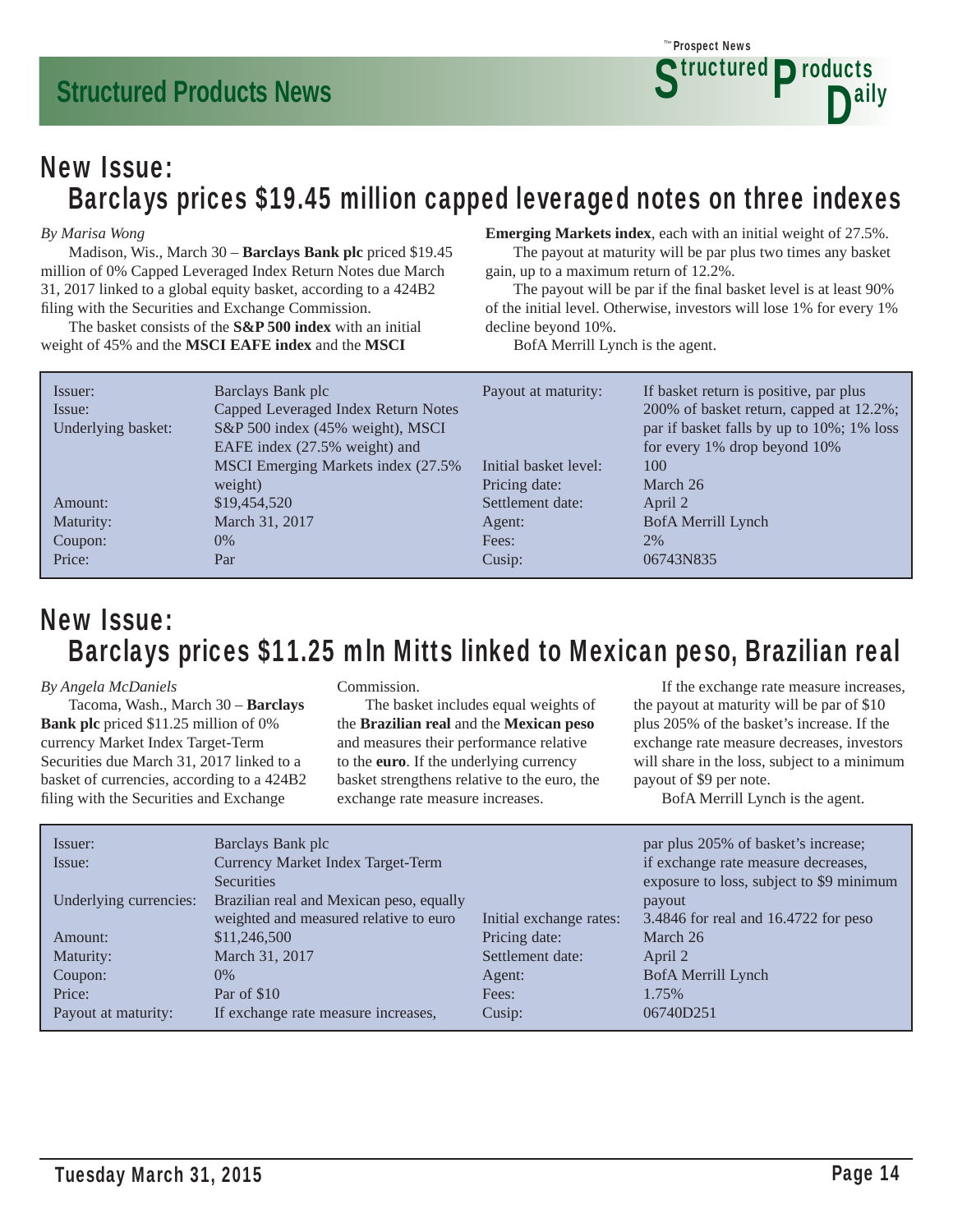### New Issue: Barclays prices \$6.18 mln return optimization notes linked to S&P 500

#### *By Angela McDaniels*

 Tacoma, Wash., March 30 – **Barclays Bank plc** priced \$6.18 million of 0% return optimization securities due April 29, 2016 linked to the **S&P 500 index**, according

to a 424B2 filing with the Securities and Exchange Commission.

 If the index return is positive, the payout at maturity will be par of \$10 plus 300% of the index return, subject to a

maximum return of 10.95%. If the index return is negative, investors will be fully exposed to the decline.

**Structured Products** 

D<sup>ally</sup>

 UBS Financial Services Inc. and Barclays are the agents.

Prospect News *The*

| Issuer:             | Barclays Bank plc                      |                      | any index decline               |
|---------------------|----------------------------------------|----------------------|---------------------------------|
| Issue:              | Return optimization securities         | Initial index level: | 2,056.15                        |
| Underlying index:   | S&P 500                                | Pricing date:        | March 26                        |
| Amount:             | \$6,177,400                            | Settlement date:     | March 31                        |
| Maturity:           | April 29, 2016                         | Agents:              | UBS Financial Services Inc. and |
| Coupon:             | $0\%$                                  |                      | <b>Barclays</b>                 |
| Price:              | Par of \$10                            | Fees:                | 2%                              |
| Payout at maturity: | Par plus 300% of any index gain, up to | Cusip:               | 06740D210                       |
|                     | 10.95% maximum return; exposure to     |                      |                                 |

### New Issue: Barclays prices \$5.38 million Super Track notes on Stoxx Europe 600

#### *By Jennifer Chiou*

 New York, March 30 – **Barclays Bank plc** priced \$5,375,000 of 0% Super Track notes due Jan. 2, 2018 linked to the **Stoxx Europe 600 index**, according to a 424B2 filing with the Securities and Exchange Commission.

 If the index return is positive, the payout at maturity will be par plus 184% of the index return, subject to a maximum return of 70.012%. Investors will be fully exposed to any decline in the index.

Barclays is the agent.

| Issuer:             | Barclays Bank plc                |                      | capped at 70.012%; exposure to losses |
|---------------------|----------------------------------|----------------------|---------------------------------------|
| Issue:              | <b>Super Track notes</b>         | Initial index level: | 394.54                                |
| Underlying index:   | Stoxx Europe 600                 | Pricing date:        | March 26                              |
| Amount:             | \$5,375,000                      | Settlement date:     | March 31                              |
| Maturity:           | Jan. 2, 2018                     | Agent:               | <b>Barclays</b>                       |
| Coupon:             | $0\%$                            | Fees:                | 2%                                    |
| Price:              | Par                              | Cusip:               | 06741UST2                             |
| Payout at maturity: | Par plus 184% of any index gain, |                      |                                       |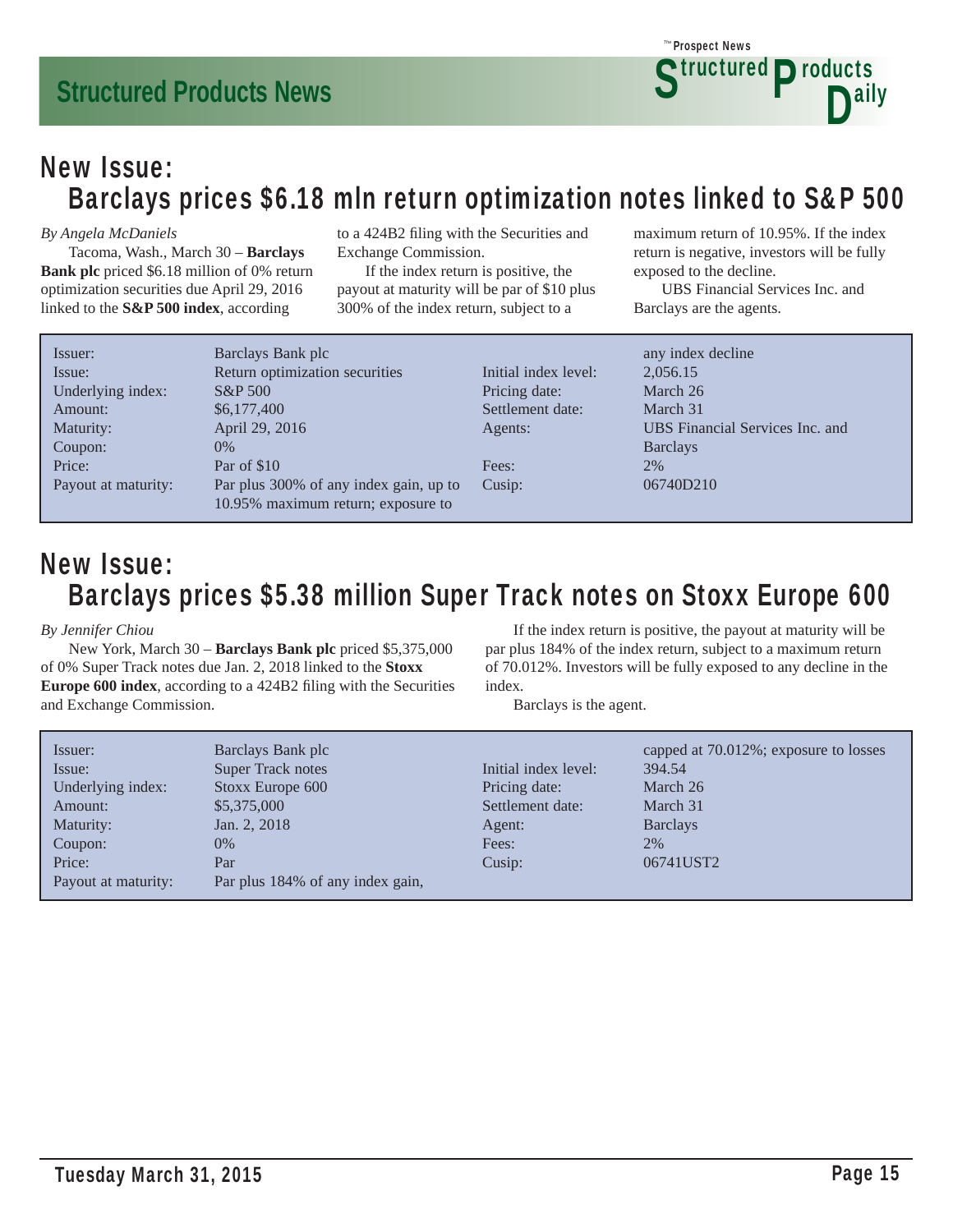### New Issue: Barclays prices \$4.05 million step-up callable notes tied to Euro Stoxx, Russell 2000

#### *By Jennifer Chiou*

 New York, March 30 – **Barclays Bank plc** priced \$4,048,000 of step-up callable notes due March 31, 2025 linked to the worst performing of the **Russell 2000 index** and the **Euro Stoxx 50 index**, according to a 424B2 filing with the Securities and Exchange Commission.

 The interest rate will be 9% per year for the first year. After that, the notes will pay a contingent coupon each quarter if each index closes at or above its coupon barrier level, 75% of its initial level, on the observation date for that quarter. The contingent coupon rate will be 9% per year for the first 12 contingent coupon observation dates, 11% per year for contingent coupon observation dates 13 through 28 and 13% per year for contingent coupon observation dates 29 through 36.

 Beginning on March 31, 2016, the notes will be callable at par on any interest payment date.

 The payout at maturity will be par unless the final level of the lesserperforming index is less than its barrier level, 50% of its initial level, in which case investors will be fully exposed to the decline of the lesser-performing index.

Barclays is the underwriter.

| level, 50% of its initial level, in which<br>case investors will be fully exposed to<br>decline of the lesser-performing index |
|--------------------------------------------------------------------------------------------------------------------------------|
| At par on any interest payment date<br>beginning on March 31, 2016                                                             |
| 3,669.79 for Euro Stoxx 50 and                                                                                                 |
| 2,752.34 for Euro Stoxx 50 and 923.99<br>for Russell 2000, 75% of initial levels                                               |
| 1,834.90 for Euro Stoxx 50 and 616.00<br>for Russell 2000, 50% of initial levels                                               |
|                                                                                                                                |
|                                                                                                                                |
|                                                                                                                                |
|                                                                                                                                |
|                                                                                                                                |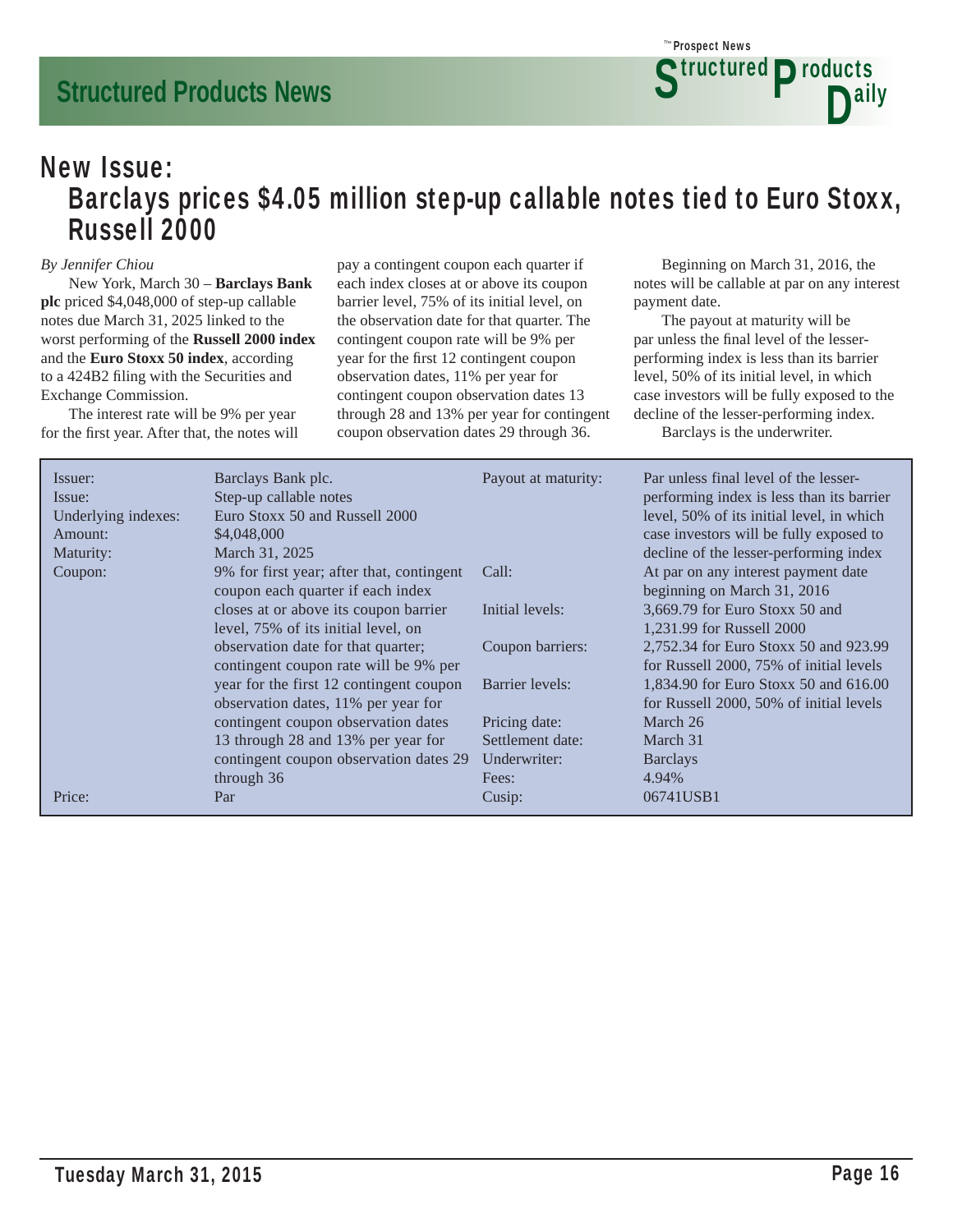

### New Issue: Barclays prices \$4.05 mln airbag performance notes linked to S&P 500

#### *By Angela McDaniels*

 Tacoma, Wash., March 30 – **Barclays Bank plc** priced \$4.05 million of 0% airbag performance securities due March 31, 2020 linked to the **S&P 500 index**, according to a 424B2 filing with the Securities and Exchange Commission.

If the index return is positive, the payout at maturity will be

par plus 118.5% of the index return. If the index return is zero or negative but not less than negative 25%, the payout will be par. Otherwise, investors will lose 1.3333% for every 1% that the index declines beyond 25%.

 UBS Financial Services Inc. and Barclays are the agents.

| Issuer:             | Barclays Bank plc                       |                      | negative 25%, par; otherwise, 1.3333% |
|---------------------|-----------------------------------------|----------------------|---------------------------------------|
| Issue:              | Airbag performance securities           |                      | loss for every 1% that index declines |
| Underlying index:   | <b>S&amp;P</b> 500                      |                      | beyond 25%                            |
| Amount:             | \$4,045,000                             | Initial index level: | 2,056.15                              |
| Maturity:           | March 31, 2020                          | Pricing date:        | March 26                              |
| Coupon:             | $0\%$                                   | Settlement date:     | March 31                              |
| Price:              | Par                                     | Agents:              | UBS Financial Services Inc. and       |
| Payout at maturity: | If index return is positive, par plus   |                      | <b>Barclays</b>                       |
|                     | 118.5% of index return; if index return | Fees:                | None                                  |
|                     | is zero or negative but not less than   | Cusip:               | 06743P731                             |

### New Issue: Barclays prices \$4.02 million trigger performance notes linked to Energy Select ETF

#### *By Angela McDaniels*

 Tacoma, Wash., March 30 – **Barclays Bank plc** priced \$4.02 million of 0% trigger performance securities due March 29, 2018 linked to the **Energy Select Sector SPDR** 

Fund, according to a 424B2 filing with the Securities and Exchange Commission.

 If the ETF return is positive, the payout at maturity will be par of \$10 plus 120% of the ETF return. Investors will receive par if

the ETF falls by up to 20% and will be fully exposed to losses from the initial share price if it falls by more than 20%.

 UBS Financial Services Inc. and Barclays are the agents.

| Issuer:             | Barclays Bank plc                         |                      | share price if ETF falls by more than |
|---------------------|-------------------------------------------|----------------------|---------------------------------------|
| Issue:              | Trigger performance securities            |                      | 20%                                   |
| Underlying ETF:     | <b>Energy Select Sector SPDR Fund</b>     | Initial share price: | \$77.03                               |
| Amount:             | \$4,024,500                               | Trigger share price: | \$61.62, 80% of initial share price   |
| Maturity:           | March 29, 2018                            | Pricing date:        | March 26                              |
| Coupon:             | $0\%$                                     | Settlement date:     | March 31                              |
| Price:              | Par of \$10.00                            | Agents:              | UBS Financial Services Inc. and       |
| Payout at maturity: | If ETF return is positive, par plus 120%  |                      | <b>Barclays</b>                       |
|                     | of ETF return; par if ETF falls by up to  | Fees:                | None                                  |
|                     | 20%; full exposure to losses from initial | Cusip:               | 06743P665                             |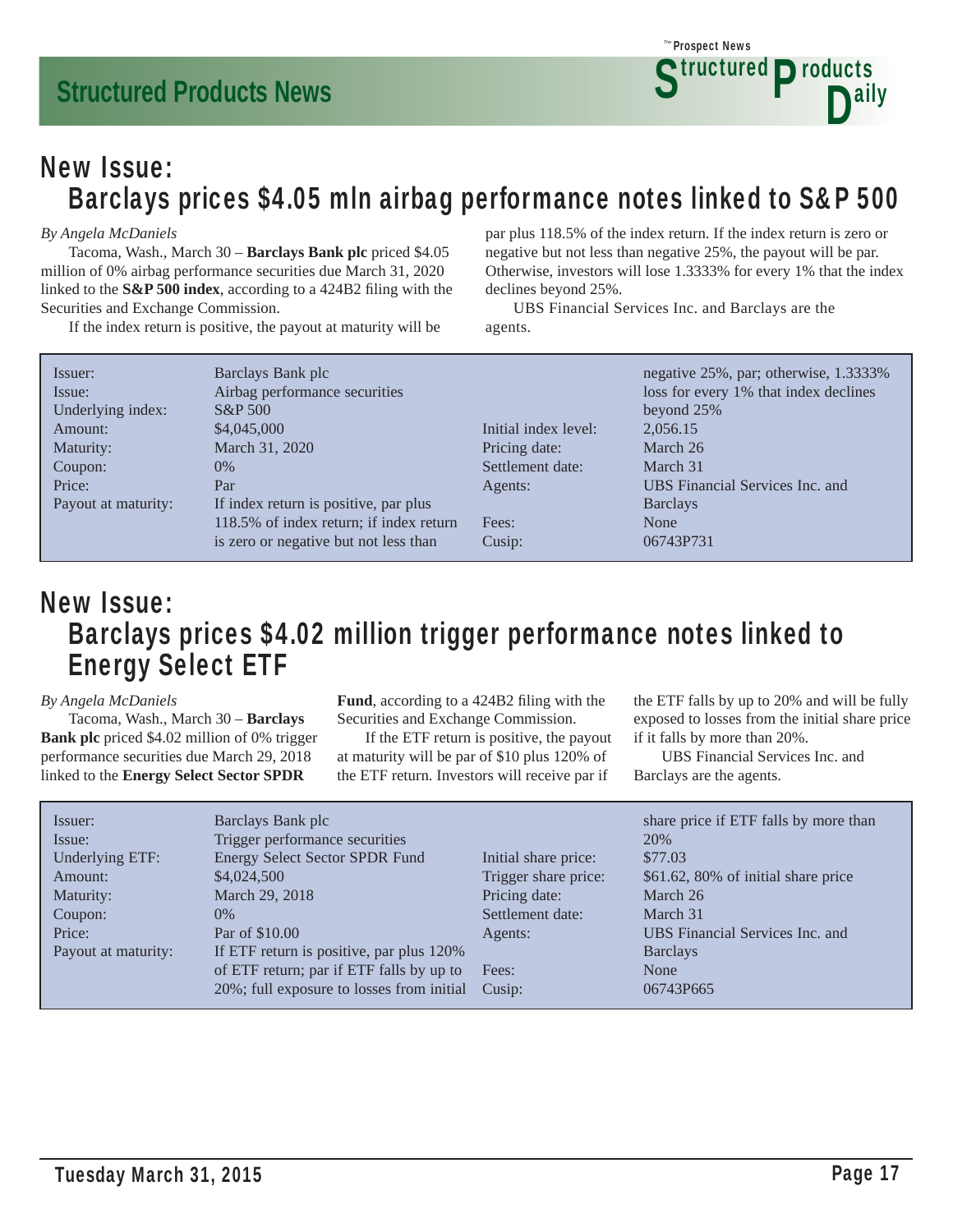### New Issue: Barclays prices \$2.53 million phoenix autocallables tied to S&P 500, Russell 2000

#### *By Marisa Wong*

 Madison, Wis., March 30 – **Barclays Bank plc** priced \$2.53 million of phoenix autocallable notes due March 31, 2025 linked to the worst performing of the **S&P 500 index** and the **Russell 2000 index**, according to a 424B2 filing with the Securities and Exchange Commission.

 The notes will pay a contingent quarterly coupon of 1.75% if each index closes at or above its coupon barrier level, 75% of its initial level, on the observation date for that quarter.

 The notes will be called at par if each index closes at or above its initial level on any quarterly observation date beginning in March 2016.

 If the notes are not called and each index finishes at or above its 65% barrier level, the payout at maturity will be par.

 Otherwise, investors will be exposed to the decline of the worst-performing index.

Barclays is the underwriter.

| Issuer:             | Barclays Bank plc.                         |                  | initial level on any quarterly observation |
|---------------------|--------------------------------------------|------------------|--------------------------------------------|
| Issue:              | Phoenix autocallable notes                 |                  | date beginning March 2016                  |
| Underlying indexes: | S&P 500 and Russell 2000                   | Initial levels:  | 2,056.15 for S&P 500 and 1,231.99 for      |
| Amount:             | \$2,532,000                                |                  | Russell 2000                               |
| Maturity:           | March 31, 2025                             | Coupon barriers: | 1,542.11 for S&P 500 and 923.99 for        |
| Coupon:             | 1.75% for each quarter that each index     |                  | Russell 2000, 75% of initial levels        |
|                     | closes at or above coupon barrier level    | Barrier levels:  | 1,336.50 for S&P 500 and 800.79 for        |
|                     | on quarterly observation date              |                  | Russell 2000, 65% of initial levels        |
| Price:              | Par                                        | Pricing date:    | March 26                                   |
| Payout at maturity: | If each index finishes at or above barrier | Settlement date: | March 31                                   |
|                     | level, par; otherwise, full exposure to    | Underwriter:     | <b>Barclays</b>                            |
|                     | losses of worst-performing index           | Fees:            | $3.5\%$                                    |
| Call:               | At par if each index closes at or above    | Cusip:           | 06741USC9                                  |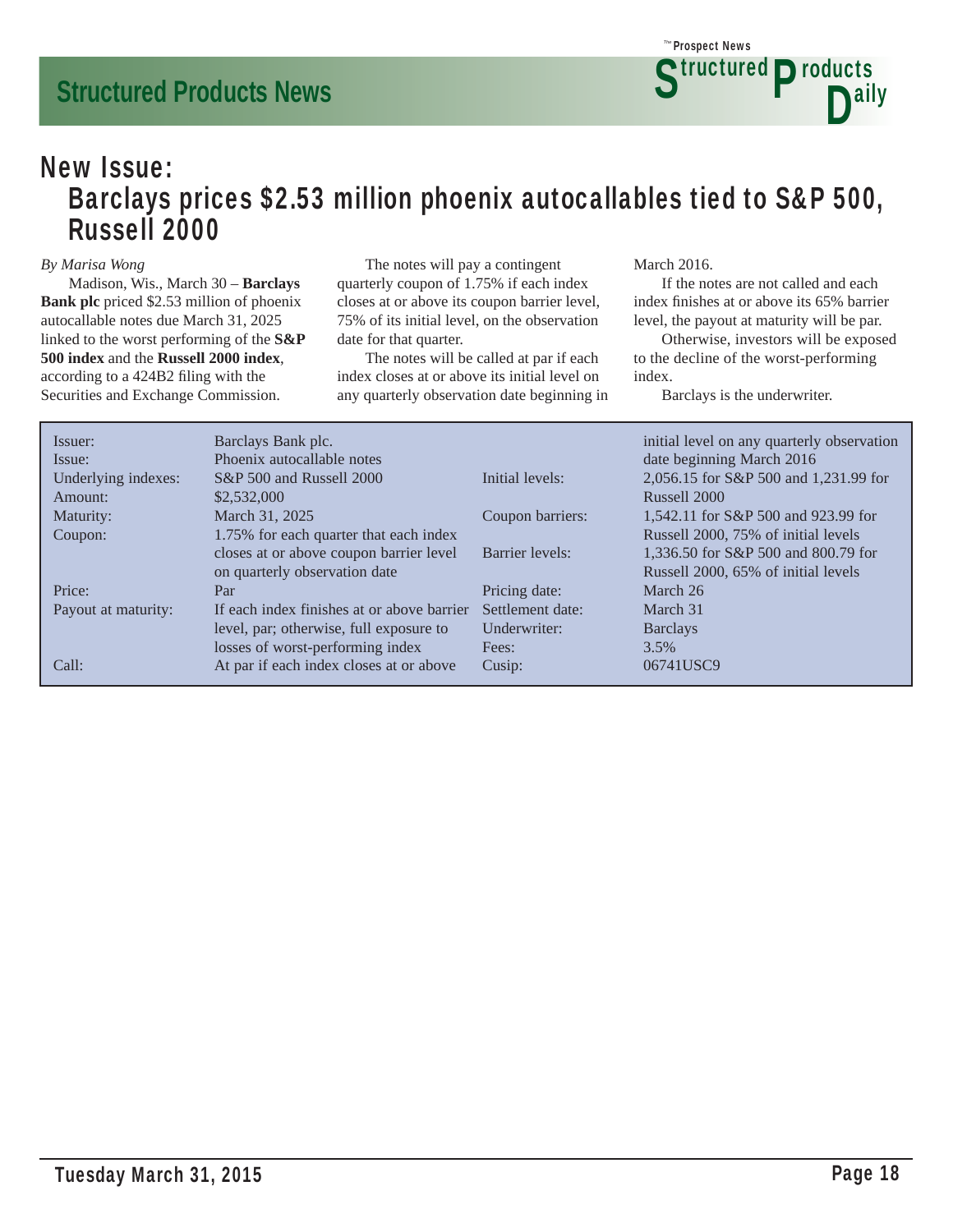### New Issue: Barclays prices \$2.53 million airbag performance notes linked to Energy Select ETF

#### *By Angela McDaniels*

 Tacoma, Wash., March 30 – **Barclays Bank plc** priced \$2.53 million of 0% airbag performance securities due March 31, 2020 linked to the **Energy Select Sector SPDR**  Fund, according to a 424B2 filing with the

Securities and Exchange Commission.

 If the ETF return is positive, the payout at maturity will be par plus 106.5% of the ETF return. The payout will be par if the ETF return is zero or negative but the final share price is not less than the conversion

price, 80% of the initial share price. Otherwise, investors will receive a number of shares of the ETF equal to \$1,000 divided by the conversion price.

 UBS Financial Services Inc. and Barclays are the agents.

| Issuer:             | Barclays Bank plc                      |                      | is not less than conversion price, par; |
|---------------------|----------------------------------------|----------------------|-----------------------------------------|
| Issue:              | Airbag performance securities          |                      | otherwise, 16.2285 shares of ETF        |
| Underlying ETF:     | Energy Select Sector SPDR Fund         | Initial share price: | \$77.03                                 |
| Amount:             | \$2,529,000                            | Conversion price:    | \$61.62, 80% of initial share price     |
| Maturity:           | March 31, 2020                         | Pricing date:        | March 26                                |
| Coupon:             | $0\%$                                  | Settlement date:     | March 31                                |
| Price:              | Par                                    | Agents:              | UBS Financial Services Inc. and         |
| Payout at maturity: | If ETF return is positive, par plus    |                      | <b>Barclays</b>                         |
|                     | 106.5% of ETF return; if ETF return is | Fees:                | $3.5\%$                                 |
|                     | zero or negative but final share price | Cusip:               | 06743P772                               |
|                     |                                        |                      |                                         |

### New Issue: Citigroup prices \$8.55 million barrier digital plus securities on Euro Stoxx 50

#### *By Jennifer Chiou*

 New York, March 30 – **Citigroup Inc.** priced \$8,546,000 of 0% barrier digital plus securities due March 31, 2020 linked to the **Euro Stoxx 50 index**, according to a 424B2 filing with the Securities and Exchange Commission.

If the final index level is greater than or equal to the initial level, the payout at maturity will be par plus the greater of the index return and the fixed return amount of 37%.

If the final index level is less than the initial level but greater than or equal to the barrier level, 75% of the initial level, the payout will be par.

If the index finishes below the barrier level, investors will be fully exposed to the index's decline.

 Citigroup Global Markets Inc. is the underwriter.

| Issuer:<br>Issue:<br>Underlying index:<br>Amount: | Citigroup Inc.<br>Barrier digital plus securities<br>Euro Stoxx 50<br>\$8,546,000 | Initial index level: | greater than or equal to barrier level,<br>par; if index finishes below barrier<br>level, investors will be fully exposed to<br>index's decline |
|---------------------------------------------------|-----------------------------------------------------------------------------------|----------------------|-------------------------------------------------------------------------------------------------------------------------------------------------|
| Maturity:                                         | March 31, 2020<br>$0\%$                                                           | Barrier level:       | 3,669.79                                                                                                                                        |
| Coupon:                                           |                                                                                   |                      | 2,752.343, 75% of initial level                                                                                                                 |
| Price:                                            | Par                                                                               | Pricing date:        | March 26                                                                                                                                        |
| Payout at maturity:                               | If final index level is greater than or                                           | Settlement date:     | March 31                                                                                                                                        |
|                                                   | equal to initial level, par plus greater                                          | Underwriter:         | Citigroup Global Markets Inc.                                                                                                                   |
|                                                   | of index return and 37%; if final                                                 | Fees:                | 3%                                                                                                                                              |
|                                                   | index level is less than initial level but                                        | Cusip:               | 1730T06E4                                                                                                                                       |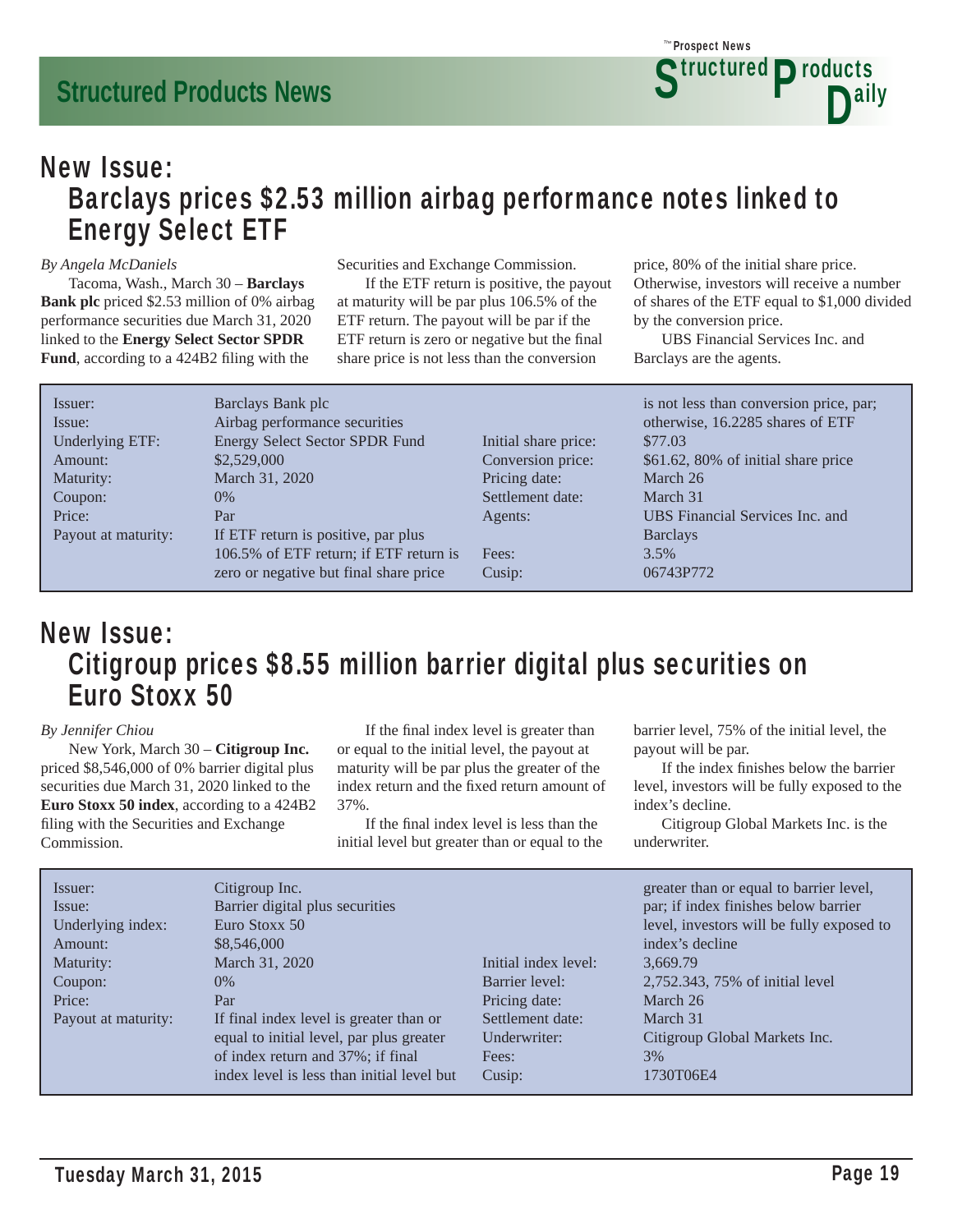

### New Issue: Citigroup prices \$6.31 million contingent return optimization securities on S&P 500

#### *By Jennifer Chiou*

 New York, March 30 – **Citigroup Inc.** priced \$6,312,900 of 0% contingent return optimization securities due March 29, 2018 linked to the **S&P 500 index**, according to a 424B2 filing with the Securities and

#### Exchange Commission.

If the index finishes at or above the trigger level, 80% of the initial index level, the payout at maturity will be par of \$10 plus the greater of the 10% contingent return and any gain, up to a maximum

return of 32.42%.

 Otherwise, investors will be fully exposed to any losses.

 Citigroup Global Markets Inc. is the underwriter with UBS Financial Services Inc. as dealer.

| Issuer:             | Citigroup Inc.                         |                  | gain, capped at 32.42%; otherwise, full |
|---------------------|----------------------------------------|------------------|-----------------------------------------|
| Issue:              | Contingent return optimization         |                  | exposure to any losses                  |
|                     | securities                             | Initial level:   | 2,056.15                                |
| Underlying index:   | $S\&P 500$                             | Trigger level:   | 1,644.92, 80% of initial price          |
| Amount:             | \$6,312,900                            | Pricing date:    | March 26                                |
| Maturity:           | March 29, 2018                         | Settlement date: | March 31                                |
| Coupon:             | $0\%$                                  | Underwriter:     | Citigroup Global Markets Inc. with      |
| Price:              | Par of \$10                            |                  | <b>UBS</b> Financial Services Inc.      |
| Payout at maturity: | If index finishes at or above trigger  | Fees:            | 2.5%                                    |
|                     | level, par plus greater of 10% and any | Cusip:           | 17323B760                               |

### New Issue: Citigroup prices \$2.91 million trigger return optimization notes tied to S&P MidCap 400

#### *By Toni Weeks*

 San Luis Obispo, Calif., March 30 – **Citigroup Inc.** priced \$2.91 million of 0% trigger return optimization securities due March 29, 2018 linked to the **S&P MidCap 400 index**, according to a 424B2 filing with

the Securities and Exchange Commission.

 The payout at maturity will be par of \$10 plus 1.5 times any index gain, up to a maximum return of 33.5%.

 If the index falls by up to the trigger level, 80% of the initial level, the payout

will be par.

 Otherwise, investors will be fully exposed to any losses.

 UBS Financial Services Inc. and Citigroup Global Markets Inc. are the underwriters.

| Issuer:             | Citigroup Inc.                            |                      | index finishes below trigger level |
|---------------------|-------------------------------------------|----------------------|------------------------------------|
| Issue:              | Trigger return optimization securities    | Initial index level: | 1.501.81                           |
| Underlying index:   | S&P MidCap 400                            | Trigger level:       | 1,201.45, 80% of initial price     |
| Amount:             | \$2,913,000                               | Pricing date:        | March 26                           |
| Maturity:           | March 29, 2018                            | Settlement date:     | March 31                           |
| Coupon:             | $0\%$                                     | Underwriters:        | UBS Financial Services Inc. and    |
| Price:              | Par                                       |                      | Citigroup Global Markets Inc.      |
| Payout at maturity: | Par plus 150% of any index gain,          | Fees:                | 2.5%                               |
|                     | capped at 33.5%; par if index falls by    | Cusip:               | 17323B752                          |
|                     | up to 20%; full exposure to any losses if |                      |                                    |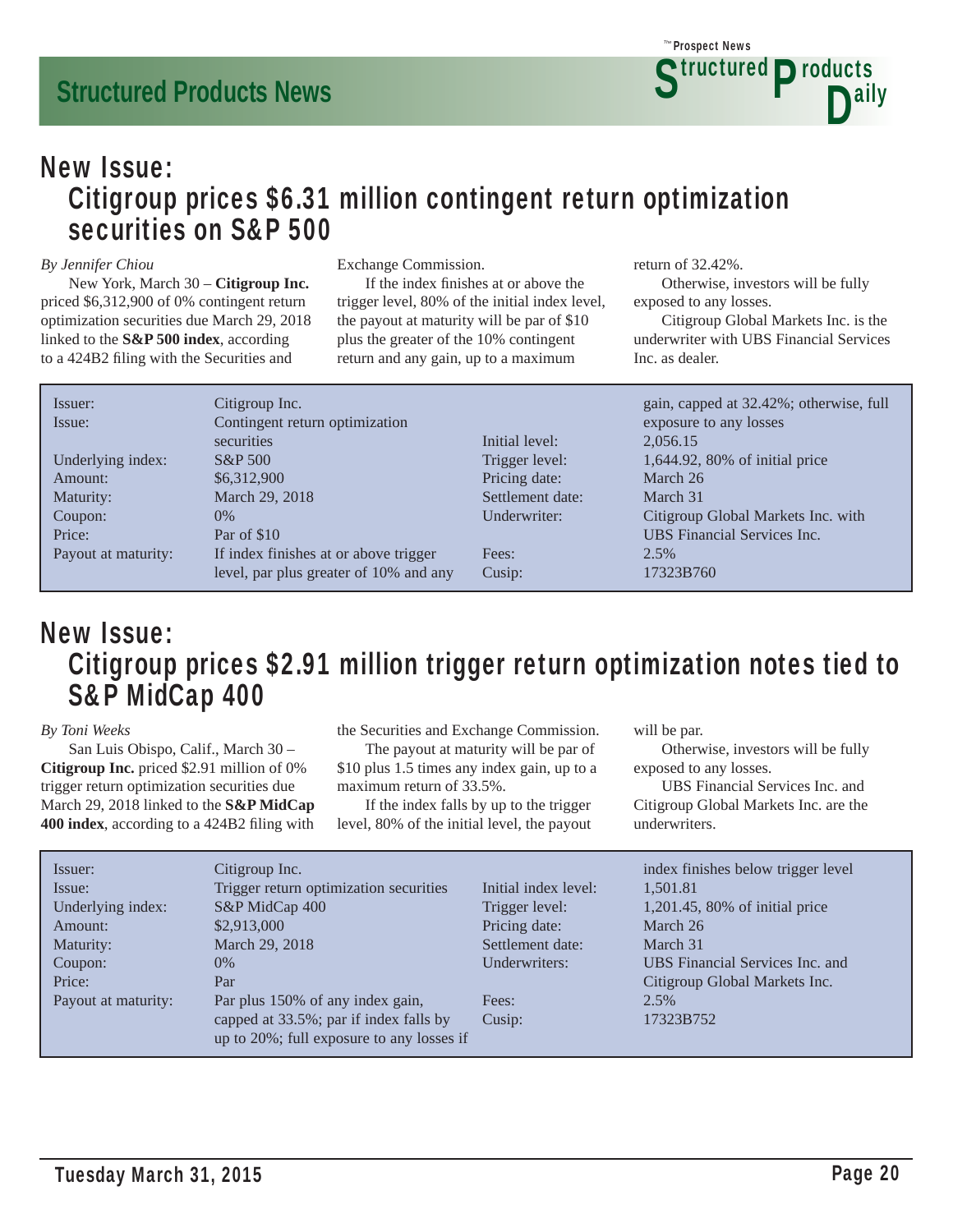### New Issue: Credit Suisse sells \$2.25 million contingent coupon callable yield notes on indexes

#### *By Marisa Wong*

 Madison, Wis., March 30 – **Credit Suisse AG, London Branch** priced \$2.25 million of contingent coupon callable yield notes due March 29, 2019 linked to the **S&P 500 index** and the **Russell 2000**  index, according to a 424B2 filing with the Securities and Exchange Commission.

 The notes will pay a contingent quarterly coupon at an annual rate of 5.6% if each index closes at or above its coupon barrier level, 60% of its initial level, on the observation date for that quarter.

 The payout at maturity will be par unless either index finishes below its 60% knock-in level, in which case investors will be fully exposed to any losses of the worst performing index.

 The notes will be callable on any contingent coupon payment date beginning March 31, 2016.

 Credit Suisse Securities (USA) LLC is the agent.

| Issuer:             | Credit Suisse AG, London Branch            |                  | plus return of worst performing index   |
|---------------------|--------------------------------------------|------------------|-----------------------------------------|
| Issue:              | Contingent coupon callable yield notes     |                  | with full exposure to losses            |
| Underlying indexes: | S&P 500 and Russell 2000                   | Call option:     | On any contingent coupon payment date   |
| Amount:             | \$2,253,000                                |                  | beginning March 31, 2016                |
| Maturity:           | March 29, 2019                             | Initial levels:  | 2,056.15 for S&P, 1,231.99 for Russell  |
| Coupon:             | 5.6% annualized, payable quarterly         | Barrier levels:  | 1,233.690 for S&P, 739.194 for Russell; |
|                     | if each index closes at or above its       |                  | 60% of initial levels                   |
|                     | barrier level on observation date for that | Pricing date:    | March 26                                |
|                     | quarter                                    | Settlement date: | March 31                                |
| Price:              | Par                                        | Agent:           | Credit Suisse Securities (USA) LLC      |
| Payout at maturity: | Par unless either index finishes below     | Fees:            | 3.15%                                   |
|                     | its knock-in level, in which case par      | Cusip:           | 22546V6P6                               |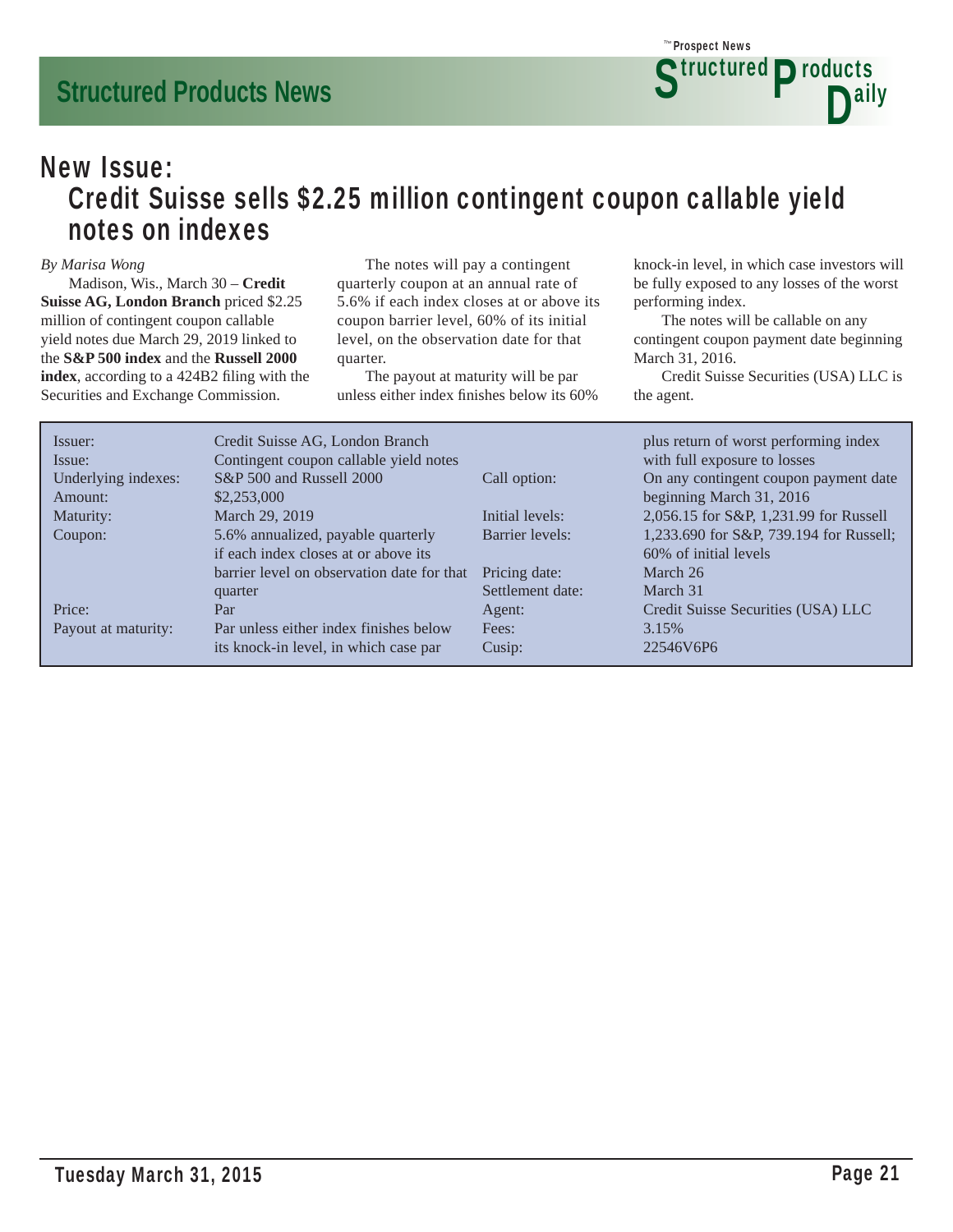

### New Issue: Deutsche prices \$110.35 million autocallable market-linked step-up notes on Euro Stoxx

#### *By Jennifer Chiou*

 New York, March 30 – **Deutsche Bank AG, London Branch** priced \$110,348,129 of 0% autocallable market-linked step-up notes due April 3, 2018 tied to the **Euro Stoxx 50 index**, according to a 424B2 filing with the Securities and Exchange Commission.

The notes will be called at par of \$10 plus a call premium of

12.26% per year if the index closes at or above the initial level on any annual call observation date.

If the index finishes at or above the initial level, the payout at maturity will be par of \$10 plus the greater of the step-up payment and the index return. The step-up payment is 35%.

 Investors will be fully exposed to any index decline. BofA Merrill Lynch is the underwriter.

| Issuer:             | Deutsche Bank AG, London Branch            |                      | losses                                     |
|---------------------|--------------------------------------------|----------------------|--------------------------------------------|
| Issue:              | Autocallable market-linked step-up         | Call:                | Automatically at par plus call premium     |
|                     | notes                                      |                      | of 12.26% per year if index closes at or   |
| Underlying index:   | Euro Stoxx 50                              |                      | above the initial level on any annual call |
| Amount:             | \$110,348,129                              |                      | observation date                           |
| Maturity:           | April 3, 2018                              | Initial index level: | 3.669.79                                   |
| Coupon:             | $0\%$                                      | Step-up value:       | 4,954.22, 135% of initial value            |
| Price:              | Par of \$10                                | Pricing date:        | March 26                                   |
| Payout at maturity: | If index finishes above step-up value,     | Settlement date:     | April 2                                    |
|                     | par plus index return; if index stays flat | Underwriter:         | BofA Merrill Lynch                         |
|                     | or gains but finishes at or below step-up  | Fees:                | 2%                                         |
|                     | value, par plus 35%; full exposure to      | Cusip:               | 25155G336                                  |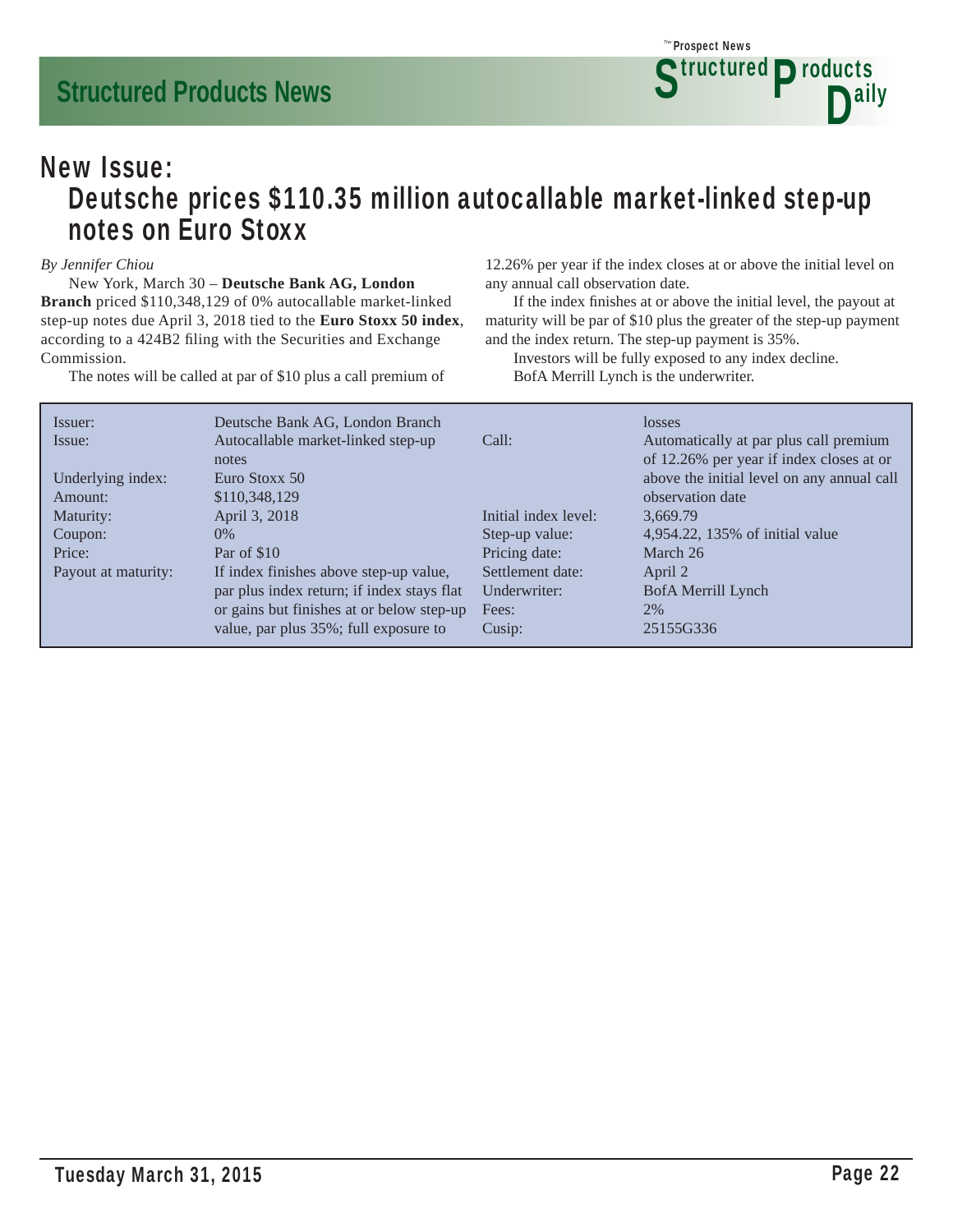### New Issue: Deutsche Bank prices \$30.45 million autocallable step-up notes linked to Russell 2000

#### *By Angela McDaniels*

 Tacoma, Wash., March 30 – **Deutsche Bank AG, London Branch** priced \$30.45 million of 0% autocallable market-linked step-up notes due March 27, 2020 linked to the **Russell 2000 index**, according to a 424B2 filing with the Securities and Exchange Commission.

The notes will be automatically called

at par of \$10 plus a call premium of 7.25% per year if the index closes at or above the initial index level on any annual observation date.

 If the notes are not called and the final index level is greater than the stepup value, 135% of the initial index level, the payout at maturity will be par plus the index return.

If the final index level is greater than or equal to the initial level but less than or equal to the step-up value, the payout will be par plus the step-up payment, 35%.

 Investors will receive par if the index declines by 15% or less and will lose 1% for every 1% that it declines beyond 15%.

BofA Merrill Lynch is the agent.

| Issuer:<br>Issue:             | Deutsche Bank AG, London Branch<br>Autocallable market-linked step-up<br>notes         |                                                       | declines by 15% or less, par; otherwise,<br>1% loss for every 1% that index<br>declines beyond 15% |
|-------------------------------|----------------------------------------------------------------------------------------|-------------------------------------------------------|----------------------------------------------------------------------------------------------------|
| Underlying index:<br>Amount:  | Russell 2000<br>\$30,451,200<br>March 27, 2020                                         | Call:                                                 | At par plus 7.25% per year if index<br>closes at or above initial index level on                   |
| Maturity:<br>Coupon:          | $0\%$                                                                                  | Initial level:                                        | any annual observation date<br>1.231.99                                                            |
| Price:<br>Payout at maturity: | Par of \$10<br>If final index level is greater than                                    | Threshold value:<br>Pricing date:<br>Settlement date: | 1,047.192, 85% of initial level<br>March 26                                                        |
|                               | step-up value, par plus index return; if<br>final index level is greater than or equal | Agent:                                                | April 2<br>BofA Merrill Lynch                                                                      |
|                               | to initial level but less than or equal to<br>step-up value, par plus 35%; if index    | Fees:<br>Cusip:                                       | 2%<br>25155G351                                                                                    |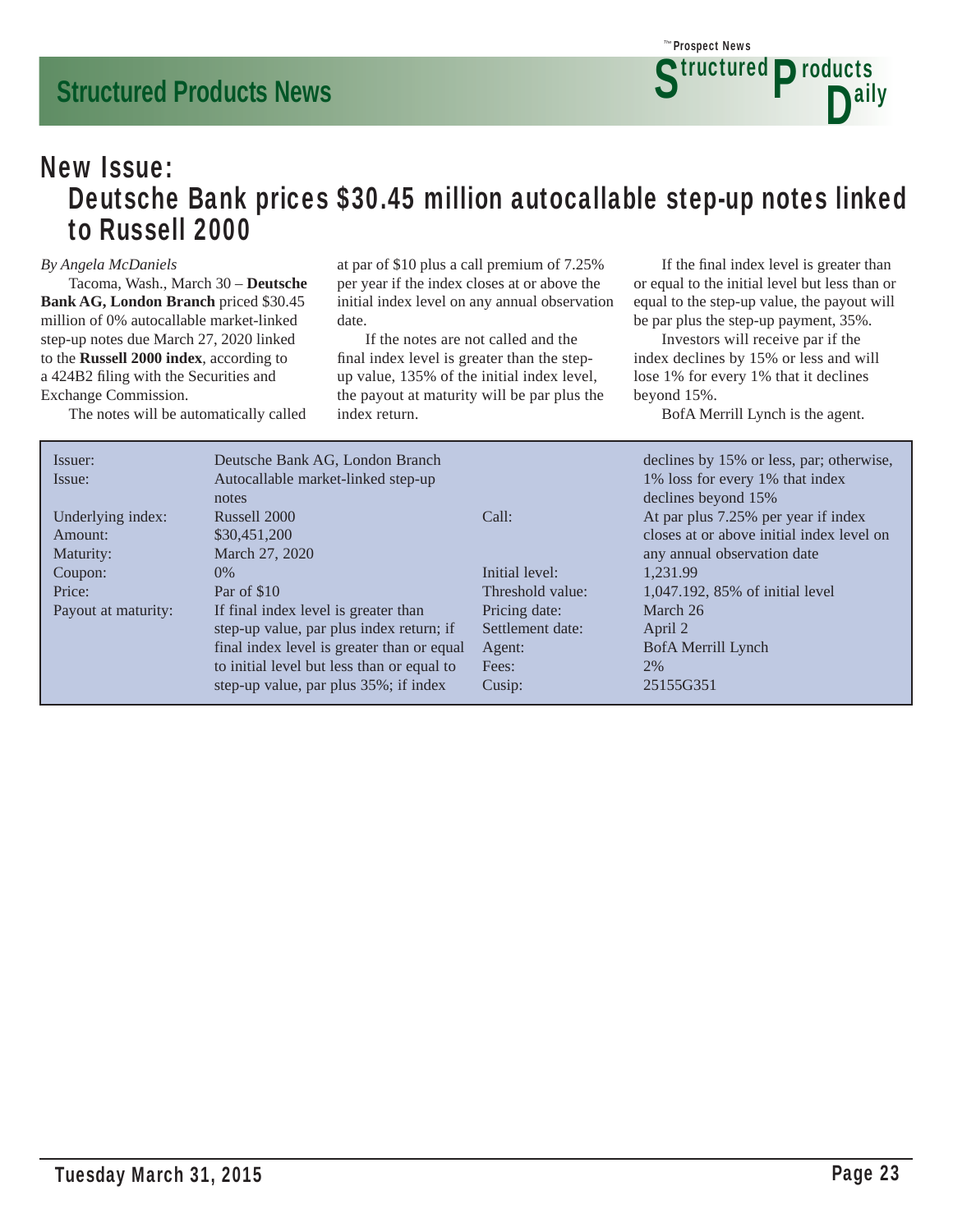### New Issue: Deutsche Bank prices \$26.05 million market-linked step-up notes tied to S&P 500

#### *By Marisa Wong*

 Madison, Wis., March 30 – **Deutsche Bank AG, London Branch** priced \$26.05 million of 0% market-linked step-up notes due March 24, 2017 linked to the **S&P 500**  index, according to a 424B2 filing with the Securities and Exchange Commission.

If the index finishes above the step-up value  $-112.31\%$  of the initial level – the payout at maturity will be par of \$10 plus the index gain.

If the index finishes at or above the

initial level but at or below the step-up value, the payout at maturity will be par of \$10 plus the step-up payment of 12.31%.

 Investors will be exposed to any losses.

BofA Merrill Lynch is the agent.

| Issuer:             | Deutsche Bank AG, London Branch            |                  | value, par plus 12.31%; exposure to any |
|---------------------|--------------------------------------------|------------------|-----------------------------------------|
| Issue:              | Market-linked step-up notes                |                  | losses                                  |
| Underlying index:   | <b>S&amp;P</b> 500                         | Initial level:   | 2,056.15                                |
| Amount:             | \$26,050,140                               | Step-up value:   | 2,309.26, 112.31% of initial level      |
| Maturity:           | March 24, 2017                             | Pricing date:    | March 26                                |
| Coupon:             | $0\%$                                      | Settlement date: | April 2                                 |
| Price:              | Par of \$10                                | Agent:           | BofA Merrill Lynch                      |
| Payout at maturity: | If index finishes above step-up level, par | Fees:            | 2%                                      |
|                     | plus gain; if index gains up to step-up    | Cusip:           | 25156D696                               |

### New Issue: Deutsche prices \$10.91 million trigger return optimization notes tied to Euro Stoxx 50

#### *By Jennifer Chiou*

 New York, March 30 – **Deutsche Bank AG, London Branch** priced \$10,908,950 of 0% trigger return optimization securities due March 29, 2018 linked to the **Euro Stoxx 50**  index, according to a 424B2 filing with the Securities and Exchange Commission.

If the index return is positive, the payout at maturity will be par of

\$10 plus 1.5 times the index return, up to a maximum return of 87%.

If the index return is negative or zero and the index finishes at or above the trigger level, 80% of the initial index level, the payout will be par. If the index finishes below the trigger level, investors will be fully exposed to the decline.

 Deutsche Bank Securities Inc. and UBS Financial Services Inc. are the agents.

| Issuer:<br>Issue:<br>Underlying index:<br>Amount:<br>Maturity:<br>Coupon:<br>Price:<br>Payout at maturity: | Deutsche Bank AG, London Branch<br>Trigger return optimization securities<br>Euro Stoxx 50<br>\$10,908,950<br>March 29, 2018<br>$0\%$<br>Par of \$10<br>Par plus 150% of any index gain,<br>capped at 87%; par if index falls by up | Initial index level:<br>Trigger level:<br>Pricing date:<br>Settlement date:<br>Agents:<br>Fees:<br>Cusip: | index finishes below trigger level<br>3,679.03<br>2,943.22, 80% of initial price<br>March 27<br>March 31<br>Deutsche Bank Securities Inc. and UBS<br>Financial Services Inc.<br>2.5%<br>25190G473 |
|------------------------------------------------------------------------------------------------------------|-------------------------------------------------------------------------------------------------------------------------------------------------------------------------------------------------------------------------------------|-----------------------------------------------------------------------------------------------------------|---------------------------------------------------------------------------------------------------------------------------------------------------------------------------------------------------|
|                                                                                                            | to 25%; full exposure to any losses if                                                                                                                                                                                              |                                                                                                           |                                                                                                                                                                                                   |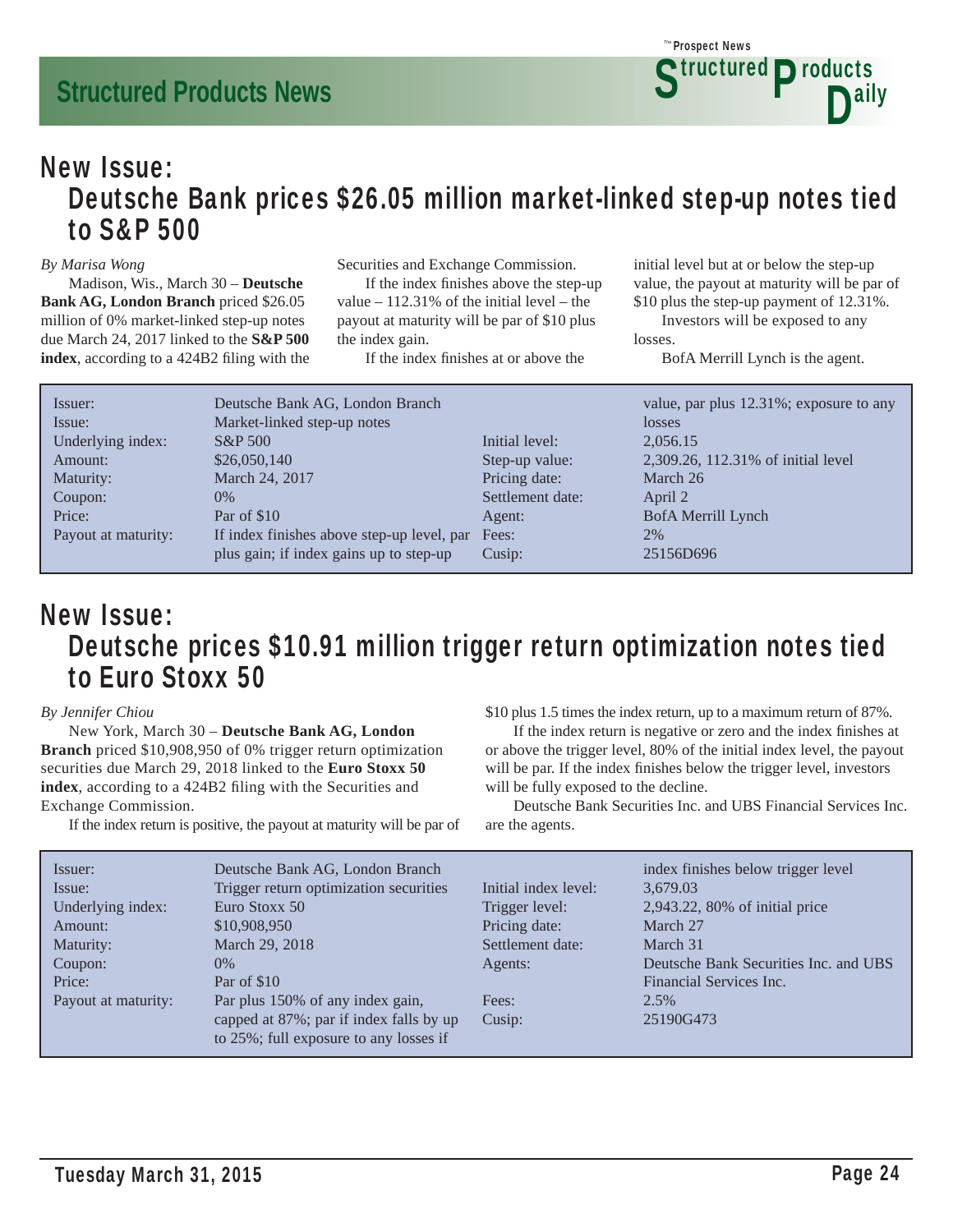### New Issue: Deutsche prices \$8.73 million trigger autocallable optimization notes on Russell 2000

#### *By Jennifer Chiou*

 New York, March 30 – **Deutsche Bank AG, London Branch** priced \$8,727,950 of 0% trigger autocallable optimization securities due March 31, 2017 linked to the **Russell**  2000 index, according to a 424B2 filing with the Securities and Exchange Commission.

 Beginning on June 26, 2015, the notes will be called at par of \$10 plus a call return of 8.4% per year if the index closes at or above the initial level on any quarterly observation date.

 If the notes are not called and the index finishes at or above the trigger level, 80% of the initial index level, the payout at maturity will be par. Otherwise, investors will lose 1% for every 1% that the final index level is less than the initial level.

 UBS Financial Services Inc. and Deutsche Bank Securities Inc. are the underwriters.

| Issuer:             | Deutsche Bank AG, London Branch                  |                      | year if index closes at or above initial |
|---------------------|--------------------------------------------------|----------------------|------------------------------------------|
| Issue:              | Trigger autocallable optimization                |                      | level on any quarterly observation date  |
|                     | securities                                       |                      | beginning June 26                        |
| Underlying index:   | Russell 2000                                     | Initial index level: | 1,240.409                                |
| Amount:             | \$8,727,950                                      | Trigger level:       | 992.327, 80% of initial level            |
| Maturity:           | March 31, 2017                                   | Pricing date:        | March 27                                 |
| Coupon:             | $0\%$                                            | Settlement date:     | March 31                                 |
| Price:              | Par of \$10                                      | Underwriters:        | <b>UBS</b> Financial Services Inc. and   |
| Payout at maturity: | Par if index finishes at or above trigger        |                      | Deutsche Bank Securities Inc.            |
|                     | level; otherwise, full exposure to index's Fees: |                      | $1.5\%$                                  |
|                     | decline                                          | Cusip:               | 25190G432                                |
| Call:               | Automatically at par plus 8.4% per               |                      |                                          |

### New Issue: Deutsche Bank prices \$5.3 million trigger performance notes linked to Russell 2000

#### *By Toni Weeks*

 San Luis Obispo, Calif., March 30 – **Deutsche Bank AG, London Branch** priced \$5.3 million of 0% trigger performance securities due March 31, 2025 linked to the **Russell 2000 index**, according to a 424B2 filing with the Securities and Exchange Commission.

 If the index return is positive, the payout at maturity will be par of \$10 plus 140.5% of the index return. Investors will receive par if the index falls by up to 50% and will be fully exposed to losses from the initial level if it falls by more than 50%.

 UBS Financial Services Inc. and Deutsche Bank Securities Inc. are the agents.

| Issuer:             | Deutsche Bank AG, London Branch       |                  | losses from initial level if index falls by |
|---------------------|---------------------------------------|------------------|---------------------------------------------|
| Issue:              | Trigger performance securities        |                  | more than $50\%$                            |
| Underlying index:   | Russell 2000                          | Initial level:   | 1.231.99                                    |
| Amount:             | \$5,300,220                           | Trigger level:   | 615.995, 50% of initial level               |
| Maturity:           | March 31, 2025                        | Pricing date:    | March 26                                    |
| Coupon:             | $0\%$                                 | Settlement date: | March 31                                    |
| Price:              | Par of \$10                           | Agent:           | UBS Financial Services Inc. and             |
| Payout at maturity: | If index return is positive, par plus |                  | Deutsche Bank Securities Inc.               |
|                     | 140.5% of index return; par if index  | Fees:            | 5%                                          |
|                     | falls by up to 50%; full exposure to  | Cusip:           | 25190E353                                   |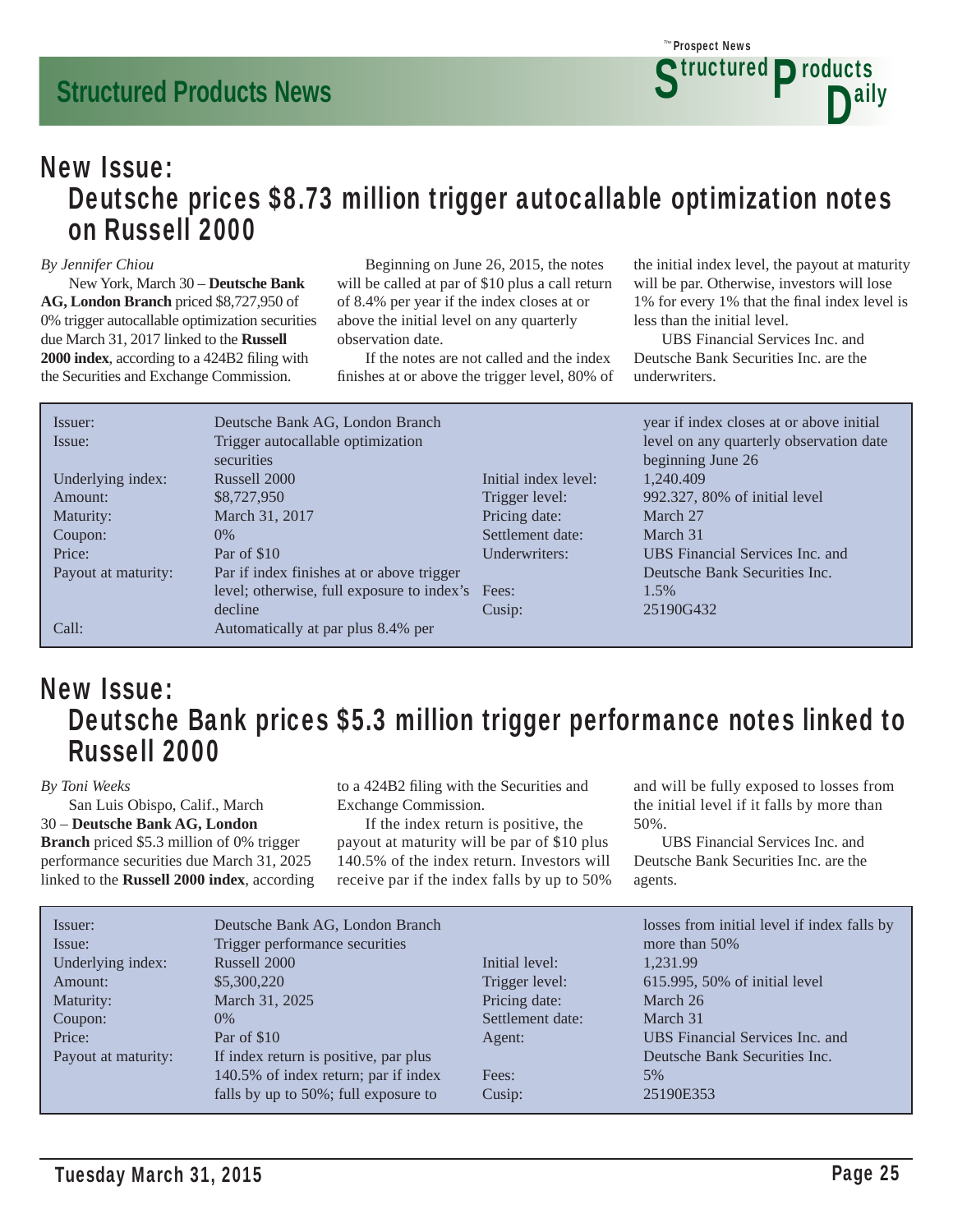### New Issue: Deutsche Bank prices \$3.05 mln uncapped BUyS tied to Euro Stoxx 50

#### *By Toni Weeks*

 San Luis Obispo, Calif., March 30 – **Deutsche Bank AG, London Branch** priced \$3.05 million of 0% uncapped buffered underlying securities due Oct. 1, 2018 linked to the **Euro Stoxx 50 index**, according to a 424B2 filing with the Securities and

#### Exchange Commission.

 The payout at maturity will be par any index gain. Investors will receive par if the index falls by up to 18% and will lose 1% for every 1% decline beyond 18%.

Deutsche Bank Securities Inc. is the agent.

| Issuer:             | Deutsche Bank AG, London Branch         |                      | declines by $18\%$ or less; $1\%$ loss per $1\%$ |
|---------------------|-----------------------------------------|----------------------|--------------------------------------------------|
| Issue:              | Uncapped buffered underlying securities |                      | drop beyond 18%                                  |
| Underlying index:   | Euro Stoxx 50                           | Initial index level: | 3,669.79                                         |
| Amount:             | \$3,048,000                             | Pricing date:        | March 26                                         |
| Maturity:           | Oct. 1, 2018                            | Settlement date:     | March 31                                         |
| Coupon:             | $0\%$                                   | Agent:               | Deutsche Bank Securities Inc.                    |
| Price:              | Par                                     | Fees:                | 2.5%                                             |
| Payout at maturity: | Par plus any index gain; par if index   | Cusip:               | 2515A1MH1                                        |

### New Issue: Deutsche Bank prices \$2.2 million capped buffered notes linked to indexes

#### *By Angela McDaniels*

 Tacoma, Wash., March 30 – **Deutsche Bank AG, London Branch** priced \$2.2 million of 0% capped buffered notes due March 30, 2017 linked to a **basket of indexes**, according to a 424B2 filing with the Securities and Exchange Commission.

The basket includes the Euro Stoxx

50 index with a 37% weight, the FTSE 100 index with a 23% weight, the Tokyo Stock Price index with a 23% weight, the Swiss Market index with a 9% weight and the S&P/ASX 200 index with an 8% weight.

If the final basket level is greater than the initial basket level, the payout at maturity will be par plus the basket return, subject to a maximum return of 31.5%. If the basket declines by up to 10%, the payout will be par. Otherwise, investors will lose 1.1111% for every 1% that the basket declines beyond 10%.

 Deutsche Bank Securities Inc. is the agent.

| Issuer:<br>Issue:<br>Underlying indexes: | Deutsche Bank AG, London Branch<br>Capped buffered notes<br>Euro Stoxx 50 (37% weight), FTSE 100<br>(23% weight), Tokyo Stock Price (23%)<br>weight), Swiss Market (9% weight) and<br>$S&P/ASX$ 200 (8% weight) |                  | initial basket level, par plus basket<br>return, subject to maximum return<br>of 31.5%; if basket declines by up to<br>10%, par; otherwise, 1.1111% loss for<br>every 1% that basket declines beyond<br>10\% |
|------------------------------------------|-----------------------------------------------------------------------------------------------------------------------------------------------------------------------------------------------------------------|------------------|--------------------------------------------------------------------------------------------------------------------------------------------------------------------------------------------------------------|
| Amount:                                  | \$2.2 million                                                                                                                                                                                                   | Pricing date:    | March 26                                                                                                                                                                                                     |
| Maturity:                                | March 30, 2017                                                                                                                                                                                                  | Settlement date: | April 2                                                                                                                                                                                                      |
| Coupon:                                  | $0\%$                                                                                                                                                                                                           | Agent:           | Deutsche Bank Securities Inc.                                                                                                                                                                                |
| Price:                                   | Par                                                                                                                                                                                                             | Fees:            | 1.74%                                                                                                                                                                                                        |
| Payout at maturity:                      | If final basket level is greater than                                                                                                                                                                           | Cusip:           | 48125UHZ8                                                                                                                                                                                                    |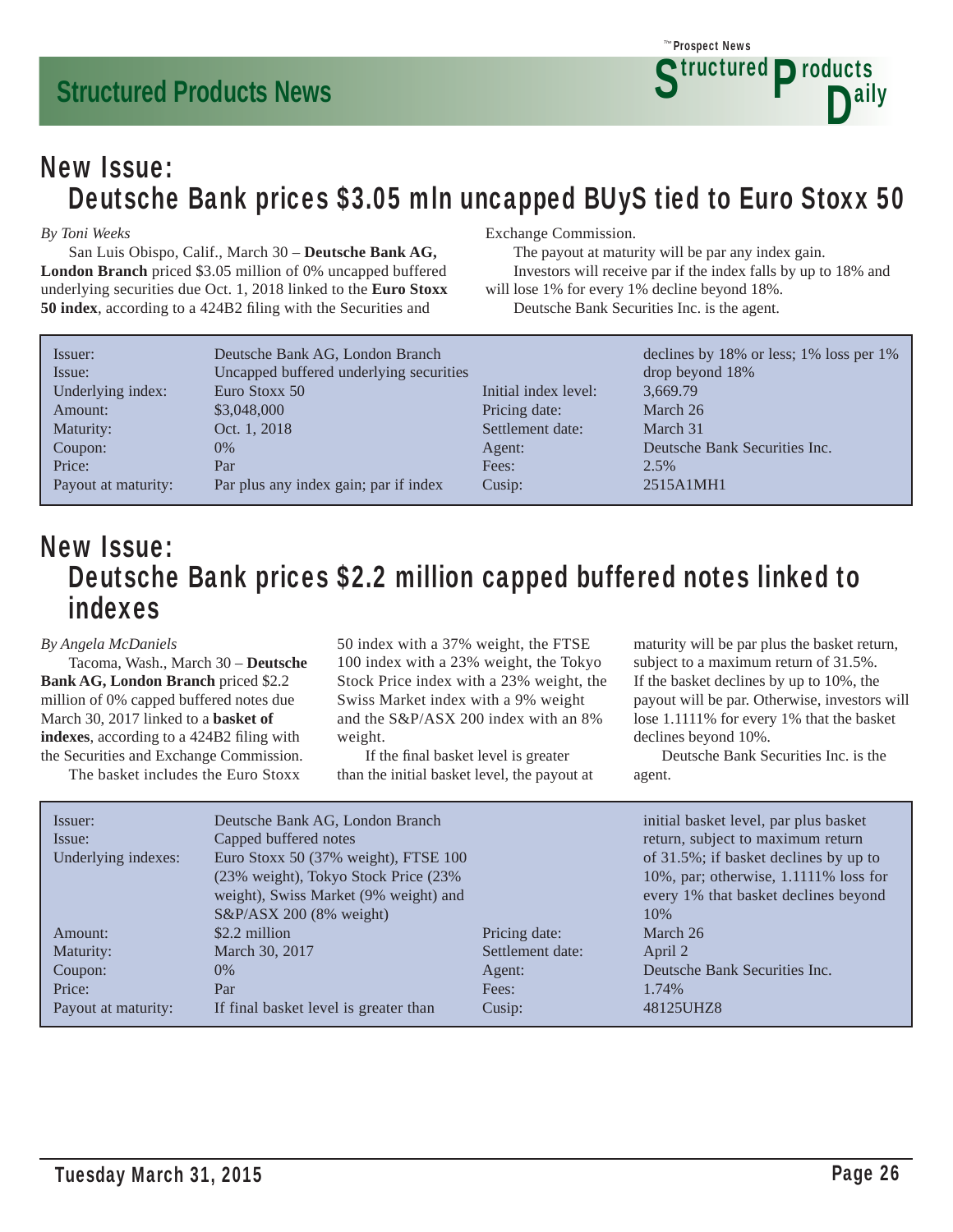### New Issue: Deutsche prices \$1.99 million 8.7% airbag autocallables on Goldcorp

#### *By Jennifer Chiou*

 New York, March 30 – **Deutsche Bank AG, London Branch** priced \$1,989,000 of 8.7% airbag autocallable yield optimization notes due March 31, 2016 linked to the common stock of **Goldcorp Inc.**, according to a 424B2 filing with the Securities and Exchange

#### Commission.

Interest will be payable monthly.

 The notes will be called automatically at par if Goldcorp shares close at or above the initial share price on any quarterly observation date.

 The payout at maturity will be par unless the final share price is less than the conversion price, in which case the payout will be a number of Goldcorp shares equal to \$1,000 divided by the conversion price. The conversion price will be 80% of the initial share price.

 UBS Financial Services Inc. and Deutsche Bank Securities Inc. are the agents.

| Issuer:<br>Issue:   | Deutsche Bank AG, London Branch<br>Airbag autocallable yield optimization | Call:                | Automatically at par if Goldcorp<br>shares close at or above initial share |
|---------------------|---------------------------------------------------------------------------|----------------------|----------------------------------------------------------------------------|
|                     | notes                                                                     |                      | price on any quarterly observation                                         |
| Underlying stock:   | Goldcorp Inc. (Symbol: GG)                                                |                      | date                                                                       |
| Amount:             | \$1,989,000                                                               | Initial share price: | \$18.43                                                                    |
| Maturity:           | March 31, 2016                                                            | Conversion price:    | $$14.74, 80\%$ of initial price                                            |
| Coupon:             | 8.7%, payable monthly                                                     | Pricing date:        | March 27                                                                   |
| Price:              | Par                                                                       | Settlement date:     | March 31                                                                   |
| Payout at maturity: | Par unless the final share price is less                                  | Agents:              | UBS Financial Services Inc. and                                            |
|                     | than conversion price, in which case                                      |                      | Deutsche Bank Securities Inc.                                              |
|                     | Goldcorp shares equal to \$1,000 divided                                  | Fees:                | 1.5%                                                                       |
|                     | by the conversion price                                                   | Cusip:               | 25190G481                                                                  |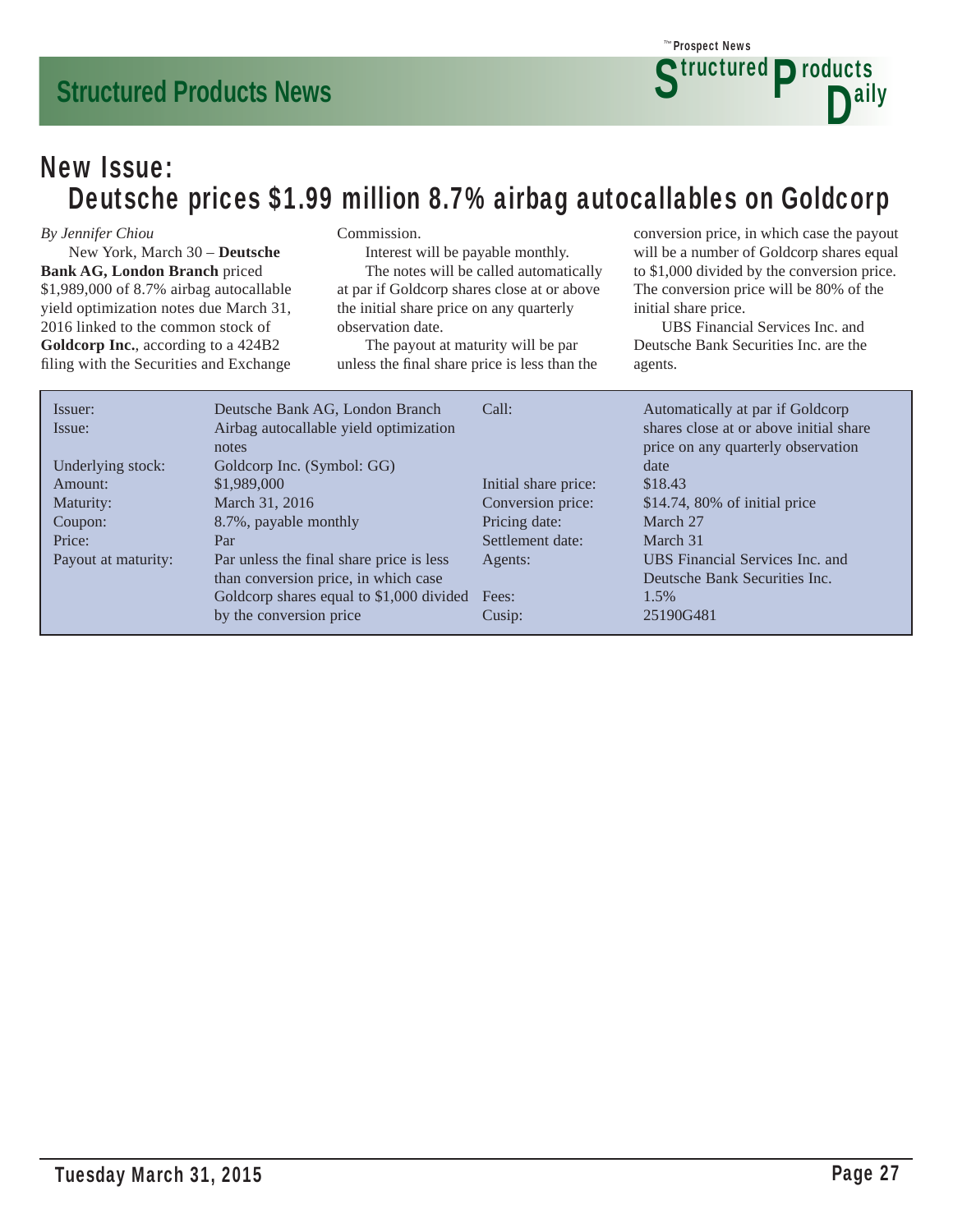### Prospect News *The* **Structured Products** D<sup>ally</sup>

### New Issue: Deutsche prices \$1.57 million 7.2% airbag autocallables tied to Fortinet

#### *By Jennifer Chiou*

 New York, March 30 – **Deutsche Bank AG, London Branch** priced \$1,566,000 of 7.2% airbag autocallable yield optimization notes due March 31, 2016 linked to the common stock of **Fortinet, Inc.**, according to a 424B2 filing with the Securities and Exchange

#### Commission.

Interest will be payable monthly.

 The notes will be called automatically at par if Fortinet shares close at or above the initial share price on any quarterly observation date.

 The payout at maturity will be par unless the final share price is less than the conversion price, in which case the payout will be a number of Fortinet shares equal to \$1,000 divided by the conversion price. The conversion price will be 88% of the initial share price.

 UBS Financial Services Inc. and Deutsche Bank Securities Inc. are the agents.

| Issuer:<br>Issue:   | Deutsche Bank AG, London Branch<br>Airbag autocallable yield optimization<br>notes | Call:                | Automatically at par if Fortinet<br>shares close at or above initial share<br>price on any quarterly observation |
|---------------------|------------------------------------------------------------------------------------|----------------------|------------------------------------------------------------------------------------------------------------------|
| Underlying stock:   | Fortinet, Inc. (Symbol: FTNT)                                                      |                      | date                                                                                                             |
| Amount:             | \$1,566,000                                                                        | Initial share price: | \$34.58                                                                                                          |
| Maturity:           | March 31, 2016                                                                     | Conversion price:    | \$30.43, 88% of initial price                                                                                    |
| Coupon:             | 7.2%, payable monthly                                                              | Pricing date:        | March 27                                                                                                         |
| Price:              | Par                                                                                | Settlement date:     | March 31                                                                                                         |
| Payout at maturity: | Par unless the final share price is less                                           | Agents:              | UBS Financial Services Inc. and                                                                                  |
|                     | than conversion price, in which case                                               |                      | Deutsche Bank Securities Inc.                                                                                    |
|                     | Fortinet shares equal to \$1,000 divided                                           | Fees:                | 1.5%                                                                                                             |
|                     | by the conversion price                                                            | Cusip:               | 25190G499                                                                                                        |

### New Issue: Deutsche Bank prices \$1.42 million trigger performance notes linked to S&P 500

#### *By Angela McDaniels*

 Tacoma, Wash., March 30 – **Deutsche Bank AG, London Branch** priced \$1.42 million of 0% trigger performance securities due March 29, 2019 linked to the **S&P 500** 

index, according to a 424B2 filing with the Securities and Exchange Commission.

 If the index return is positive, the payout at maturity will be par of \$10 plus 143.7% of the index return. Investors will receive par if the index falls by up to 20% and will be fully exposed to losses from the initial level if it falls by more than 20%. UBS Financial Services Inc. and

| Deutsche Bank Securities Inc. are the agents. |
|-----------------------------------------------|
|-----------------------------------------------|

| Issuer:             | Deutsche Bank AG, London Branch       |                  | losses from initial level if index falls by |
|---------------------|---------------------------------------|------------------|---------------------------------------------|
| Issue:              | Trigger performance securities        |                  | more than 20%                               |
| Underlying index:   | $S\&P 500$                            | Initial level:   | 2,056.15                                    |
| Amount:             | \$1,419,600                           | Trigger level:   | 1,644.92, 80% of initial level              |
| Maturity:           | March 29, 2019                        | Pricing date:    | March 26                                    |
| Coupon:             | $0\%$                                 | Settlement date: | March 31                                    |
| Price:              | Par of \$10                           | Agent:           | UBS Financial Services Inc. and             |
| Payout at maturity: | If index return is positive, par plus |                  | Deutsche Bank Securities Inc.               |
|                     | 143.7% of index return; par if index  | Fees:            | None                                        |
|                     | falls by up to 20%; full exposure to  | Cusip:           | 25190E361                                   |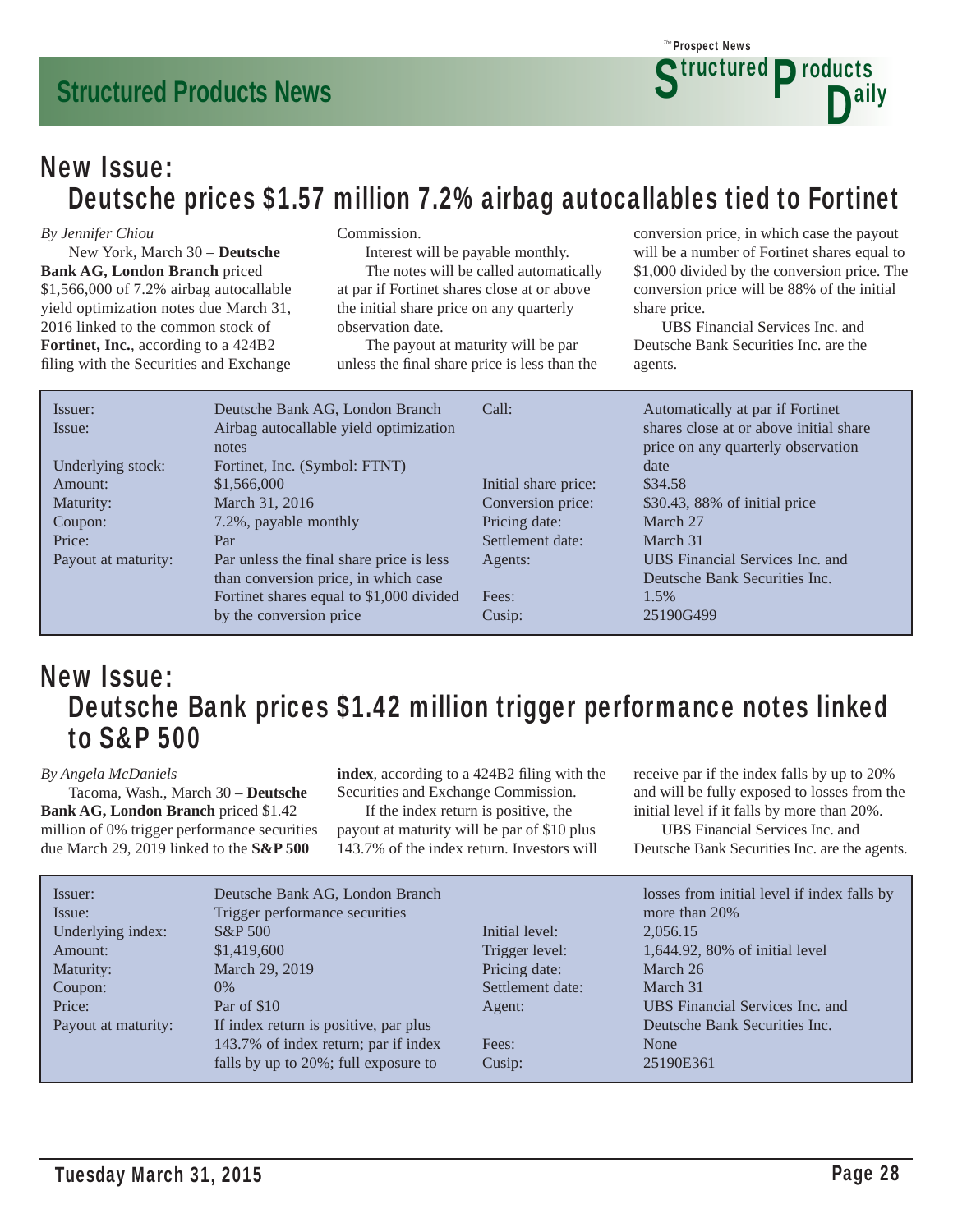### New Issue: Goldman Sachs prices \$30 million step-up notes with 1.5% initial rate

#### *By Angela McDaniels*

 Tacoma, Wash., March 30 – **Goldman Sachs Group, Inc.** priced \$30 million of callable step-up fixed-rate notes due March 30, 2020, according to a 424B2 filing with the Securities and Exchange Commission.

 The interest rate will be 1.5% for the first year, 1.75% for the next six months, 2.125% for the next year, 2.25% for the next six months, 2.5% for the next six months, 3.25% for the next six months, 3.5% for the next six months and 3.75% for the final six

months. Interest is payable quarterly.

Prospect News *The*

 The payout at maturity will be par. Beginning March 30, 2016, the notes will be callable at par on any quarterly redemption date.

**Structured Products** 

D<sup>ally</sup>

Goldman Sachs & Co. is the underwriter.

| Issuer:   | Goldman Sachs Group, Inc.               | Price:              | Par                                  |
|-----------|-----------------------------------------|---------------------|--------------------------------------|
| Issue:    | Callable step-up fixed-rate notes       | Payout at maturity: | Par                                  |
| Amount:   | \$30 million                            | Call option:        | Beginning March 30, 2016, notes will |
| Maturity: | March 30, 2020                          |                     | be callable at par on any quarterly  |
| Coupon:   | Initially 1.5%, stepping up to 1.75% on |                     | redemption date                      |
|           | March 30, 2016, to 2.125% on Sept. 30,  | Pricing date:       | March 26                             |
|           | 2016, to 2.25% on Sept. 30, 2017, to    | Settlement date:    | March 30                             |
|           | 2.5% on March 30, 2018, to 3.25% on     | Underwriter:        | Goldman Sachs & Co.                  |
|           | Sept. 30, 2018, to 3.5% on March 30,    | Fees:               | 1.55%                                |
|           | 2019 and to 3.75% on Sept. 30, 2019;    | Cusip:              | 38147QY42                            |
|           | payable quarterly                       |                     |                                      |

### New Issue: Goldman prices \$7.2 million fixed-to-floaters tied to 10-year CMS rate

#### *By Jennifer Chiou*

 New York, March 30 – **Goldman Sachs Group, Inc.** priced \$7.2 million of fixed-to-floating notes due March 31, 2025 linked to the **10-year Constant Maturity** 

**Swap rate**, according to a 424B2 filing with the Securities and Exchange Commission.

 The interest rate will be 3.5% for the first three years. After that, the interest rate will be equal to the 10-year CMS rate times 0.94, subject to a minimum rate of zero. Interest will be payable quarterly. The payout at maturity will be par.

 Goldman Sachs & Co. is the underwriter.

| Issuer:<br>Issue:<br>Underlying:<br>Amount:<br>Maturity:<br>Coupon: | Goldman Sachs Group, Inc.<br>Fixed-to-floating notes<br>10-year CMS rate<br>\$7.2 million<br>March 31, 2025<br>3.5% initially; beginning on March | Price:<br>Payout at maturity:<br>Pricing date:<br>Settlement date:<br>Underwriter: | Par<br>Par<br>March 26 for \$2.2 million; March 27 for<br>\$5 million<br>March 31<br>Goldman Sachs & Co. |
|---------------------------------------------------------------------|---------------------------------------------------------------------------------------------------------------------------------------------------|------------------------------------------------------------------------------------|----------------------------------------------------------------------------------------------------------|
|                                                                     |                                                                                                                                                   |                                                                                    |                                                                                                          |
|                                                                     |                                                                                                                                                   |                                                                                    |                                                                                                          |
|                                                                     |                                                                                                                                                   |                                                                                    |                                                                                                          |
|                                                                     | 31, 2018, equal to the 10-year CMS                                                                                                                | Fees:                                                                              | 1.95%                                                                                                    |
|                                                                     | rate times 0.94, floor of zero; payable<br>quarterly                                                                                              | Cusip:                                                                             | 38147QXX9                                                                                                |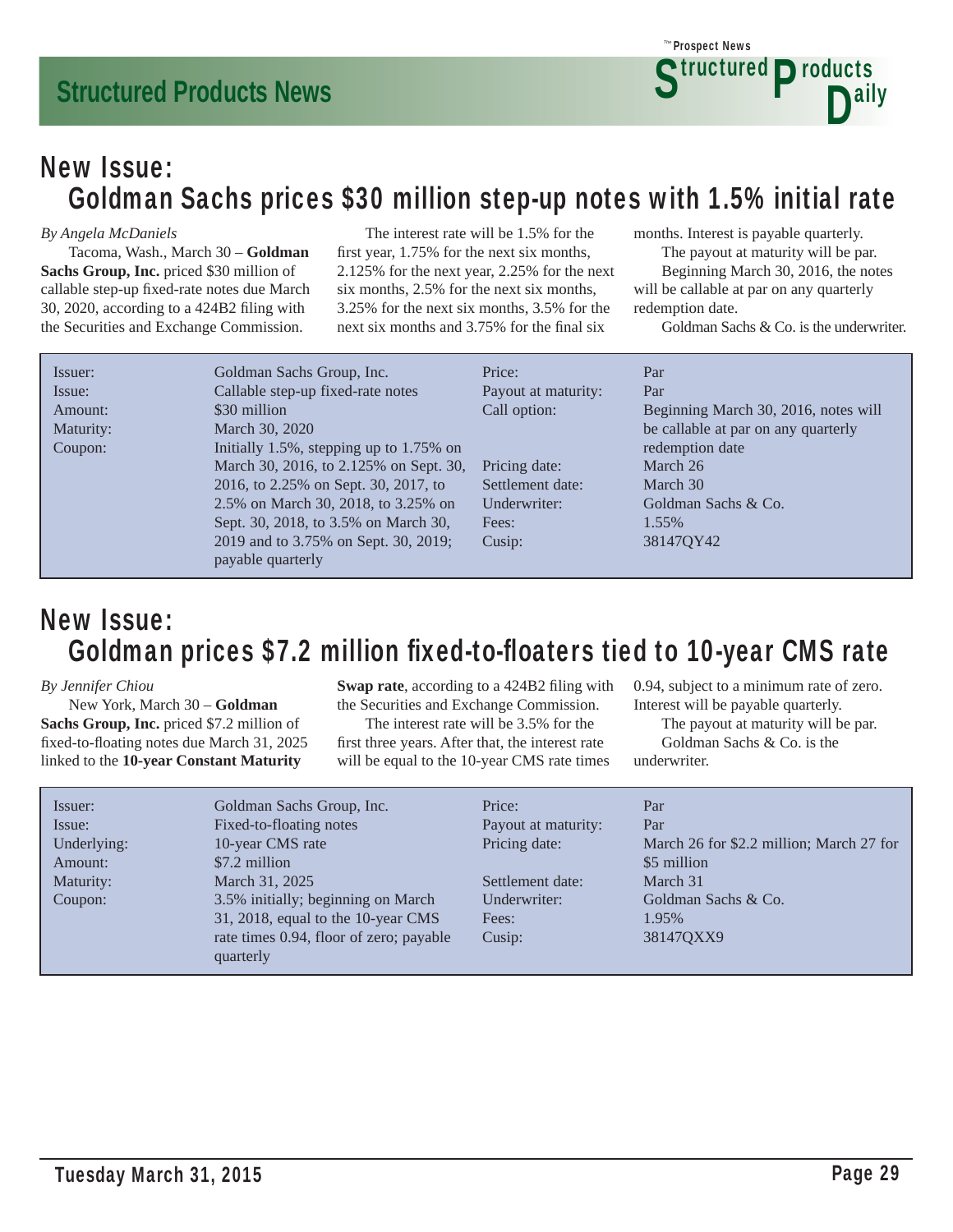Prospect News *The* **Structured Products** D<sup>ally</sup>

### New Issue: Goldman prices \$5.04 million trigger performance securities on iShares MSCI EAFE

#### *By Jennifer Chiou*

 New York, March 30 – **Goldman Sachs Group, Inc.** priced \$5,041,960 of 0% trigger performance securities due March 31, 2020 linked to the **iShares MSCI EAFE exchange-traded fund**, according to a 424B2 with the Securities and Exchange Commission.

 If the fund return is positive, the payout at maturity will be par of \$10 plus 1.46 times the fund return.

 Investors will receive par if the fund falls by 25% or less and will be fully exposed to losses from the initial level if it falls by more than 25%.

Goldman Sachs & Co. is the underwriter.

| Issuer:                            | Goldman Sachs Group, Inc.                       |                     | to losses if fund finishes below trigger |
|------------------------------------|-------------------------------------------------|---------------------|------------------------------------------|
| Issue:                             | Trigger performance securities                  |                     | level                                    |
| Underlying fund: iShares MSCI EAFE |                                                 | Initial fund level: | \$64.98                                  |
| Amount:                            | \$5,041,960                                     | Trigger level:      | \$48.74, 75% of initial level            |
| Maturity:                          | March 31, 2020                                  | Pricing date:       | March 26                                 |
| Coupon:                            | $0\%$                                           | Settlement date:    | March 31                                 |
| Price:                             | Par of \$10                                     | Underwriter:        | Goldman Sachs & Co.                      |
| Payout at maturity:                | Par plus 1.46 times any fund gain; par if Fees: |                     | 3.85%                                    |
|                                    | fund falls by 25% or less; full exposure        | Cusip:              | 38146U223                                |

### New Issue: Goldman prices \$4.7 million buffered range accrual notes linked to Russell 2000

#### *By Angela McDaniels*

 Tacoma, Wash., March. 30 – **Goldman Sachs Group, Inc.** priced \$4.7 million of callable buffered monthly **Russell 2000 index**-linked range accrual notes due Sept.  $30$ ,  $2022$ , according to a  $424B2$  filing with the Securities and Exchange Commission.

 The interest rate is 7.05% per year multiplied by the proportion of days on which the index's closing level is greater than or equal to 80% of the initial index level. Interest is payable monthly.

 If the index return is greater than or equal to negative 20%, the payout at

maturity will be par. Otherwise, investors will lose 1% for each 1% that the index declines beyond 20%.

 Beginning March 31, 2016, the notes will be callable at par on any interest payment date.

Goldman Sachs & Co. is the underwriter.

| Issuer:             | Goldman Sachs Group, Inc.                   |                      | negative 20%, par; otherwise, 1% loss  |
|---------------------|---------------------------------------------|----------------------|----------------------------------------|
| Issue:              | Callable buffered monthly range accrual     |                      | for each 1% that index declines beyond |
|                     | notes                                       |                      | 20%                                    |
| Underlying index:   | Russell 2000                                | Call option:         | At par on any interest payment date    |
| Amount:             | \$4.7 million                               |                      | from March 31, 2016 onward             |
| Maturity:           | Sept. 30, 2022                              | Initial index level: | 1.231.99                               |
| Coupon:             | 7.05% per year multiplied by proportion     | Barrier level:       | 985.592, 80% of initial level          |
|                     | of days on which index's closing level      | Pricing date:        | March 26                               |
|                     | is greater than or equal to barrier level;  | Settlement date:     | March 30                               |
|                     | payable monthly                             | Underwriter:         | Goldman Sachs & Co.                    |
| Price:              | Par                                         | Fees:                | 4.31%                                  |
| Payout at maturity: | If index return is greater than or equal to | Cusip:               | 38147QVR4                              |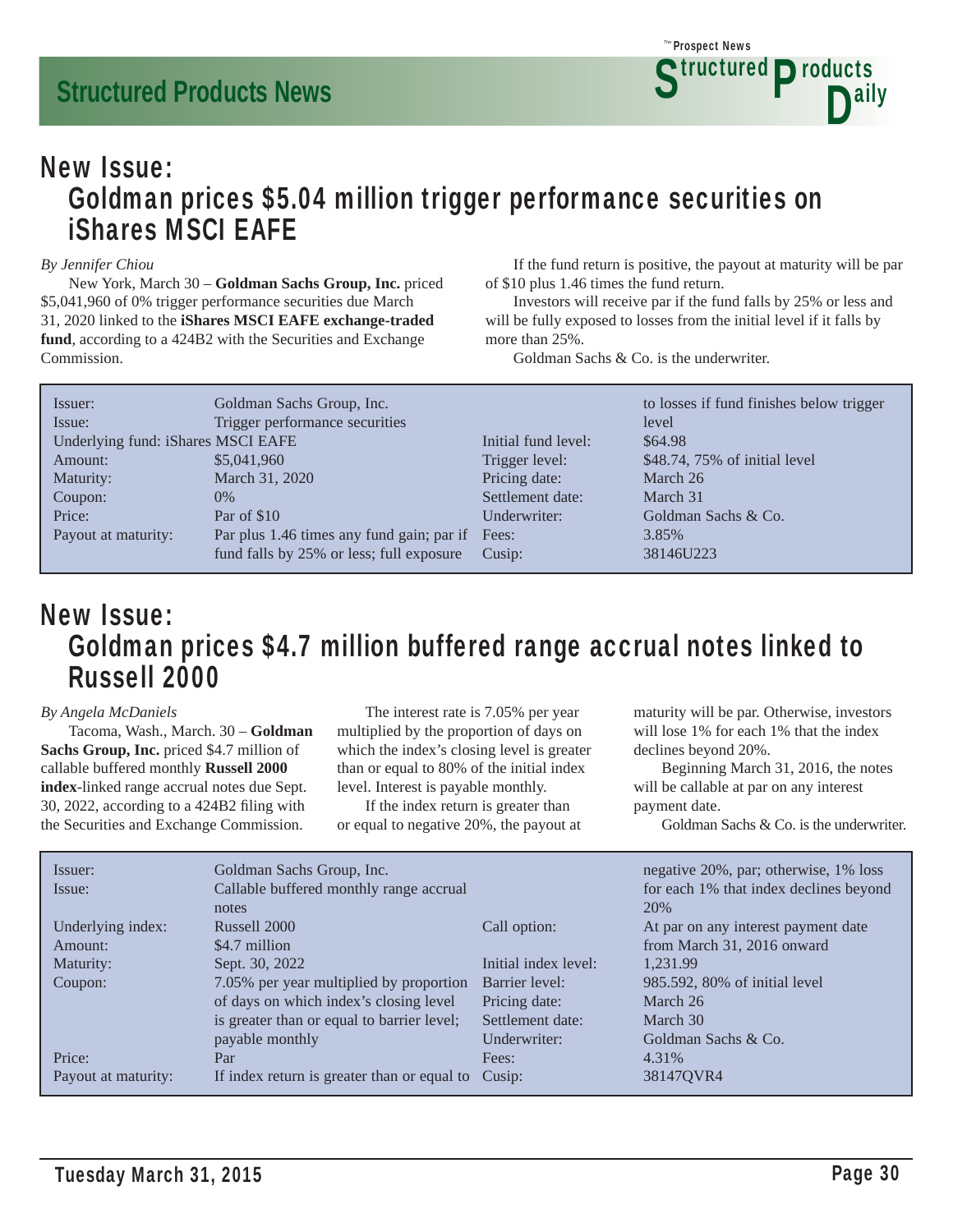### New Issue: Goldman Sachs prices \$4.48 million leveraged notes linked to Euro Stoxx

 New York, March 30 – **Goldman Sachs Group, Inc.** priced \$4.48 million of 0% leveraged index-linked notes due Sept. 29, 2022 tied to the **Euro Stoxx 50**  **Index**, according to a 424B2 filing with the Securities and Exchange Commission. If the index return is positive, the payout

at maturity will be par plus 120% of the

index return, subject to a maximum payment of \$1,852.00 per \$1,000 principal amount. Investors will be exposed to any losses.

**Structured Products** 

D<sup>ally</sup>

Prospect News *The*

Goldman Sachs & Co. is the underwriter.

| Issuer:             | Goldman Sachs Group, Inc.             |                      | maximum payment of \$1,852.00 per     |
|---------------------|---------------------------------------|----------------------|---------------------------------------|
| Issue:              | Leveraged index-linked notes          |                      | \$1,000 principal amount; exposure to |
| Underlying index:   | Euro Stoxx 50 Index                   |                      | losses                                |
| Amount:             | \$4,476,000                           | Initial index level: | 3.669.79                              |
| Maturity:           | Sept. 29, 2022                        | Pricing date:        | March 26                              |
| Coupon:             | $0\%$                                 | Settlement date:     | March 31                              |
| Price:              | Par                                   | Underwriters:        | Goldman Sachs & Co.                   |
| Payout at maturity: | If index return is positive, par plus | Fees:                | 4.4%                                  |
|                     | 120% of the index return, subject to  | Cusip:               | 38147QVM5                             |

### New Issue: HSBC prices \$20.91 million Leveraged Index Return Notes on Euro Stoxx 50

*By Toni Weeks*

 San Luis Obispo, Calif., March 30 – **HSBC USA Inc.** priced \$20.91 million of 0% Leveraged Index Return Notes due March 27, 2020 linked to the **Euro Stoxx 50 index**, according to a 424B2 filing with the Securities and Exchange Commission.

 The payout at maturity will be par of \$10 plus 118% of any index gain. Investors will receive par if the index falls by up to 20% and will lose 1% for every 1% that it declines beyond 20%.

BofA Merrill Lynch is the underwriter.

| Issuer:<br>Issue:<br>Underlying index:<br>Amount: | HSBC USA Inc.<br>Leveraged Index Return Notes<br>Euro Stoxx 50<br>\$20,905,810 | Initial index level:<br>Threshold level:<br>Final index level: | 3.669.79<br>2,935.83, 80% of initial level<br>Average of index's closing levels on<br>five trading days ending March 24, 2020 |
|---------------------------------------------------|--------------------------------------------------------------------------------|----------------------------------------------------------------|-------------------------------------------------------------------------------------------------------------------------------|
| Maturity:                                         | March 27, 2020                                                                 | Pricing date:                                                  | March 26                                                                                                                      |
| Coupon:                                           | $0\%$                                                                          | Settlement date:                                               | April 2                                                                                                                       |
| Price:                                            | Par of \$10                                                                    | Underwriter:                                                   | BofA Merrill Lynch                                                                                                            |
| Payout at maturity:                               | Par plus 118% of any index gain; par if                                        | Fees:                                                          | 2.5%                                                                                                                          |
|                                                   | index falls by up to 20%; 1% loss for<br>every 1% that index falls beyond 20%  | Cusip:                                                         | 40434G304                                                                                                                     |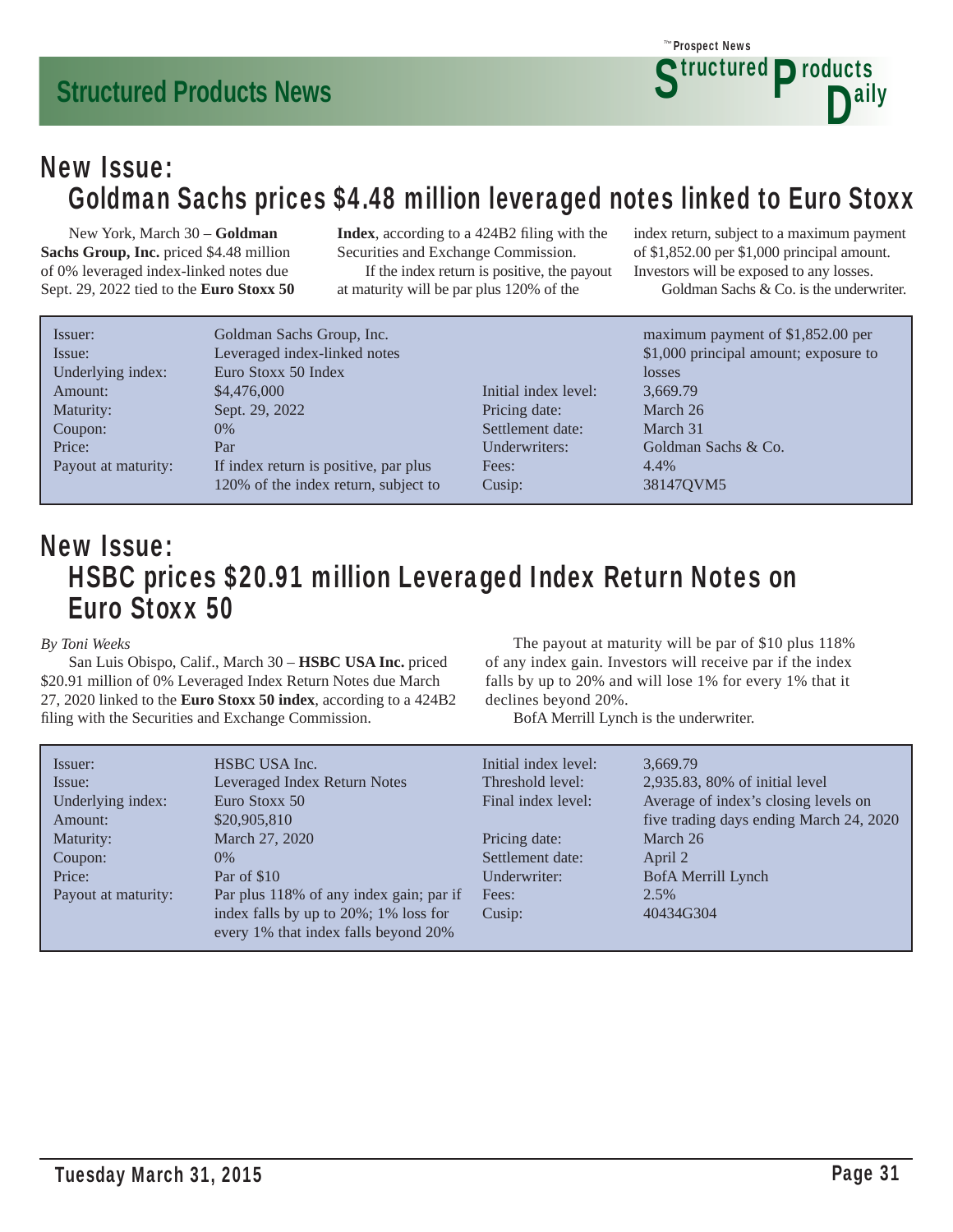### New Issue: HSBC prices \$14.55 million Accelerated Return Notes linked to S&P Regional Banks

#### *By Angela McDaniels*

 Tacoma, Wash., March 30 – **HSBC USA Inc.** priced \$14.55 million of 0% Accelerated Return Notes due May 27, 2016 linked to the **S&P Regional Banks Select** 

**Industry index**, according to a 424B2 filing with the Securities and Exchange Commission.

If the final index level is greater than the initial index level, the payout at maturity

will be par of \$10 plus 300% of the index return, subject to a cap of 17.19%. If the final index level is less than the initial index level, investors will be fully exposed to the decline.

BofA Merrill Lynch is the agent.

| Issuer:             | HSBC USA Inc.                          |                      | any index decline                       |
|---------------------|----------------------------------------|----------------------|-----------------------------------------|
| Issue:              | <b>Accelerated Return Notes</b>        | Initial index level: | 1.267.21                                |
| Underlying index:   | S&P Regional Banks Select Industry     | Final index level:   | Average of index's closing levels on    |
|                     | index                                  |                      | five trading days ending March 24, 2016 |
| Amount:             | \$14,552,990                           | Pricing date:        | March 26                                |
| Maturity:           | May 27, 2016                           | Settlement date:     | April 2                                 |
| Coupon:             | $0\%$                                  | Underwriter:         | BofA Merrill Lynch                      |
| Price:              | Par of \$10                            | Fees:                | 2%                                      |
| Payout at maturity: | Par plus 300% of any index gain, up to | Cusip:               | 40434G205                               |
|                     | 17.19% maximum return; exposure to     |                      |                                         |
|                     |                                        |                      |                                         |

### New Issue: HSBC prices \$11.56 million performance barrier notes on Euro Stoxx 50

#### *By Jennifer Chiou*

 New York, March 30 – **HSBC USA Inc.** priced \$11,558,000 of 0% performance barrier notes due Oct. 1, 2018 linked to the **Euro Stoxx 50 index**, according to a 424B2 filing with the Securities and Exchange Commission.

 If the index return is greater than zero, the payout at maturity will be par plus 150% of the index return. Investors will receive

par if the index declines by 25% or less and will be fully exposed to the index decline if it falls by more than 25%.

 HSBC Securities (USA) Inc. is the underwriter.

| Issuer:<br>Issue:   | HSBC USA Inc.<br>Performance barrier notes |                      | declines by 25% or less; full exposure to<br>index's decline from its initial level if it |
|---------------------|--------------------------------------------|----------------------|-------------------------------------------------------------------------------------------|
| Underlying index:   | Euro Stoxx 50                              |                      | falls by more than 25%                                                                    |
| Amount:             | \$11,558,000                               | Initial index level: | 3,669.79                                                                                  |
| Maturity:           | Oct. 1, 2018                               | Pricing date:        | March 26                                                                                  |
| Coupon:             | $0\%$                                      | Settlement date:     | March 31                                                                                  |
| Price:              | Par                                        | Underwriter:         | HSBC Securities (USA) Inc.                                                                |
| Payout at maturity: | Par plus 150% of index return if index     | Fees:                | 2.75%                                                                                     |
|                     | return is greater than zero; par if index  | Cusip:               | 40433BG77                                                                                 |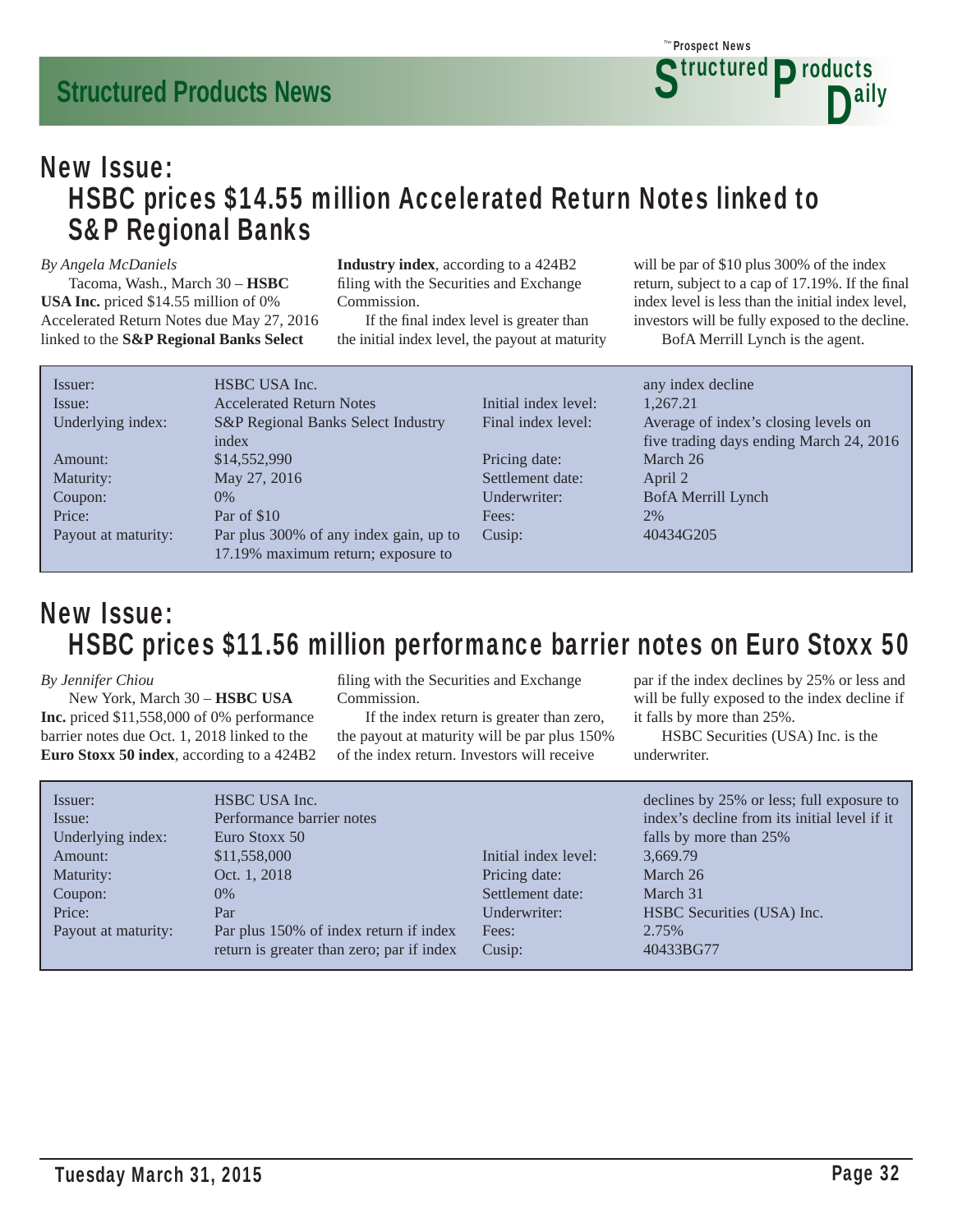

### New Issue: HSBC prices \$5.36 million trigger performance notes linked to S&P 500

#### *By Angela McDaniels*

 Tacoma, Wash., March 30 – **HSBC USA Inc.** priced \$5.36 million of 0% trigger performance securities due March 31, 2020 linked to the **S&P 500 index**, according to a 424B2 filing with the Securities and Exchange Commission.

If the index return is positive, the payout at maturity

will be par of \$10 plus 130% of the index return. Investors will receive par if the index falls by up to 25% and will be fully exposed to losses from the initial level if it falls by more than 25%.

 HSBC Securities (USA) Inc. is the underwriter with UBS Financial Services Inc. as agent.

| Issuer:             | HSBC USA Inc.                            |                  | from initial level if index falls by more |
|---------------------|------------------------------------------|------------------|-------------------------------------------|
| Issue:              | Trigger performance securities           |                  | than $25%$                                |
| Underlying index:   | $S\&P 500$                               | Initial level:   | 2,056.15                                  |
| Amount:             | \$5,360,470                              | Trigger level:   | 1,542.11, 75% of initial level            |
| Maturity:           | March 31, 2020                           | Pricing date:    | March 26                                  |
| Coupon:             | $0\%$                                    | Settlement date: | March 31                                  |
| Price:              | Par of \$10                              | Underwriter:     | HSBC Securities (USA) Inc.                |
| Payout at maturity: | If index return is positive, par plus    | Agent:           | <b>UBS</b> Financial Services Inc.        |
|                     | 130% of index return; par if index falls | Fees:            | 3.5%                                      |
|                     | by up to 25%; full exposure to losses    | Cusip:           | 40434F140                                 |

### New Issue: HSBC prices \$4.3 million trigger performance notes linked to S&P 500

#### *By Angela McDaniels*

 Tacoma, Wash., March 30 – **HSBC USA Inc.** priced \$4.3 million of 0% trigger performance securities due March 31, 2020 linked to the **S&P 500 index**, according to a 424B2 filing with the Securities and Exchange Commission.

If the index return is positive, the payout at maturity

will be par of \$10 plus 114% of the index return. Investors will receive par if the index falls by up to 40% and will be fully exposed to losses from the initial level if it falls by more than 40%.

 HSBC Securities (USA) Inc. is the underwriter with UBS Financial Services Inc. as agent.

| Issuer:             | HSBC USA Inc.                            |                  | from initial level if index falls by more |
|---------------------|------------------------------------------|------------------|-------------------------------------------|
| Issue:              | Trigger performance securities           |                  | than $40\%$                               |
| Underlying index:   | $S\&P 500$                               | Initial level:   | 2,056.15                                  |
| Amount:             | \$4,304,480                              | Trigger level:   | 1,233.69, 60% of initial level            |
| Maturity:           | March 31, 2020                           | Pricing date:    | March 26                                  |
| Coupon:             | $0\%$                                    | Settlement date: | March 31                                  |
| Price:              | Par of \$10                              | Underwriter:     | HSBC Securities (USA) Inc.                |
| Payout at maturity: | If index return is positive, par plus    | Agent:           | <b>UBS</b> Financial Services Inc.        |
|                     | 114% of index return; par if index falls | Fees:            | 3.5%                                      |
|                     | by up to 40%; full exposure to losses    | Cusip:           | 40434F157                                 |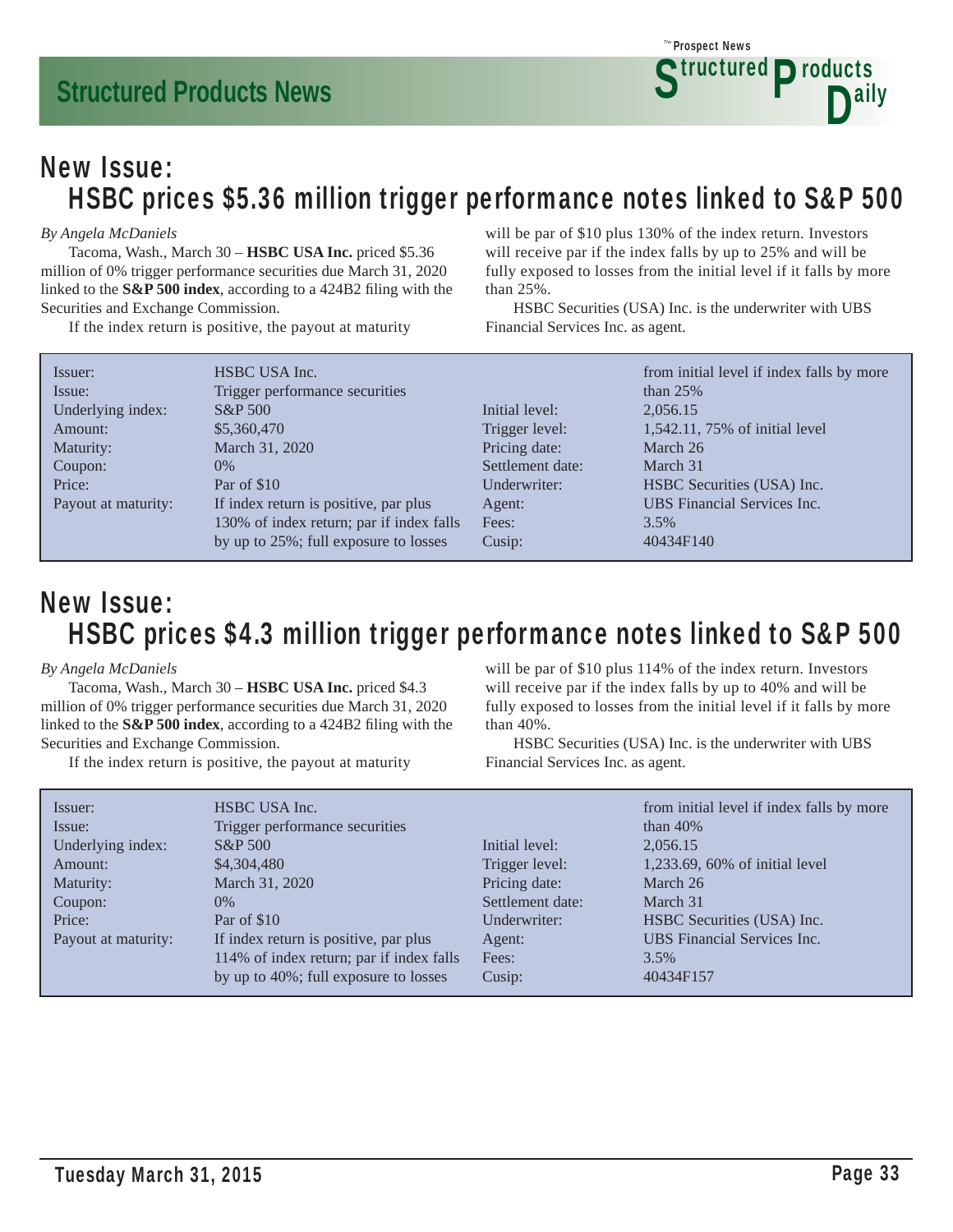### New Issue: HSBC prices \$3.94 million trigger performance notes linked to low volatility ETF

#### *By Angela McDaniels*

 Tacoma, Wash., March 30 – **HSBC USA Inc.** priced \$3.94 million of 0% trigger performance securities due March 31, 2020 linked to the **PowerShares S&P 500 Low Volatility Portfolio exchange-traded** 

fund, according to a 424B2 filing with the Securities and Exchange Commission.

 If the ETF return is positive, the payout at maturity will be par of \$10 plus 150% of the ETF return. Investors will receive par if the ETF falls by up to 25%

and will be fully exposed to losses from the initial share price if it falls by more than 25%.

 HSBC Securities (USA) Inc. is the underwriter with UBS Financial Services Inc. as agent.

| Issuer:             | HSBC USA Inc.                                     |                      | full exposure to losses from initial share |
|---------------------|---------------------------------------------------|----------------------|--------------------------------------------|
| Issue:              | Trigger performance securities                    |                      | price if ETF falls by more than 25%        |
| Underlying ETF:     | PowerShares S&P 500 Low Volatility                | Initial share price: | \$37.61                                    |
|                     | Portfolio ETF                                     | Trigger share price: | \$28.21, 75% of initial share price        |
| Amount:             | \$3.94 million                                    | Pricing date:        | March 26                                   |
| Maturity:           | March 31, 2020                                    | Settlement date:     | March 31                                   |
| Coupon:             | $0\%$                                             | Underwriter:         | HSBC Securities (USA) Inc.                 |
| Price:              | Par of \$10                                       | Agent:               | <b>UBS</b> Financial Services Inc.         |
| Payout at maturity: | If ETF return is positive, par plus 150% of Fees: |                      | 3.5%                                       |
|                     | ETF return; par if ETF falls by up to 25%; Cusip: |                      | 40434G882                                  |
|                     |                                                   |                      |                                            |

### New Issue: JPMorgan prices \$17.27 million notes linked to ETF Efficiente 5 index

*By Marisa Wong*

 Madison, Wis., March 30 – **JPMorgan Chase & Co.** priced \$17.27 million of 0% notes due Dec. 31, 2020 linked to the **J.P. Morgan ETF Effi ciente 5 index**,

according to a 424B2 with the Securities and Exchange Commission.

 The payout at maturity will be par plus any index gain.

If the index falls, the payout will be par.

The level of the index reflects the deduction of a 0.5% fee per year that accrues daily.

| Issuer:<br>Issue:<br>Underlying index:<br>Amount:<br>Maturity:<br>Coupon: | JPM organ Chase & Co.<br><b>Notes</b><br>JPMorgan ETF Efficiente 5 index<br>\$17,266,000<br>Dec. 31, 2020<br>$0\%$ | Payout at maturity:<br>Initial index level:<br>Pricing date:<br>Settlement date:<br>Agent:<br>Fees: | Par plus index return, floor of par<br>131.33<br>March 26<br>March 31<br>J.P. Morgan Securities LLC<br>3.5% |
|---------------------------------------------------------------------------|--------------------------------------------------------------------------------------------------------------------|-----------------------------------------------------------------------------------------------------|-------------------------------------------------------------------------------------------------------------|
| Price:                                                                    | Par                                                                                                                | Cusip:                                                                                              | 48125UKN1                                                                                                   |
|                                                                           |                                                                                                                    |                                                                                                     |                                                                                                             |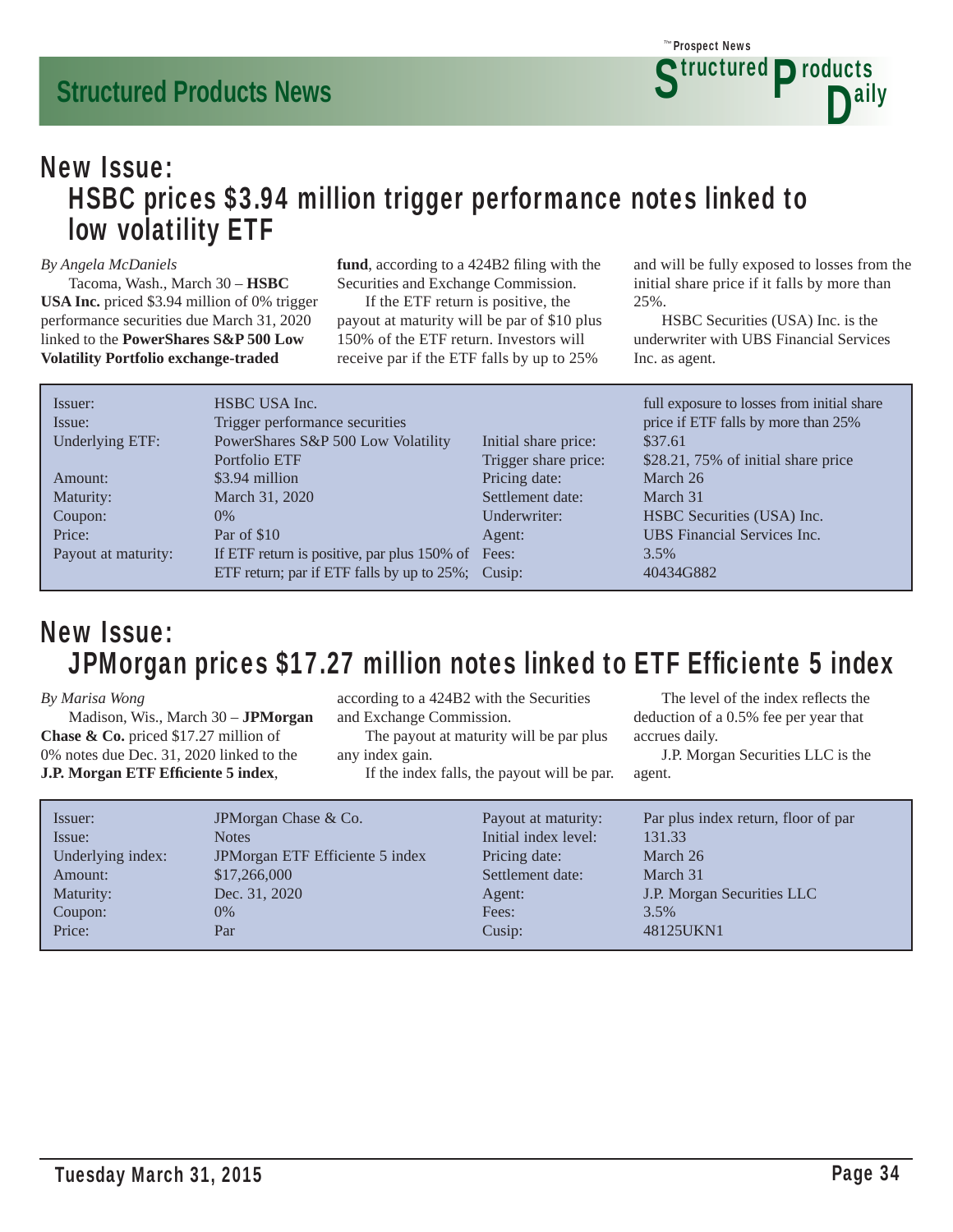### New Issue: JPMorgan prices \$8.07 million contingent return optimization notes linked to Russell 2000

#### *By Angela McDaniels*

 Tacoma, Wash., March 30 – **JPMorgan Chase & Co.** priced \$8.07 million of 0% contingent return optimization securities due March 29, 2018 linked to the **Russell 2000**  index, according to a 424B2 filing with the

Securities and Exchange Commission.

If the final index level is greater than or equal to the trigger level, 80% of the initial index level, the payout at maturity will be par of \$10 plus the greater of 10% and the index return, subject to a maximum return of 41.5%.

If the final index level is less than the trigger level, investors will lose 1% for every 1% that the final level is below the initial level.

 UBS Financial Services Inc. and J.P. Morgan Securities LLC are the agents.

| Issuer:             | JPM organ Chase & Co.                          |                      | level is less than trigger level, 1% loss |
|---------------------|------------------------------------------------|----------------------|-------------------------------------------|
| Issue:              | Contingent return optimization securities      |                      | for every 1% that final level is below    |
| Underlying index:   | Russell 2000                                   |                      | initial level                             |
| Amount:             | \$8,072,020                                    | Initial index level: | 1.231.99                                  |
| Maturity:           | March 29, 2018                                 | Trigger level:       | 985.592, 80% of initial level             |
| Coupon:             | $0\%$                                          | Pricing date:        | March 26                                  |
| Price:              | Par of \$10                                    | Settlement date:     | March 31                                  |
| Payout at maturity: | If final index level is greater than or        | Underwriters:        | UBS Financial Services Inc. and J.P.      |
|                     | equal to trigger level, par plus greater       |                      | Morgan Securities LLC                     |
|                     | of 10% and index return, subject to            | Fees:                | 2.5%                                      |
|                     | maximum return of 41.5%; if final index Cusip: |                      | 48127R115                                 |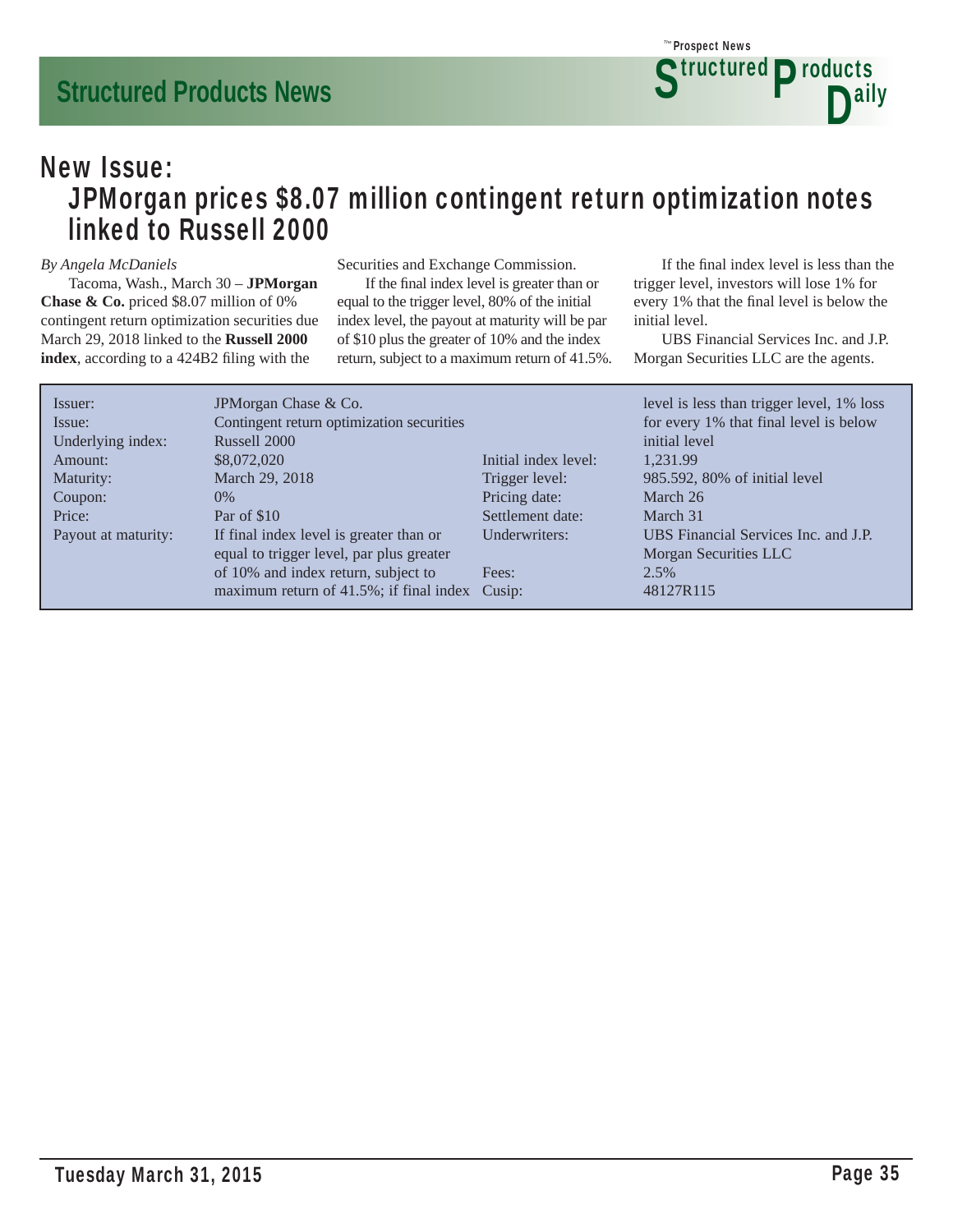### New Issue: JPMorgan prices \$8 million 10% autocallable reverse exchangeables on three pharma stocks

#### *By Toni Weeks*

 San Luis Obispo, Calif., March 30 – **JPMorgan Chase & Co.** priced \$8 million of 10% autocallable reverse exchangeable notes due Sept. 29, 2016 linked to the worst performing of the common stocks of **Amgen, Inc.**, **Celgene Corp.** and **Regeneron Pharmaceuticals,**  **Inc.**, according to a 424B2 filing with the Securities and Exchange Commission.

Interest is payable monthly.

 The notes will be called at par if each stock closes at or above the initial share price on any quarterly review date other than the final review date.

The payout at maturity will be par

unless any stock finishes below its trigger level, 65% of the initial level, in which case the payout will be a number of shares of the worst performing stock equal to \$1,000 divided by the initial share price.

| Issuer:<br>Issue:<br>Underlying stocks: | JPMorgan Chase & Co.<br>Autocallable reverse exchangeable notes<br>Amgen, Inc. (Symbol: AMGN), | Call:                 | Automatically at par if each stock closes<br>at or above initial share price on any<br>quarterly review date other than final<br>review date |
|-----------------------------------------|------------------------------------------------------------------------------------------------|-----------------------|----------------------------------------------------------------------------------------------------------------------------------------------|
|                                         | Celgene Corp. (Symbol: CELG) and<br>Regeneron Pharmaceuticals, Inc.<br>(Symbol: REGN)          | Initial share prices: | \$160.55 for Amgen, \$117.66 for<br>Celgene and \$448.375 for Regeneron                                                                      |
| Amount:                                 | \$8 million                                                                                    | Trigger prices:       | \$104.3575 for Amgen, \$76.479 for                                                                                                           |
| Maturity:<br>Coupon:                    | Sept. 29, 2016<br>10%, payable monthly                                                         |                       | Celgene, \$291.44375 for Regeneron,<br>65% of initial levels                                                                                 |
| Price:                                  | Par                                                                                            | Pricing date:         | March 26                                                                                                                                     |
| Payout at maturity:                     | Par unless any stock finishes below its                                                        | Settlement date:      | March 31                                                                                                                                     |
|                                         | trigger level, in which case a number of                                                       | Agent:                | J.P. Morgan Securities LLC                                                                                                                   |
|                                         | shares of worst performing stock equal                                                         | Fees:                 | 2.914\%                                                                                                                                      |
|                                         | to \$1,000 divided by initial share price                                                      | Cusip:                | 48125ULE0                                                                                                                                    |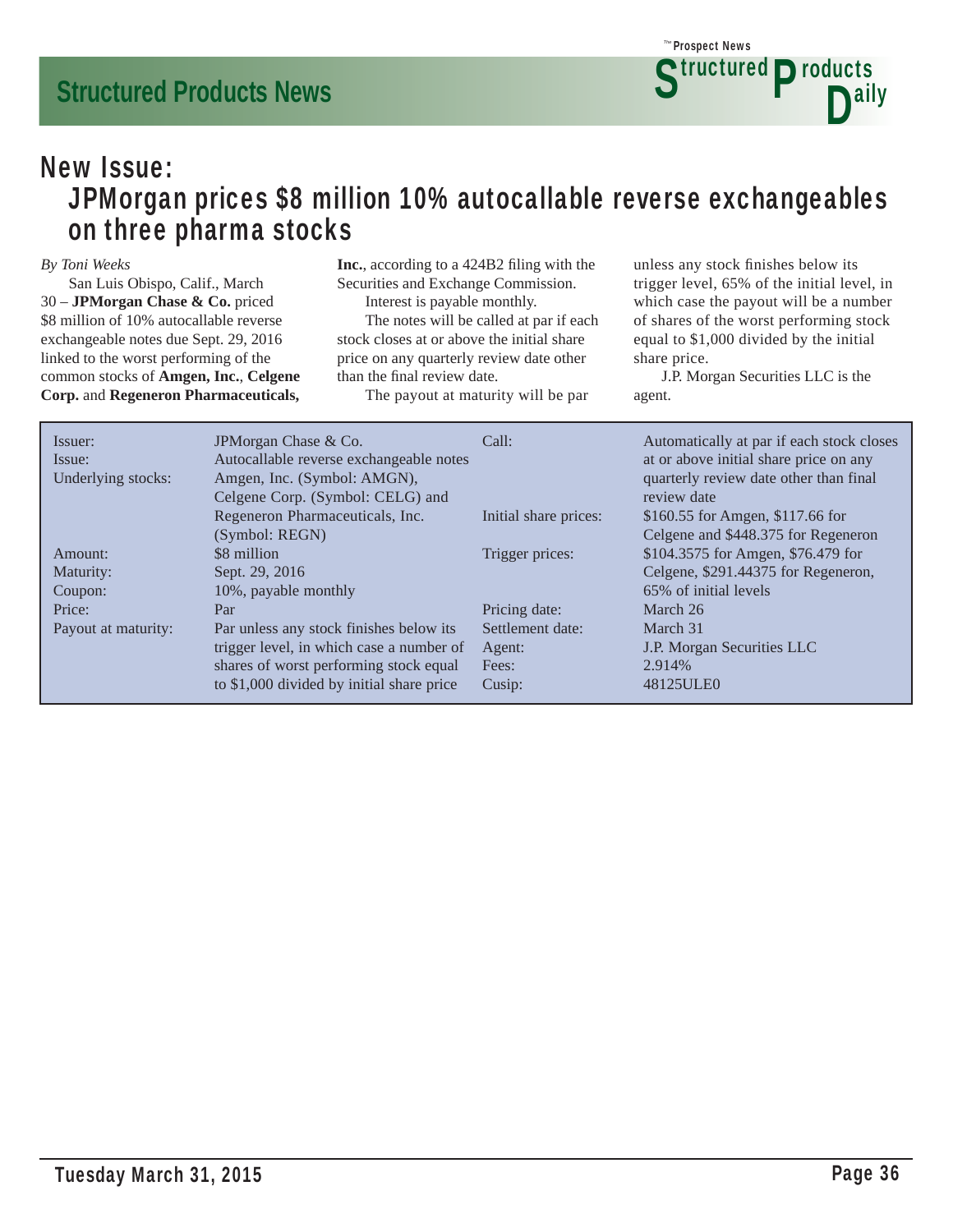### New Issue: JPMorgan prices \$6.57 million trigger return optimization notes linked to Russell 2000

#### *By Angela McDaniels*

 Tacoma, Wash., March 30 – **JPMorgan Chase & Co.** priced \$6.57 million of 0% trigger return optimization securities due March 29, 2018 linked to the **Russell 2000**  index, according to a 424B2 filing with the Securities and Exchange Commission.

 If the index return is positive, the payout at maturity will be par of \$10 plus 1.5 times the index return, subject to a maximum return of 36.55%. If the index return is zero or negative and the final index level is greater than or equal to the trigger level, 75% of the initial index level, the payout will be par. If the final index level is less than the trigger level, investors will have full exposure to the index's decline.

 UBS Financial Services Inc. and J.P. Morgan Securities LLC are the agents.

| Issuer:             | JPMorgan Chase & Co.                      |                      | greater than or equal to trigger level, par; |
|---------------------|-------------------------------------------|----------------------|----------------------------------------------|
| Issue:              | Trigger return optimization securities    |                      | if final index level is less than trigger    |
| Underlying index:   | Russell 2000                              |                      | level, full exposure to index's decline      |
| Amount:             | \$6,569,650                               | Initial index level: | 1.231.99                                     |
| Maturity:           | March 29, 2018                            | Trigger level:       | 923.993, 75% of initial level                |
| Coupon:             | $0\%$                                     | Pricing date:        | March 26                                     |
| Price:              | Par of \$10                               | Settlement date:     | March 31                                     |
| Payout at maturity: | If index return is positive, par plus 1.5 | Agents:              | UBS Financial Services Inc. and J.P.         |
|                     | times index return, subject to maximum    |                      | Morgan Securities LLC                        |
|                     | return of 36.55%; if index return is      | Fees:                | 2.5%                                         |
|                     | zero or negative and final index level is | Cusip:               | 48127T202                                    |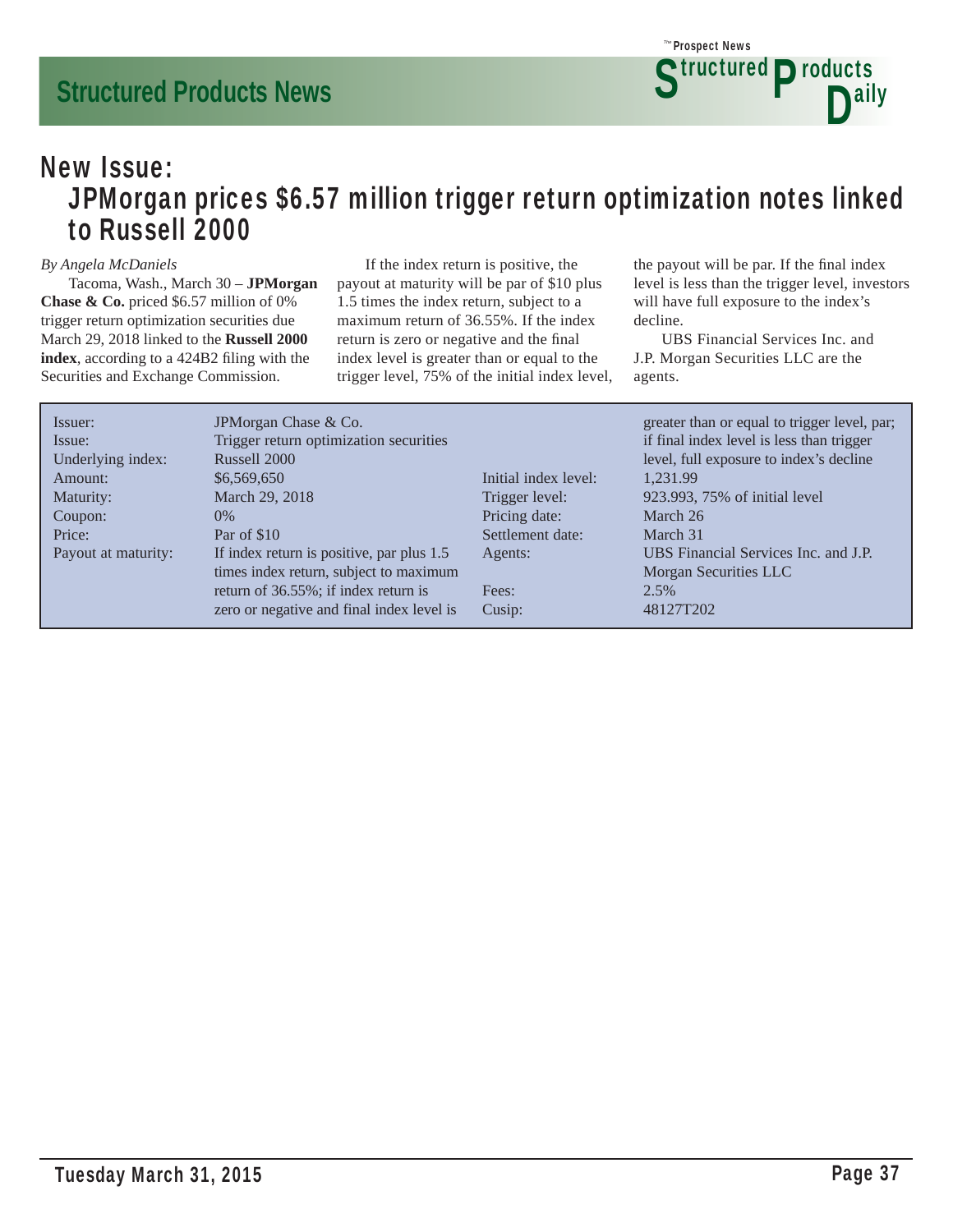### New Issue: JPMorgan prices \$5.87 million contingent coupon callable yield notes linked to basket

#### *By Angela McDaniels*

 Tacoma, Wash., March 30 – **JPMorgan Chase & Co.** priced \$5.87 million of contingent coupon callable yield notes due March 29, 2018 linked to the least performing of the **S&P 500 index**, the **Russell 2000 index** and the **iShares MSCI EAFE exchange-traded fund**, according to a 424B2 filing with the Securities and

Exchange Commission.

 Each quarter, the notes will pay a contingent coupon at the rate of 8.25% per year if each underlying component closes at or above its barrier level, 65% of its initial level, on the observation date for that quarter.

 The payout at maturity will be par unless any underlying component finishes below its barrier level, in which case investors will be fully exposed to the decline of the least-performing underlying component.

 The notes are callable at par on any interest payment date other than the final one.

| Issuer:             | JPM organ Chase & Co.                   |                  | case full exposure to decline of least- |
|---------------------|-----------------------------------------|------------------|-----------------------------------------|
| Issue:              | Contingent coupon callable yield        |                  | performing underlying component         |
|                     | notes                                   | Call option:     | At par on any interest payment date     |
| Underlyings:        | S&P 500 index, Russell 2000 index and   |                  | other than final one                    |
|                     | iShares MSCI EAFE ETF                   | Initial levels:  | 2,056.15 for S&P 500, 1,231.99 for      |
| Amount:             | \$5,868,000                             |                  | Russell 2000 and \$64.98 for ETF        |
| Maturity:           | March 29, 2018                          | Barrier levels:  | 1,336.4975 for S&P 500, 800.7935 for    |
| Coupon:             | 8.25% per year, payable quarterly if    |                  | Russell 2000 and \$42.237 for ETF; 65%  |
|                     | each underlying component closes at or  |                  | of initial levels                       |
|                     | above barrier level on observation date | Pricing date:    | March 26                                |
|                     | for that quarter                        | Settlement date: | March 31                                |
| Price:              | Par                                     | Agent:           | J.P. Morgan Securities LLC              |
| Payout at maturity: | Par unless any underlying component     | Fees:            | 1.75%                                   |
|                     | finishes below barrier level, in which  | Cusip:           | 48125UHN5                               |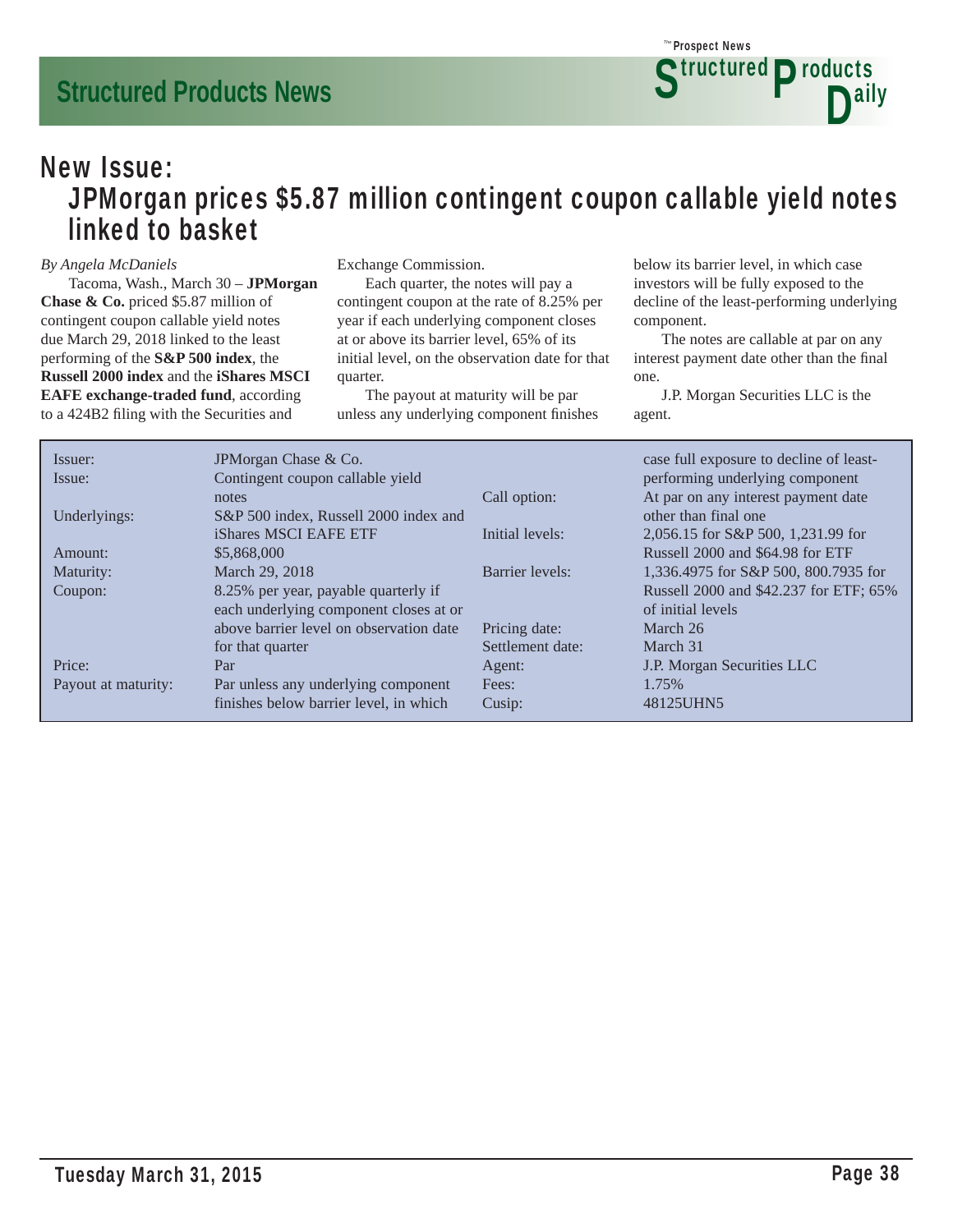

### New Issue: JPMorgan prices \$3.24 million callable contingent interest notes linked to S&P, Russell

#### *By Angela McDaniels*

 Tacoma, Wash., March 30 – **JPMorgan Chase & Co.** priced \$3.24 million of callable contingent interest notes due April 4, 2022 linked to the lesser performing of the **Russell 2000 index** and the **S&P 500**  index, according to a 424B2 filing with the Securities and Exchange Commission.

 Each quarter, the notes pay a contingent coupon at an annual rate of 7.17% if each index closes at or above its barrier level, 60% of its initial level, on the review date for that quarter.

 The notes are callable at par plus the contingent coupon on any interest payment date other than the final one.

 If the notes have not been called, the payout at maturity will be par unless either index finishes below its barrier level, in which case investors will be fully exposed to the decline of the lesser-performing index.

| Issuer:<br>Issue:<br>Underlying indexes:<br>Amount: | JPM organ Chase & Co.<br>Callable contingent interest notes<br>Russell $2000$ and $S\&P 500$<br>$$3.24$ million | Call:             | lesser-performing underlying index<br>Callable at par plus contingent coupon<br>on any interest payment date other than<br>final one |
|-----------------------------------------------------|-----------------------------------------------------------------------------------------------------------------|-------------------|--------------------------------------------------------------------------------------------------------------------------------------|
| Maturity:                                           | April 4, 2022                                                                                                   | Initial levels:   | 2,056.15 for S&P 500 and 1,231.99 for                                                                                                |
| Coupon:                                             | Notes pay quarterly contingent coupon at                                                                        |                   | Russell 2000                                                                                                                         |
|                                                     | annual rate of 7.17% if each underlying                                                                         | Barrier levels:   | 1,233.69 for S&P 500 and 739.194for                                                                                                  |
|                                                     | index closes at or above barrier level on                                                                       |                   | Russell 2000; 60% of initial levels                                                                                                  |
|                                                     | review date for that quarter                                                                                    | Pricing dates:    | March 26                                                                                                                             |
| Price:                                              | Par                                                                                                             | Settlement dates: | March 31                                                                                                                             |
| Payout at maturity:                                 | Par plus final coupon unless final level                                                                        | Agent:            | J.P. Morgan Securities LLC                                                                                                           |
|                                                     | of either index is less than barrier level,                                                                     | Fees:             | 2.75%                                                                                                                                |
|                                                     | in which case full exposure to decline of                                                                       | Cusip:            | 48125UHM7                                                                                                                            |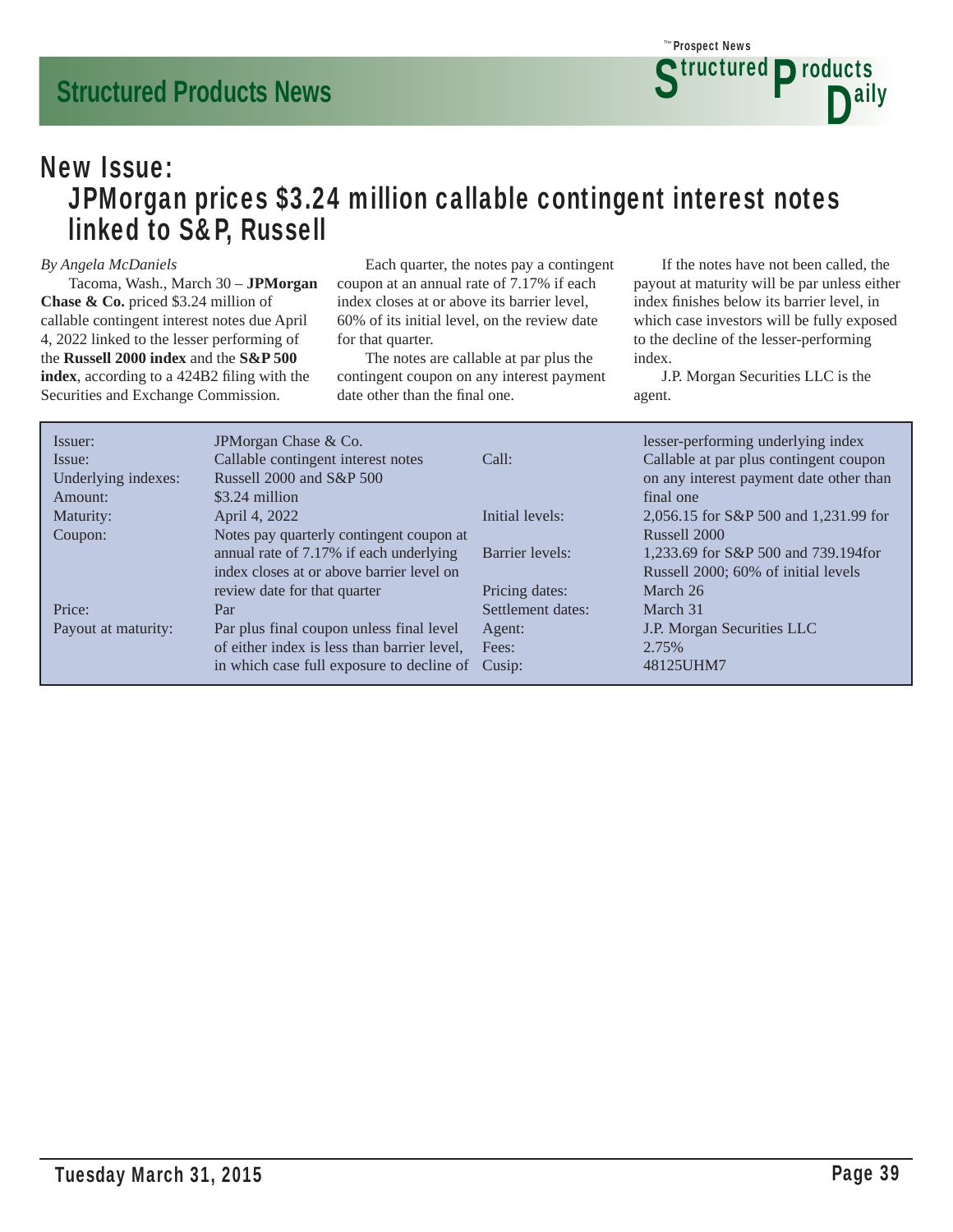### New Issue: JPMorgan prices \$2.9 million callable contingent interest notes tied to Russell 2000

#### *By Jennifer Chiou*

 New York, March 30 – **JPMorgan Chase & Co.** priced \$2,899,000 of callable contingent interest notes due March 26, 2025 linked to the **Russell 2000 index**, according to a 424B2 filing with the Securities and Exchange Commission.

 Each quarter, the notes will pay a contingent coupon at an annual rate of 7.25% if the index closes at or above its barrier level, 70% of its initial level, on the review date for that quarter.

 The notes are callable at par on any interest payment date other than the first, second, third and final dates.

 If the notes have not been called, the payout at maturity will be par unless the index finishes below its trigger level,  $50\%$ of the initial level, in which case investors will be fully exposed to losses.

| Issuer:             | JPM organ Chase & Co.                     |                  | losses                                    |
|---------------------|-------------------------------------------|------------------|-------------------------------------------|
| Issue:              | Callable contingent interest notes        | Call:            | Callable at par on any quarterly interest |
| Underlying index:   | Russell 2000                              |                  | payment date other than first, second,    |
| Amount:             | \$2,899,000                               |                  | third and final dates                     |
| Maturity:           | March 26, 2025                            | Initial level:   | 1.231.99                                  |
| Coupon:             | Contingent coupon at annual rate of       | Barrier level:   | 862.393, 70% of initial level             |
|                     | 7.25% if index closes at or above barrier | Trigger level:   | 615.995, 50% of initial level             |
|                     | level on review date for that quarter     | Pricing date:    | March 26                                  |
| Price:              | Par                                       | Settlement date: | March 31                                  |
| Payout at maturity: | Par plus final coupon, if any, unless     | Agent:           | J.P. Morgan Securities LLC                |
|                     | final index level is less than trigger    | Fees:            | 3.28624%                                  |
|                     | level, in which case full exposure to     | Cusip:           | 48125UJB9                                 |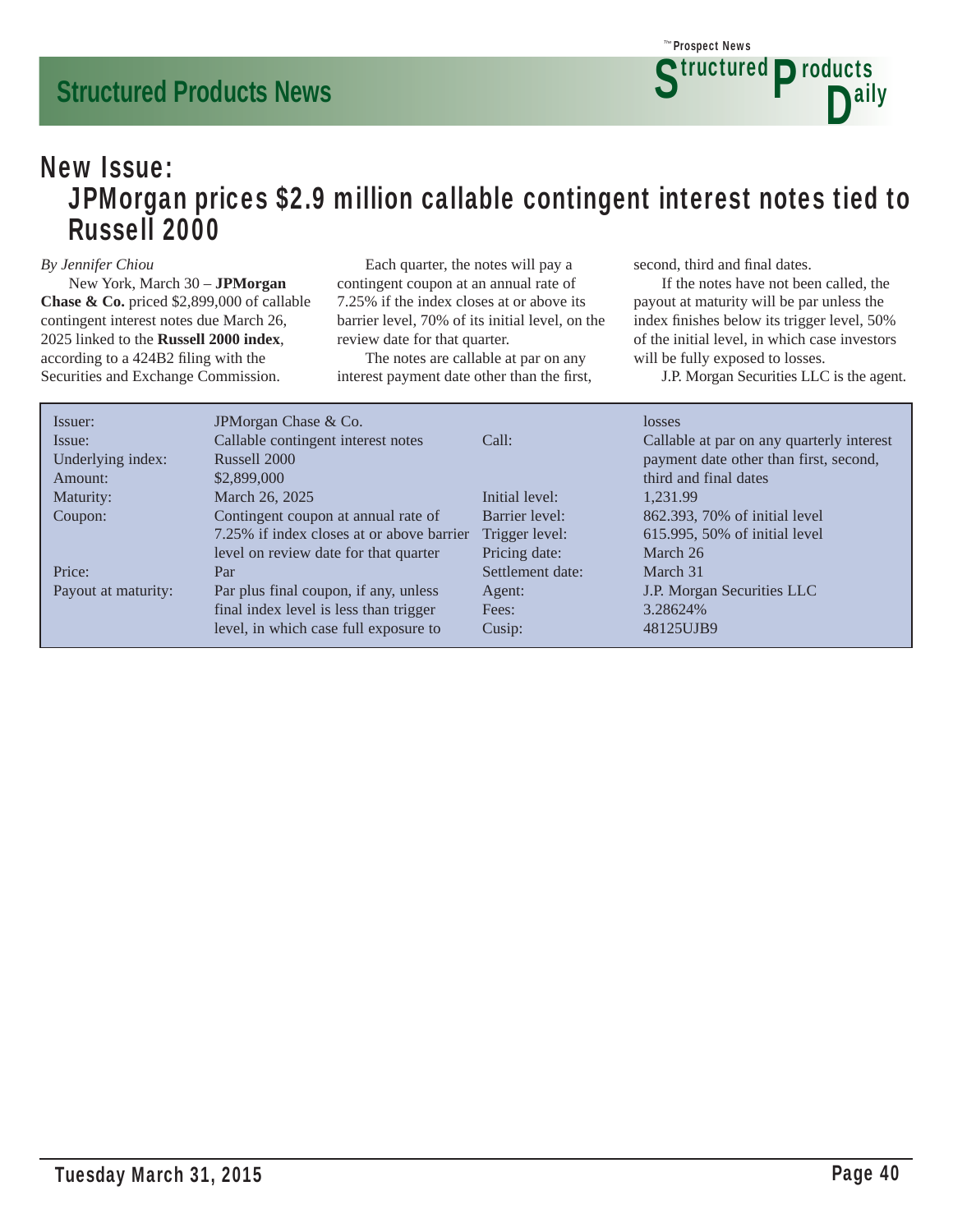### New Issue: JPMorgan prices \$2.2 million buffered return enhanced notes linked to iShares MSCI EAFE

#### *By Angela McDaniels*

 Tacoma, Wash., March 30 – **JPMorgan Chase & Co.** priced \$2.2 million of 0% capped buffered return enhanced notes due Dec. 30, 2016 linked to the **iShares MSCI EAFE exchange-traded**  fund, according to a 424B2 filing with the Securities and Exchange Commission.

 If the ETF return is positive, the payout at maturity will be par plus 1.5 times the ETF return, up to a maximum return of 16%. Investors will receive par if the ETF falls by 10% or less and will lose 1% for every 1% that the ETF declines beyond 10%.

J.P. Morgan Securities LLC is the agent.

| Issuer:<br>Issue:   | JPM organ Chase & Co.<br>Capped buffered return enhanced notes                          |                      | less; 1% loss for every 1% that ETF<br>declines beyond 10% |
|---------------------|-----------------------------------------------------------------------------------------|----------------------|------------------------------------------------------------|
| Underlying ETF:     | iShares MSCI EAFE ETF                                                                   | Initial share price: | \$64.98                                                    |
| Amount:             | \$2,197,000                                                                             | Pricing date:        | March 26                                                   |
| Maturity:           | Dec. 30, 2016                                                                           | Settlement date:     | March 31                                                   |
| Coupon:             | $0\%$                                                                                   | Agent:               | J.P. Morgan Securities LLC                                 |
| Price:              | Par                                                                                     | Fees:                | 0.41229\%                                                  |
| Payout at maturity: | Par plus 1.5 times any ETF gain, capped Cusip:<br>at 16%; par if ETF declines by 10% or |                      | 48125UGT3                                                  |

### New Issue: JPMorgan prices \$1.88 million buffered return enhanced notes linked to Russell 2000

#### *By Angela McDaniels*

 Tacoma, Wash., March 30 – **JPMorgan Chase & Co.** priced \$1.88 million of 0% capped buffered return enhanced notes due Dec. 30, 2016 linked to the **Russell 2000** 

index, according to a 424B2 filing with the Securities and Exchange Commission.

 If the index return is positive, the payout at maturity will be par plus 1.5 times the index return, up to a maximum return of 18%. Investors will receive par if the index falls by 10% or less and will lose 1% for every 1% that the index declines beyond 10%.

| Issuer:<br>Issue:   | JPM organ Chase & Co.<br>Capped buffered return enhanced<br>notes |                      | capped at 18%; par if index declines by<br>10% or less; 1% loss for every 1% that<br>index declines beyond 10% |
|---------------------|-------------------------------------------------------------------|----------------------|----------------------------------------------------------------------------------------------------------------|
| Underlying index:   | Russell 2000                                                      | Initial index level: | 1,231.99                                                                                                       |
| Amount:             | \$1,876,000                                                       | Pricing date:        | March 26                                                                                                       |
| Maturity:           | Dec. 30, 2016                                                     | Settlement date:     | March 31                                                                                                       |
| Coupon:             | $0\%$                                                             | Agent:               | J.P. Morgan Securities LLC                                                                                     |
| Price:              | Par                                                               | Fees:                | 0.13539\%                                                                                                      |
| Payout at maturity: | Par plus 1.5 times any index gain,                                | Cusip:               | 48125UGS5                                                                                                      |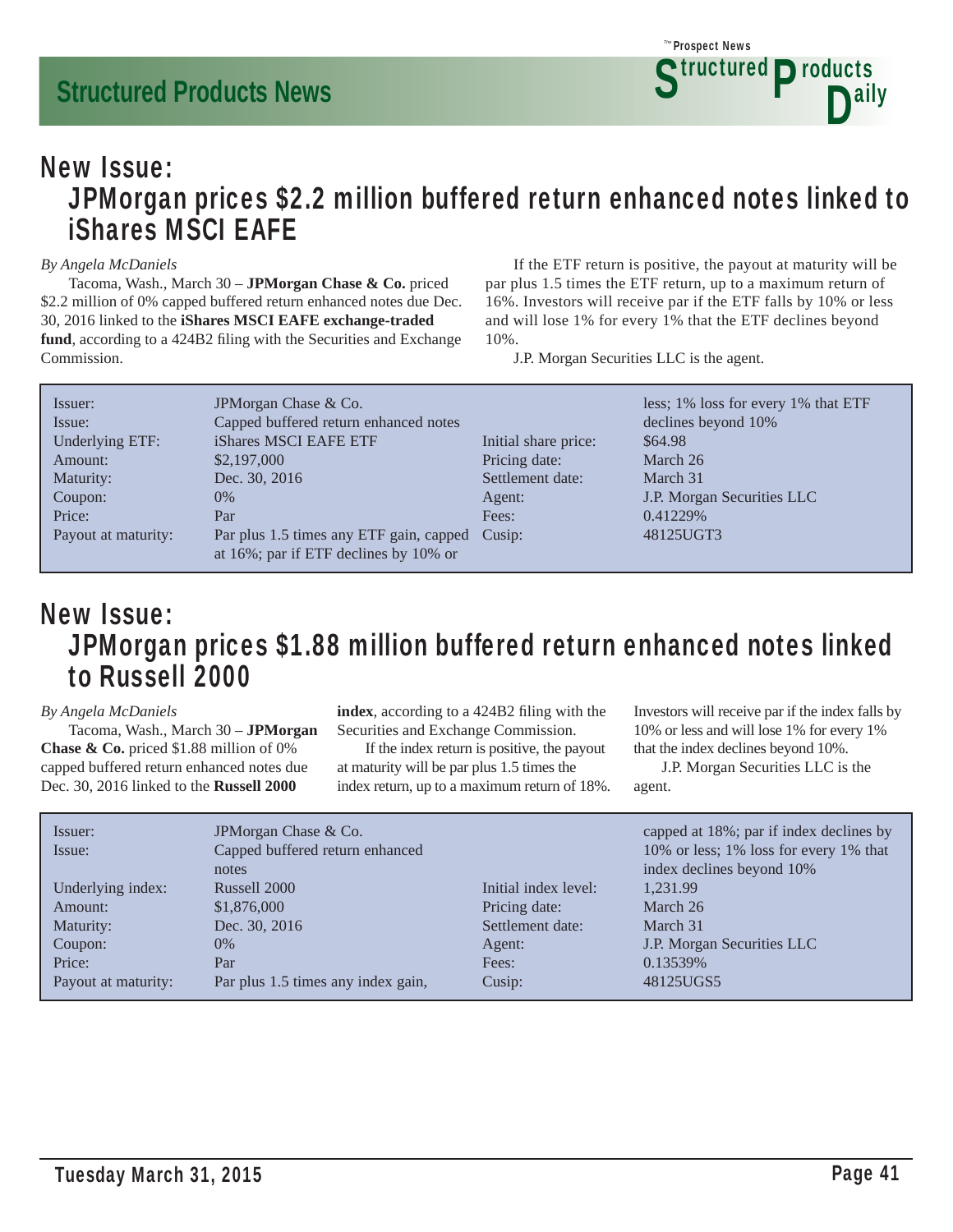

### New Issue: JPMorgan prices \$1.81 million range accrual notes linked to CMS rates, S&P 500

#### *By Angela McDaniels*

 Tacoma, Wash., March 30 – **JPMorgan Chase & Co.** priced \$1.81 million of callable range accrual notes due March 29, 2030 linked to the **30-year Constant Maturity Swap rate**, the **two-year CMS rate** and the **S&P 500 index**, according to a 424B2 filing with the Securities and Exchange Commission.

 The interest rate is the interest factor multiplied by the proportion of days on which the spread of the 30-year CMS rate over the two-year CMS rate is at least zero and the index closes at or above the minimum index level, 75% of the initial index level. The interest factor is 8% per year for years one through seven and 10% per year for years eight through 15. Interest is payable quarterly

and cannot be less than zero.

 The payout at maturity will be par unless the index finishes below the 50% barrier level, in which case investors will be fully exposed to the index's decline.

 Beginning Sept. 30, 2015, the notes are callable at par on any quarterly redemption date.

| Issuer:      | JPM organ Chase & Co.                    | Price:               | Par                                     |
|--------------|------------------------------------------|----------------------|-----------------------------------------|
| Issue:       | Callable range accrual notes             | Payout at maturity:  | Par unless index finishes below barrier |
| Underlyings: | 30-year CMS rate, two-year CMS rate,     |                      | level, in which case full exposure to   |
|              | $S\&P 500$ index                         |                      | index's decline                         |
| Amount:      | \$1,812,000                              | Call option:         | Beginning Sept. 30, 2015, at par on any |
| Maturity:    | March 29, 2030                           |                      | quarterly redemption date               |
| Coupon:      | Interest factor multiplied by proportion | Initial index level: | 2.056.15                                |
|              | of days on which spread of 30-year       | Minimum index level: | 1,542.1125, 75% of initial level        |
|              | CMS rate over two-year CMS rate is at    | Barrier level:       | 1,028.075, 50% of initial level         |
|              | least zero and index closes at or above  | Pricing date:        | March 26                                |
|              | minimum index level; interest factor     | Settlement date:     | March 31                                |
|              | is 8% per year for years one through     | Agent:               | J.P. Morgan Securities LLC              |
|              | seven and 10% per year for years eight   | Fees:                | 3.944%                                  |
|              | through 15; payable quarterly            | Cusip:               | 48125UCP5                               |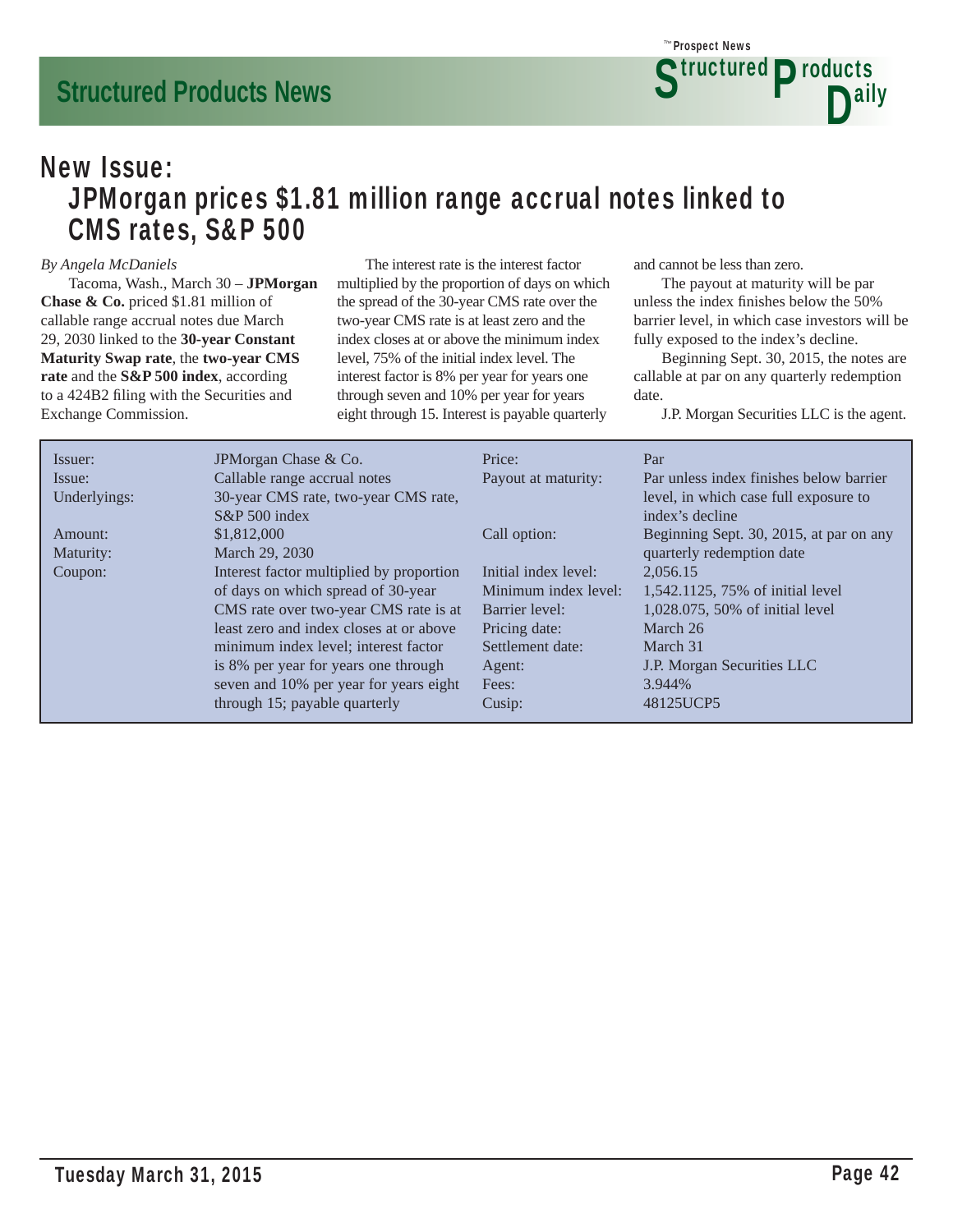### New Issue: JPMorgan prices \$1.55 million contingent coupon callable yield notes linked to basket

#### *By Angela McDaniels*

 Tacoma, Wash., March 30 – **JPMorgan Chase & Co.** priced \$1.55 million of contingent coupon callable yield notes due Oct. 3, 2018 linked to the least performing of the **S&P 500 index**, the **Russell 2000 index** and the **SPDR Euro Stoxx 50 exchange-traded fund**, according to a 424B2 filing with the Securities and

Exchange Commission.

 Each quarter, the notes will pay a contingent coupon at the rate of 8.65% per year if each underlying component closes at or above its barrier level, 65% of its initial level, on the observation date for that quarter.

 The payout at maturity will be par unless any underlying component finishes below its barrier level, in which case investors will be fully exposed to the decline of the least-performing underlying component.

 The notes are callable at par on any interest payment date other than the final one.

| Issuer:             | JPM organ Chase & Co.                   |                  | case full exposure to decline of least- |
|---------------------|-----------------------------------------|------------------|-----------------------------------------|
| Issue:              | Contingent coupon callable yield        |                  | performing underlying component         |
|                     | notes                                   | Call option:     | At par on any interest payment date     |
| Underlyings:        | S&P 500 index, Russell 2000 index and   |                  | other than final one                    |
|                     | SPDR Euro Stoxx 50 ETF                  | Initial levels:  | 2,056.15 for S&P 500, 1,231.99 for      |
| $A$ mount:          | \$1,548,000                             |                  | Russell 2000 and \$39.05 for ETF        |
| Maturity:           | Oct. 3, 2018                            | Barrier levels:  | 1,336.4975 for S&P 500, 800.7935 for    |
| Coupon:             | 8.65% per year, payable quarterly if    |                  | Russell 2000 and \$25.3825 for ETF;     |
|                     | each underlying component closes at or  |                  | 65% of initial levels                   |
|                     | above barrier level on observation date | Pricing date:    | March 26                                |
|                     | for that quarter                        | Settlement date: | March 31                                |
| Price:              | Par                                     | Agent:           | J.P. Morgan Securities LLC              |
| Payout at maturity: | Par unless any underlying component     | Fees:            | 2%                                      |
|                     | finishes below barrier level, in which  | Cusip:           | 48125UKH4                               |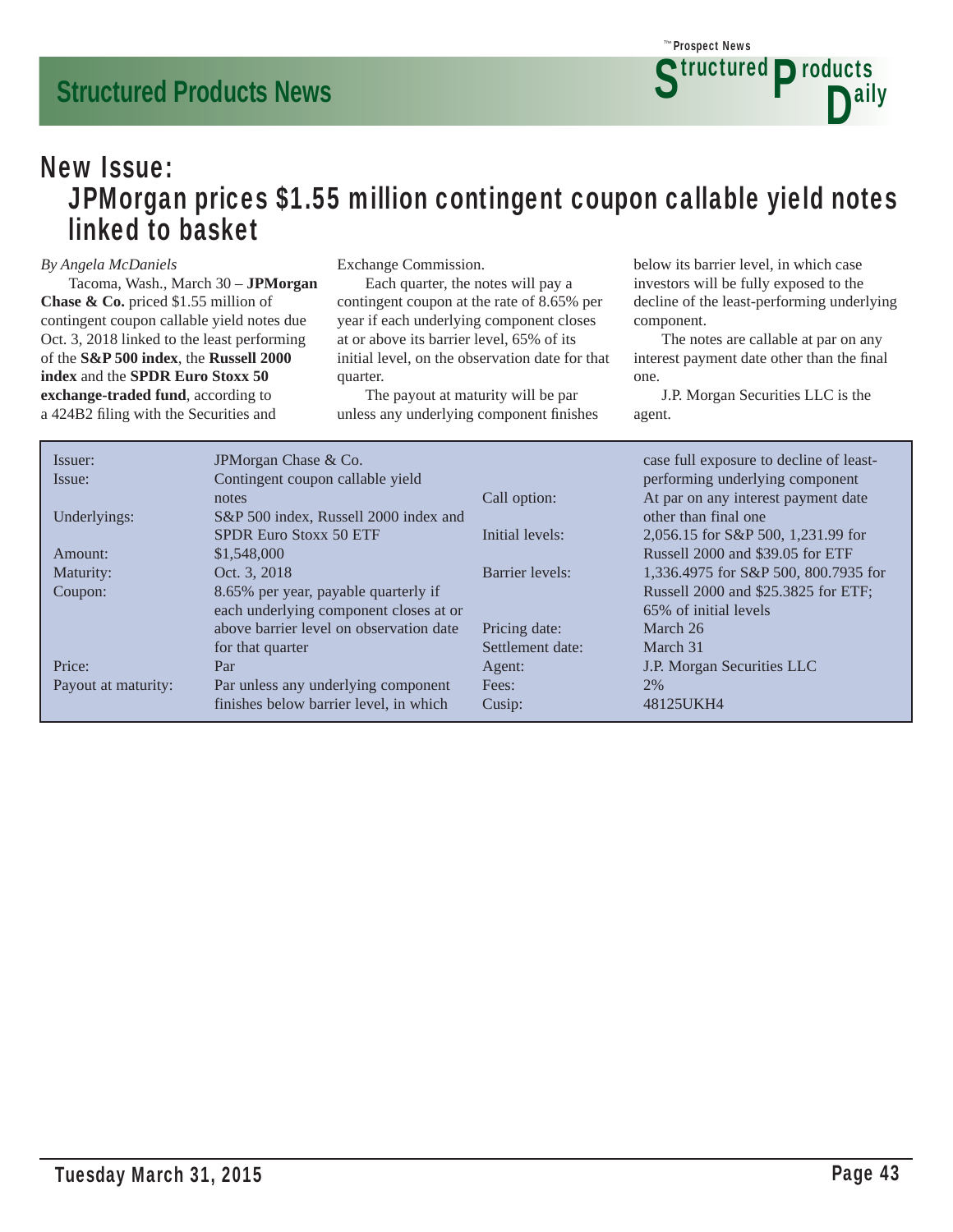### New Issue: JPMorgan prices \$825,000 contingent buffered return enhanced notes linked to indexes

#### *By Angela McDaniels*

 Tacoma, Wash., March 30 – **JPMorgan Chase & Co.** priced \$825,000 of 0% uncapped contingent buffered return enhanced notes due March 29, 2018 linked to a **basket of indexes**, according to a 424B2 filing with the Securities and Exchange Commission.

 The basket includes the Euro Stoxx 50 index with a 40% weight, the FTSE 100 index with a 20% weight, the Topix index with a 20% weight, the S&P/ASX 200 index with a 10% weight and the Swiss Market index with a 10% weight.

If the final basket level is greater than the initial basket level, the payout at maturity will be par plus 1.2 times the basket return. If the basket declines by up to 20%, the payout will be par. If the basket declines by more than 20%, investors will be fully exposed to the decline.

| Issuer:<br>Issue:   | JPM organ Chase & Co.<br>Uncapped contingent buffered return<br>enhanced notes                                  | Payout at maturity: | If final basket level is greater than<br>initial basket level, par plus 1.2 times<br>basket return; if basket declines by |
|---------------------|-----------------------------------------------------------------------------------------------------------------|---------------------|---------------------------------------------------------------------------------------------------------------------------|
| Underlying indexes: | Euro Stoxx 50 (40% weight), FTSE<br>100 (20% weight), Topix (20% weight),<br>S&P/ASX 200 (10% weight) and Swiss |                     | up to 20%, par; if basket declines<br>by more than 20%, full exposure to<br>decline                                       |
|                     | Market (10% weight)                                                                                             | Pricing date:       | March 26                                                                                                                  |
| Amount:             | \$825,000                                                                                                       | Settlement date:    | March 31                                                                                                                  |
| Maturity:           | March 29, 2018                                                                                                  | Agent:              | J.P. Morgan Securities LLC                                                                                                |
| Coupon:             | $0\%$                                                                                                           | Fees:               | 2.5%                                                                                                                      |
| Price:              | Par                                                                                                             | Cusip:              | 48125UHZ8                                                                                                                 |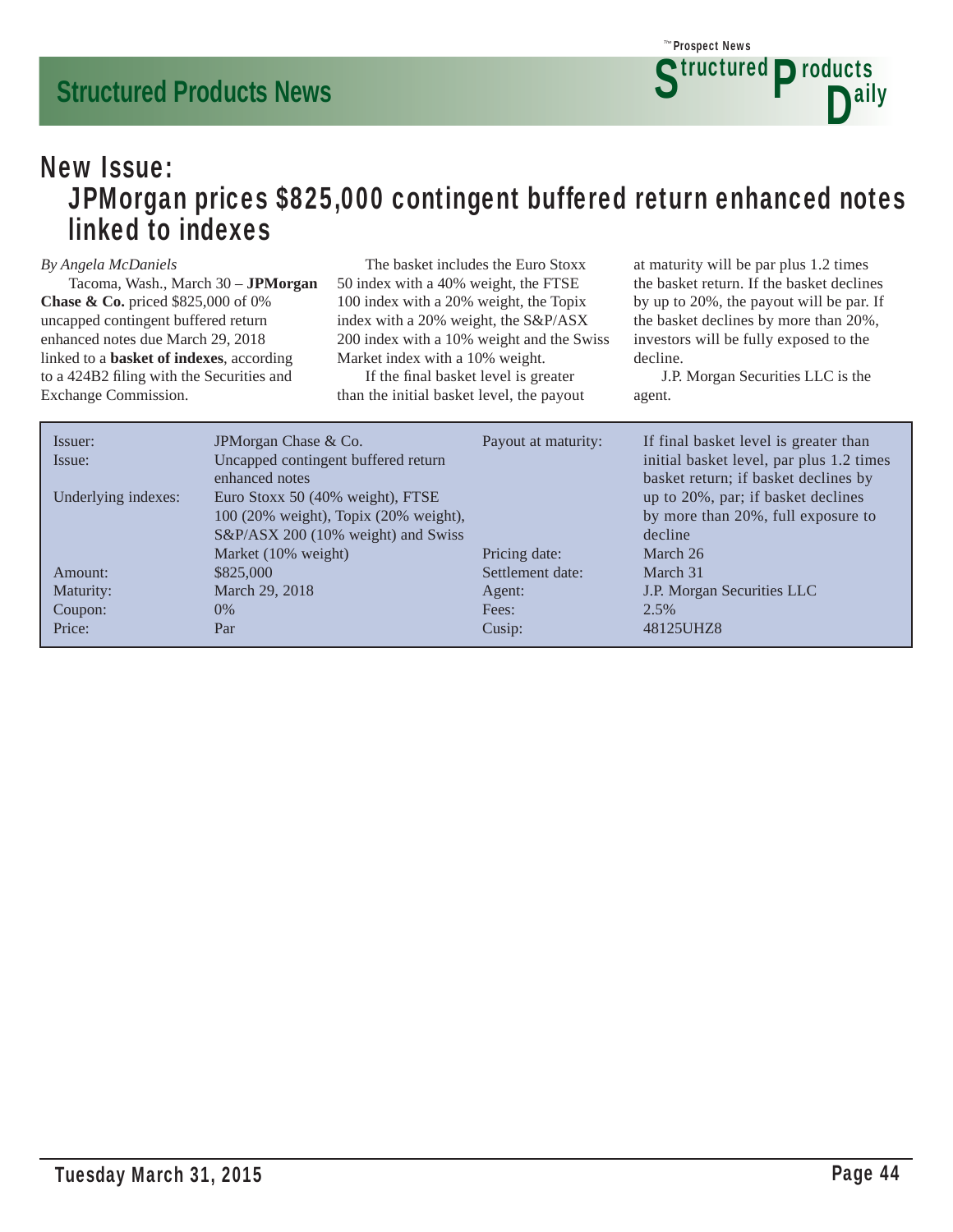### New Issue: JPMorgan prices \$600,000 8.25% reverse exchangeables linked to E\*Trade

#### *By Toni Weeks*

 San Luis Obispo, Calif., March 30 – **JPMorgan Chase & Co.** priced \$600,000 of reverse exchangeable notes due Oct. 1, 2015 linked to **E\*Trade Financial Corp.** shares, according to a 424B2 filing with the Securities and Exchange Commission.

The notes pay an annualized coupon of

8.25%. Interest is payable monthly.

 A trigger event occurs if the stock closes below the trigger value, 75% of the initial level, on any day during the life of the notes.

If the final share price is greater than or equal to the initial price or a trigger event has not occurred, the payout at maturity

will be par. If the final value is less than the initial value and a trigger event has occurred, the payout will be a number of shares of E\*Trade stock equal to \$1,000 divided by the initial level or, at the issuer's option, the cash value of those shares.

| Issuer:<br>Issue:   | JPMorgan Chase & Co.<br>Reverse Exchangeable notes    |                  | trigger value during the life of the notes,<br>in which case 36.4299 E*Trade shares |
|---------------------|-------------------------------------------------------|------------------|-------------------------------------------------------------------------------------|
| Underlying stock:   | E*Trade Financial Corp. (Symbol:                      | Initial price:   | \$27.45 (average of per-share price of                                              |
|                     | ETFC)                                                 |                  | certain intraday trades on pricing date)                                            |
| Amount:             | \$600,000                                             | Trigger value:   | 75% of initial level                                                                |
| Maturity:           | Oct. 1, 2015                                          | Pricing date:    | March 26                                                                            |
| Coupon:             | 8.25%, payable monthly                                | Settlement date: | March 31                                                                            |
| Price:              | Par                                                   | Agent:           | J.P. Morgan Securities LLC                                                          |
| Payout at maturity: | Par unless E <sup>*</sup> Trade shares finishes below | Fees:            | None                                                                                |
|                     | the initial value and closes below the                | Cusip:           | 48125UJR4                                                                           |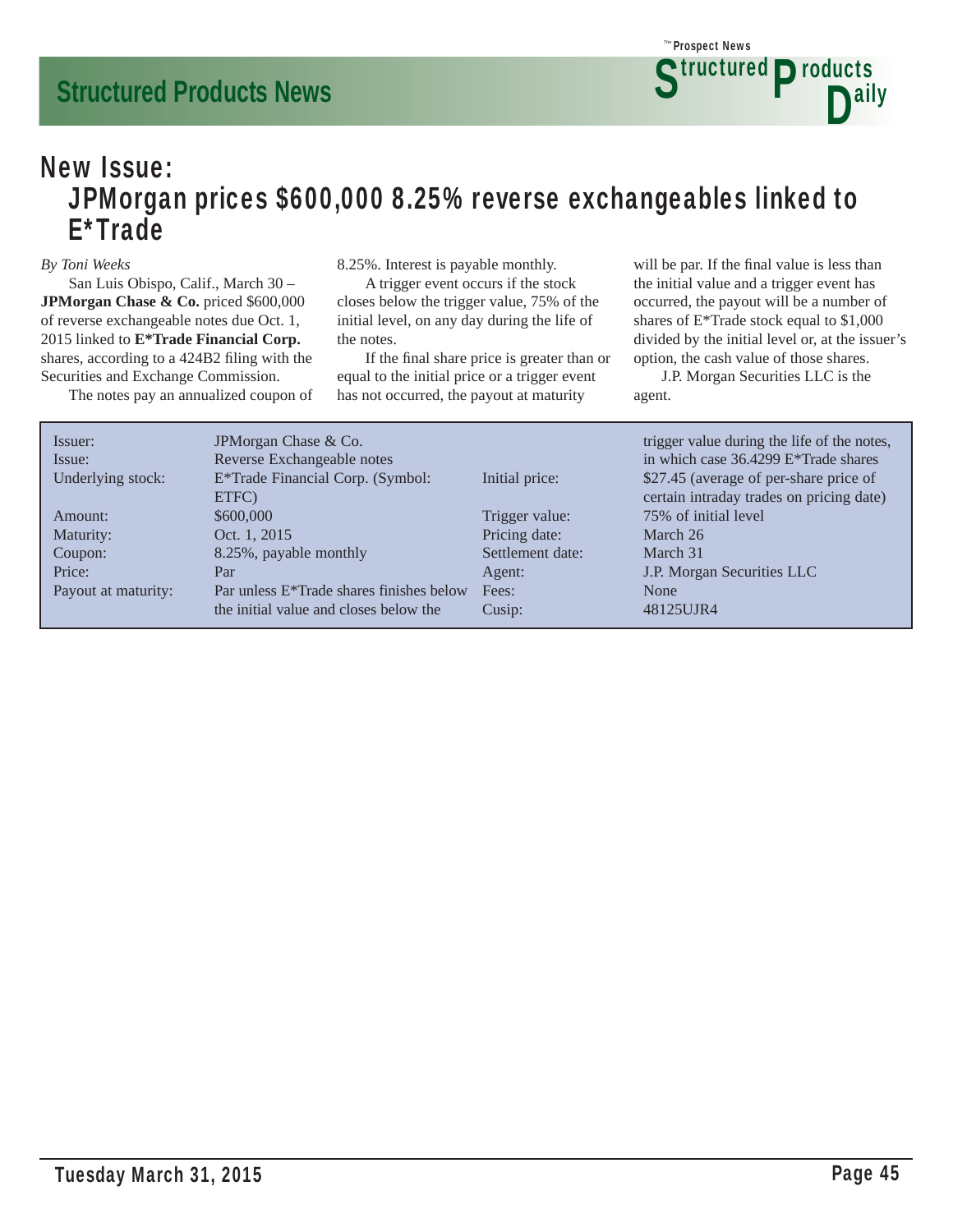### New Issue: Morgan Stanley prices \$6.98 million trigger performance securities on S&P 500 index

#### *By Jennifer Chiou*

 New York, March 30 – **Morgan Stanley** priced \$6,979,820 of 0% trigger performance securities due March 31, 2025 linked to the **S&P 500 index**, according to a 424B2 filing with the Securities and Exchange Commission.

 If the index return is positive, the payout at maturity will be par of \$10 plus 158.82% of the index return.

 If the index return is zero or negative and the final level is greater than or equal to the trigger level, 50% of the initial level, the payout will be par.

If the final level is less than the trigger level, investors will be fully exposed to the decline in the index from its initial level.

 Morgan Stanley & Co. LLC is the underwriter. UBS Financial Services Inc. is acting as agent.

| Issuer:             | Morgan Stanley                            |                  | level, par; if final level is less than    |
|---------------------|-------------------------------------------|------------------|--------------------------------------------|
| Issue:              | Trigger performance securities            |                  | trigger level, full exposure to decline in |
| Underlying index:   | <b>S&amp;P</b> 500                        |                  | index from initial level                   |
| Amount:             | \$6,979,820                               | Initial level:   | 2,056.15                                   |
| Maturity:           | March 31, 2025                            | Trigger level:   | 1,028.08, 50% of initial level             |
| Coupon:             | $0\%$                                     | Pricing date:    | March 26                                   |
| Price:              | Par of \$10                               | Settlement date: | March 31                                   |
| Payout at maturity: | If index return is positive, par plus     | Underwriter:     | Morgan Stanley & Co. LLC                   |
|                     | 158.82% of index return; if index return  | Agent:           | <b>UBS</b> Financial Services Inc.         |
|                     | is zero or negative and index's final     | Fees:            | 5%                                         |
|                     | level is equal to or greater than trigger | Cusip:           | 61764V356                                  |

### New Issue: Morgan Stanley sells \$5 million market-linked notes tied to two indexes

#### *By Marisa Wong*

 Madison, Wis., March 30 – **Morgan Stanley** priced \$5 million of market-linked notes due Nov. 7, 2025 linked to the **S&P 500 index** and the **S&P GSCI Crude Oil Index - Excess Return**, equally weighted,

according to a 424B2 filing with the Securities and Exchange Commission.

 The payout will be par of \$10 plus the average basket percent change, which will be the average of the basket closing values on each index business day on which there is no market disruption event to either basket component from and including July 31, 2025 to and including Oct. 31, 2025.

 Investors will receive a minimum payout of par.

Morgan Stanley & Co. LLC is the agent.

| Morgan Stanley<br>Market-linked notes   |                  | which there is no market disruption<br>event to either basket component from |
|-----------------------------------------|------------------|------------------------------------------------------------------------------|
| S&P 500 index and S&P GSCI Crude        |                  | and including July 31, 2025 to and                                           |
| Oil Index - Excess Return, equally      |                  | including Oct. 31, 2025; minimum                                             |
|                                         |                  | payout of par                                                                |
| \$5 million                             | Initial levels:  | 2,056.15 for S&P 500, 264.8276 for                                           |
| Nov. 7, 2025                            |                  | S&P GSCI Crude Oil                                                           |
| $0\%$                                   | Pricing date:    | March 26                                                                     |
| Par                                     | Settlement date: | April 1                                                                      |
| Par plus average basket percent change, | Agent:           | Morgan Stanley & Co. LLC                                                     |
| which is average of basket closing      | Fees:            | 3%                                                                           |
| values on each index business day on    | Cusip:           | 61764V570                                                                    |
|                                         | weighted         |                                                                              |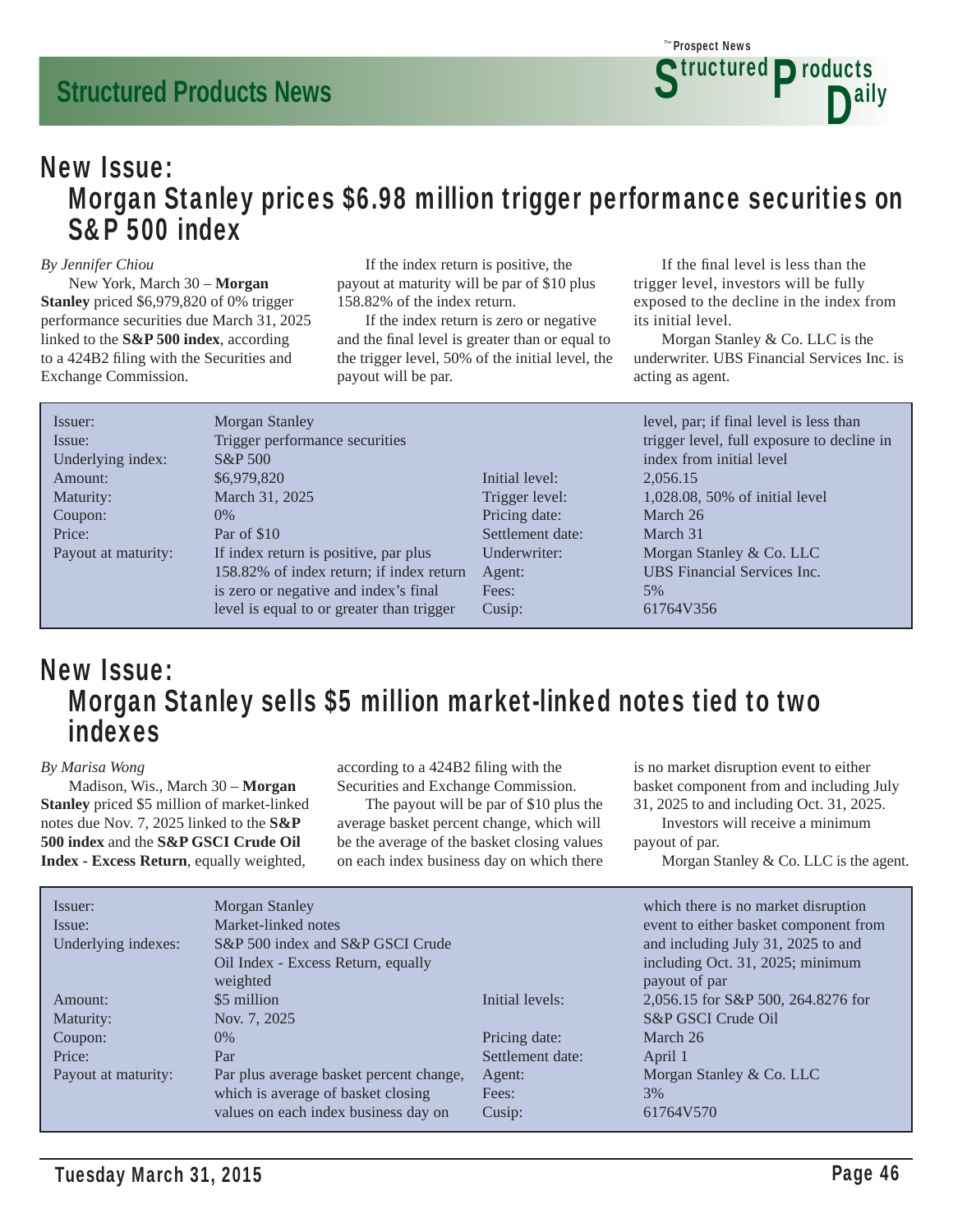### New Issue: Morgan Stanley prices \$2.34 million contingent income autocallables on S&P GSCI Crude

#### *By Jennifer Chiou*

 New York, March 30 – **Morgan Stanley** priced \$2,336,000 of contingent income autocallable securities due March 29, 2018 linked to the **S&P GSCI Crude Oil Index - Excess Return**, according to a 424B2 filing with the Securities and Exchange Commission.

 Each quarter, the notes will pay a contingent coupon at an annualized rate of 12% if the index closes at or above the coupon barrier level, 75% of the initial index level, on the determination date for that quarter.

 Beginning on Sept. 28, 2015, the notes will be called at par plus the contingent coupon if the index closes at or above the initial index level on any quarterly determination date other than the final determination date.

If the final index level is greater than or equal to the downside threshold level, 60% of initial index level, the payout at maturity will be par plus the final contingent coupon, if applicable. Otherwise, investors will lose 1% for every 1% that the final index level is less than the initial index level.

 Morgan Stanley & Co. LLC is the agent.

| Issuer:             | Morgan Stanley                            |                      | final index level is less than initial index |
|---------------------|-------------------------------------------|----------------------|----------------------------------------------|
| Issue:              | Contingent income autocallable securities |                      | level                                        |
| Underlying index:   | S&P GSCI Crude Oil Index - Excess         | Call:                | Beginning on Sept. 28, 2015, at par          |
|                     | Return                                    |                      | plus contingent coupon if index closes       |
| Amount:             | \$2,336,000                               |                      | at or above initial index level on any       |
| Maturity:           | March 29, 2018                            |                      | quarterly determination date other than      |
| Coupon:             | 12% per year, payable quarterly if index  |                      | final determination date                     |
|                     | closes at or above downside threshold     | Initial index level: | 264.8276                                     |
|                     | level on determination date for that      | Coupon barrier:      | 198.6207, 75% of initial index level         |
|                     | quarter                                   | Downside threshold:  | $158.89656$ , $60\%$ of initial index level  |
| Price:              | Par                                       | Pricing date:        | March 26                                     |
| Payout at maturity: | If final index level is greater than or   | Settlement date:     | March 31                                     |
|                     | equal to downside threshold level, par    | Agent:               | Morgan Stanley & Co. LLC                     |
|                     | plus final contingent coupon, if any;     | Fees:                | 2%                                           |
|                     | otherwise, 1% loss for every 1% that      | Cusip:               | 61762GDL5                                    |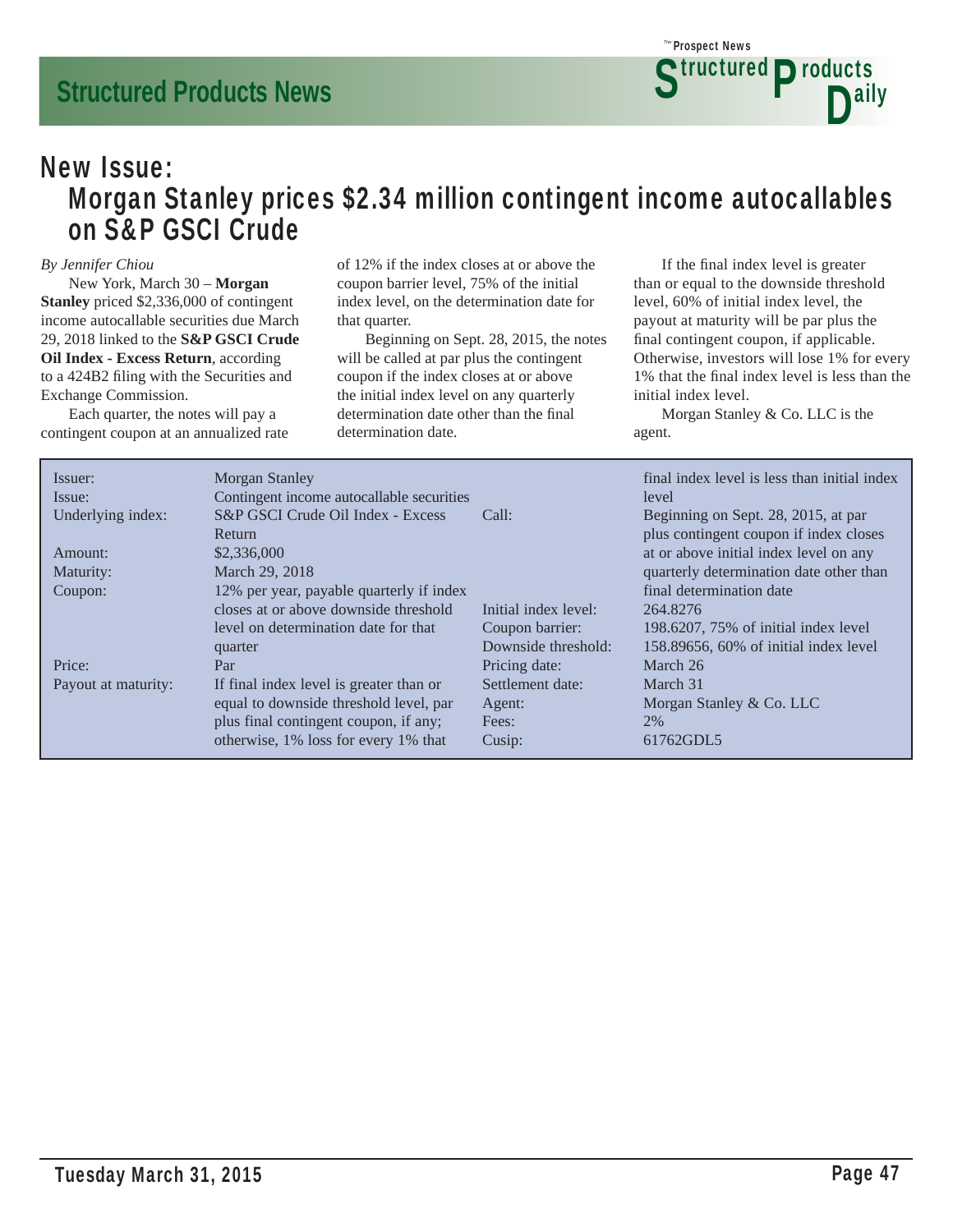### New Issue: Morgan Stanley prices \$2 million trigger performance securities on Russell 2000 index

#### *By Jennifer Chiou*

 New York, March 30 – **Morgan Stanley** priced \$2 million of 0% trigger performance securities due March 31, 2025 linked to the **Russell 2000 index**, according to a 424B2 filing with the Securities and Exchange Commission.

 If the index return is positive, the payout at maturity will be par of \$10 plus 142.8% of the index return.

 If the index return is zero or negative and the final level is greater than or equal to the trigger level, 50% of the initial level, the payout will be par.

If the final level is less than the trigger level, investors will be fully exposed to the decline in the index from its initial level.

 Morgan Stanley & Co. LLC is the underwriter. UBS Financial Services Inc. is acting as agent.

| Issuer:             | Morgan Stanley                            |                  | level, par; if final level is less than    |
|---------------------|-------------------------------------------|------------------|--------------------------------------------|
| Issue:              | Trigger performance securities            |                  | trigger level, full exposure to decline in |
| Underlying index:   | Russell 2000                              |                  | index from initial level                   |
| Amount:             | \$2 million                               | Initial level:   | 1.231.99                                   |
| Maturity:           | March 31, 2025                            | Trigger level:   | 615.995, 50% of initial level              |
| Coupon:             | $0\%$                                     | Pricing date:    | March 26                                   |
| Price:              | Par of \$10                               | Settlement date: | March 31                                   |
| Payout at maturity: | If index return is positive, par plus     | Underwriter:     | Morgan Stanley & Co. LLC                   |
|                     | 142.8% of index return; if index return   | Agent:           | <b>UBS</b> Financial Services Inc.         |
|                     | is zero or negative and index's final     | Fees:            | 5%                                         |
|                     | level is equal to or greater than trigger | Cusip:           | 61764V471                                  |

### New Issue: Morgan Stanley prices \$1.07 million trigger PLUS on S&P GSCI Crude Oil

#### *By Jennifer Chiou*

 New York, March 30 – **Morgan Stanley** priced \$1,074,000 of 0% trigger Performance Leveraged Upside Securities due March 31, 2025 linked to the **S&P GSCI Crude Oil Index - Excess Return**, according to a 424B2 filing with the Securities and Exchange Commission.

If the index finishes above its initial level, the payout at maturity will be par plus 160% of the gain.

 If the index falls by up to the 50% trigger level, the payout will be par.

 Otherwise, investors will be fully exposed to any losses. Morgan Stanley & Co. LLC is the agent.

| Issuer:             | Morgan Stanley                                 |                      | plus 160% of the gain; if index falls by up |
|---------------------|------------------------------------------------|----------------------|---------------------------------------------|
| Issue:              | Trigger Performance Leveraged Upside           |                      | to trigger level, par; otherwise, investors |
|                     | <b>Securities</b>                              |                      | will be fully exposed to any losses         |
| Underlying index:   | S&P GSCI Crude Oil Index - Excess              | Initial index level: | 264.8276                                    |
|                     | Return                                         | Trigger level:       | 132.4138, 50% of initial level              |
| Amount:             | \$1,074,000                                    | Pricing date:        | March 26                                    |
| Maturity:           | March 31, 2025                                 | Settlement date:     | March 31                                    |
| Coupon:             | $0\%$                                          | Agent:               | Morgan Stanley & Co. LLC                    |
| Price:              | Par                                            | Fees:                | 3.5%                                        |
| Payout at maturity: | If index finishes above its initial level, par | Cusip:               | 61762GDH4                                   |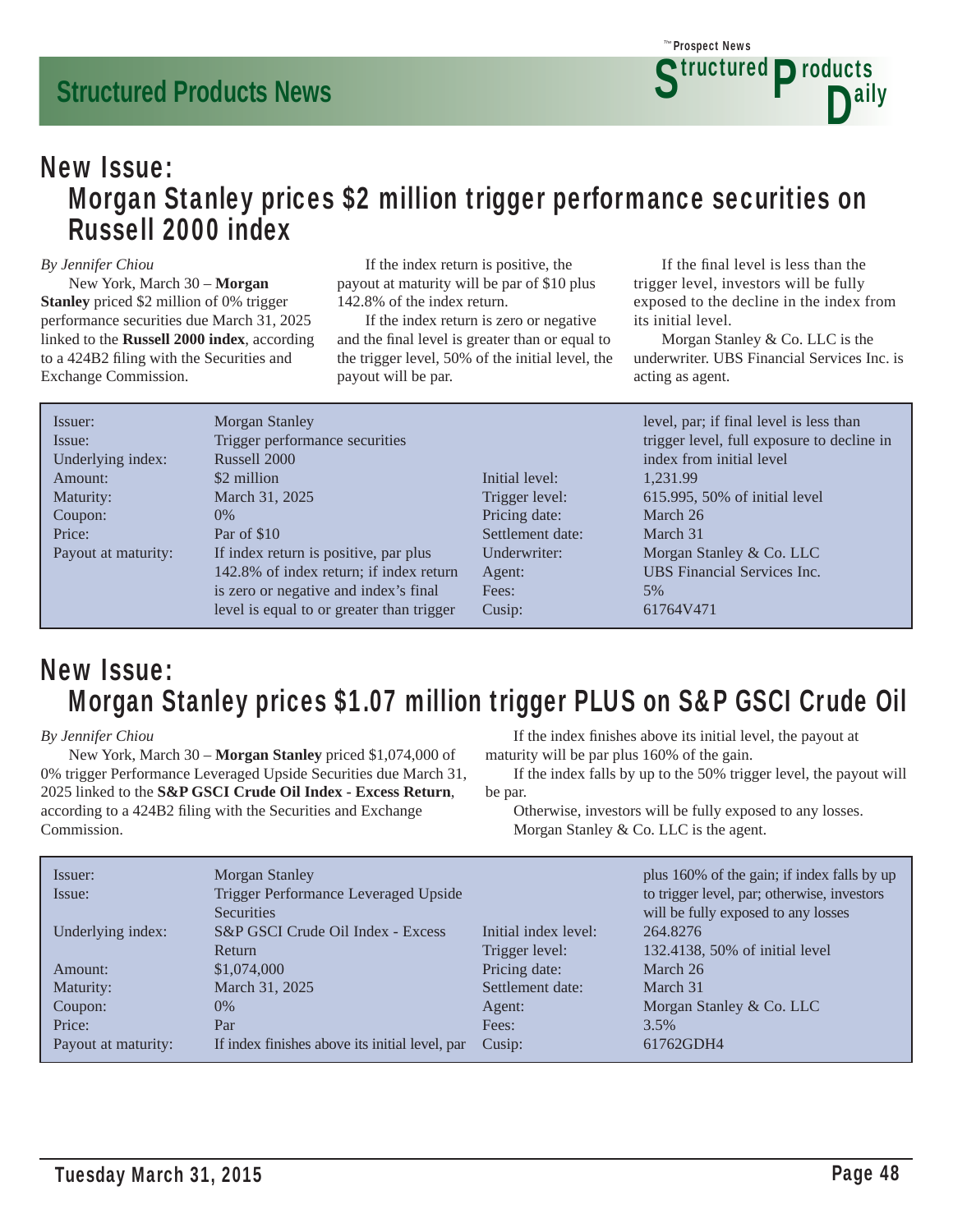### New Issue: RBC prices \$24.28 million Accelerated Return Notes linked to S&P MidCap 400

#### *By Angela McDaniels*

 Tacoma, Wash., March 30 – **Royal Bank of Canada** priced \$24.28 million of 0% Accelerated Return Notes due May 27, 2016 linked to the **S&P MidCap 400** 

index, according to a 424B2 filing with the Securities and Exchange Commission.

If the final index level is greater than the initial index level, the payout at maturity will be par of \$10 plus 300% of the index

return, subject to a cap of 10.35%. If the final index level is less than the initial index level, investors will be fully exposed to the decline.

BofA Merrill Lynch is the agent.

| Issuer:             | Royal Bank of Canada                   |                      | any index decline                       |
|---------------------|----------------------------------------|----------------------|-----------------------------------------|
| Issue:              | <b>Accelerated Return Notes</b>        | Initial index level: | 1.501.81                                |
| Underlying index:   | S&P MidCap 400                         | Final index level:   | Average of index's closing levels on    |
| Amount:             | \$24,282,750                           |                      | five trading days ending March 24, 2016 |
| Maturity:           | May 27, 2016                           | Pricing date:        | March 26                                |
| Coupon:             | $0\%$                                  | Settlement date:     | April 2                                 |
| Price:              | Par of \$10                            | Underwriter:         | BofA Merrill Lynch                      |
| Payout at maturity: | Par plus 300% of any index gain, up to | Fees:                | 2%                                      |
|                     | 10.35% maximum return; exposure to     | Cusip:               | 78011D260                               |

### New Issue: RBC prices \$11.81 million Stars due 2016 linked to S&P 500 index

#### *By Marisa Wong*

 Madison, Wis., March 30 – **Royal Bank of Canada** priced \$11.81 million of 0% Strategic Accelerated Redemption Securities due April 15, 2016 linked to the **S&P 500 index**, according to a 424B2 filing with the Securities and Exchange Commission.

If the index closes at or above its initial level on a quarterly

observation date, the notes will be called at par of \$10 plus an annualized call premium of 9.015%. The observation dates are on Sept. 18, Dec. 18, 2015 and April 8, 2016.

 If the notes are not called, investors will be exposed to any losses.

BofA Merrill Lynch is the agent.

| Issuer:<br>Issue:   | Royal Bank of Canada<br><b>Strategic Accelerated Redemption</b> | Call:            | Par plus 9.015% per year if index closes<br>at or above its initial level on Sept. 18, |
|---------------------|-----------------------------------------------------------------|------------------|----------------------------------------------------------------------------------------|
|                     | $S\&P 500$                                                      | Initial level:   | 2,056.15                                                                               |
| Amount:             | \$11,810,740                                                    | Pricing date:    | March 26                                                                               |
| Maturity:           | April 15, 2016                                                  | Settlement date: | April 2                                                                                |
| Coupon:             | $0\%$                                                           | Agent:           | BofA Merrill Lynch                                                                     |
| Price:              | Par of \$10                                                     | Fees:            | 1.25%                                                                                  |
| Payout at maturity: | Investors will be exposed to any losses                         | Cusip:           | 78011X464                                                                              |
| Underlying index:   | <b>Securities</b>                                               |                  | Dec. 18, 2015 or April 8, 2016                                                         |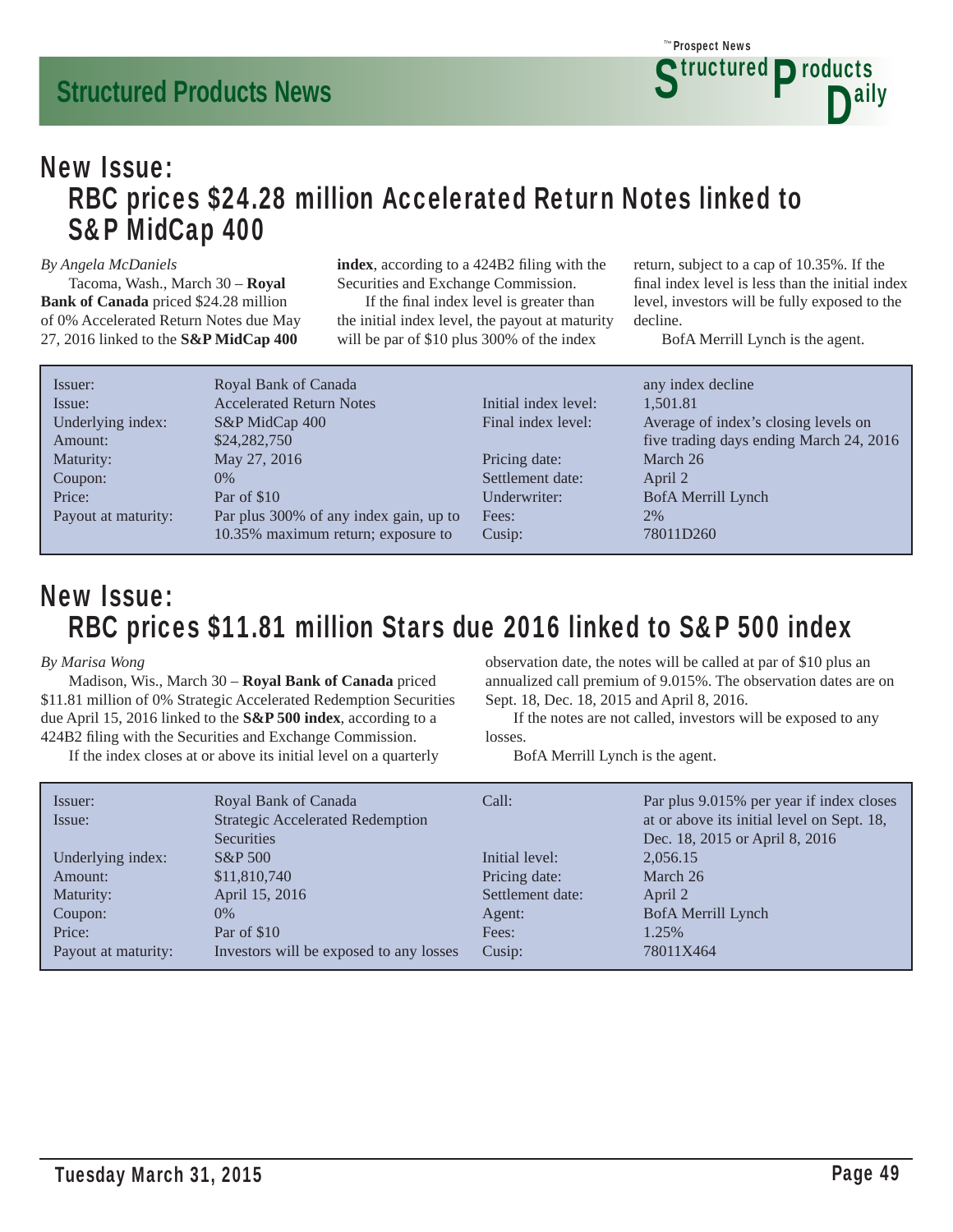### New Issue: RBC sells \$5.64 million return optimization notes tied to energy stocks

#### *By Marisa Wong*

 Madison, Wis., March 30 – **Royal Bank of Canada** priced \$5.64 million of 0% return optimization securities due Sept. 29, 2017 linked to a **basket of stocks**, equally weighted, according to an FWP filing with the Securities and Exchange Commission.

 The basket components are the common stocks of Apache Corp., Continental Resources, Inc., Helmerich & Payne, Inc., Nabors Industries Ltd., Newfield Exploration Co., Oasis Petroleum Inc., Pioneer Natural Resources Co. and Schlumberger NV.

If the basket finishes above its initial level, the payout at maturity will be par plus two times the basket gain, capped at par plus 60%. Investors will share fully in any losses if the basket declines.

**Structured Products** 

D<sup>ally</sup>

Prospect News *The*

 UBS Financial Services Inc. and RBC Capital Markets, LLC are the agents.

| Issuer:             | Royal Bank of Canada                        |                  | at par plus 60%; investors will share     |
|---------------------|---------------------------------------------|------------------|-------------------------------------------|
| Issue:              | Return optimization securities              |                  | fully in any losses if basket declines    |
| Underlying basket:  | Apache Corp., Continental Resources,        | Initial prices:  | \$59.41 for Apache, \$42.76 for           |
|                     | Inc., Helmerich & Payne, Inc., Nabors       |                  | Continental, \$68.00 for Helmerich,       |
|                     | Industries Ltd., Newfield Exploration Co.,  |                  | \$13.30 for Nabors, \$34.28 for Newfield, |
|                     | Oasis Petroleum Inc., Pioneer Natural       |                  | \$14.06 for Oasis, \$163.61 for Pioneer,  |
|                     | Resources Co. and Schlumberger NV           |                  | \$83.31 for Schlumberger                  |
| Amount:             | \$5,643,000                                 | Pricing date:    | March 27                                  |
| Maturity:           | Sept. 29, 2017                              | Settlement date: | March 31                                  |
| Coupon:             | $0\%$                                       | Agents:          | UBS Financial Services Inc. and RBC       |
| Price:              | Par                                         |                  | Capital Markets, LLC                      |
| Payout at maturity: | If basket finishes above its initial level, | Fees:            | 2.25%                                     |
|                     | par plus two times basket gain, capped      | Cusip:           | 780082699                                 |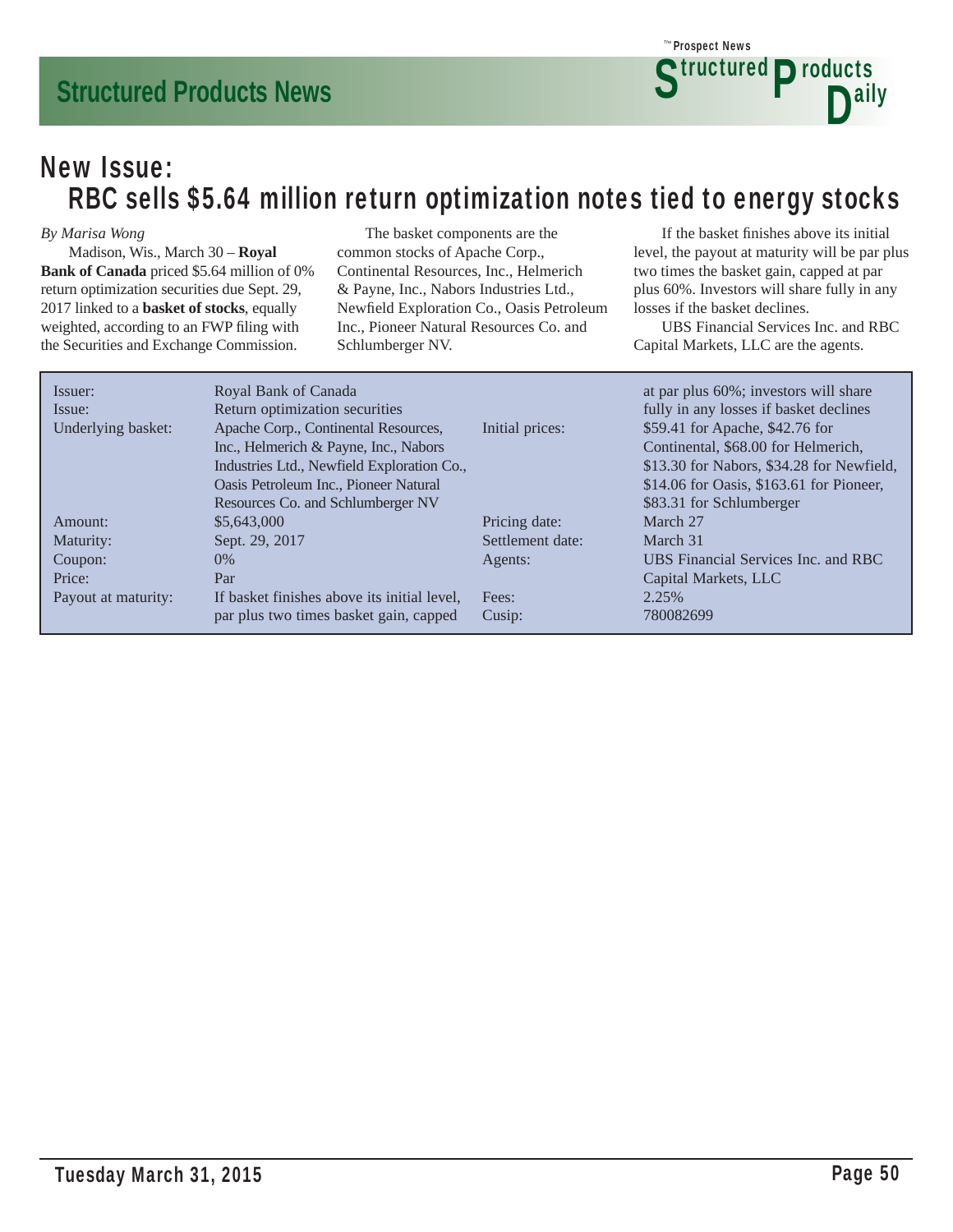### New Issue: RBC prices \$840,000 phoenix autocallables linked to General Motors

#### *By Toni Weeks*

 San Luis Obispo, Calif., March 30 – **Royal Bank of Canada** priced \$840,000 of phoenix autocallable notes due April 13, 2016 linked to the common stock of **General Motors Co.**, according to a 424B2 filing with the Securities and Exchange Commission.

 Each quarter, the issuer will pay a contingent coupon at the rate of 9.25% per year if General Motors shares close at or

above the barrier price, 80% of the initial share price, on the observation date for that quarter.

 The notes will be called at par plus the contingent coupon if the stock closes at or above the initial share price on any quarterly observation date other than the final observation date.

 If the notes are not called and the shares finish at or above the barrier price, the payout at maturity will be par plus the contingent coupon. Otherwise, investors will lose 1% for every 1% that the final share price is less than the initial share price.

**Structured Products** 

D<sup>ally</sup>

Prospect News *The*

The final stock price is the closing share prices on the five trading days ending April 7, 2016.

 RBC Capital Markets, LLC is the underwriter with JPMorgan Chase Bank, NA and J.P. Morgan Securities LLC as placement agents.

| Issuer:             | Royal Bank of Canada                        |                      | price is less than initial share price     |
|---------------------|---------------------------------------------|----------------------|--------------------------------------------|
| Issue:              | Phoenix autocallable notes                  | Call:                | Automatically at par plus contingent       |
| Underlying stock:   | General Motors Co. (Symbol: GM)             |                      | coupon if stock closes at or above initial |
| Amount:             | \$840,000                                   |                      | share price on any quarterly observation   |
| Maturity:           | April 13, 2016                              |                      | date other than final observation date     |
| Coupon:             | Each quarter, notes will pay contingent     | Initial share price: | \$37.31                                    |
|                     | coupon at rate of 9.25% per year if         | Barrier price:       | \$29.85, 80% of initial share price        |
|                     | General Motors shares close at or above     | Pricing date:        | March 27                                   |
|                     | barrier price on observation date for that  | Settlement date:     | April 1                                    |
|                     | quarter                                     | Underwriter:         | RBC Capital Markets, LLC                   |
| Price:              | Par                                         | Agents:              | JPMorgan Chase Bank, NA and J.P.           |
| Payout at maturity: | If shares finish at or above barrier price, |                      | Morgan Securities LLC                      |
|                     | par plus contingent coupon; otherwise,      | Fees:                | 1%                                         |
|                     | 1% loss for every 1% that final share       | Cusip:               | 78012KCU9                                  |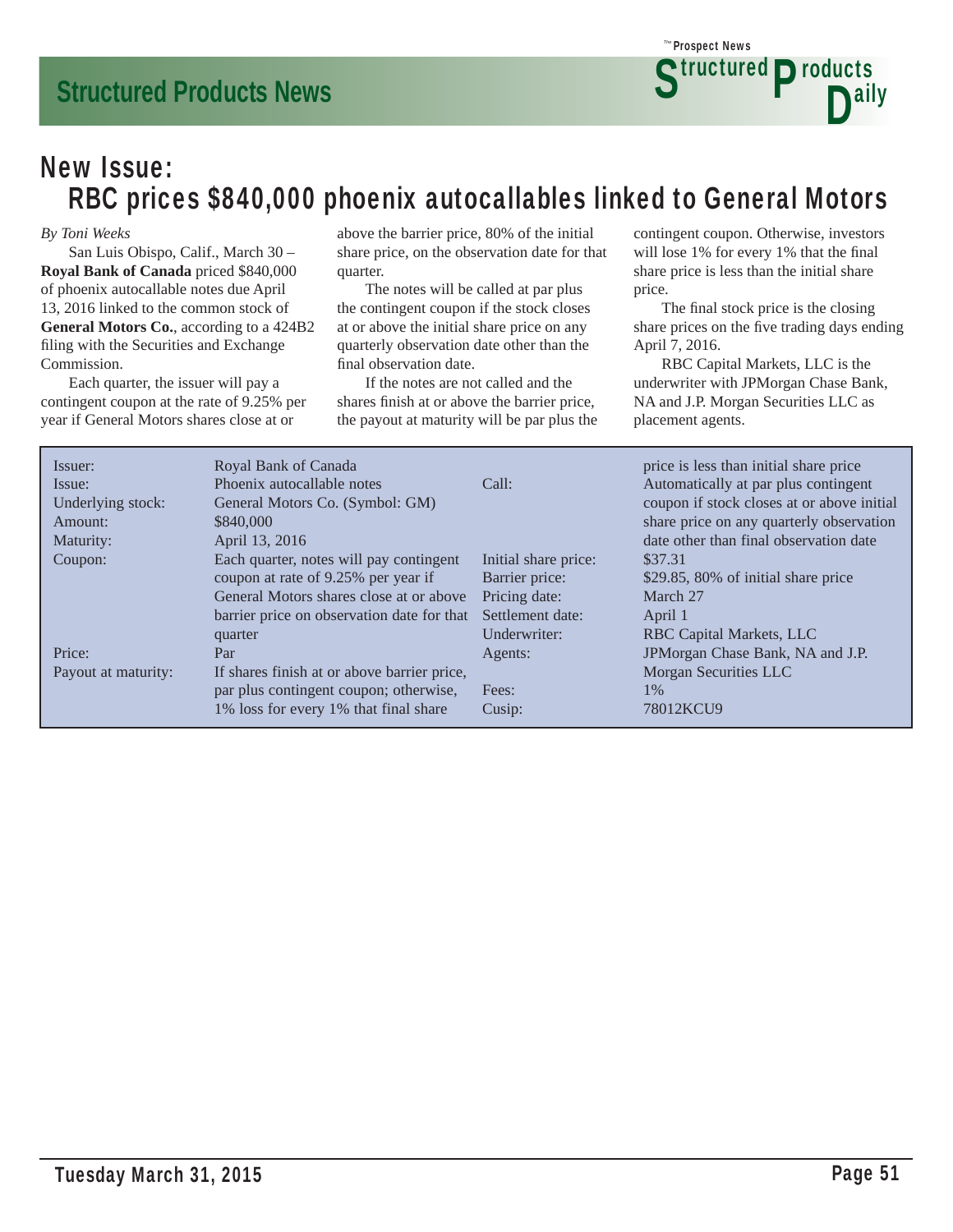### New Issue: Svensk prices \$28.91 million Accelerated Return Notes on Russell 2000

 New York, March 30 – **AB Svensk Exportkredit** priced \$28.91 million of 0% Accelerated Return Notes due May 27, 2016 tied to the **Russell 2000 Index**, according

Underly Amoun Maturit Coupor Price: Payout to a 424B2 filing with the Securities and Exchange Commission.

 If the index return is positive, the payout at maturity will be par plus 300% of the index return, subject to a maximum payout of par plus 14.25%. Investors will lose 1% for every 1% decline in the index. Merrill Lynch & Co. is the underwriter.

| Issuer:             | AB Svensk Exportkredit               |
|---------------------|--------------------------------------|
| Issue:              | <b>Accelerated Return Notes</b>      |
| Underlying index:   | Russell 2000 Index                   |
| Amount:             | \$28,911,430                         |
| Maturity:           | May 27, 2016                         |
| Coupon:             | $0\%$                                |
| Price:              | Par                                  |
| Payout at maturity: | If index return is positive, par plu |
|                     | 300% of index return, subject to     |

Initial index level: 1,231.99 Pricing date: March 26 Settlement date: April 2 Fees: 2% Cusip: 01020G660

maximum payout of par plus 14.25%; 1% loss for every 1% decline Underwriters: Merrill Lynch & Co.

### New Issue: Svensk prices \$24.79 million Accelerated Return Notes on MSCI EAFE

 New York, March 30 – **AB Svensk Exportkredit** priced \$24.79 million of 0% Accelerated Return Notes due May 27, 2016 tied to the **MSCI EAFE Index**, according

to a 424B2 filing with the Securities and Exchange Commission.

 If the index return is positive, the payout at maturity will be par plus 300% of the index return, subject to a maximum payout of par plus 12.48%. Investors will lose 1% for every 1% decline in the index. Merrill Lynch & Co. is the underwriter.

| Issuer:<br>Issue:<br>Underlying index:<br>Amount:<br>Maturity:<br>Coupon:<br>Price:<br>Payout at maturity: | AB Svensk Exportkredit<br><b>Accelerated Return Notes</b><br><b>MSCI EAFE Index</b><br>\$24,789,930<br>May 27, 2016<br>$0\%$<br>Par<br>If index return is positive, par plus<br>300% of index return, subject to | Initial index level:<br>Pricing date:<br>Settlement date:<br>Underwriters:<br>Fees:<br>Cusip: | maximum payout of par plus 12.48%;<br>1% loss for every 1% decline<br>1,874.56<br>March 26<br>April 2<br>Merrill Lynch $& Co.$<br>2%<br>01020G652 |
|------------------------------------------------------------------------------------------------------------|------------------------------------------------------------------------------------------------------------------------------------------------------------------------------------------------------------------|-----------------------------------------------------------------------------------------------|---------------------------------------------------------------------------------------------------------------------------------------------------|
|                                                                                                            |                                                                                                                                                                                                                  |                                                                                               |                                                                                                                                                   |

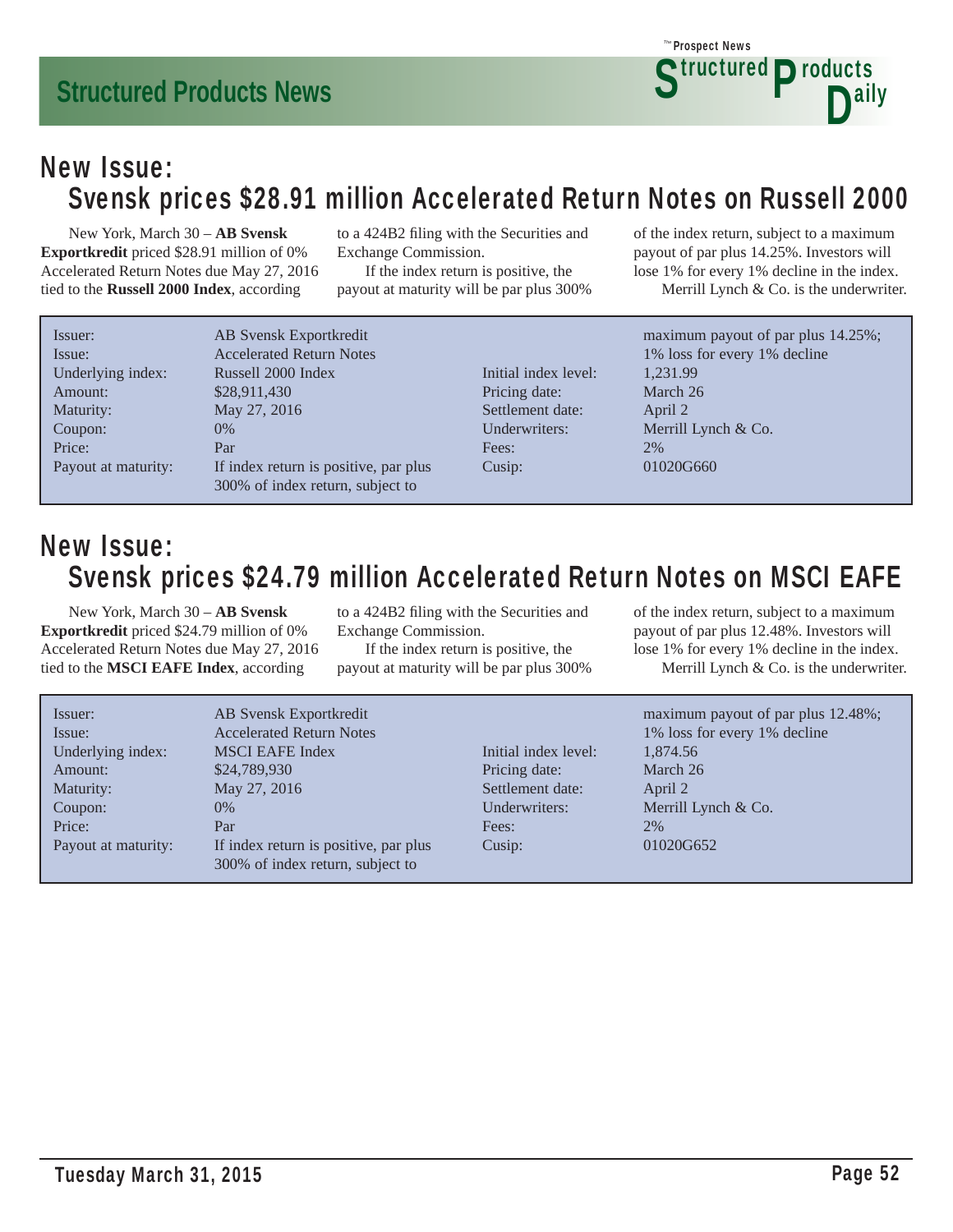

### New Issue: UBS prices \$352,000 trigger autocallables linked to Apple

 New York, March 30 – **UBS AG, London Branch** priced \$352,000 of 0% trigger autocallable optimization securities due April 6, 2017 linked to the common stock of **Apple Inc.**, according to a 424B2 filing with the Securities and Exchange Commission.

 The notes will be called at par plus a call return of 12.26% per year if Apple shares close at or above the initial share price on any

observation date, which occurs every quarter.

If the notes are not called and Apple shares finish at or above the trigger price, 75% of the initial share price, the payout at maturity will be par. Otherwise, investors will be exposed to the share price decline from the initial price.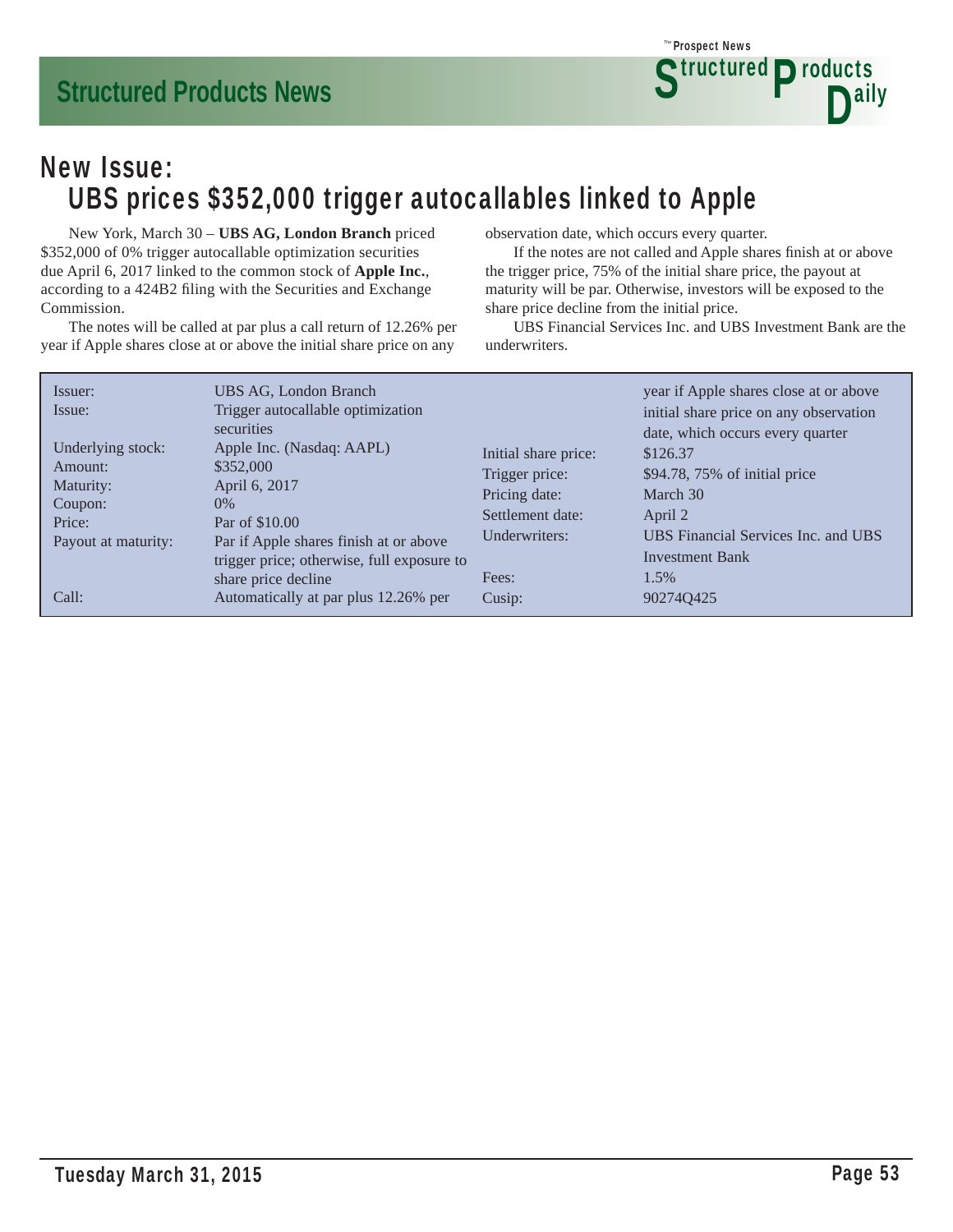### New Issue: UBS prices \$635,000 trigger phoenix autocallables linked to FireEye

 New York, March 30 – **UBS AG, London Branch** priced \$635,000 of trigger phoenix autocallable optimization securities due April 6, 2016 linked to the common stock of FireEye, Inc., according to a 424B2 filing with the Securities and Exchange Commission.

 If FireEye stock closes at or above the trigger price  $-67\%$  of the initial share price – on a quarterly observation date, the issuer will pay a contingent coupon for that quarter at the rate of 16.08%. Otherwise, no coupon will be paid that quarter.

 If the shares close at or above the initial price on a quarterly observation date, the notes will be called at par plus the contingent coupon.

 If the notes are not called and FireEye shares finish at or above the trigger price, the payout at maturity will be par plus the contingent coupon. Otherwise, investors will be exposed to the share price decline from the initial price.

**Structured Products** 

D<sup>ally</sup>

Prospect News *The*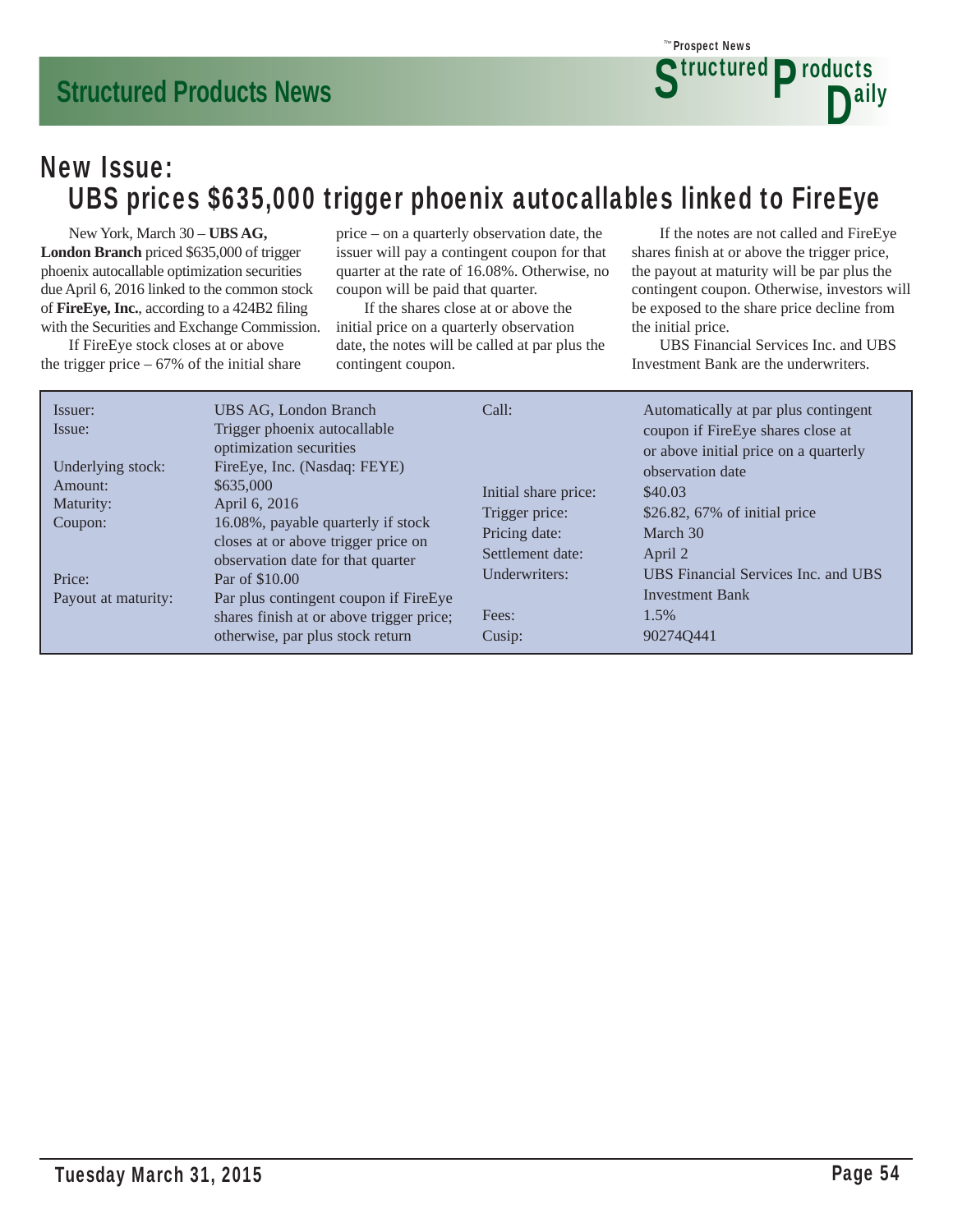### New Issue: UBS prices \$600,000 trigger phoenix autocallables linked to FireEye

 New York, March 30 – **UBS AG, London Branch** priced \$600,000 of trigger phoenix autocallable optimization securities due April 6, 2016 linked to the common stock of FireEye, Inc., according to a 424B2 filing with the Securities and Exchange Commission.

 If FireEye stock closes at or above the trigger price  $-67\%$  of the initial share price – on a quarterly observation date, the issuer will pay a contingent coupon for that quarter at the rate of 16.08%. Otherwise, no coupon will be paid that quarter.

 If the shares close at or above the initial price on a quarterly observation date, the notes will be called at par plus the contingent coupon.

 If the notes are not called and FireEye shares finish at or above the trigger price, the payout at maturity will be par plus the contingent coupon. Otherwise, investors will be exposed to the share price decline from the initial price.

**Structured Products** 

D<sup>ally</sup>

Prospect News *The*

| Issuer:<br>Issue:<br>Underlying stock:<br>Amount:<br>Maturity:<br>Coupon: | UBS AG, London Branch<br>Trigger phoenix autocallable<br>optimization securities<br>FireEye, Inc. (Nasdaq: FEYE)<br>\$600,000<br>April 6, 2016<br>16.08%, payable quarterly if stock<br>closes at or above trigger price on | Call:<br>Initial share price:<br>Trigger price:<br>Pricing date:<br>Settlement date: | Automatically at par plus contingent<br>coupon if FireEye shares close at<br>or above initial price on a quarterly<br>observation date<br>\$40.03<br>\$26.82, $67\%$ of initial price<br>March 30<br>April 2 |
|---------------------------------------------------------------------------|-----------------------------------------------------------------------------------------------------------------------------------------------------------------------------------------------------------------------------|--------------------------------------------------------------------------------------|--------------------------------------------------------------------------------------------------------------------------------------------------------------------------------------------------------------|
| Price:<br>Payout at maturity:                                             | observation date for that quarter<br>Par of \$10.00<br>Par plus contingent coupon if FireEye<br>shares finish at or above trigger price;<br>otherwise, par plus stock return                                                | Underwriters:<br>Fees:<br>Cusip:                                                     | UBS Financial Services Inc. and UBS<br><b>Investment Bank</b><br>1.5%<br>902740433                                                                                                                           |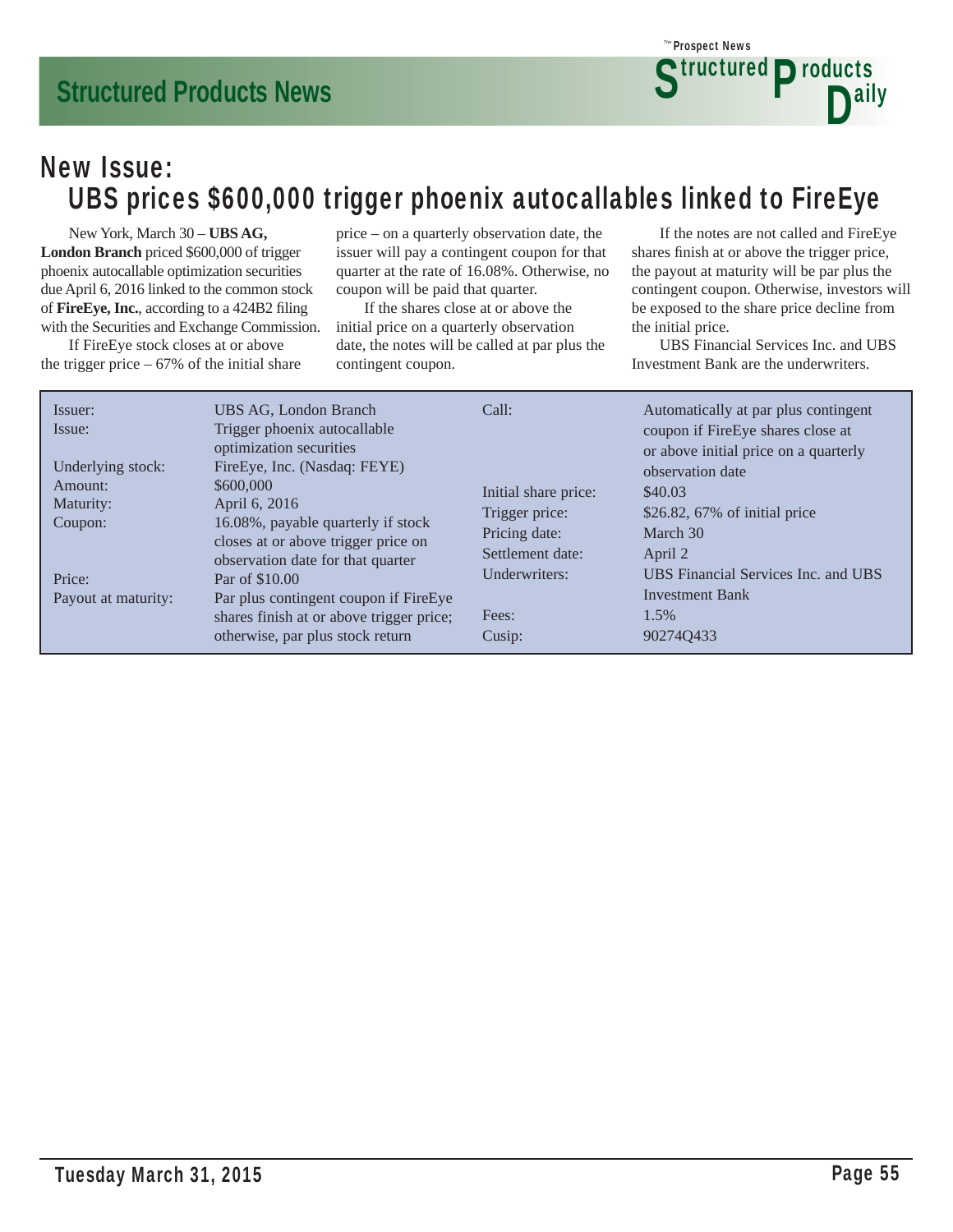### New Issue: UBS prices \$325,000 trigger phoenix autocallables linked to FireEye

 New York, March 30 – **UBS AG, London Branch** priced \$325,000 of trigger phoenix autocallable optimization securities due April 6, 2016 linked to the common stock of FireEye, Inc., according to a 424B2 filing with the Securities and Exchange Commission.

 If FireEye stock closes at or above the trigger price  $-61\%$  of the initial share price – on a quarterly observation date, the issuer will pay a contingent coupon for that quarter at the rate of 11.37%. Otherwise, no coupon will be paid that quarter.

 If the shares close at or above the initial price on a quarterly observation date, the notes will be called at par plus the contingent coupon.

 If the notes are not called and FireEye shares finish at or above the trigger price, the payout at maturity will be par plus the contingent coupon. Otherwise, investors will be exposed to the share price decline from the initial price.

**Structured Products** 

D<sup>ally</sup>

Prospect News *The*

| Issuer:<br>Issue:             | UBS AG, London Branch<br>Trigger phoenix autocallable<br>optimization securities                                                        | Call:                                               | Automatically at par plus contingent<br>coupon if FireEye shares close at<br>or above initial price on a quarterly |
|-------------------------------|-----------------------------------------------------------------------------------------------------------------------------------------|-----------------------------------------------------|--------------------------------------------------------------------------------------------------------------------|
| Underlying stock:<br>Amount:  | FireEye, Inc. (Nasdaq: FEYE)<br>\$325,000                                                                                               | Initial share price:                                | observation date<br>\$40.03                                                                                        |
| Maturity:<br>Coupon:          | April 6, 2016<br>11.37%, payable quarterly if stock<br>closes at or above trigger price on<br>observation date for that quarter         | Trigger price:<br>Pricing date:<br>Settlement date: | $$24.42, 61\%$ of initial price<br>March 30<br>April 2                                                             |
| Price:<br>Payout at maturity: | Par of \$10.00<br>Par plus contingent coupon if FireEye<br>shares finish at or above trigger price;<br>otherwise, par plus stock return | Underwriters:<br>Fees:<br>Cusip:                    | UBS Financial Services Inc. and UBS<br><b>Investment Bank</b><br>1.5%<br>902740458                                 |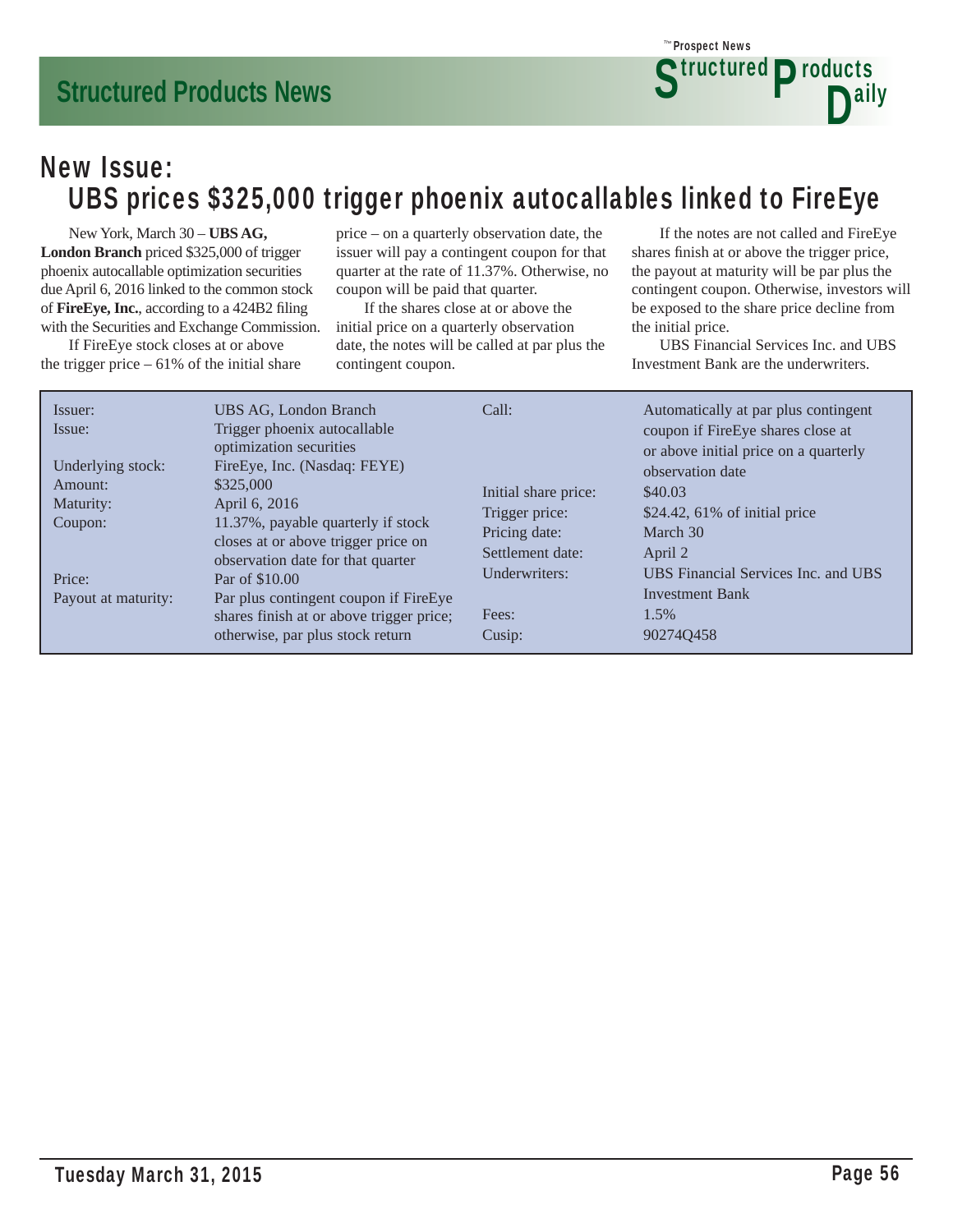### New Issue: UBS prices \$298,000 trigger phoenix autocallables linked to FireEye

 New York, March 30 – **UBS AG, London Branch** priced \$298,000 of trigger phoenix autocallable optimization securities due April 6, 2016 linked to the common stock of FireEye, Inc., according to a 424B2 filing with the Securities and Exchange Commission.

 If FireEye stock closes at or above the trigger price  $-61\%$  of the initial share price – on a quarterly observation date, the issuer will pay a contingent coupon for that quarter at the rate of 11.37%. Otherwise, no coupon will be paid that quarter.

 If the shares close at or above the initial price on a quarterly observation date, the notes will be called at par plus the contingent coupon.

 If the notes are not called and FireEye shares finish at or above the trigger price, the payout at maturity will be par plus the contingent coupon. Otherwise, investors will be exposed to the share price decline from the initial price.

**Structured Products** 

D<sup>ally</sup>

Prospect News *The*

| Issuer:<br>Issue:             | UBS AG, London Branch<br>Trigger phoenix autocallable<br>optimization securities                                                         | Call:                                               | Automatically at par plus contingent<br>coupon if FireEye shares close at<br>or above initial price on a quarterly |
|-------------------------------|------------------------------------------------------------------------------------------------------------------------------------------|-----------------------------------------------------|--------------------------------------------------------------------------------------------------------------------|
| Underlying stock:<br>Amount:  | FireEye, Inc. (Nasdaq: FEYE)<br>\$298,000                                                                                                | Initial share price:                                | observation date<br>\$40.03                                                                                        |
| Maturity:<br>Coupon:          | April 6, 2016<br>11.37%, payable quarterly if stock<br>closes at or above trigger price on                                               | Trigger price:<br>Pricing date:<br>Settlement date: | $$24.42, 61\%$ of initial price<br>March 30<br>April 2                                                             |
| Price:<br>Payout at maturity: | observation date for that quarter<br>Par of \$10.00<br>Par plus contingent coupon if FireEye<br>shares finish at or above trigger price; | Underwriters:<br>Fees:                              | UBS Financial Services Inc. and UBS<br><b>Investment Bank</b><br>1.5%                                              |
|                               | otherwise, par plus stock return                                                                                                         | Cusip:                                              | 902740466                                                                                                          |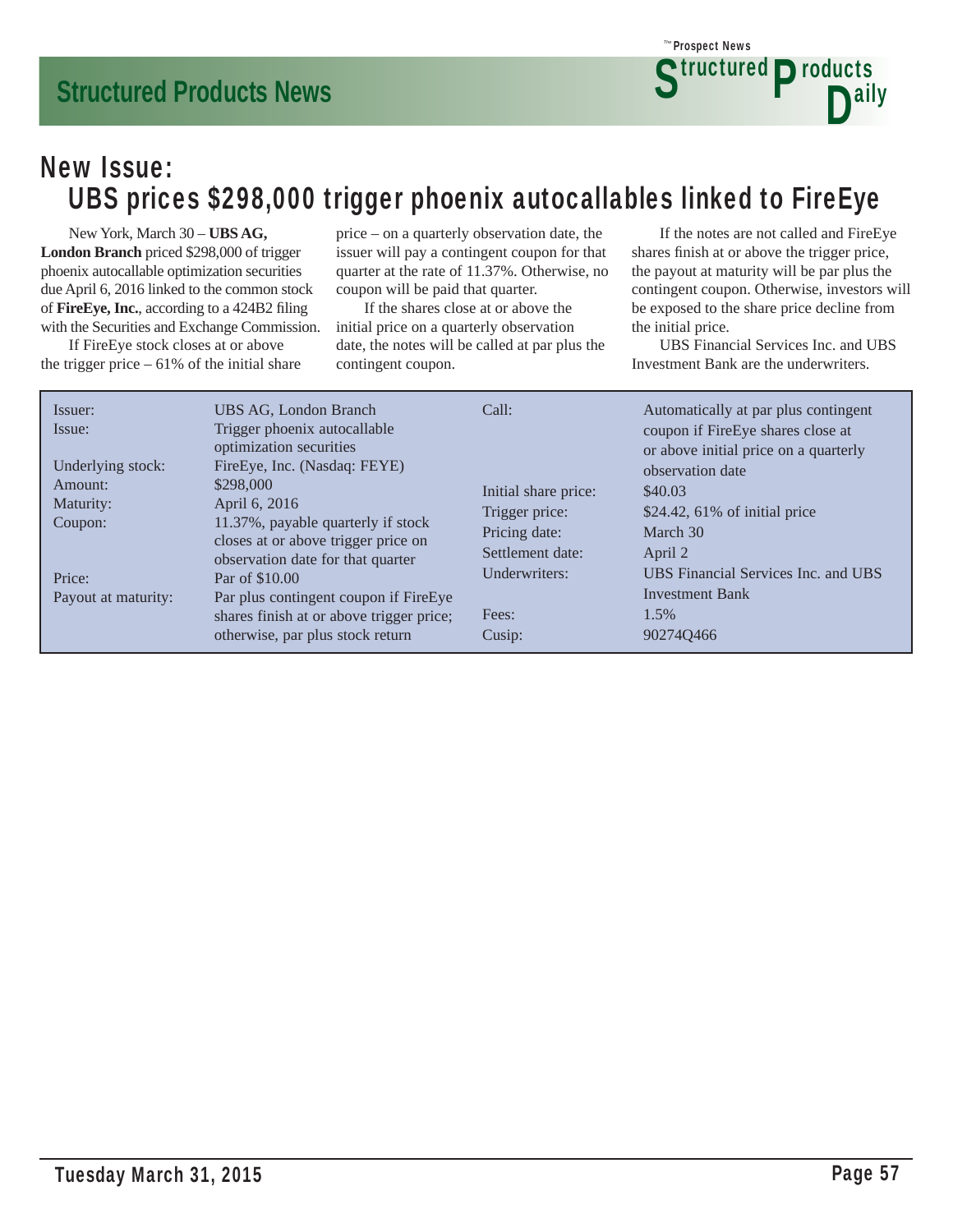

### New Issue: Wells Fargo prices \$13.23 million fixed-to-floating notes linked to 10-year CMS rate

#### *By Angela McDaniels*

 Tacoma, Wash., March 30 – **Wells Fargo & Co.** priced \$13.23 million of fixed-to-floating-rate notes due March 31, 2025 linked to the **10-year Constant**  **Maturity Swap rate**, according to a 424B2 filing with the Securities and Exchange Commission.

The interest rate is 3.5% for the first three years. After that, the interest rate will be 0.83 times the 10-year CMS rate. Interest is payable quarterly.

 The payout at maturity will be par. Wells Fargo Securities, LLC is the agent.

| Issuer:          | Wells Fargo $& Co.$                               | Price:              | Par                        |
|------------------|---------------------------------------------------|---------------------|----------------------------|
| Issue:           | Fixed-to-floating-rate notes                      | Payout at maturity: | Par                        |
| Underlying rate: | 10-year Constant Maturity Swap rate               | Pricing date:       | March 26                   |
| Amount:          | \$13,229,000                                      | Settlement date:    | March 31                   |
| Maturity:        | March 31, 2025                                    | Agent:              | Wells Fargo Securities LLC |
| Coupon:          | 3.5% for first three years; after that,           | Fees:               | 1%                         |
|                  | 0.83 times 10-year CMS rate; payable<br>quarterly | Cusip:              | 94986RWJ6                  |

### New Issue: FHLB prices \$15 million five-year callable step up notes at 1.25% initial rate

 New York, March 30 - **Federal Home Loan Banks** priced \$15 million of 1.25% initial rate five-year callable step up notes at par, according to the agency's web site.

 The bonds will mature on April 30, 2020 and have a Bermuda call.

Incapital and Mesirow are the managers.

| Issuer:<br>Issue:<br>Amount: | Federal Home Loan Banks<br>Step up notes<br>\$15 million | Call:<br>Pricing date:<br>Settlement date: | Bermuda call<br>March 30<br>April 30 |
|------------------------------|----------------------------------------------------------|--------------------------------------------|--------------------------------------|
| Maturity:                    | April 30, 2020                                           | Underwriters:                              | Incapital and Mesirow                |
| Coupon:                      | 1.25% initial rate                                       | Cusip:                                     | 3130A4UJ9                            |
| Price:                       | Par                                                      |                                            |                                      |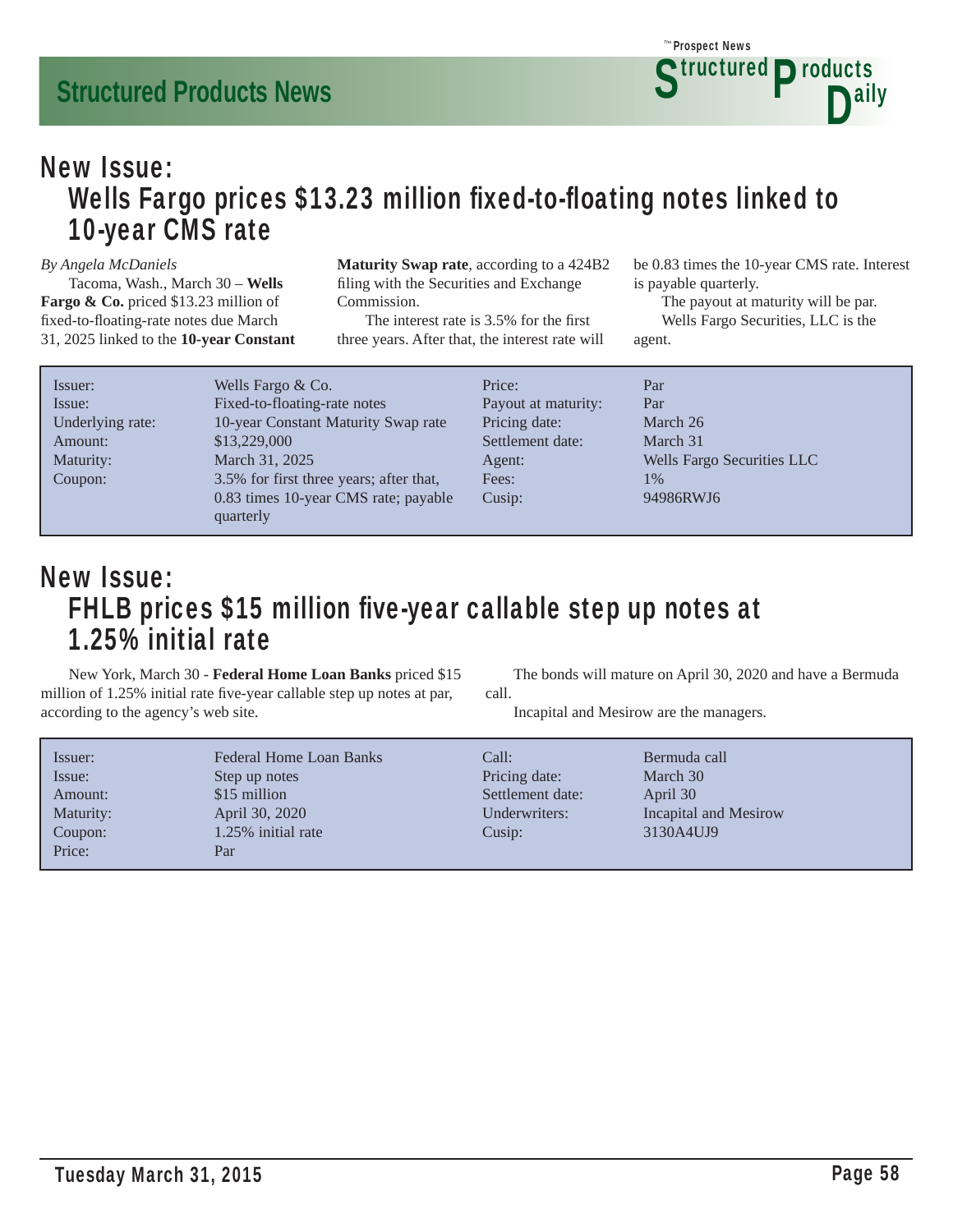

#### **BANK OF AMERICA CORP.**

• 0% Market Index Target-Term Securities due March 2022 linked to the Dow Jones industrial average via BofA Merrill Lynch; pricing in March

• 0% Accelerated Return notes due May 2016 linked to the Euro Stoxx 50 index; via BofA Merrill Lynch; pricing in March

• Leveraged Index Return Notes due September 2016 linked to the Euro Stoxx 50 index; via BofA Merrill Lynch; pricing in March

• 0% market-linked step-up notes due March 2017 tied to the Euro Stoxx 50 index; via BofA Merrill Lynch; pricing in March

• 0% Accelerated Return Notes due April 2017 linked to the gold spot price; via BofA Merrill Lynch; pricing in March

• 0% autocallable market-linked step-up notes due March 2017 tied to the PHLX Housing Sector index; via BofA Merrill Lynch; pricing in March

• 0% autocallable market-linked step-up notes due March 2018 tied to the Russell 2000 index; via BofA Merrill Lynch; pricing in March

• 0% Accelerated Return Notes due March 2017 linked to the S&P 500 index; via BofA Merrill Lynch; pricing in March

• 0% autocallable market-linked step-up notes due March 2018 tied to the S&P 500 index; via BofA Merrill Lynch; pricing in March

• 0% autocallable market-linked step-up notes due March 2017 tied to the S&P Oil & Gas Exploration and Production Select Industry index; via BofA Merrill Lynch; pricing in March

#### **BARCLAYS BANK PLC**

• 0% Accelerated Return Notes due May 2016 linked to the JPX-Nikkei 400 index; via BofA Merrill Lynch; pricing in March

• 0% capped Leveraged Index Return notes due March 2017 linked to the S&P 500 index; via BofA Merrill Lynch; pricing in March

• 0% Capped Leveraged Index Return Notes due March 2017 linked to the S&P 500, MSCI EAFE and MSCI Emerging Markets indexes; via BofA Merrill Lynch; pricing in March

• 0% Capped Leveraged Index Return Notes due March 2017 linked to the S&P 500, MSCI EAFE and MSCI Emerging Markets indexes; via BofA Merrill Lynch; pricing in March

• Contingent income autocallable securities due April 5, 2018 linked to Celgene Corp. shares; via Barclays with Morgan Stanley Wealth Management; pricing April 2; Cusip: 06740D194

• 0% notes due April 11, 2018 linked to the EquityCompass Share Buyback index; via Barclays; priicng April 2; Cusip: 06741USJ4

• Floating-rate notes due April 15, 2025 linked to the 10-year Constant Maturity Swap rate; via Barclays; pricing April 10; Cusip: 06741UTE4

• Contingent coupon notes due April 21, 2021 linked to the Russell 2000 index; via Barclays; pricing April 17; Cusip: 06741USV7

• 0% currency Market Index Target-Term Securities due March 2017 linked to equal weights of the Brazilian real and the Mexican peso relative to the euro; via BofA Merrill Lynch; pricing in April

#### **CITIGROUP INC.**

• 0% dual directional trigger Performance Leveraged Upside Securities due April 6, 2021 linked to the Euro Stoxx 50 index; via Citigroup Inc. and Morgan Stanley Wealth Management; pricing March 31; Cusip: 17323B497

• 0% trigger Performance Leveraged Upside Securities due April 6, 2018 linked to the S&P 500 index; via Citigroup Global Markets Inc.; pricing March 31; Cusip: 17323B745

• 0% trigger Performance Leveraged Upside Securities due April 5, 2017 linked to the WisdomTree India Earnings fund; via Citigroup Global Markets Inc.; pricing March 31; Cusip: 17323B612

• 0% buffered Performance Leveraged Upside Securities due May 3, 2018 linked to the S&P 500 index; via Citigroup Global Markets Inc. and Morgan Stanley Wealth Management; pricing April 30; Cusip: 17323B471

#### **CREDIT SUISSE AG**

• 0% market-linked securities with leveraged upside participation to a cap and fixed percentage buffered downside due Jan. 7, 2019 linked to the Euro Stoxx 50 index; via Wells Fargo Securities LLC; pricing March 31; Cusip: 1730T06H7

• 0% buffered Performance Leveraged Upside Securities due April 6, 2018 linked to the Euro Stoxx 50 index; via Barclays and Morgan Stanley Wealth Management; pricing March 31; Cusip: 06743P830

• 0% autocallable trigger Performance Leveraged Upside Securities due April 6, 2018 linked to the Euro Stoxx 50 index; via Barclays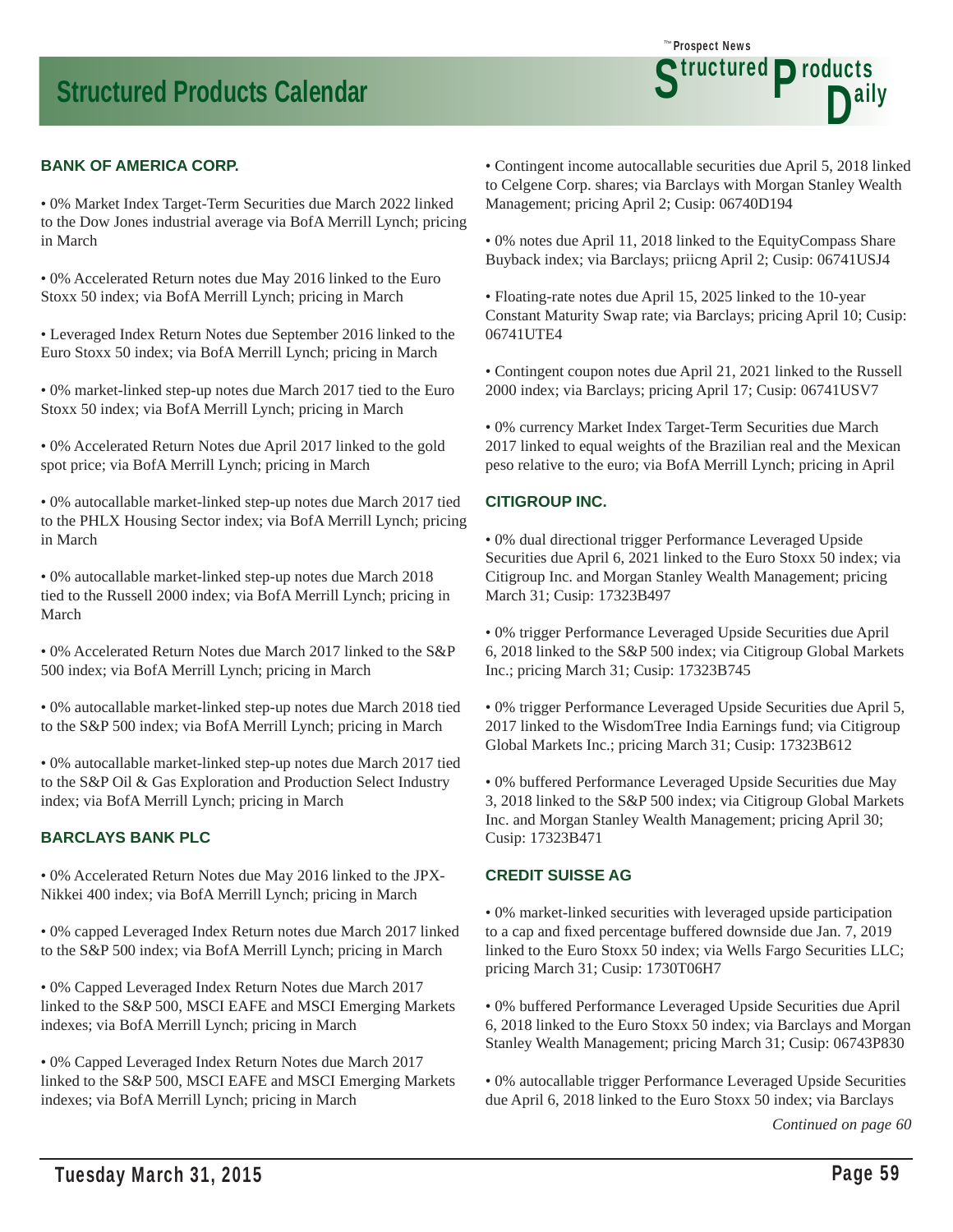#### *Continued from page 59*

and Morgan Stanley Wealth Management; pricing March 31; Cusip: 06743P798

• 0% Buffered Accelerated Return Equity Securities due Oct. 5, 2016 linked to the Russell 2000 index; via Credit Suisse Securities (USA) LLC; pricing March 31; Cusip: 22546V5U6

• 0% absolute return barrier securities due April 3, 2020 linked to the S&P 500 index and the Russell 2000 index; via Credit Suisse Securities (USA) LLC; pricing March 31; Cusip: 22546V5U6

• High/low coupon callable yield notes due Oct. 6, 2016 linked to the S&P 500 index and the Russell 2000 index; via Credit Suisse Securities (USA) LLC; pricing March 31; Cusip: 22546V5R3

• 10%-12% autocallable reverse convertible securities due April 4, 2016 linked to Vertex Pharmaceuticals Inc.; via Credit Suisse Securities (USA) LLC; pricing March 31; Cusip: 22546V7F7

• 11% STEP Income Securities due March 2016 linked to FireEye, Inc. shares; via BofA Merrill Lynch; pricing in March

• 0% Strategic Accelerated Redemption Securities due April 2018 linked to the worst of the S&P 500 index and the Euro Stoxx 50 index; via BofA Merrill Lynch; pricing in March

• 0% absolute return barrier securities due April 26, 2021 linked to the Dow Jones industrial average; 70% trigger; via Credit Suisse Securities (USA) LLC; pricing April 17; Cusip: 22546V7M2

• 10%-12% autocallable yield notes due April 22, 2016 linked to the Market Vectors Gold Miners exchange-traded fund; via Credit Suisse Securities (USA) LLC; pricing April 17; Cusip: 22546VAW6

• 0% accelerated barrier notes due April 26, 2021 linked to the MSCI Emerging Markets index; via Credit Suisse Securities (USA) LLC; pricing April 17; Cusip: 22546VA30

• Contingent coupon callable yield notes due April 24, 2018 linked to the Russell 2000 index and the Euro Stoxx 50 index; 70% trigger; via Credit Suisse Securities (USA) LLC; pricing April 17; Cusip: 22546VA55

• Contingent coupon callable yield notes due April 24, 2018 linked to the S&P 500 index and the Russell 2000 index; 70% trigger; via Credit Suisse Securities (USA) LLC; pricing April 17; Cusip: 22546VA48

• Coupon digital barrier notes due April 26, 2021 linked to the S&P 500 index and the Russell 2000 index; via Credit Suisse Securities (USA) LLC; pricing April 17; Cusip: 22546V7L4

Prospect News *The*

Structured Products<br>D<sup>aily</sup>

• Contingent coupon autocallable yield notes due April 22, 2025 linked to S&P 500 index, the Russell 2000 index and the Euro Stoxx 50 index; via Incapital LLC; pricing April 17; Cusip: 22546VA71

• 0% digital plus barrier notes due May 3, 2019 linked to the Euro Stoxx 50 index; via Credit Suisse Securities (USA) LLC; pricing April 27; Cusip: 22546VAB2

• 0% autocallable securities due April 28, 2017 linked to the S&P 500 index and the Russell 2000 index; via Credit Suisse Securities (USA) LLC; pricing April 27; Cusip: 22546VAC0

• 0% absolute return barrier securities due May 2, 2019 linked to the S&P 500 index and the Russell 2000 index; via Credit Suisse Securities (USA) LLC; pricing April 27; Cusip: 22546VAA4

• 2% coupon digital barrier notes due April 30, 2020 linked to the S&P 500 index and the Russell 2000 index; via Credit Suisse Securities (USA) LLC; pricing April 27; Cusip: 22546VAK2

• 0% digital buffered notes due Oct. 31, 2018 linked to the S&P 500 index; via Credit Suisse Securities (USA) LLC; pricing April 28; Cusip: 22546VAM8

• 0% buffered return equity securities due May 3, 2018 linked to the S&P 500 index; via Credit Suisse Securities (USA) LLC; pricing April 30; Cusip: 22546VAJ5

• High/low coupon callable yield notes due Nov. 7, 2016 linked to the S&P 500 index and the Russell 2000 index; via Credit Suisse Securities (USA) LLC; pricing April 30; Cusip: 22546VAE6

• 0% autocallable market-linked step-up notes due April 2018 linked to the Euro Stoxx 50 index; via BofA Merrill Lynch; pricing in April

#### **DEUTSCHE BANK AG, LONDON BRANCH**

• 0% autocallable market-linked step-up notes due April 2018 linked to the DAX Index (Price Return); via BofA Merrill Lynch; pricing in March

• 0% autocallable market-linked step-up notes due April 2020 linked to the Euro Stoxx 50 index; via BofA Merrill Lynch; pricing in March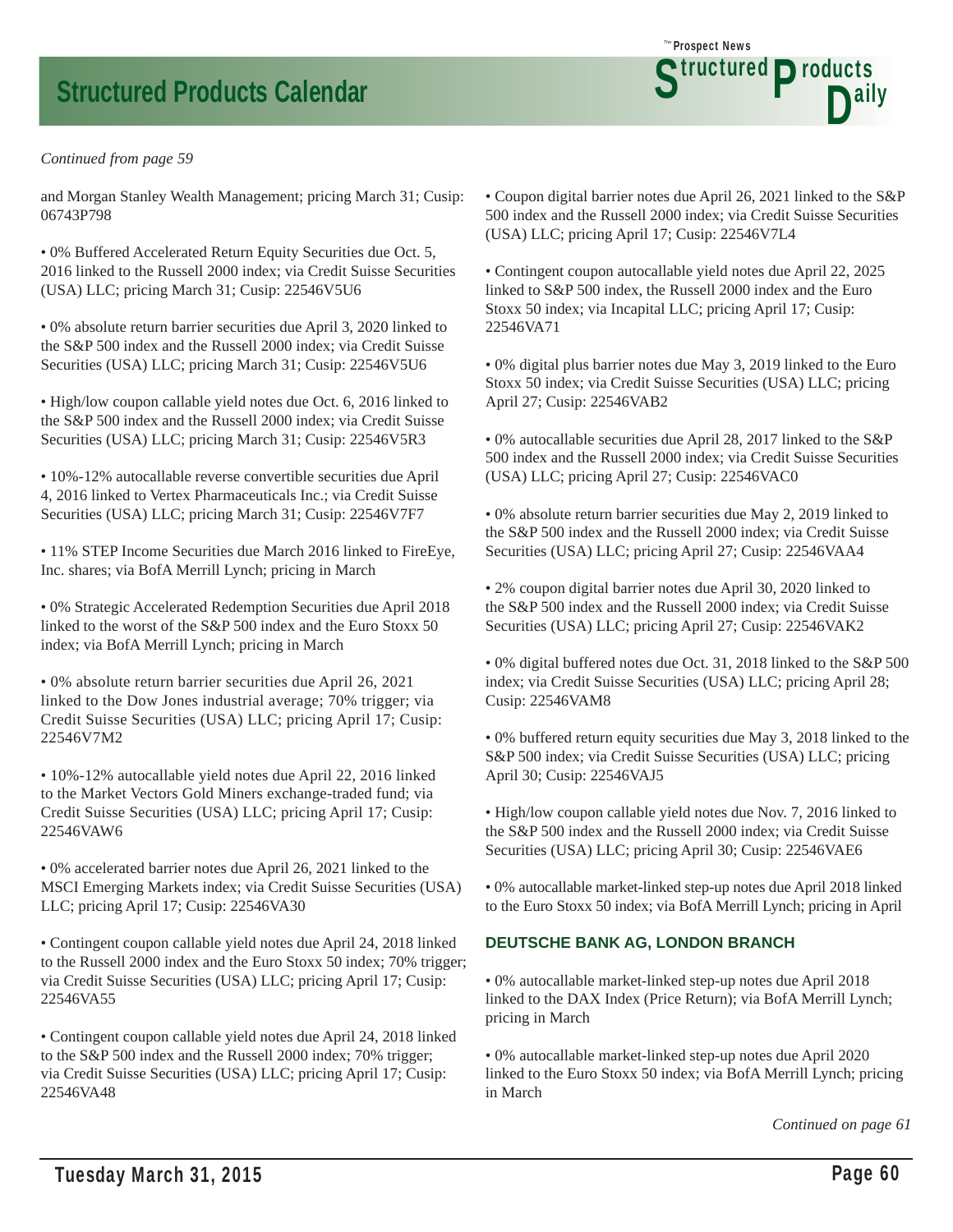#### *Continued from page 60*

• 0% autocallable market-linked step-up notes due March 2020 linked to the Russell 2000 index; via BofA Merrill Lynch; pricing in March

• 0% uncapped buffered underlying securities due Nov. 1, 2018 linked to the Euro Stoxx 50 index; via Deutsche Bank Securities Inc.; pricing April 27; Cusip: 25152RA78

• 0% leveraged notes linked to the Euro Stoxx 50 index with a 37% weight, the FTSE 100 index with a 23% weight, the Topix index with a 23% weight, the Swiss Market index with a 9% weight and the S&P/ASX 200 index with an 8% weight; via Deutsche Bank Securities Inc.; Cusip: 2515A1N23

• 0% capped buffered notes linked to the Euro Stoxx 50 index with a 37% weight, the FTSE 100 index with a 23% weight, the Topix index with a 23% weight, the Swiss Market index with a 9% weight and the S&P/ASX 200 index with an 8% weight; via Deutsche Bank Securities Inc.; Cusip: 25152RA29

• 0% capped buffered notes linked to the Euro Stoxx 50 index with a 37% weight, the FTSE 100 index with a 23% weight, the Topix index with a 23% weight, the Swiss Market index with a 9% weight and the S&P/ASX 200 index with an 8% weight; via Deutsche Bank Securities Inc.; Cusip: 25152RA60

• 14-17-month 0% capped leveraged buffered notes linked to the iShares MSCI Emerging Markets exchange-traded fund; via Deutsche Bank Securities Inc.; Cusip: 2515A1MQ1

• 30-33-month 0% buffered digital notes linked to the Russell 2000 index; via Deutsche Bank Securities Inc.; Cusip: 25152RA45

• 27- to 30-mnth 0% buffered digital notes linked to the Russell 2000 index; via Deutsche Bank Securities Inc.; Cusip: 25152RA37

• 0% capped leveraged buffered notes linked to the S&P 500 index; via Deutsche Bank Securities Inc.; Cusip: 25152RA52

#### **GOLDMAN SACHS GROUP, INC.**

• Callable step-up fixed-rate notes due March 2030; via Goldman Sachs & Co. and Incapital LLC; pricing in March; Cusip: 38147QXH4

• Callable step-up fi xed-rate notes due March 2020; via Goldman Sachs & Co.; pricing in March; Cusip: 38147QY42

• 0% notes due April 24, 2023 linked to the GS Momentum Builder Multi-Asset 5 ER index; via Goldman Sachs & Co.; pricing April 17; Cusip: 38147QXD3

• 0% leveraged notes due Nov. 2, 2022 linked to the Euro Stoxx 50 index; via Goldman Sachs & Co.; pricing April 27; Cusip: 38147QY34

Prospect News *The*

Structured Products<br>D<sup>aily</sup>

• 0% notes due May 2, 2023 linked to the GS Momentum Builder Multi-Asset 5 ER index; via Goldman Sachs & Co.; pricing April 27; Cusip: 38147QXY7

• Callable step-up fi xed-rate notes due April 2020; via Goldman Sachs & Co. and Incapital LLC; pricing in April; Cusip: 38147QY75

• Fixed-to-floating notes due April 2020; via Goldman Sachs & Co.; pricing in April; Cusip: 38147QY59

• 0% leveraged buffered notes linked to the Dow Jones industrial average; via Goldman Sachs & Co.

• 0% digital notes due between 53 and 60 weeks after issue linked to the Euro Stoxx 50 index; via Goldman Sachs & Co.

• Five-year 0% leveraged buffered notes linked to Euro Stoxx 50 index; via Goldman Sachs & Co.; Cusip: 38147QWH5

• 60-month 0% leveraged buffered notes linked to the Euro Stoxx 50 index; via Goldman Sachs & Co.; Cusip: 38147QRY4

• 0% leveraged buffered notes linked to the Euro Stoxx 50 index; via Goldman Sachs & Co.

• 24- to 27-month 0% buffered notes linked to Euro Stoxx 50 index, FTSE 100 index, Topix index, Swiss Market index and S&P/ASX 200 index; via Goldman Sachs & Co.

• 0% leveraged notes linked to the Euro Stoxx 50 index with a 37% weight, the FTSE 100 index with a 23% weight, the Topix index with a 23% weight, the Swiss Market index with a 9% weight and the S&P/ASX 200 index with an 8% weight; via Goldman Sachs & Co.

• 15- to 18-month 0% leveraged notes linked to the Euro Stoxx 50 index with a 37% weight, the FTSE 100 index with a 23% weight, the Topix index with a 23% weight, the Swiss Market index with a 9% weight and the S&P/ASX 200 index with an 8% weight; via Goldman Sachs & Co.

• 0% 60-month leveraged buffered notes linked to the MSCI EAFE index; via Goldman, Sachs & Co.; Cusip: 38147QWL6

• 0% 60-month leveraged buffered notes linked to the MSCI EAFE index; 75% trigger; via Goldman, Sachs & Co.; Cusip: 38147QU38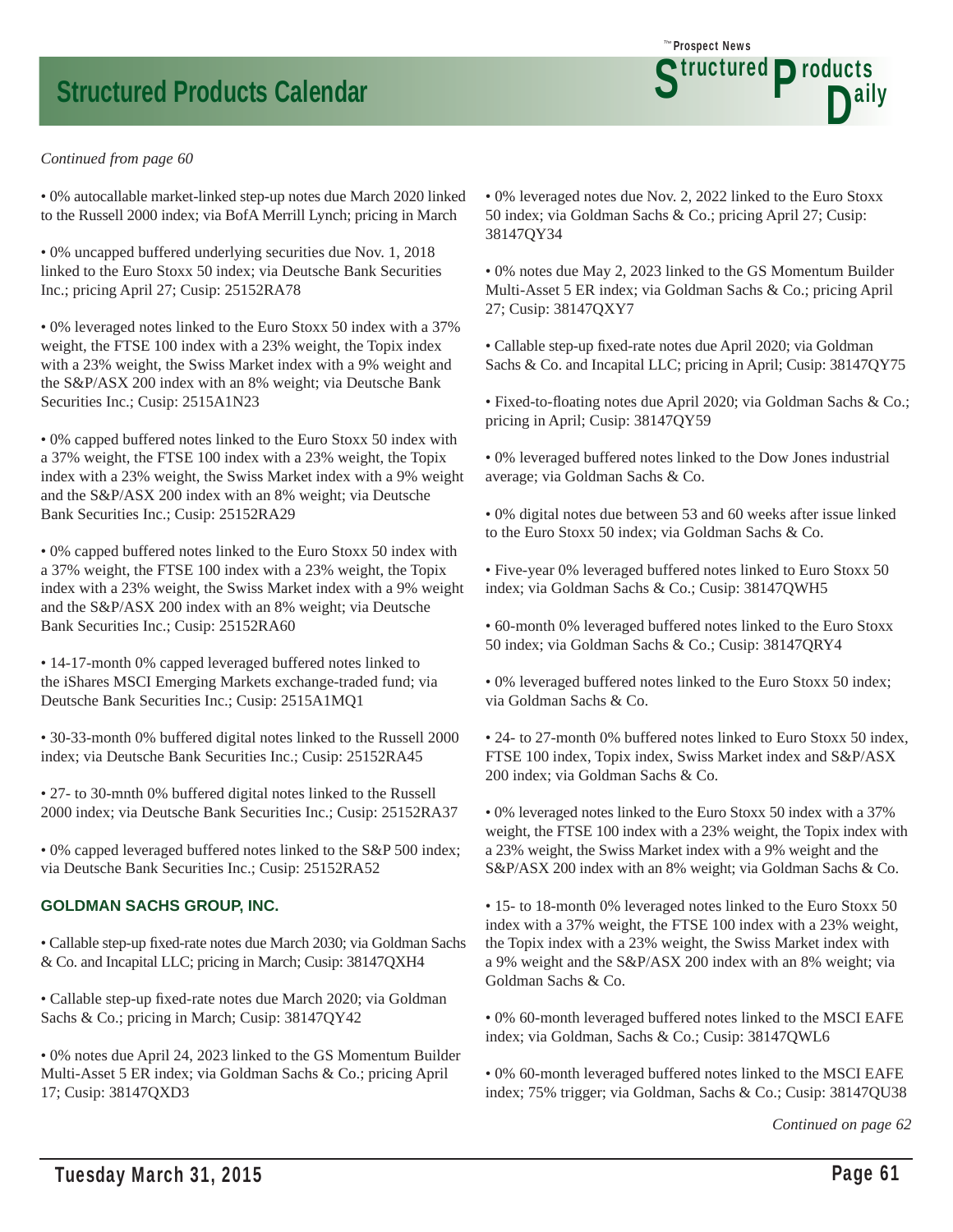

• Six- to eight-month 0% notes linked to the 23 ordinary shares included in the MSCI Spain 25/50 index; via Goldman Sachs & Co.

• 14-month 0% leveraged buffered notes linked to the Russell 2000 index; via Goldman Sachs & Co.; Cusip: 38147QTH9

• 24- to 27-month 0% digital notes linked to the S&P 500 index; via Goldman Sachs & Co.

• 0% five-year leveraged buffered notes linked to the S&P 500 index; via Goldman Sachs & Co.; Cusip: 38147QU46

• 24-month 0% leveraged buffered notes linked to the SPDR S&P Oil & Gas Exploration & Production exchange-traded fund; via Goldman Sachs & Co.; Cusip: 38147QRZ1

#### **HSBC USA INC.**

• 0% Performance Leveraged Upside Securities due July 6, 2016 linked to the Russell 2000 index; via J.P. Morgan Securities LLC and Morgan Stanley Smith Barney LLC; pricing March 31; Cusip: 40434F199

• 0% dual directional trigger Performance Leveraged Upside Securities due April 6, 2021 linked to the S&P 500 index; via HSBC Securities (USA) Inc. and Morgan Stanley Wealth Management; pricing March 31; Cusip: 40434F173

• 0% trigger jump securities due April 6, 2021 linked to the S&P 500 index; via HSBC Securities (USA) Inc. with Morgan Stanley Wealth Management; pricing March 31; Cusip: 40434F181

• 9% STEP Income Securities due April 2016 linked to Delta Air Lines, Inc. shares; via BofA Merrill Lynch; pricing in March

• 0% barrier Accelerated Market Participation Securities due March 2018 linked to the Energy Select Sector SPDR fund; via HSBC Securities (USA) Inc.; pricing in March; Cusip: 40433BN38

• 0% Leveraged Index Return Notes due March 2020 linked to the Euro Stoxx 50 index; via BofA Merrill Lynch; pricing in March

• 0% Accelerated Return Notes due May 2016 linked to the S&P Regional Banks Select Industry index; via BofA Merrill Lynch; pricing in March

• 7.5% STEP Income Securities due April 2016 linked to Under Armour, Inc. common stock; via BofA Merrill Lynch; pricing in March

• 0% capped Leveraged Index Return Notes due April 2017 linked to the Euro Stoxx 50 index; via BofA Merrill Lynch; pricing in April

Prospect News *The*

Structured Products<br>D<sup>aily</sup>

• 0% barrier leveraged tracker notes due April 26, 2021 linked to the Euro Stoxx 50 index; via HSBC Securities (USA) Inc.; pricing April 17; Cusip: 40433BJ33

• 0% barrier Accelerated Market Participation Securities due Oct. 24, 2018 linked to the Euro Stoxx 50 index; via HSBC Securities (USA) Inc.; pricing April 17; Cusip: 40433BJ66

• 0% barrier Accelerated Market Participation Securities due Oct. 24, 2018 linked to the iShares MSCI Emerging Markets exchangetraded fund; via HSBC Securities (USA) Inc.; pricing April 17; Cusip: 40433BJ74

• 0% barrier Accelerated Market Participation Securities due Oct. 24, 2018 linked to the Russell 2000 index; via HSBC Securities (USA) Inc.; pricing April 17; Cusip: 40433BJ58

• 0% barrier Accelerated Market Participation Securities due Oct. 24, 2018 linked to the S&P 500 index; via HSBC Securities (USA) Inc.; pricing April 17; Cusip: 40433BJ41

• Market-linked step-up notes due April 2017 linked to the S&P 500 index; via BofA Merrill Lynch; pricing in April

#### **JPMORGAN CHASE & CO.**

• 0% trigger jump securities due May 4, 2016 linked to Apple Inc. shares; via J.P. Morgan Securities LLC; pricing March 31; Cusip: 48127T814

• 0% Performance Leveraged Upside Securities due July 6, 2016 linked to the Euro Stoxx 50 index; via J.P. Morgan Securities LLC and Morgan Stanley Smith Barney LLC; pricing March 31; Cusip: 48127R172

• 0% trigger jump securities due April 5, 2017 linked to the Euro Stoxx 50 index; via J.P. Morgan Securities LLC with Morgan Stanley Wealth Management; pricing March 31; Cusip: 48127T848

• 0% leveraged notes due Oct. 5, 2016 linked to the ordinary shares of the 23 companies included in the MSCI Spain 25/50 index; via J.P. Morgan Securities LLC; pricing March 31; Cusip: 48125UKS0

• Contingent income autocallable securities due April 5, 2022 linked to the worst performing of the Russell 2000 index, the Euro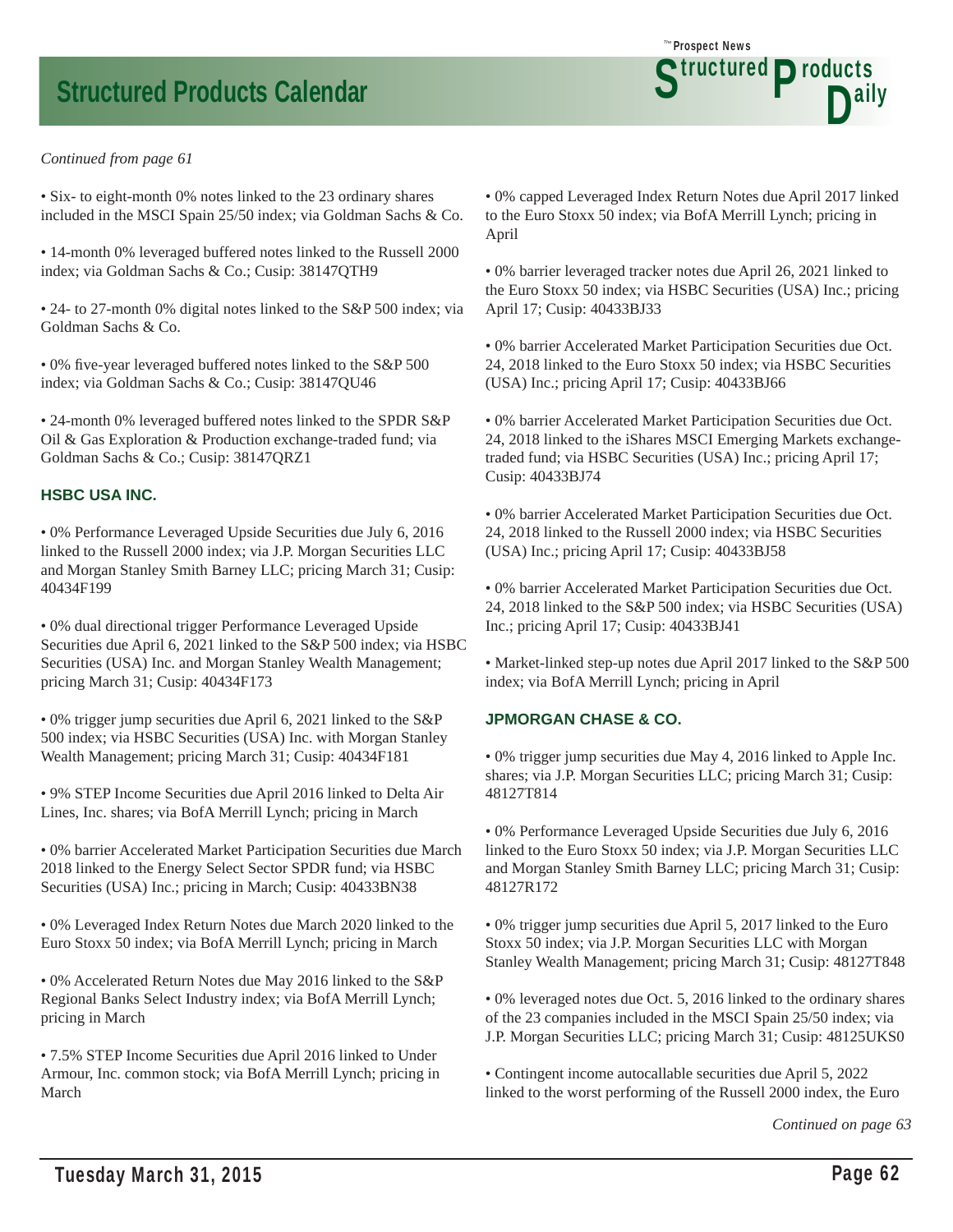#### *Continued from page 62*

Stoxx 50 index and the Nikkei 225 index; J.P. Morgan Securities LLC with Morgan Stanley Wealth Management; pricing March 31; Cusip: 48127T616

• Contingent income autocallable securities due April 7, 2022 linked to the worst performing of the Russell 2000 index, the Euro Stoxx Banks index and the MSCI Emerging Markets index; 60% trigger; via J.P. Morgan Securities LLC with Morgan Stanley Wealth Management; pricing March 31; Cusip: 48127T715

• 0% Performance Leveraged Upside Securities due May 4, 2016 linked to the S&P 500 index; via J.P. Morgan Securities LLC; pricing March 31; Cusip: 48127R131

• 0% Performance Leveraged Upside Securities due July 6, 2016 linked to the S&P 500 index; via J.P. Morgan Securities LLC and Morgan Stanley Smith Barney LLC; pricing March 31; Cusip: 48127R180

• 0% Performance Leveraged Upside Securities due July 6, 2016 linked to the WisdomTree Japan Hedged Equity Fund; via J.P. Morgan Securities LLC and Morgan Stanley Smith Barney LLC; pricing March 31; Cusip: 48127R149

• 0% capped buffered return enhanced notes due Jan. 6, 2017 linked to the S&P 500 index; via J.P. Morgan Securities LLC; pricing April 1; Cusip: 48125ULH3

• Contingent income autocallable securities due Oct. 7, 2015 linked the S&P GSCI Crude Oil Index Excess Return; via J.P. Morgan Securities LLC and Morgan Stanley Smith Barney LLC; pricing April 2; Cusip: 48125UDN9

• 0% contingent buffered equity notes due April 11, 2018 linked to the worse performing of the S&P 500 index and the Russell 2000 index; 50% trigger; via J.P. Morgan Securities LLC; pricing April 6; Cusip: 48125UKD3

• 0% contingent buffered equity notes due April 11, 2018 linked to the worse performing of the S&P 500 index and the Russell 2000 index; 50% trigger; via J.P. Morgan Securities LLC; pricing April 6; Cusip: 48125UKC5

• 0% capped buffered equity notes due April 11, 2018 linked to the lesser performing of the S&P 500 index and the Russell 2000 index; via J.P. Morgan Securities LLC; pricing April 6; Cusip: 48125UKE1

• 0% capped buffered equity notes due April 11, 2018 linked to the lesser performing of the S&P 500 index and the Russell 2000 index; via J.P. Morgan Securities LLC; pricing April 6; Cusip: 48125UKF8

Prospect News *The*

Structured Products<br>D<sup>aily</sup>

• 0% review notes due April 23, 2019 linked to the lesser performing of the S&P 500 index and the Russell 2000 index; via J.P. Morgan Securities LLC; pricing April 17; Cusip: 48125UKL5

• 0% Performance Leveraged Upside Securities due April 1, 2019 linked to the Stoxx Europe Small 200 index; via J.P. Morgan Securities LLC with Morgan Stanley Wealth Management; Cusip: 48127T699

#### **MORGAN STANLEY**

• 0% Trigger Performance Leveraged Upside Securities due April 3, 2020 linked to the Energy Select Sector SPDR Fund; 60% trigger; via Morgan Stanley & Co. LLC; pricing March 31; Cusip: 61764V406

• 0% trigger Performance Leveraged Upside Securities due April 7, 2021 linked to the Euro Stoxx 50 index; 65% trigger; via Morgan Stanley & Co. LLC; pricing March 31; Cusip: 61764V521

• 0% equity-linked partial principal at risk securities due April 5, 2022 linked to the S&P 500 index; via Morgan Stanley & Co. LLC; pricing March 31; Cusip: 61764V364

• 0% securities with leveraged upside participation to a cap and fixed percentage buffered downside due April 6, 2020 linked to the SPDR S&P 500 ETF Trust; via Morgan Stanley & Co. LLC and Wells Fargo Securities LLC; pricing March 31; Cusip: 61761JXQ7

• Market-linked notes due November 2025 linked to the S&P 500 index and the S&P GSCI Crude Oil Index - Excess Return, equally weighted; via Morgan Stanley & Co. LLC wth Morgan Stanley Wealth Management; pricing in March; Cusip: 61764V570

• 0% jump securities due September 2016 linked to the S&P GSCI Crude Oil Index - Excess Return; via Morgan Stanley & Co. LLC; pricing in March; Cusip: 61762GDN1

• Contingent income autocallable securities due April 9, 2018 linked to the common stock of Apple Inc.; via Morgan Stanley & Co. LLC; pricing April 2; Cusip: 61764V612

• Contingent income autocallable securities due April 7, 2016 linked to the SPDR S&P Oil & Gas Exploration & Production exchangetraded fund; via Morgan Stanley & Co. LLC; pricing April 2; Cusip: 61764V604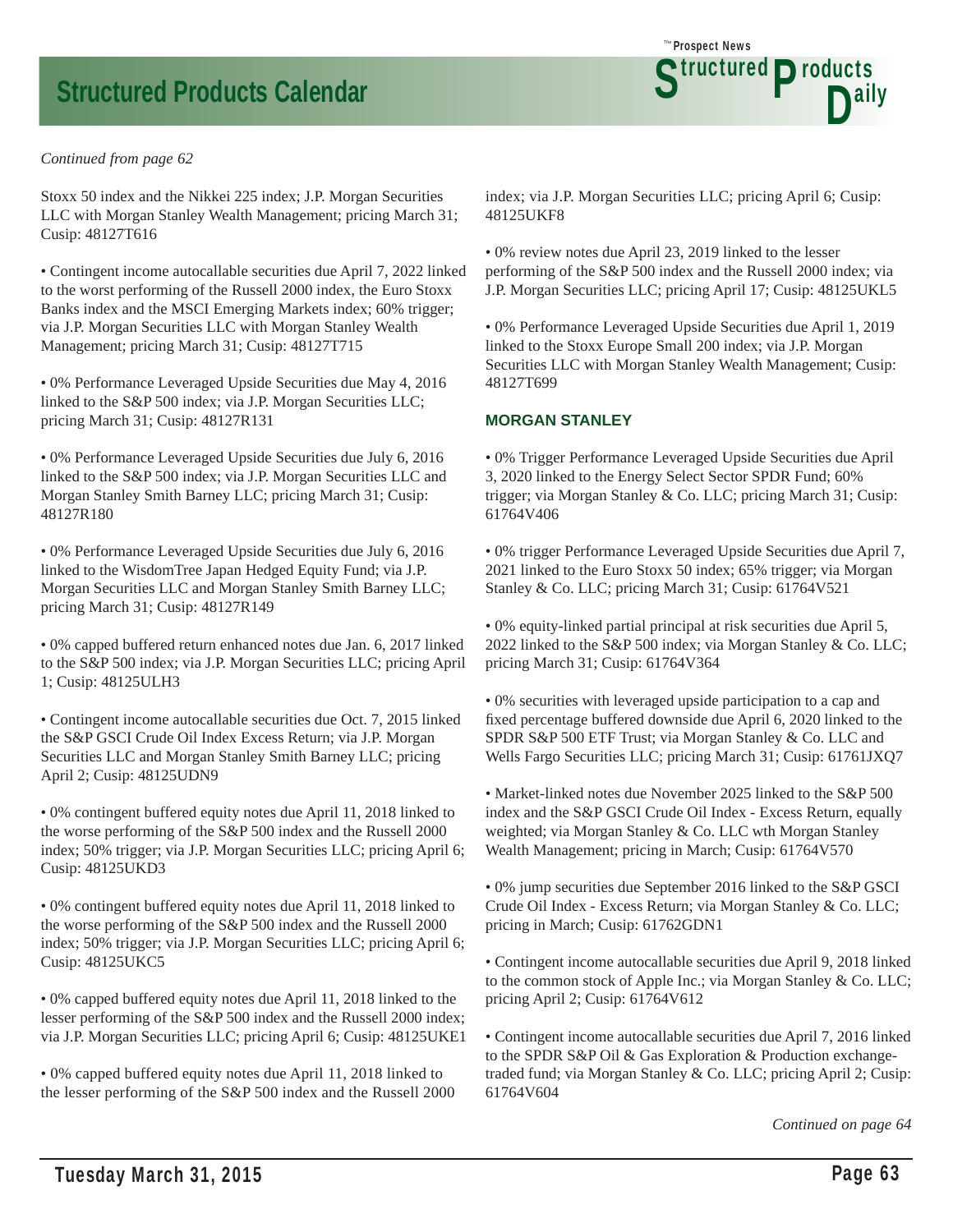#### *Continued from page 63*

• Contingent income autocallable securities due April 9, 2018 linked to the common stock of United Continental Holdings, Inc.; via Morgan Stanley & Co. LLC; pricing April 2; Cusip: 61764V596

• Contingent income autocallable securities due April 17, 2018 linked to the S&P GSCI Crude Oil Index – Excess Return; via Morgan Stanley & Co. LLC; pricing April 14; Cusip: 61762GDP6

• Contingent income autocallable securities due April 30, 2025 linked to the S&P GSCI Crude Oil Index - Excess Return; via Morgan Stanley & Co. LLC; pricing April 27; Cusip: 61762GDQ4

• 0% participation securities due May 2017 linked to the Backwardation Enhanced Bloomberg Commodity Index Total Return; via Morgan Stanley & Co. LLC; pricing in April; Cusip: 61762GCG7

• 0% participation securities due April 2017 linked to the Backwardation Enhanced Bloomberg Commodity Index (Total Return; via Morgan Stanley & Co. LLC; Cusip: 61762GCG7

#### **ROYAL BANK OF CANADA**

• 0% Performance Leveraged Upside Securities due July 6, 2016 linked to the Energy Select Sector SPDR Fund; via RBC Capital Markets, LLC and Morgan Stanley Smith Barney LLC; pricing March 31; Cusip: 780082582

• 0% dual directional trigger Performance Leveraged Upside Securities due April 2021 linked to the Euro Stoxx 50 index; via RBC Capital Markets, LLC and Morgan Stanley Wealth Management; pricing March 31; Cusip: 780082616

• 0% Performance Leveraged Upside Securities due July 6, 2016 linked to a basket of the WisdomTree India Earnings Fund, the iShares MSCI Malaysia ETF, the iShares MSCI Taiwan ETF, the iShares MSCI South Korea Capped ETF and the iShares China Large-Cap ETF; via RBC Capital Markets, LLC with Morgan Stanley Wealth Management; pricing March 31; Cusip: 780082574

• 0% Strategic Accelerated Redemption Securities due March 2016 linked to Apple Inc. shares; via BofA Merrill Lynch; pricing in March

• 0% Leveraged Index Return notes due March 2020 linked to the Dow Jones industrial average; via BofA Merrill Lynch; pricing in March

• 8% STEP Income Securities due March 2016 linked to General Motors Co. shares; via BofA Merrill Lynch; pricing in March

• 0% Strategic Accelerated Redemption Securities due April 2016 linked to the S&P 500 index; via BofA Merrill Lynch; pricing in March

Prospect News *The*

Structured Products<br>D<sup>aily</sup>

• 0% Accelerated Return Notes due May 2016 linked to the S&P MidCap 400 index; via BofA Merrill Lynch; pricing in March

• Contingent income autocallable securities due April 7, 2016 linked to Netflix, Inc. shares; via RBC Capital Markets, LLC with Morgan Stanley Wealth Management; pricing April 2; Cusip: 780082731

• 0% direct investment notes due May 9, 2016 linked to the EquityCompass Equity Risk Management Strategy; via RBC Capital Markets, LLC; pricing April 6; Cusip: 78012KCK1

• Redeemable step-up notes due April 17, 2028; via RBC Capital Markets, LLC; pricing April 17; Cusip: 78012KCX3

• 0% Accelerated Return notes due June 2016 linked to the MSCI EAFE index; BofA Merrill Lynch; pricing in April

• 0% Accelerated Return Notes due June 2016 linked to the Russell 2000 index; via BofA Merrill Lynch; pricing in April

• 19- to 22-month 0% leveraged buffered notes linked to the MSCI EAFE index; via RBC Capital Markets, LLC; Cusip: 78012KCV7

#### **AB SVENSK EXPORTKREDIT**

• 0% Accelerated Return notes due May 2016 linked to the Russell 2000 index; via BofA Merrill Lynch; pricing in March

#### **UBS AG, LONDON BRANCH**

• Contingent income autocallable securities due April 3, 2020 linked to the worst performing of the MSCI Emerging Markets index, the Euro Stoxx Banks index and the Topix index; via UBS Securities LLC is the agent with Morgan Stanley Wealth Management; pricing March 31; Cusip: 90274P716

#### **WELLS FARGO & CO.**

• 0% market-linked notes due April 6, 2022 linked to the iShares MSCI EAFE exchange-traded fund; via Wells Fargo Securities LLC; pricing March 31; Cusip: 94986RWD9

• 0% market-linked securities with leveraged upside participation to a cap and fixed buffered downside due April 5, 2019 linked to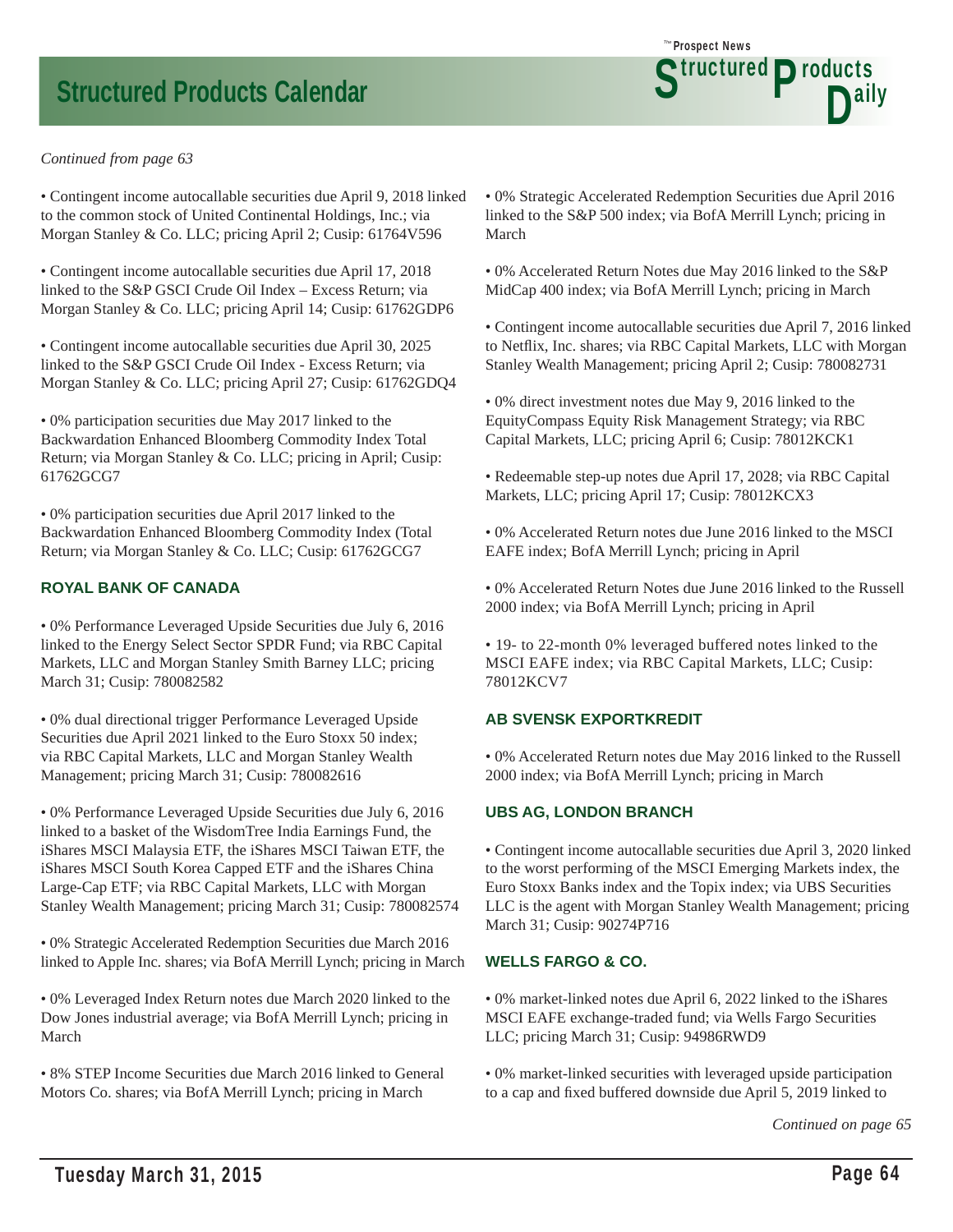### **Market Data**





### **Structured Products New Issue Volume by Week**

### *Structured Products Calendar*

*Continued from page 64*

the iShares Russell 2000 exchange-traded fund; via Wells Fargo Securities LLC; pricing March 31; Cusip: 94986RWE7

• 0% Accelerated Return Notes due May 2016 linked to the S&P MidCap 400 index; via BofA Merrill Lynch; pricing in March

• 0% market-linked securities with upside participation and contingent minimum return and contingent downside due April 26, 2021 linked to the S&P 500 index; via Wells Fargo Securities LLC; pricing April 17; Cusip: 94986RWN7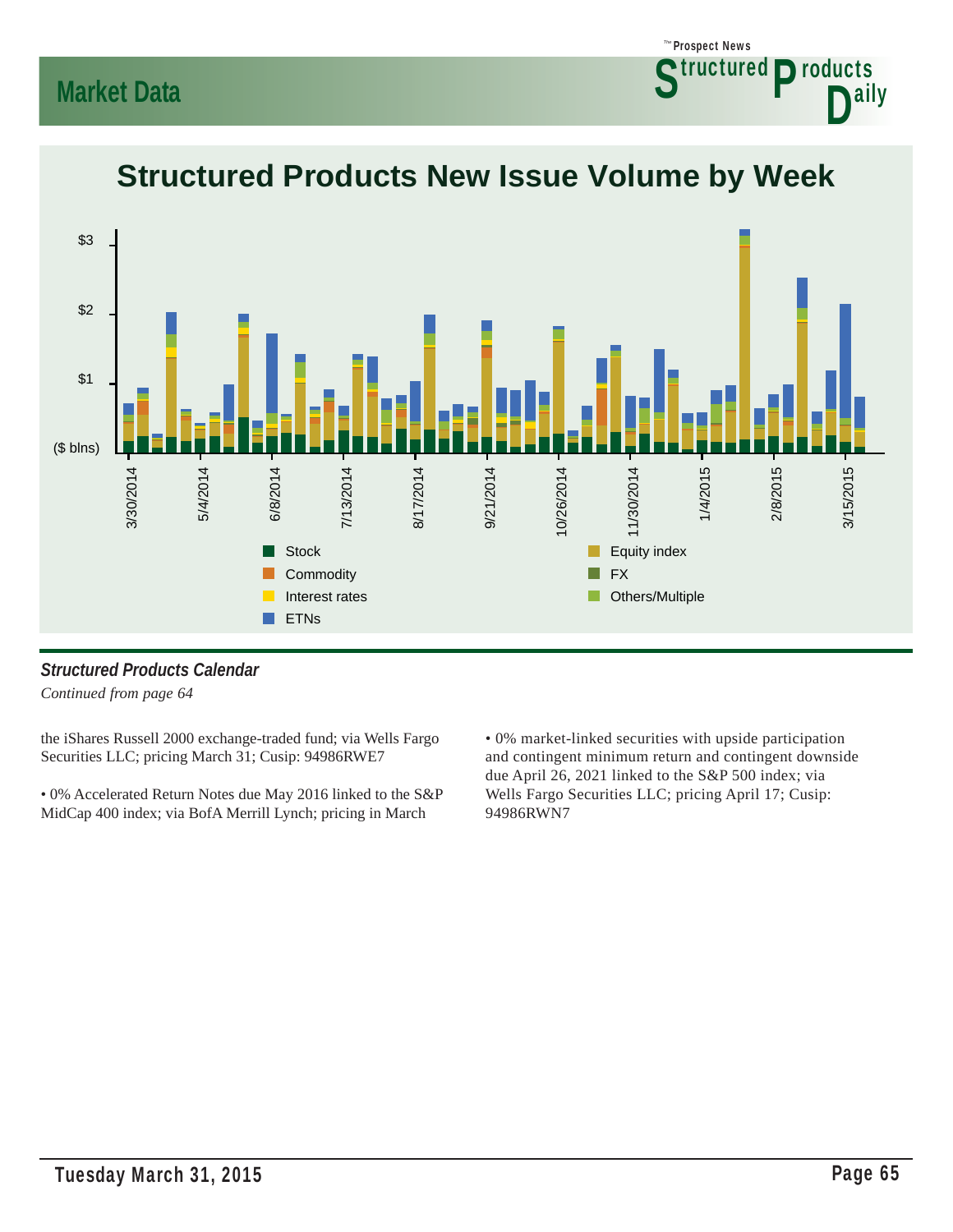### **Recent Structured Products Deals**

۰

| <b>Priced</b> | <b>Issuer</b>                | <b>Issue</b>                                                                                                                                      | <b>Manager</b>       | <b>Amount</b><br>\$mIn) | <b>Coupon</b> | <b>Maturity</b> | <b>Fees</b> |
|---------------|------------------------------|---------------------------------------------------------------------------------------------------------------------------------------------------|----------------------|-------------------------|---------------|-----------------|-------------|
| 3/27/2015     | UBS AG, London Branch        | trigger phoenix autocallable optimization securities<br>(AbbVie Inc.)                                                                             | <b>UBS</b>           | \$0.345                 | Formula       | 4/3/2017        | 1.25%       |
| 3/27/2015     | UBS AG, London Branch        | trigger phoenix autocallable optimization securities<br>(Cornerstone OnDemand, Inc.)                                                              | <b>UBS</b>           | \$0.1                   | Formula       | 4/4/2016        | 1.50%       |
| 3/27/2015     | UBS AG, London Branch        | trigger phoenix autocallable optimization securities<br>(FireEye, Inc.)                                                                           | <b>UBS</b>           | \$0.834                 | Formula       | 4/4/2016        | 1.50%       |
| 3/27/2015     | UBS AG, London Branch        | trigger phoenix autocallable optimization securities<br>(FireEye, Inc.)                                                                           | <b>UBS</b>           | \$0.225                 | Formula       | 4/4/2016        | 1.25%       |
| 3/27/2015     | UBS AG, London Branch        | trigger phoenix autocallable optimization securities<br>(Rite Aid Corp.)                                                                          | <b>UBS</b>           | \$0.375                 | Formula       | 4/3/2017        | 1.50%       |
| 3/27/2015     | UBS AG, London Branch        | trigger phoenix autocallable optimization securities<br>(Seattle Genetics, Inc.)                                                                  | <b>UBS</b>           | \$0.1                   | Formula       | 10/4/2016       | 1.50%       |
| 3/27/2015     | UBS AG, London Branch        | trigger phoenix autocallable optimization securities<br>(Splunk Inc.)                                                                             | <b>UBS</b>           | \$0.225                 | Formula       | 10/4/2016       | 1.25%       |
| 3/27/2015     | UBS AG, London Branch        | trigger phoenix autocallable optimization securities<br>(Splunk Inc.)                                                                             | <b>UBS</b>           | \$0.3515                | Formula       | 4/3/2017        | 1.50%       |
| 3/27/2015     | UBS AG, London Branch        | trigger phoenix autocallable optimization securities<br>(United Rentals, Inc.)                                                                    | <b>UBS</b>           | \$0.1                   | Formula       | 4/4/2016        | 1.50%       |
| 3/27/2015     | UBS AG, London Branch        | trigger yield optimization notes (Apple Inc.)                                                                                                     |                      | UBS \$0.99992725        | 9.76%         | 7/7/2015        | 0.62%       |
| 3/27/2015     | <b>UBS AG, London Branch</b> | trigger yield optimization notes (Genworth Financial,<br>Inc.)                                                                                    |                      | UBS \$0.24999597        | 12.72%        | 4/5/2016        | 2.00%       |
| 3/26/2015     | Barclays Bank plc            | Buffered Super Track notes (Dow Jones Industrial<br>Average)                                                                                      | <b>Barclays</b>      | \$2.539                 | 0.00%         | 3/31/2020       | 3.50%       |
| 3/26/2015     | Barclays Bank plc            | Buffered Super Track notes (S&P 500)                                                                                                              | <b>Barclays</b>      | \$1.004                 | 0.00%         | 3/31/2020       | 3.50%       |
|               |                              | 3/26/2015 Credit Suisse AG, Nassau Branch Velocity Shares 3x Inverse Crude Oil exchange-traded<br>notes (S&P GSCI Crude Oil Index Excess Return)  | <b>Credit Suisse</b> | \$5                     | 0.000%        | 2/9/2032        | 0.00%       |
|               |                              | 3/26/2015 Credit Suisse AG, Nassau Branch Velocity Shares 3x Inverse Crude Oil exchange-traded<br>notes (S&P GSCI Crude Oil Index Excess Return)  | <b>Credit Suisse</b> | \$7.5                   | 0.000%        | 2/9/2032        | 0.00%       |
|               |                              | 3/26/2015 Credit Suisse AG, Nassau Branch Velocity Shares 3x Long Natural Gas exchange-traded<br>notes (S&P GSCI Natural Gas Index Excess Return) | <b>Credit Suisse</b> | \$812.5                 | 0.00%         | 2/9/2032        | 0.00%       |
| 3/26/2015     | UBS AG, London Branch        | airbag return optimization securities (Energy Select                                                                                              | <b>UBS</b>           | \$0.68                  | 0.00%         | 4/3/2018        | 2.50%       |
| 3/26/2015     | UBS AG, London Branch        | Sector SPDR Fund)<br>airbag return optimization securities (Energy Select                                                                         | <b>UBS</b>           | \$0.1                   | 0.00%         | 4/3/2017        | 2.00%       |
| 3/26/2015     | UBS AG, London Branch        | Sector SPDR Fund)<br>buffered return optimization securities (Apple Inc.)                                                                         | <b>UBS</b>           | \$0.1                   | 0.00%         | 4/3/2017        | 2.00%       |
| 3/26/2015     | UBS AG, London Branch        | trigger autocallable optimization securities (Rite Aid                                                                                            | <b>UBS</b>           | \$0.396                 | 0.00%         | 10/3/2016       | 1.40%       |
| 3/26/2015     | UBS AG, London Branch        | Corp.)<br>trigger phoenix autocallable optimization securities                                                                                    | <b>UBS</b>           | \$0.165                 | Formula       | 4/4/2016        | 1.50%       |
| 3/26/2015     | UBS AG, London Branch        | (FireEye, Inc.)<br>trigger phoenix autocallable optimization securities<br>(Freeport-McMoRan Copper & Gold Inc.)                                  | <b>UBS</b>           | \$0.496                 | Formula       | 4/4/2016        | 1.50%       |
| 3/26/2015     | UBS AG, London Branch        | trigger phoenix autocallable optimization securities<br>(Freeport-McMoRan Copper & Gold Inc.)                                                     | <b>UBS</b>           | \$0.12                  | Formula       | 10/3/2016       | 1.50%       |
| 3/26/2015     | UBS AG, London Branch        | trigger phoenix autocallable optimization securities                                                                                              | <b>UBS</b>           | \$0.537                 | Formula       | 4/3/2017        | 1.50%       |
| 3/26/2015     | <b>UBS AG, London Branch</b> | (General Motors Co.)<br>trigger phoenix autocallable optimization securities<br>(LinkedIn Corp.)                                                  | <b>UBS</b>           | \$0.181                 | Formula       | 4/3/2017        | 1.50%       |
| 3/26/2015     | UBS AG, London Branch        | trigger phoenix autocallable optimization securities<br>(PulteGroup, Inc.)                                                                        | <b>UBS</b>           | \$0.108                 | Formula       | 4/4/2016        | 1.30%       |
| 3/26/2015     | UBS AG, London Branch        | trigger phoenix autocallable optimization securities<br>(Rite Aid Corp.)                                                                          | <b>UBS</b>           | \$0.265                 | Formula       | 10/3/2016       | 1.50%       |
| 3/26/2015     | UBS AG, London Branch        | trigger phoenix autocallable optimization securities<br>(Royal Caribbean Cruises Ltd)                                                             | <b>UBS</b>           | \$0.205                 | Formula       | 4/4/2016        | 1.50%       |
| 3/26/2015     | UBS AG, London Branch        | trigger phoenix autocallable optimization securities<br>(Tesla Motors, Inc.)                                                                      | <b>UBS</b>           | \$0.1                   | Formula       | 4/4/2016        | 1.10%       |

(TripAdvisor, Inc.)

3/26/2015 UBS AG, London Branch trigger phoenix autocallable optimization securities

UBS \$0.393 Formula 4/4/2016 1.50%